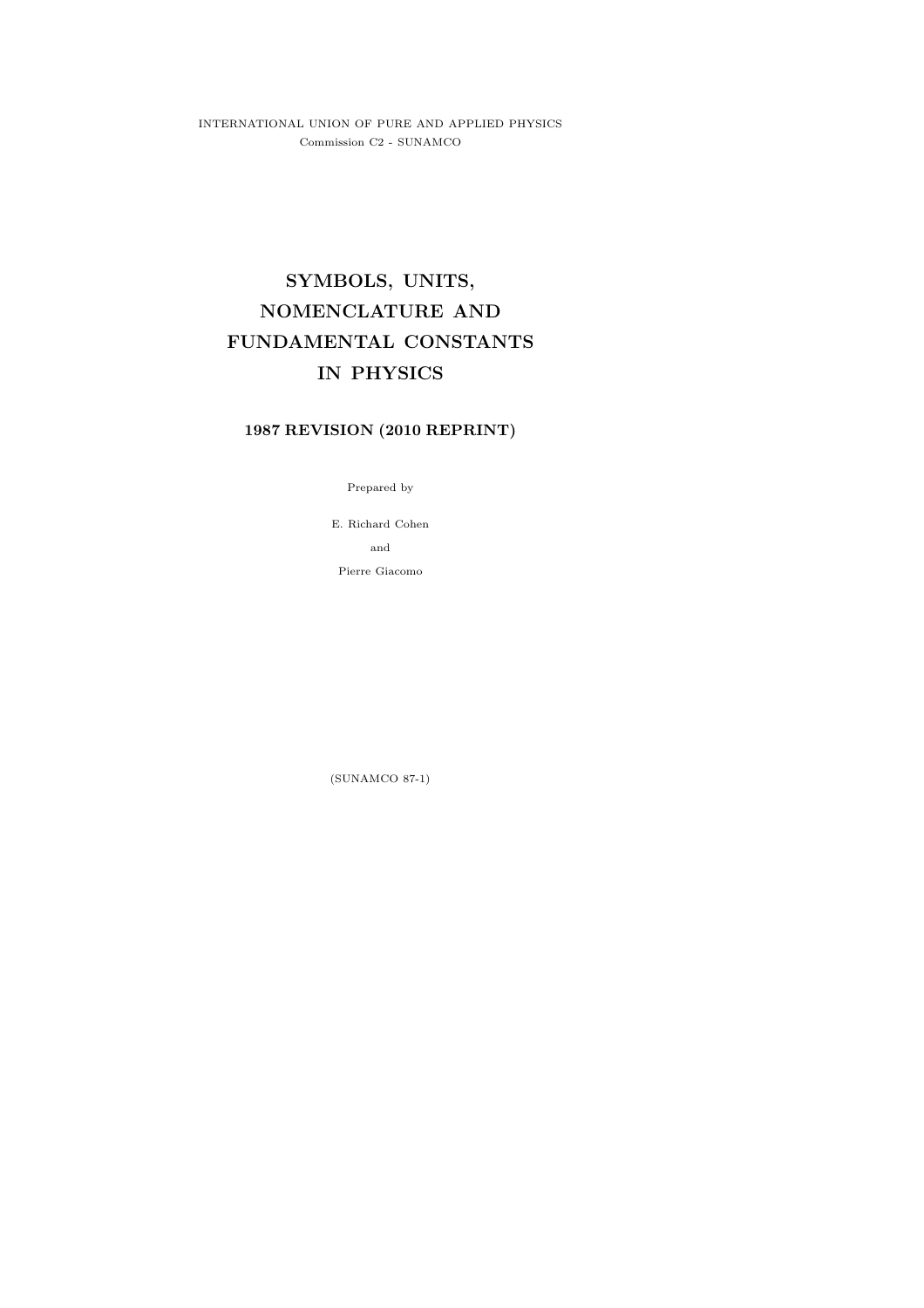# PREFACE TO THE 2010 REPRINT

The 1987 revision of the SUNAMCO 'Red Book' has for nearly a quarter of a century provided physicists with authoritative guidance on the use of symbols, units and nomenclature. As such, it is cited as a primary reference by the IUPAC 'Green Book' (Quantities, Units and Symbols in Physical Chemistry, 3rd edition, E. R. Cohen et al., RSC Publishing, Cambridge, 2007) and the SI Brochure (The International System of Units (SI), 8th edition, BIPM, Sèvres, 2006).

This electronic version has been prepared from the original TeX files and reproduces the content of the printed version, although there are some minor differences in formatting and layout. In issuing this version, we recognise that there are areas of physics which have come to prominence over the last two decades which are not covered and also that some material has been superseded. In particular, the values of the fundamental constants presented in section 6 have been superseded by more recent recommended values from the CODATA Task Group on Fundamental Constants. The currently recommended values can be obtained at http://physics.nist.gov/constants. SUNAMCO has established a Committee for Revision of the Red Book. Suggestions for material to be included in a revised version can be directed to the SUNAMCO Secretary at stephen.lea@npl.co.uk.

Copies of the 1987 printed version are available on application to the IUPAP Secretariat, c/o Insitute of Physics, 76 Portland Place, London W1B 1NT, United Kingdom, e-mail: admin.iupap@iop.org.

Peter J. Mohr, Chair Stephen N. Lea, Secretary IUPAP Commission C2 - SUNAMCO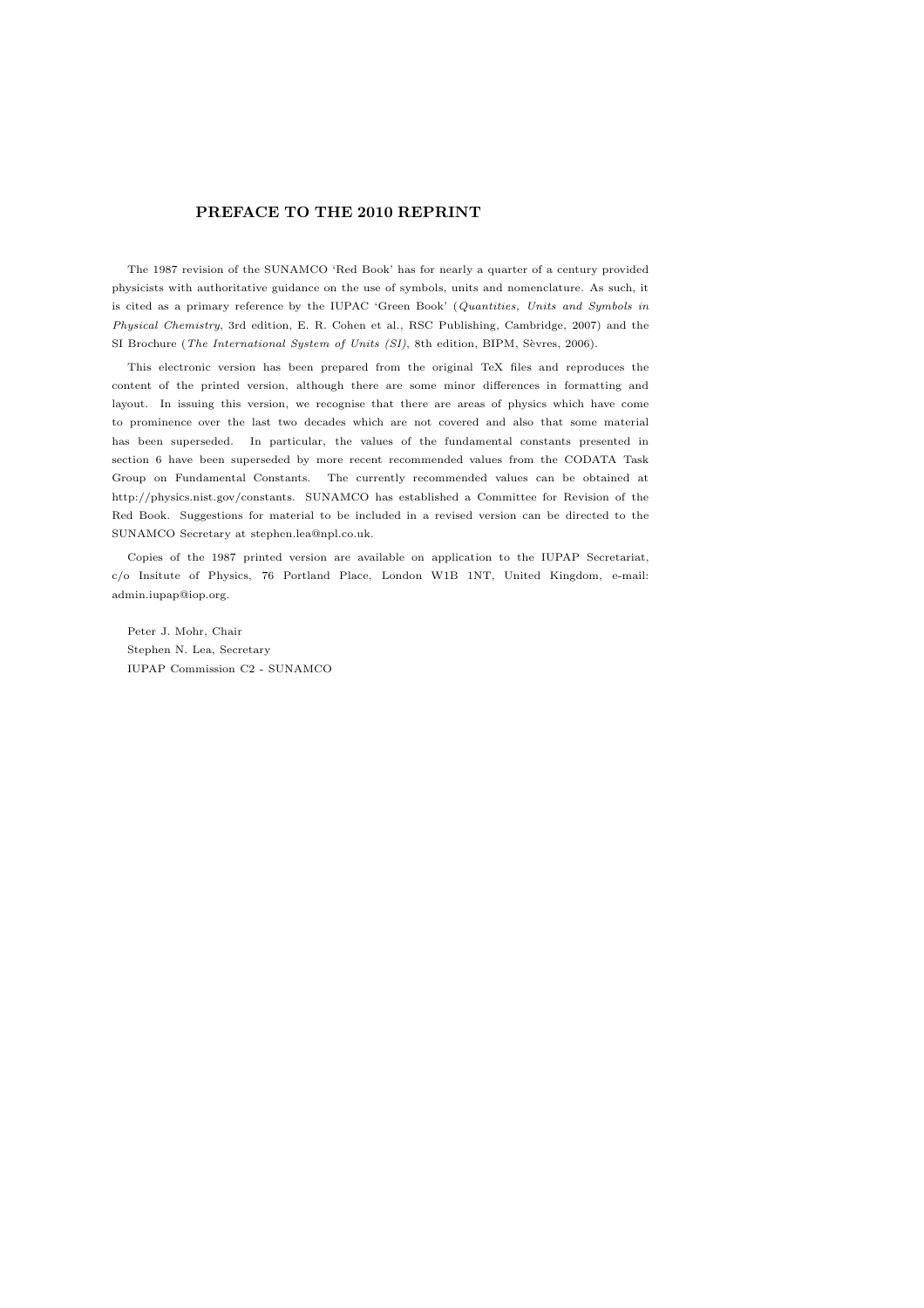UNION INTERNATIONALE DE INTERNATIONAL UNION OF PHYSIQUE PURE ET APPLIQUÉE **PURE AND APPLIED PHYSICS** 

# SYMBOLS, UNITS, NOMENCLATURE AND FUNDAMENTAL CONSTANTS IN PHYSICS

# 1987 REVISION

Prepared by

E. Richard Cohen Rockwell International Science Center Thousand Oaks, California, USA

and

Pierre Giacomo Bureau International des Poids et Mesures Sèvres, France

> Document I.U.P.A.P.-25 (SUNAMCO 87-1)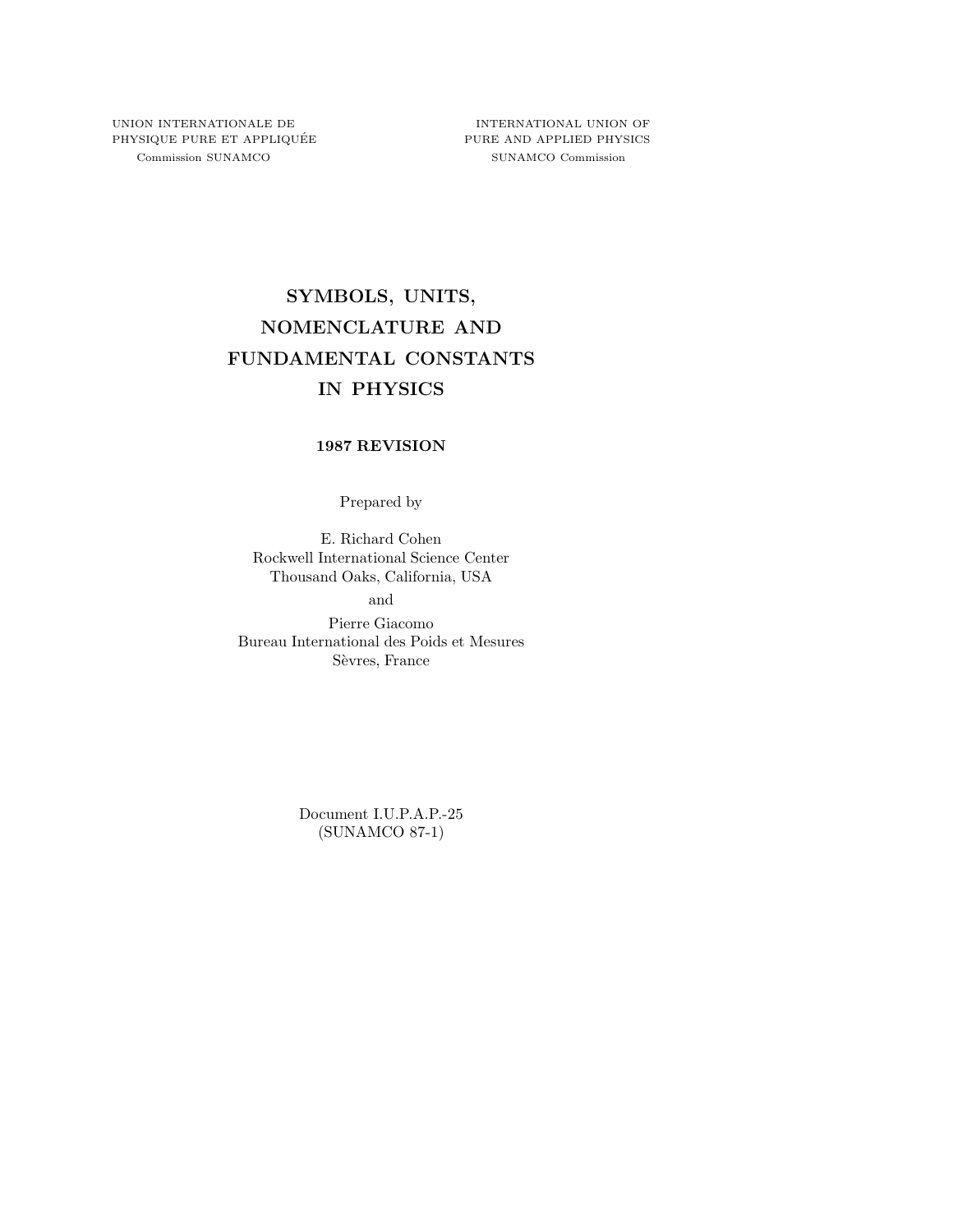UNION INTERNATIONALE DE INTERNATIONAL UNION OF PHYSIQUE PURE ET APPLIQUÉE PURE AND APPLIED PHYSICS Commission SUNAMCO SUNAMCO Commission

PRESIDENT (1984-1987)

D. Allan Bromley Wright Nuclear Structure Laboratory 272 Whitney Avenue New Haven, CT 06511, USA

PRESIDENT (1987-1990)

Larkin Kerwin Physics Department Université Laval Quebec, PQ G1K 7P4, CANADA

SECRETARY-GENERAL

Jan S. Nilsson Institute of Theoretical Physics Chalmers Institute of Technology S-412 96 Göteborg, SWEDEN

ASSOCIATE SECRETARY-GENERAL

John R. Klauder AT&T Bell Laboratories 600 Mountain Avenue Murray Hill, NJ 07974, USA

Reprinted from PHYSICA 146A (1987) 1-68

PRINTED IN THE NETHERLANDS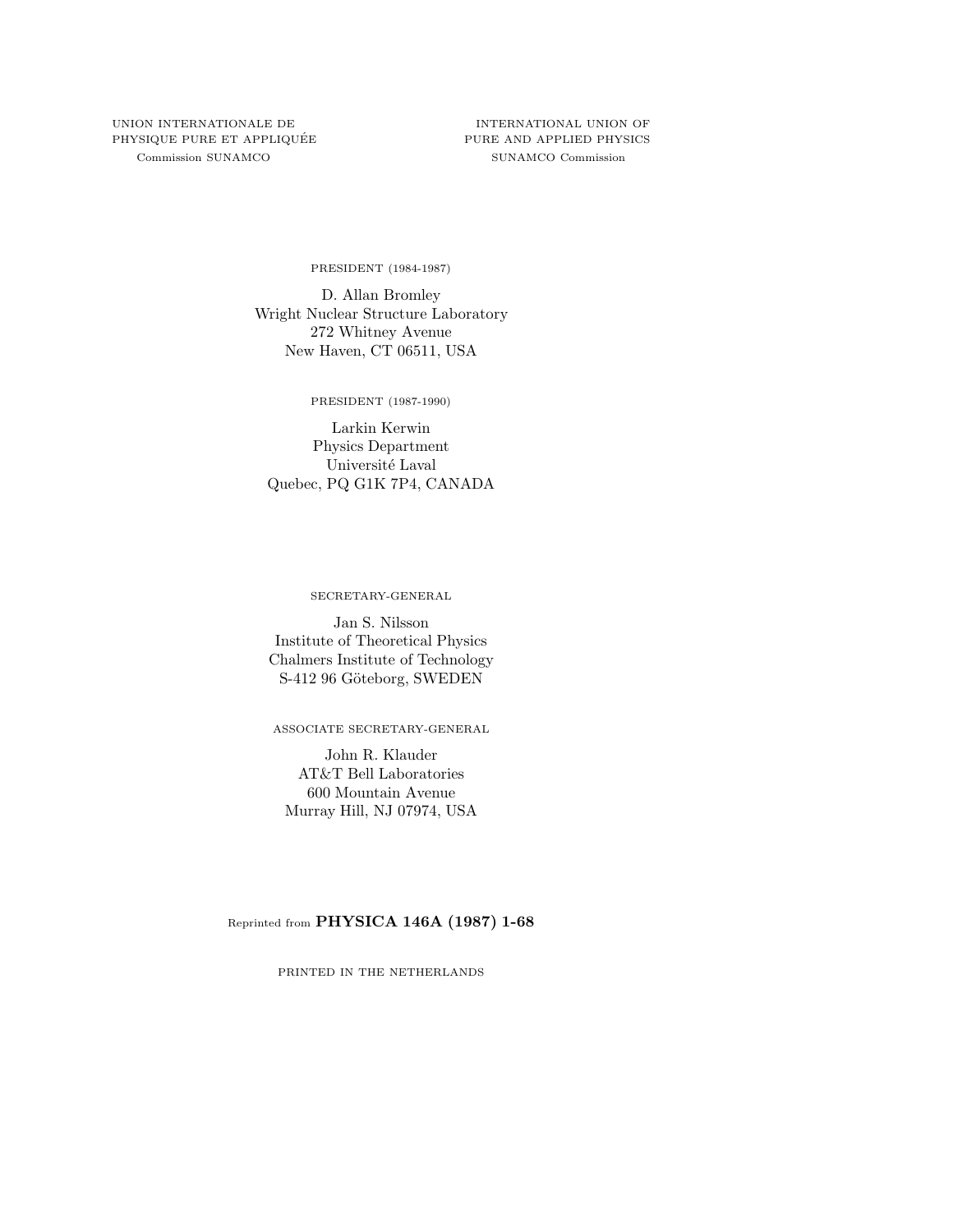# INTRODUCTION

The recommendations in this document, compiled by the Commission for Symbols, Units, Nomenclature, Atomic Masses and Fundamental Constants (SUN/AMCO Commission) of the International Union of Pure and Applied Physics (IUPAP), have been approved by the successive General Assemblies of the IUPAP held from 1948 to 1984.

These recommendations are in general agreement with recommendations of the following international organizations:

- (1) International Organization for Standardization, Technical Committee ISO /TC12
- (2) General Conference on Weights and Measures (1948–1983)
- (3) International Union of Pure and Applied Chemistry (IUPAC)
- (4) International Electrotechnical Commission, Technical Committee IEC/TC25
- (5) International Commission on Illumination.

This document replaces the previous recommendations of the SUN Commission published under the title Symbols, Units and Nomenclature in Physics in 1961 (UIP-9, [SUN 61-44]), 1965 (UIP-11, [SUN 65-3]) and 1978 (UIP-20, [SUN 78-5], Physica 93A (1978) 1–63).

Robert C. Barber, Chairman IUPAP Commission 2

#### International Union of Pure and Applied Physics

Commission on Symbols, Units, Nomenclature, Atomic Masses and Fundamental Constants

Chairman, R. C. Barber (Canada); Secretary, P. Giacomo (France)

Members (1981–1987): K. Birkeland (Norway), W. R. Blevin (Australia), E. R. Cohen (USA), V. I. Goldansky (USSR, Chairman, 1981–1984), E. Ingelstam (Sweden), H. H. Jensen (Denmark), M. Morimura (Japan), B. W. Petley (UK), E. Roeckl (Fed. Rep. Germany), A. Sacconi (Italy), A. H. Wapstra (The Netherlands), N. Zeldes (Israel).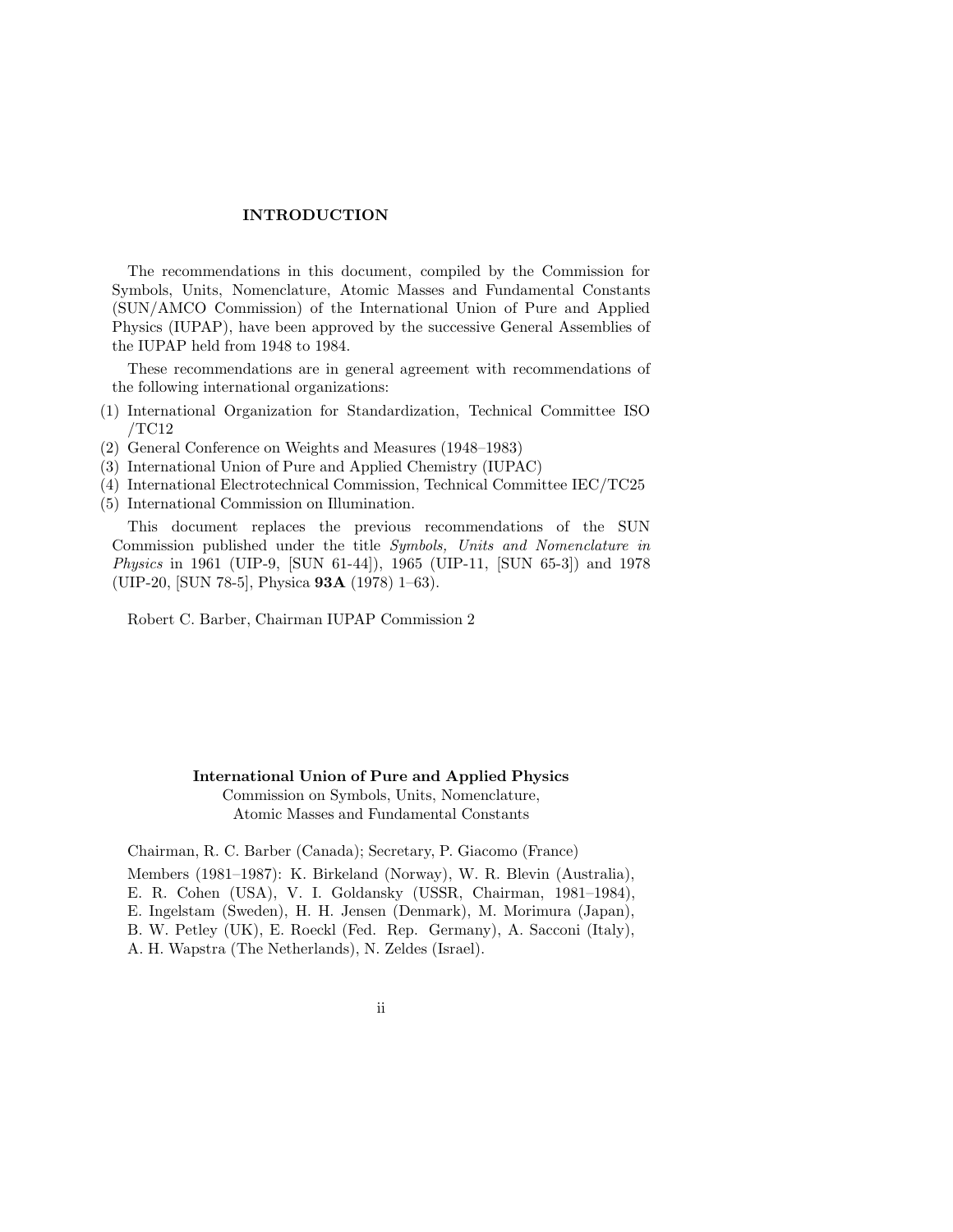# CONTENTS

| PREFACE                                                                                                                                                                                    |                                                 |
|--------------------------------------------------------------------------------------------------------------------------------------------------------------------------------------------|-------------------------------------------------|
| 1 GENERAL RECOMMENDATIONS.<br>$\mathbf{r}$<br>1.1 Physical quantities<br>1.2 Units<br>1.3 Numbers<br>1.4 Nomenclature for intensive properties<br>1.5 Dimensional and dimensionless ratios | 1<br>1<br>4<br>$\bf 5$<br>$\boldsymbol{6}$<br>8 |
| 2 SYMBOLS FOR ELEMENTS, PARTICLES, STATES AND<br><b>TRANSITIONS</b><br>a di alcala di a<br>.                                                                                               | 9                                               |
| 2.1 Chemical elements<br>2.2 Nuclear particles<br>2.3 'Fundamental' particles<br>2.4 Spectroscopic notation<br>2.5 Nomenclature conventions in nuclear physics                             | 9<br>11<br>11<br>12<br>15                       |
| 3 DEFINITION OF UNITS AND SYSTEMS OF UNITS                                                                                                                                                 | 18                                              |
| 3.1 Systems of units<br>3.2 The International System of Units (SI)<br>3.3 Non-SI units of special interest in physics                                                                      | 18<br>19<br>21                                  |
| 4 RECOMMENDED SYMBOLS FOR PHYSICAL QUANTITIES                                                                                                                                              | 27                                              |
| 4.1 Space and time<br>4.2 Mechanics<br>4.3 Statistical physics<br>4.4 Thermodynamics<br>4.5 Electricity and magnetism<br>4.6 Radiation and light<br>4.7 Acoustics                          | 27<br>28<br>29<br>30<br>31<br>33<br>34          |
| 4.8 Quantum mechanics<br>4.9 Atomic and nuclear physics                                                                                                                                    | 34<br>35                                        |
| 4.10 Molecular spectroscopy<br>4.11 Solid state physics<br>4.12 Chemical physics                                                                                                           | 37<br>38<br>41                                  |
| 4.13 Plasma physics<br>4.14 Dimensionless parameters                                                                                                                                       | 42<br>44                                        |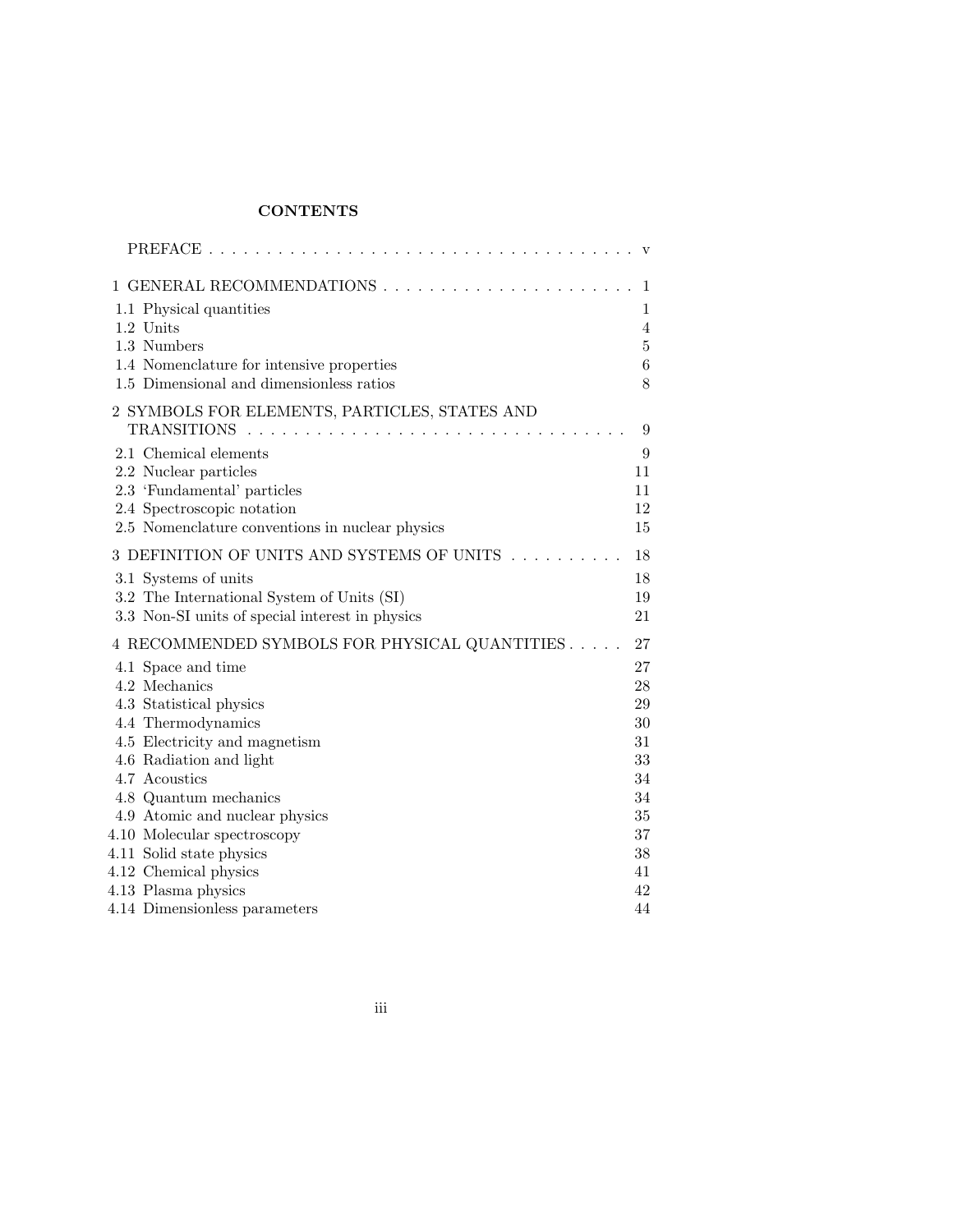| 5 RECOMMENDED MATHEMATICAL SYMBOLS                    | 47 |
|-------------------------------------------------------|----|
| 5.1 General symbols                                   | 47 |
| 5.2 Letter symbols                                    | 47 |
| 5.3 Complex quantities                                | 49 |
| 5.4 Vector calculus                                   | 49 |
| 5.5 Matrix calculus                                   | 50 |
| 5.6 Symbolic logic                                    | 50 |
| 5.7 Theory of sets                                    | 50 |
| 5.8 Symbols for special values of periodic quantities | 51 |
| 6 RECOMMENDED VALUES OF THE FUNDAMENTAL               |    |
|                                                       | 52 |
| APPENDIX. NON-SI SYSTEMS OF QUANTITIES AND UNITS      | 62 |
| A.1 Systems of equations with three base quantities   | 62 |
| A.2 Systems of equations with four base quantities    | 64 |
| A.3 Relations between quantities in different systems | 64 |
| A.4 The CGS system of units                           | 64 |
| A.5 Atomic units                                      | 66 |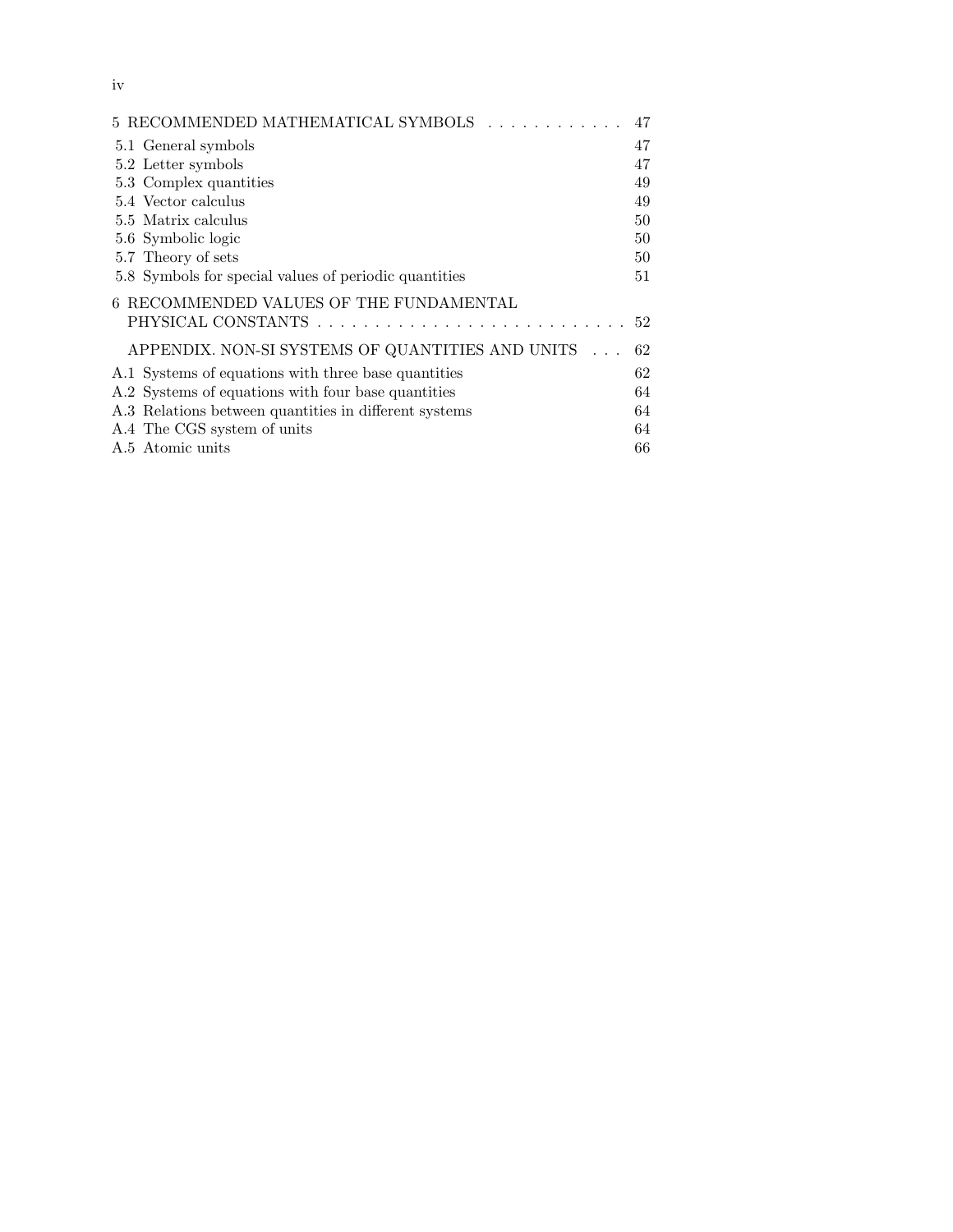# PREFACE

There are two broad classes of dictionaries: those that are proscriptive and attempt to establish the norms of a language and those that are descriptive and report the language as it is used. For dictionaries of a living language, both types have their place. A manual of usage in science however must be primarily descriptive and should reflect the standards of practice that are current in the field and should attempt to impose a standard only in those cases where no accepted standards exist. This revision of the handbook has taken these precepts into account while expanding the discussion of some topics and correcting typographical errors of the 1978 edition. There has been some reordering of the material with the hope that the new arrangement will improve the logical flow, but, since physics is not one-dimensional, that goal may be unachievable.

The recommended symbols in section 4, particularly those related to physical chemistry, have been actively coordinated with the corresponding recommendations of Commission I.1 on Symbols, Units and Terminology of IUPAC in order to avoid any conflict between the two. The values of the physical constants given in section 6 are drawn from the 1986 adjustment by the CODATA Task Group on Fundamental Constants.

E. Richard Cohen Thousand Oaks Pierre Giacomo Sèvres

July, 1987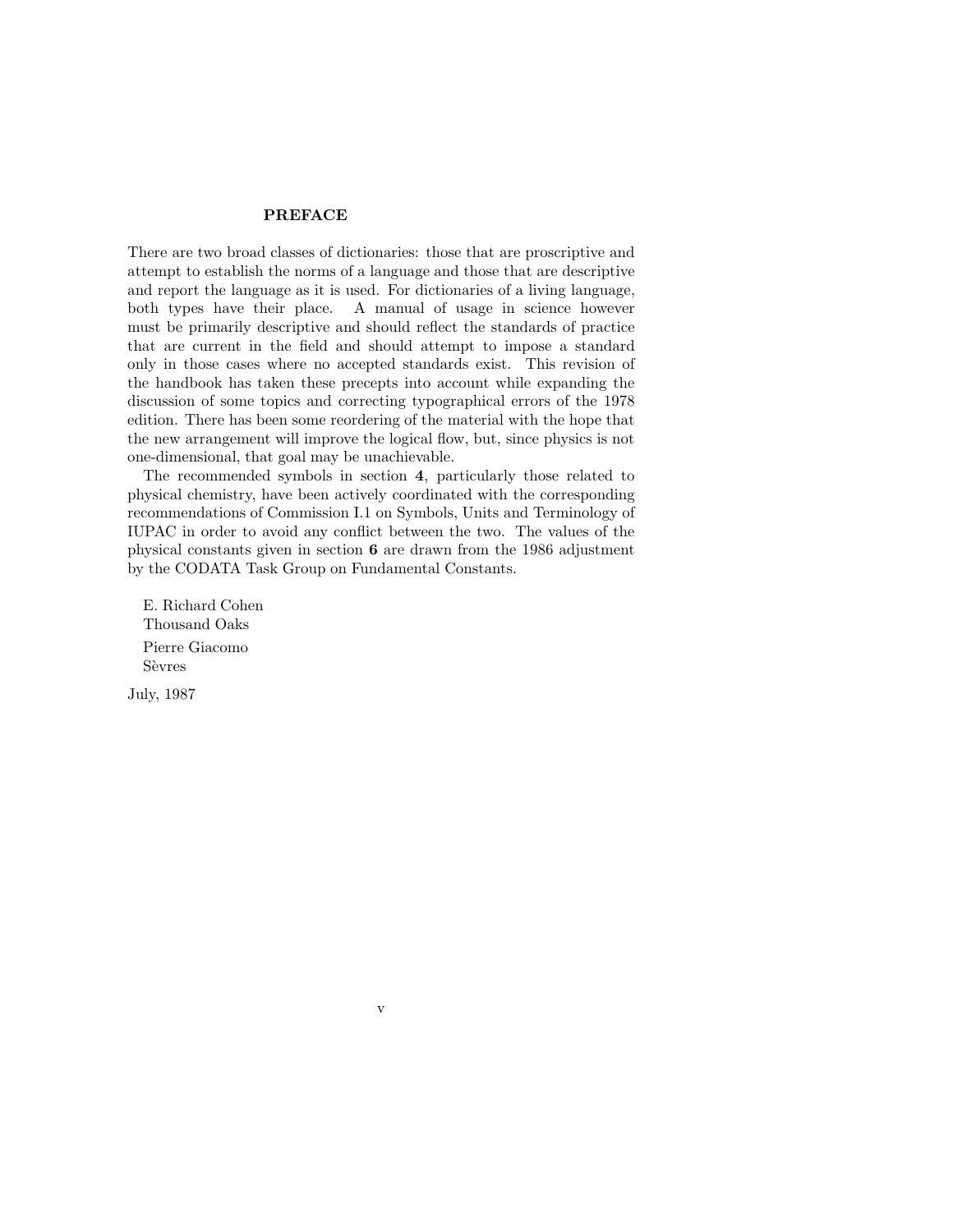#### 1 GENERAL RECOMMENDATIONS\*

#### 1.1 Physical quantities

There are two somewhat different meanings of the term 'physical quantity'. One refers to the abstract metrological concept  $(e.g., length, mass, temperature)$ , the other to a specific example of that concept (an attribute of a specific object or system: diameter of a steel cylinder, mass of the proton, critical temperature of water). Sometimes it is important to distinguish between the two and, ideally, it might be useful to be able to do so in all instances. However little is to be gained by attempting to make that distinction in this report. The primary concern here is with symbols and terminology in general; section 6, however, gives the symbols and numerical values of specific physical constants.

#### 1.1.1 Definitions

A physical quantity\*\* is expressed as the product of a numerical value (i.e., a pure number) and a unit:

physical quantity  $=$  numerical value  $\times$  unit.

For a physical quantity symbolized by  $a$ , this relationship is represented in the form

$$
a = \{a\} \cdot [a],
$$

where  ${a}$  stands for the numerical value of a and [a] stands for the unit of a. Neither the name nor the symbol for a physical quantity should imply any particular choice of unit.

When physical quantities combine by multiplication or division the usual rules of arithmetic apply to both the numerical values and to the units. A quantity which arises (or may be considered to arise) from dividing one physical quantity by another with the same dimension has a unit which may be symbolized by the number 1; such a unit often has no special name or symbol and the quantity is expressed as a pure number.

$$
E = 200 \text{ J}
$$
  
\n
$$
F = 27 \text{ N/m}^2
$$
  
\n
$$
n = 1.55 \text{ (refractive index)}
$$
  
\n
$$
f = 3 \times 10^8 \text{ Hz}
$$

<sup>\*</sup> For further details see International Standard ISO 31/0-1981 : General Principles Concerning Quantities, Units and Symbols.

<sup>\*\*</sup> French: grandeur physique; German: physikalische Grösse; Italian: grandezza fisica; Russian: *fizicheskaya velichina*; Spanish: *magnitud física*.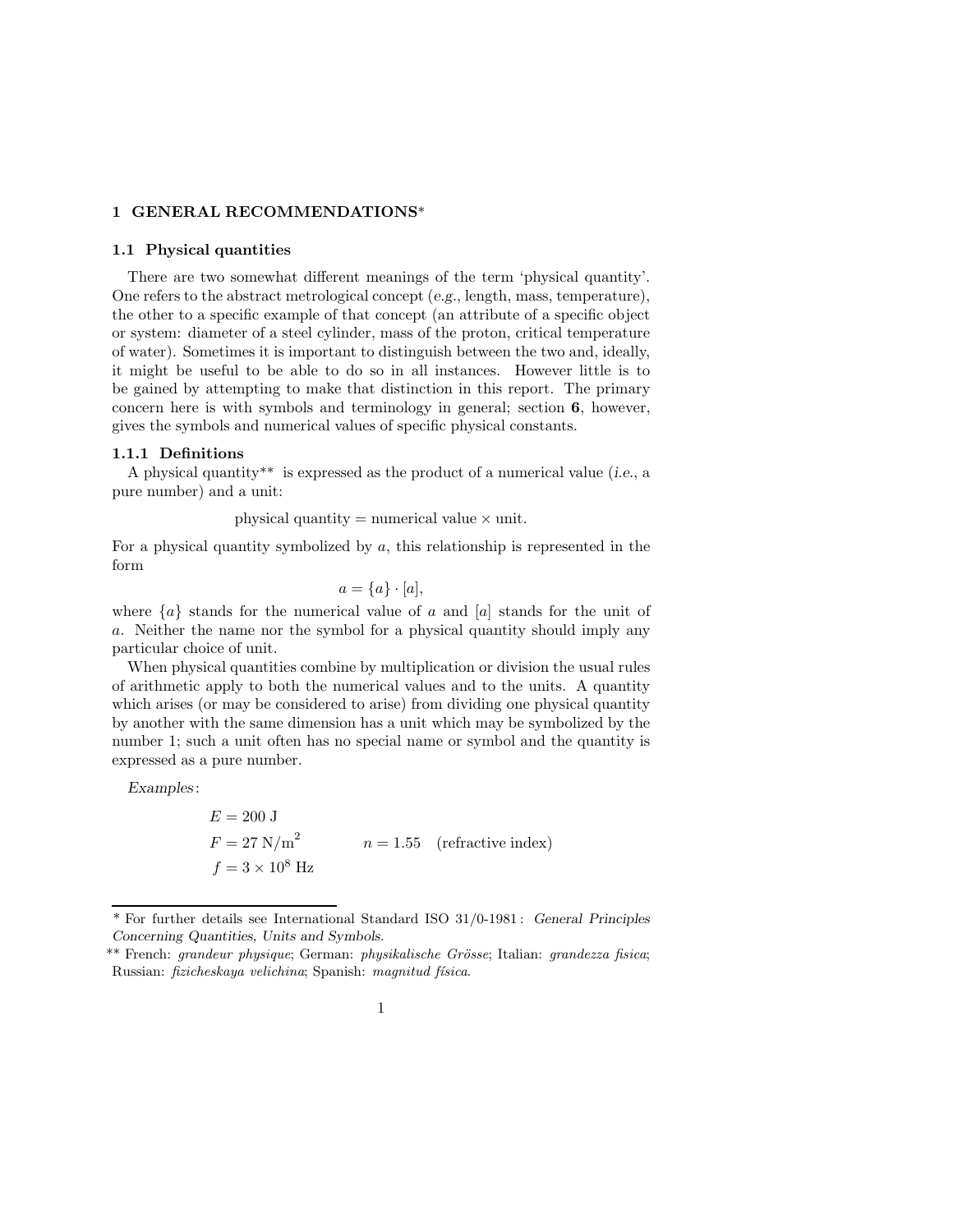#### 1.1.2 Symbols

Symbols for physical quantities should be single letters of the Latin or Greek alphabet with or without modifying signs (subscripts, superscripts, primes, etc.). The two-letter symbols used to represent dimensionless combinations of physical quantities are an exception to this rule (see section 4.14 "Dimensionless parameters"). When such a two-letter symbol appears as a factor in a product it should be separated from the other symbols by a dot, by a space, or by parentheses. It is treated as a single symbol and can be raised to a positive or negative power without using parentheses.

Abbreviations (i.e., shortened forms of names or expressions, such as p.f. for partition function) may be used in text, but should not be used in physical equations. Abbreviations in text should be written in ordinary roman type.

Symbols for physical quantities and symbols for numerical variables should be printed in italic (sloping) type, while descriptive subscripts and numerical subscripts are to be printed in roman (upright) type.

Examples:

$$
\begin{array}{llll} C_{\rm g} & ({\rm g = gas}) & C_p \\ g_{\rm n} & ({\rm n = normal}) & \sum\limits_n a_n \psi_n \\ \mu_{\rm r} & ({\rm r = relative}) & \sum\limits_r b_r x^r \\ E_{\rm k} & ({\rm k = kinetic}) & g_{i,k} \hspace{2mm} {\rm but} \hspace{2mm} g_{1,2} \\ \chi_{\rm e} & ({\rm e = electric}) & p_{\chi} \end{array}
$$

It is convenient to use symbols with distinctive typefaces in order to distinguish between the components of a vector (or a tensor) and the vector (or tensor) as an entity in itself, or to avoid the use of subscripts. The following standard conventions should be adhered to whenever the appropriate typefaces are available:

- (a) Vectors should be printed in bold italic type, e.g.,  $\boldsymbol{a}$ ,  $\boldsymbol{A}$ .
- (b) Tensors should be printed in slanted bold sans serif type, e.g.,  $S$ ,  $T$ .

Remark: When such type is not available, a vector may be indicated by an arrow above the symbol: e.g.,  $\vec{a}$ ,  $\vec{B}$ . Second-rank tensors may be indicated by a double arrow or by a double-headed arrow: e.g.,  $\vec{S}$  $\vec{\vec{S}}$ ,  $\vec{S}$ . The extension of this to higher order tensors becomes awkward; in such cases the index notation should be used uniformly for tensors and vectors:

Examples:

 $A_i, \quad S_{ij}, \quad R_{ijkl}, \quad R^{ij}_{kl}, \quad R^{i...l}_{jk}$ 

# 1.1.3 Simple mathematical operations

Addition and subtraction of two physical quantities are indicated by:

 $a + b$  and  $a - b$ .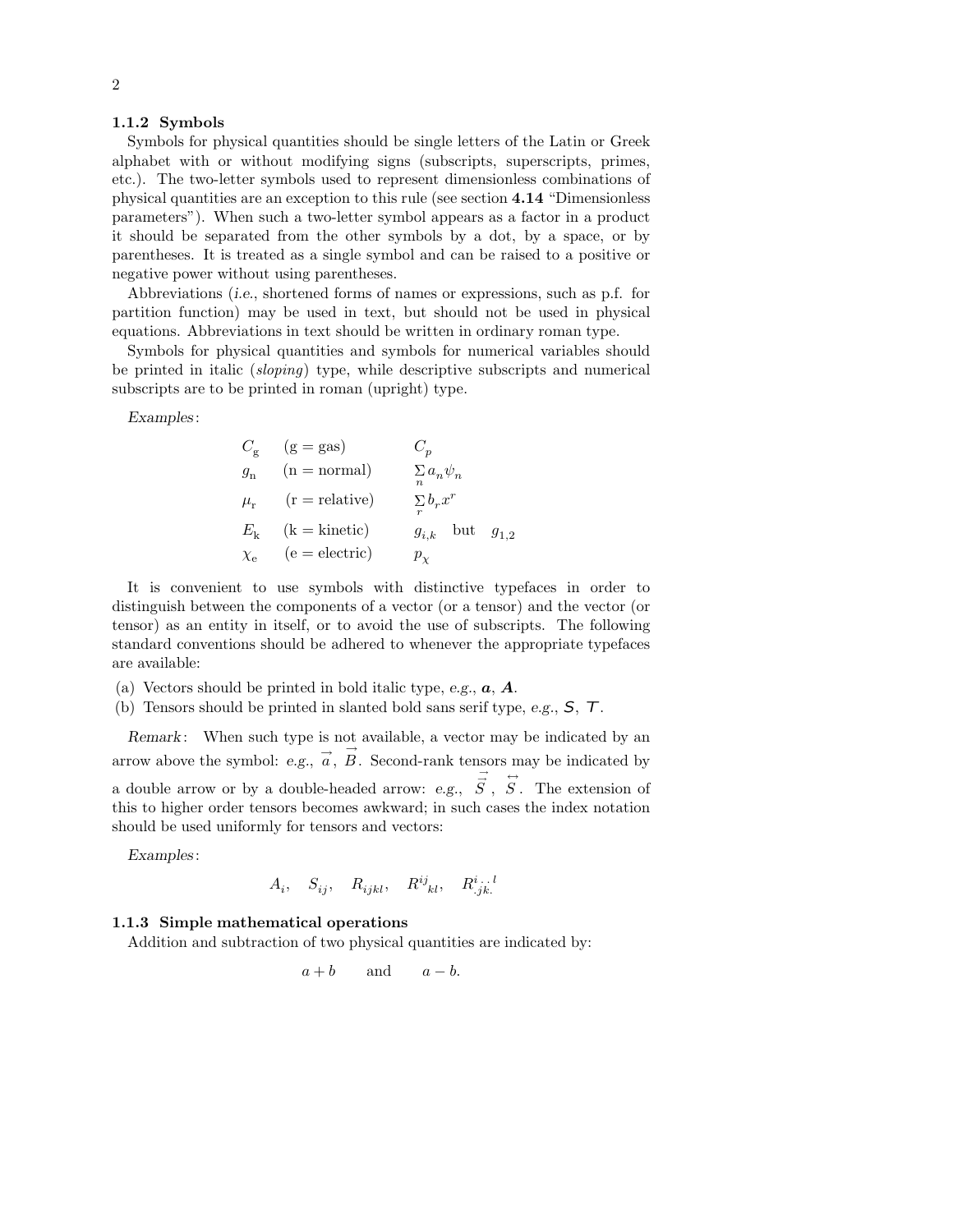$$
ab \qquad a \cdot b \qquad a \times b.
$$

Division of one quantity by another quantity may be indicated in one of the following ways:

$$
\frac{a}{b} \qquad a/b \qquad ab^{-1}
$$

or in any other way of writing the product of a and  $b^{-1}$ .

These procedures can be extended to cases where one of the quantities or both are themselves products, quotients, sums or differences of other quantities. If brackets are necessary, they should be used in accordance with the rules of mathematics. When a solidus is used to separate the numerator from the denominator, brackets should be inserted if there is any doubt where the numerator starts or where the denominator ends.

Examples:

| Expressions with                     | Same expressions               |
|--------------------------------------|--------------------------------|
| a horizontal bar                     | with a solidus                 |
| $\boldsymbol{a}$<br>$\overline{bcd}$ | $a/bcd$ or $a/(bcd)$           |
| $rac{2}{9}$ sin kx                   | $(2/9)\sin kx$                 |
| $\frac{a}{b} + c$                    | $a/b+c$                        |
| $\frac{a}{b-c}$                      | $a/(b-c)$                      |
| $\frac{a+b}{c-d}$                    | $(a+b)/(c-d)$                  |
| $rac{a}{b} + \frac{c}{d}$            | $a/b + c/d$ or $(a/b) + (c/d)$ |

The argument of a mathematical function is placed in parentheses, brackets or braces, if necessary, in order to define its extent unambiguously.

Examples:

$$
\begin{aligned}\n\sin\{2\pi(x-x_0)/\lambda\} & \exp\{(r-r_0)/\sigma\} \\
\exp[-V(r)/kT] & \sqrt{(G/\rho)}\n\end{aligned}
$$

Parentheses may be omitted when the argument is a single quantity or a simple product: e.g.,  $\sin \theta$ ,  $\tan kx$ . A horizontal overbar may be used with the square root sign to define the outermost level of aggregation, e.g.,  $\sqrt{G(t)/H(t)}$ , and this may be preferable to  $\sqrt{\{G(t)/H(t)\}}$ .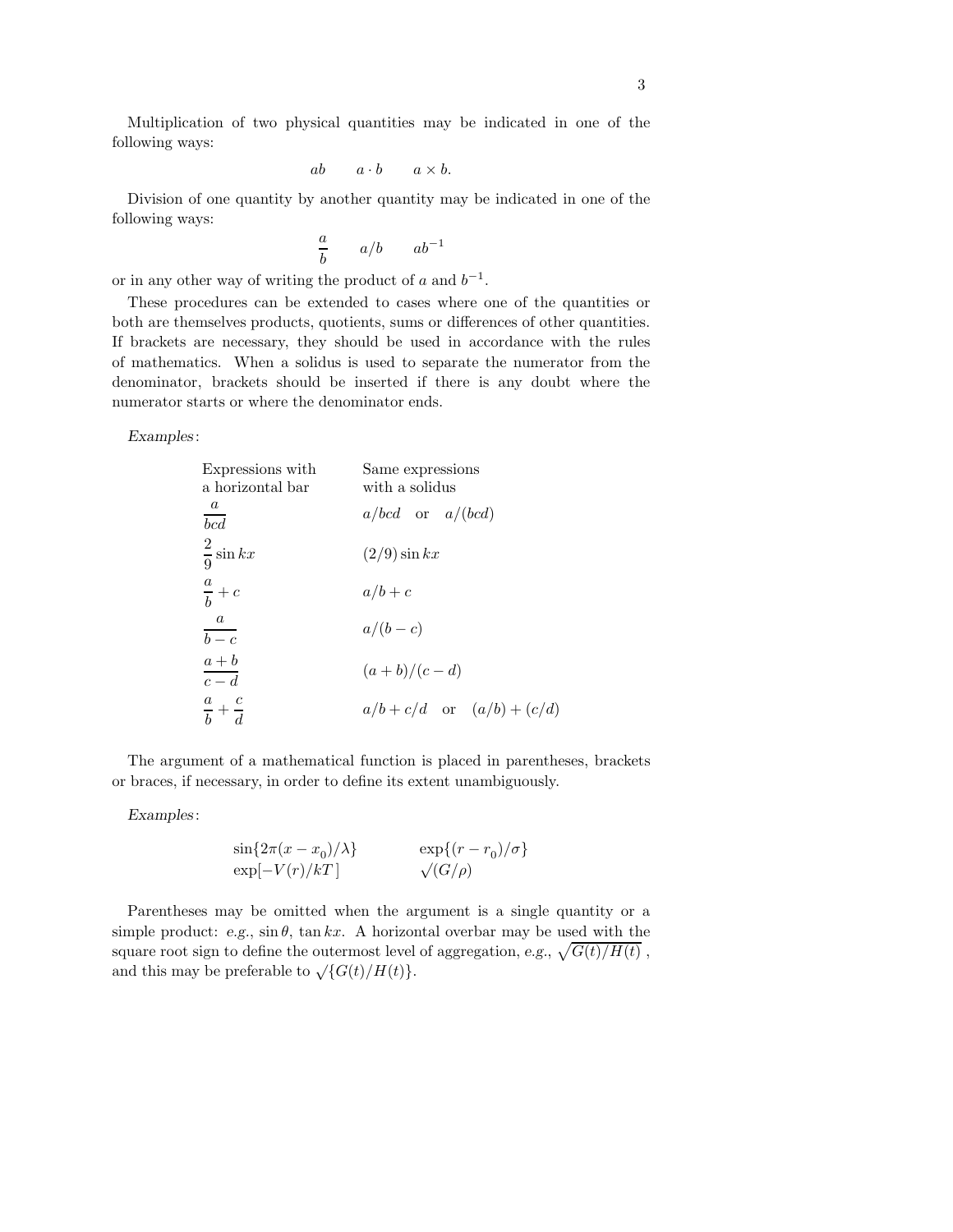| $10^{-1}$<br>$10^{-2}$ | deci:<br>centi: | $d{\'e}ci$<br>centi | d<br>$\mathbf{c}$ | $10^{1}$<br>$10^{2}$ | deca:<br>hecto: | $d\acute{e}ca$<br>hecto | da<br>h |
|------------------------|-----------------|---------------------|-------------------|----------------------|-----------------|-------------------------|---------|
| $10^{-3}$              | milli;          | milli               | m                 | 10 <sup>3</sup>      | kilo;           | kilo                    | k       |
| $10^{-6}$<br>$10^{-9}$ | micro:          | micro               | $\mu$             | $10^6$<br>$10^9$     | mega:           | $m$ éga                 | М<br>G  |
| $10^{-12}$             | nano:<br>pico:  | nano<br>pico        | n<br>p            | $10^{12}$            | giga;<br>tera:  | qiqa<br>$t$ éra         | Т       |
| $10^{-15}$             | femto:          | femto               | f                 | $10^{15}$            | peta:           | peta                    | Ρ       |
| $10^{-18}$             | atto:           | atto                | a                 | $10^{18}$            | exa:            | exa                     | E       |
| $10^{-21}$             | zepto:          | zepto               | z                 | $10^{21}$            | zetta:          | zetta                   | Z       |
| $10^{-24}$             | vocto:          | yocto               | V                 | $10^{24}$            | votta:          | yotta                   | Y       |

Table 1. Prefixes for use with SI units.

### 1.2 Units

#### 1.2.1 Symbols for units

The full name of a unit is always printed in lower case roman (upright) type. If that name is derived from a proper name then its abbreviation is a one or two letter symbol whose first letter is capitalized. The symbol for a unit whose name is not derived from a proper name is printed in lower case roman type.

Examples:

metre, m ampere, A watt, W weber, Wb

Remark: Although by the above rule the symbol for litre is l, in order to avoid confusion between the letter l and the number 1, the symbol may also be written L.

Symbols for units do not contain a full stop (period) and remain unaltered in the plural.

Example :

7 cm and not 7 cm. or 7 cms

# 1.2.2 Prefixes

The prefixes that should be used to indicate decimal multiples or submultiples of a unit are given in table 1. Compound prefixes formed by the juxtaposition of two or more prefixes should not be used.

| $Not: \ \ m\mu s$ , | $but:$ ns | (nanosecond) |
|---------------------|-----------|--------------|
| $Not: \t kMW.$      | but: GW   | (gigawatt)   |
| Not: $\mu\mu F$ ,   | but: pF   | (picofarad)  |

When a prefix symbol is used with a unit symbol the combination should be considered as a single new symbol that can be raised to a positive or negative power without using brackets.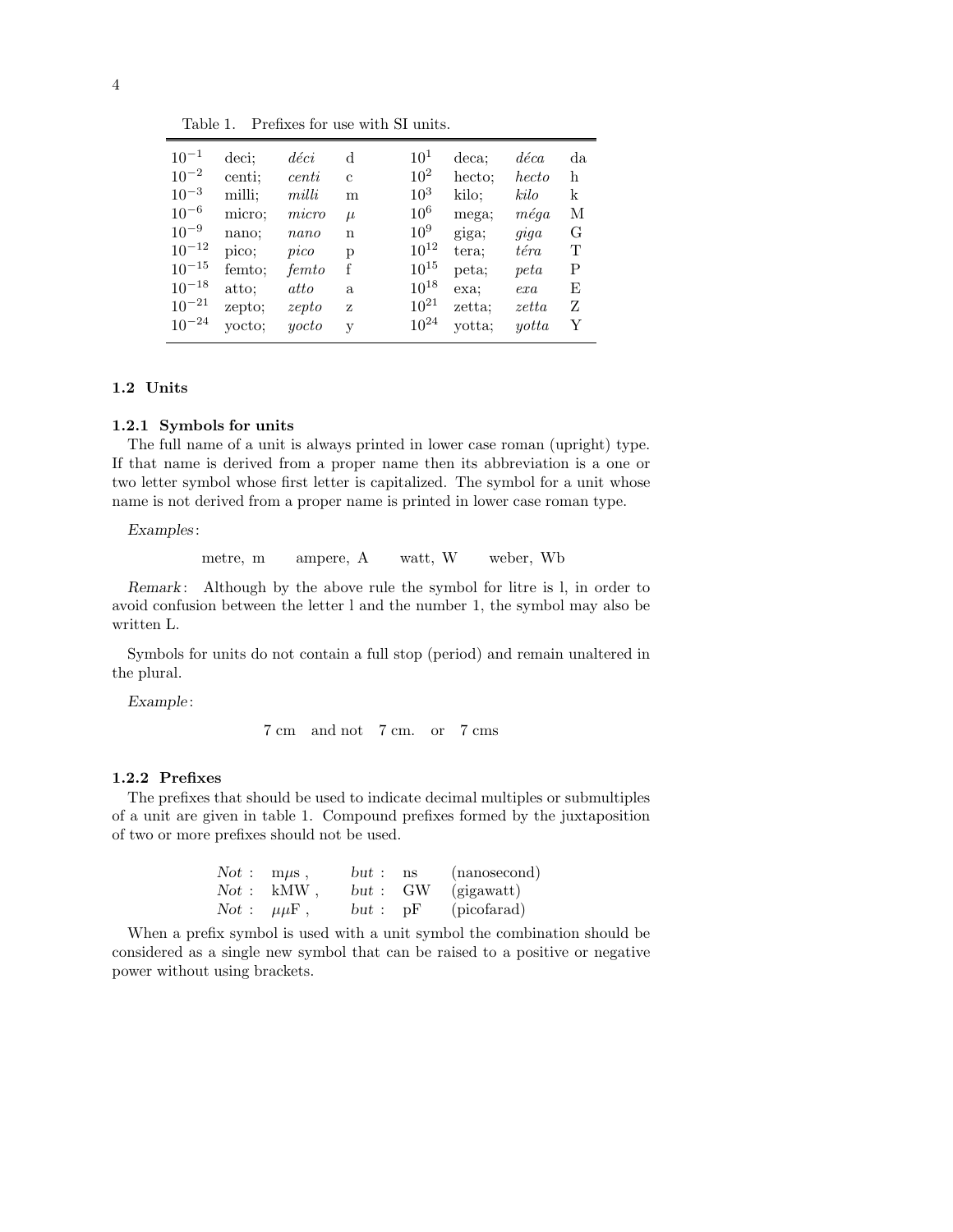Examples:

$$
\text{cm}^3 \qquad \text{mA}^2 \qquad \mu \text{s}^{-1}
$$

Remark :

$$
\text{cm}^3
$$
 means  $(0.01 \text{ m})^3 = 10^{-6} \text{ m}^3$  and never  $0.01 \text{ m}^3$   
\n $\mu \text{s}^{-1}$  means  $(10^{-6} \text{ s})^{-1} = 10^6 \text{ s}^{-1}$  and never  $10^{-6} \text{ s}^{-1}$ 

# 1.2.3 Mathematical operations

Multiplication of two units should be indicated in one of the following ways :

$$
N m \qquad N \cdot m
$$

Division of one unit by another unit should be indicated in one of the following ways:

$$
\frac{m}{s} \qquad m/s \qquad m\,s^{-1}
$$

or by any other way of writing the product of m and s<sup>-1</sup>. Not more than one solidus should be used in an expression.

Examples:

Not: 
$$
cm/s/s
$$
, but:  $cm/s^2$  or  $cm s^{-2}$   
Not:  $J/K/mol$ , but:  $J/(K mol)$  or  $J K^{-1} mol^{-1}$ 

Since the rules of algebra may be applied to units and to physical quantities as well as to pure numbers, it is possible to divide a physical quantity by its unit. The result is the numerical value of the physical quantity in the specified unit system:  ${a} = a/|a|$ . This number is the quantity that is listed in tables or used to mark the axes of graphs. The form "quantity/unit" should therefore be used in the headings of tables and as the labels on graphs for an unambiguous indication of the meaning of the numbers to which it pertains.

Examples:

Given 
$$
p = 0.1013 \text{ MPa}
$$
, then  $p/\text{MPa} = 0.1013$   
\nGiven  $v = 2200 \text{ m/s}$ , then  $v/(m/s) = 2200$   
\nGiven  $T = 295 \text{ K}$ , then  $T/\text{K} = 295$ ,  $1000 \text{ K}/T = 3.3898$ 

# 1.3 Numbers

### 1.3.1 Decimal sign

In most European languages (including Russian and other languages using the Cyrillic alphabet) the decimal sign is a comma on the line (,); this sign is preferred by ISO (ISO 31/0-1981, p. 7) and is used in ISO publications even in English. However, in both American and British English the decimal sign is a dot on the line  $(.)$ . The centered dot,  $(.)$ , which has sometimes been used in British English, should never be used as a decimal sign in scientific writing.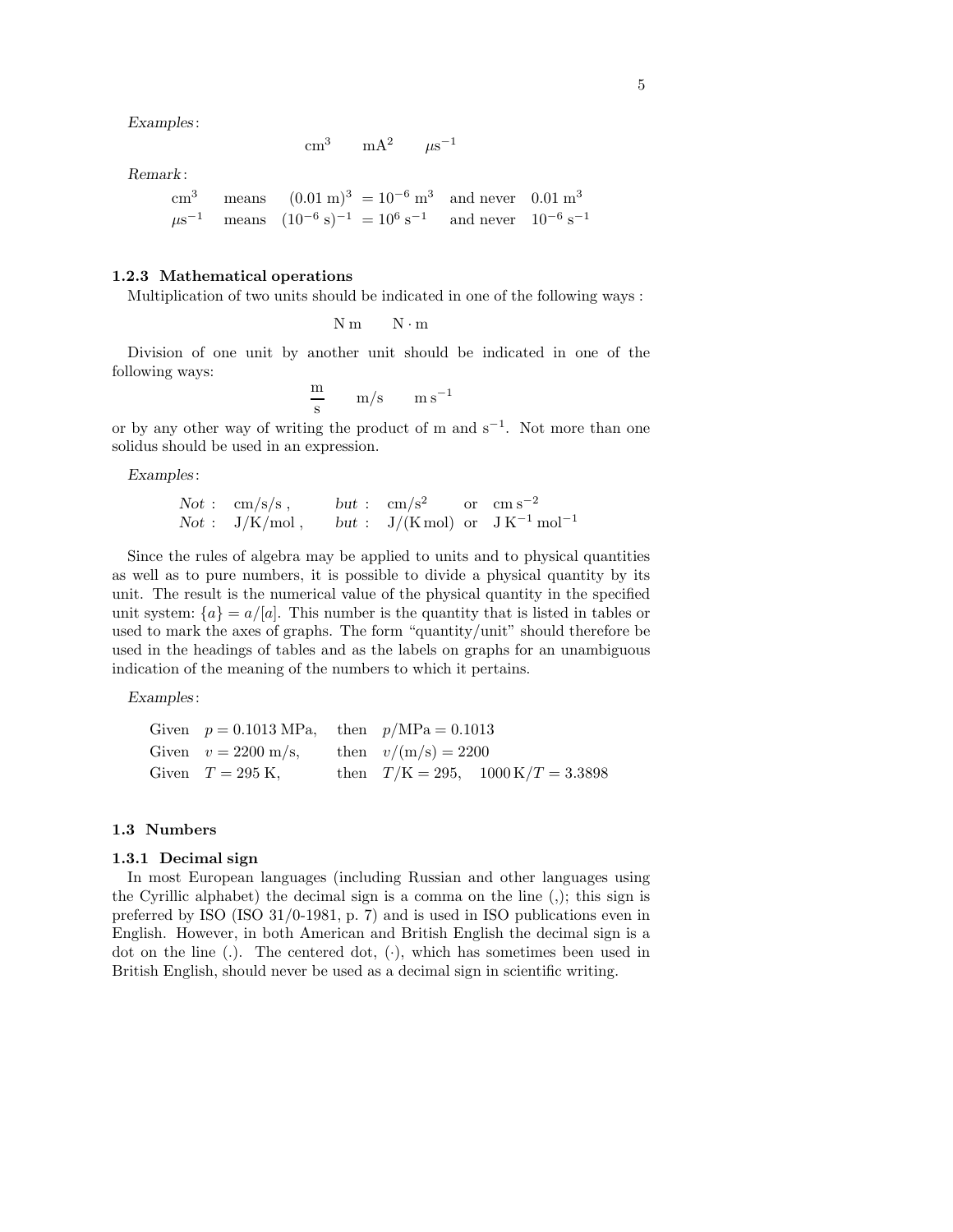#### 1.3.2 Writing numbers

Numbers should normally be printed in roman (upright) type. There should always be at least one numerical digit both before and after the decimal sign. An integer should never be terminated by a decimal sign, and if the magnitude of the number is less than unity the decimal sign should be preceded by a zero.

Examples:

35 or 35.0 but not 35. 0.0035 but not .0035

To facilitate the reading of long numbers (greater than four digits either to the right or to the left of the decimal sign) the digits may be grouped in groups of three separated by a thin space, but no comma or point should be used except for the decimal sign. Instead of a single final digit, the last four digits may be grouped.

Examples:

1987 299 792 458 1.234 567 8 or 1.234 5678

#### 1.3.3 Arithmetical operations

The sign for multiplication of numbers is a cross  $(\times)$  or a centered dot ( $\cdot$ ); however, when a dot is used as a decimal sign the centered dot should not be used as the multiplication sign.

Examples:

 $2.3 \times 3.4$  or  $2, 3 \times 3, 4$  or  $2, 3 \cdot 3, 4$  or  $(137.036)(273.16)$ <br>but not  $2.3 \cdot 3.4$  $2.3 \cdot 3.4$ 

Division of one number by another number may be indicated either by a horizontal bar or by a solidus  $($ , or by writing it as the product of numerator and the inverse first power of the denominator. In such cases the number under the inverse power should always be placed in brackets, parentheses or other sign of aggregation.

Examples:

$$
\frac{136}{273.16} \qquad 136/273.16 \qquad 136 (273.16)^{-1}
$$

As in the case of quantities (see section 1.1.3), when the solidus is used and there is any doubt where the numerator starts or where the denominator ends, brackets or parentheses should be used.

#### 1.4 Nomenclature for intensive properties

1.4.1 The adjective 'specific' in the English name for an intensive physical quantity should be avoided if possible and should in all cases be restricted to the meaning 'divided by mass' (mass of the system, if this consists of more than one component or more than one phase). In French, the adjective 'massique' is used with the sense of 'divided by mass' to express this concept.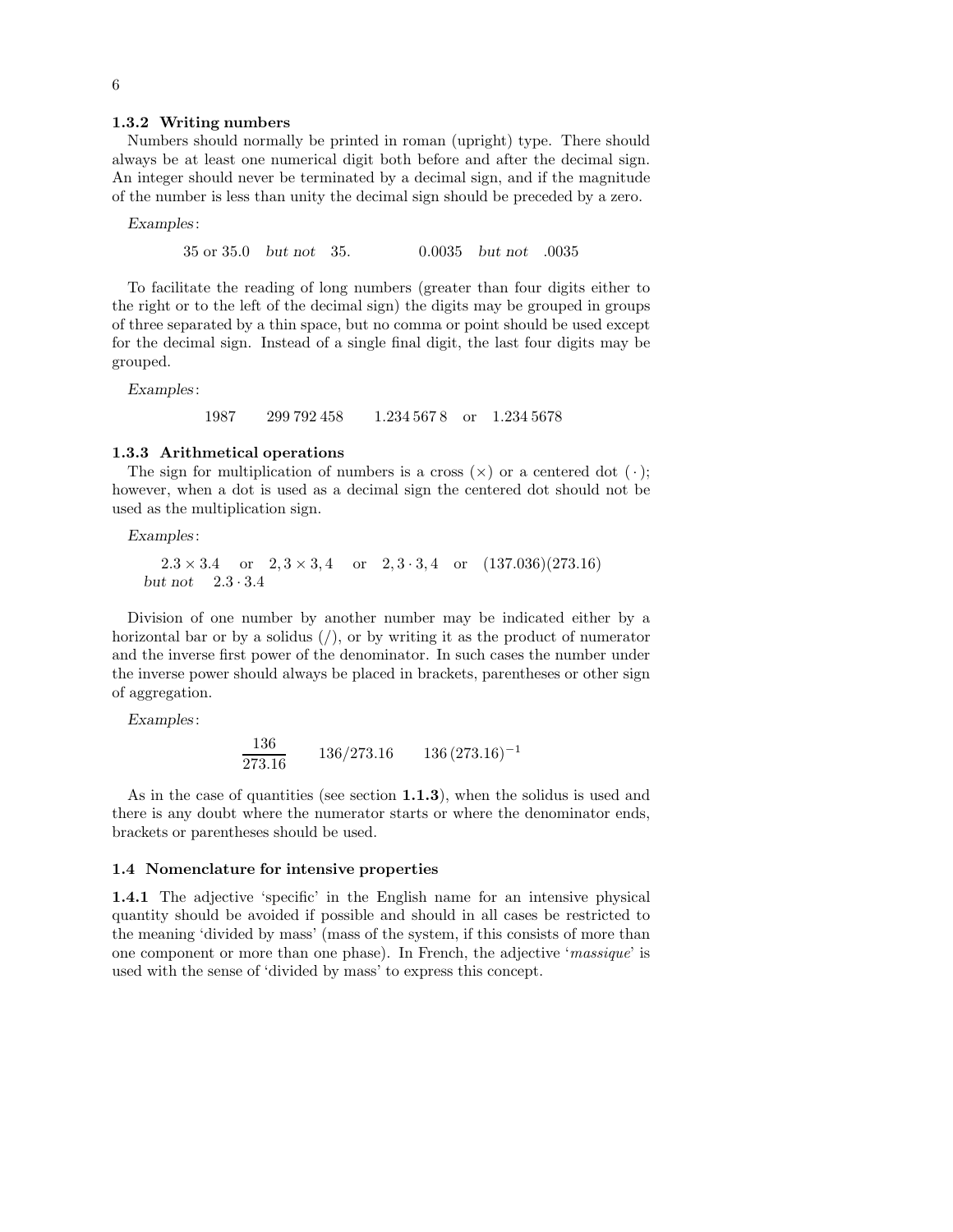Examples:

| specific volume,        | <i>volume massique.</i>             | volume/mass        |
|-------------------------|-------------------------------------|--------------------|
| specific energy,        | <i>énergie massique,</i>            | energy/mass        |
| specific heat capacity, | <i>capacité thermique massique,</i> | heat capacity/mass |

1.4.2 The adjective 'molar' in the English name for an intensive physical quantity should be restricted to the meaning 'divided by amount of substance' (the amount of substance of the system if it consists of more than one component or more than one phase).

Examples:

| molar mass,          | mass/amount of substance                   |
|----------------------|--------------------------------------------|
| molar volume.        | volume/amount of substance                 |
| molar energy,        | $\text{energy}/\text{amount}$ of substance |
| molar heat capacity. | heat capacity/amount of substance          |

An intensive molar quantity is usually denoted by attaching the subscript m to the symbol for the corresponding extensive quantity, (e.g., volume,  $V$ ; molar volume,  $V_m = V/n$ . In a mixture the symbol  $X_B$ , where X denotes an extensive quantity and B is the chemical symbol for a substance, denotes the partial molar quantity of the substance B defined by the relation:

$$
X_{\mathcal{B}} = (\partial X/\partial n_{\mathcal{B}})_{T,p,n_{\mathcal{C}},...}.
$$

For a pure substance B the partial molar quantity  $X_{\text{B}}$  and the molar quantity  $X_{\rm m}$  are identical. The molar quantity  $X_{\rm m}(\text{B})$  of pure substance B may be denoted by  $X_{\text{B}}^{*}$ , where the superscript  $*$  denotes 'pure', so as to distinguish it from the partial molar quantity  $X_B$  of substance B in a mixture, which may alternatively be designated  $X'_{\text{B}}$ .

1.4.3 The noun 'density' in the English name for an intensive physical quantity (when it is not modified by the adjectives 'linear' or 'surface') usually implies 'divided by volume' for scalar quantities but 'divided by area' for vector quantities denoting flow or flux. In French, the adjectives volumique, surfacique, or  $linéique$  as appropriate are used with the name of a scalar quantity to express division by volume, area or length, respectively.

|     | mass density,           | masse volumique,    | mass/volume   |
|-----|-------------------------|---------------------|---------------|
|     | energy density,         | énergie volumique,  | energy/volume |
| but |                         |                     |               |
|     | current density,        | densité de courant, | flow/area     |
|     | surface charge density, | charge surfacique,  | charge/area   |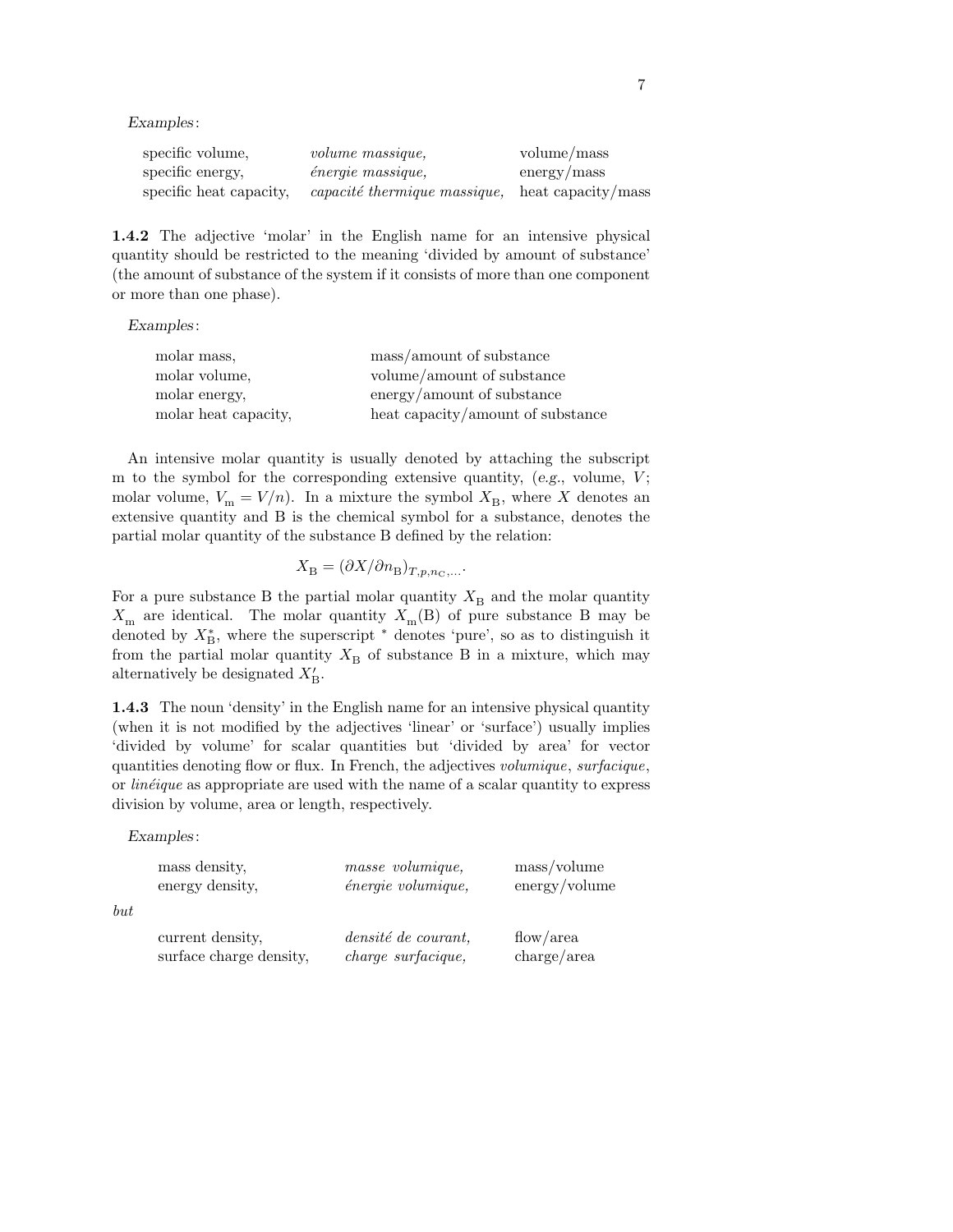# 1.5 Dimensional and dimensionless ratios

#### 1.5.1 Coefficients and factors

When a quantity  $A$  is proportional to another quantity  $B$ , the relationship is expressed by an equation of the form  $A = k \cdot B$ . The quantity k is usually given the name 'coefficient' or 'modulus' if  $A$  and  $B$  have different dimensions and 'factor' or 'index' if A and B have the same dimension.

Examples:

| $\boldsymbol{E}=A_{\textrm{H}}(\boldsymbol{B}\times\boldsymbol{J})$ | $A_{\rm H}$ , | Hall coefficient      |
|---------------------------------------------------------------------|---------------|-----------------------|
| $\sigma = E\epsilon$                                                | E.            | Young's modulus       |
| $J = -D \nabla n$                                                   | $D_{\tau}$    | diffusion coefficient |
| $L_{12} = k\sqrt{L_1L_2}$                                           | $k_{\cdot}$   | coupling factor       |
| $F = \mu F_n$                                                       | μ,            | friction factor       |

#### 1.5.2 Parameters, numbers and ratios

Certain combinations of physical quantities often are useful in characterizing the behavior or properties of a physical system; it is then convenient to consider such a combination as a new quantity. In general this new quantity is called a 'parameter'; if, however, the quantity is dimensionless it is referred to as a 'number' or a 'ratio'. If such a ratio is inherently positive and less than 1 it is often denoted as a 'fraction'.

| Grüneisen parameter : $\gamma$ | $\gamma = \alpha/\kappa \rho c_V$            |
|--------------------------------|----------------------------------------------|
| Reynold's number : Re          | $Re = \rho v l / \eta$                       |
| mobility ratio : $b$           | $b = \mu_{-}/\mu_{+}$                        |
| mole fraction : $x_{\rm B}$    | $x_{\rm B} = n_{\rm B}/\Sigma_j n_{\rm B_i}$ |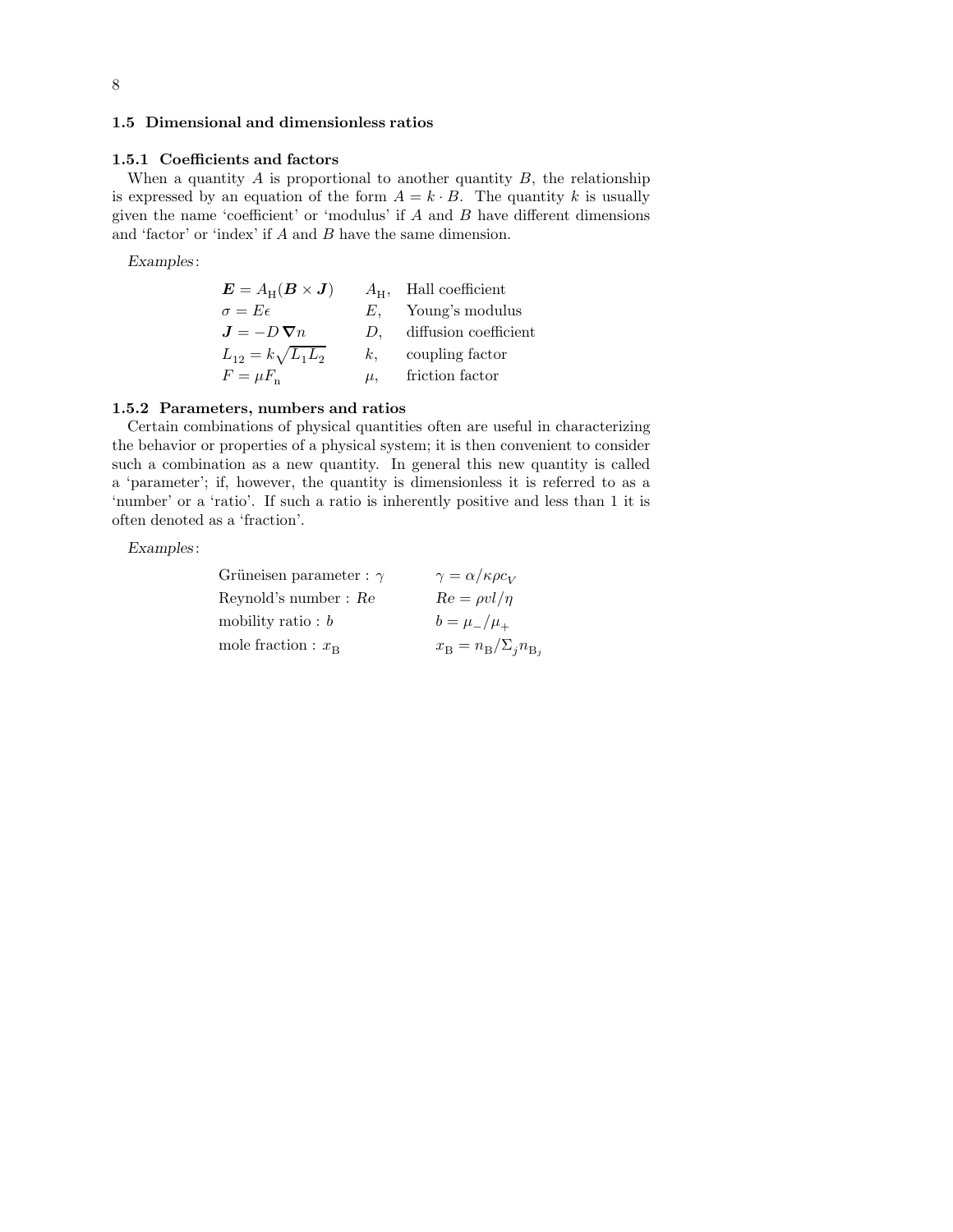# 2 SYMBOLS FOR ELEMENTS, PARTICLES, STATES AND TRANSITIONS

# 2.1 Chemical elements

Names and symbols for the chemical elements are given in table 2. Symbols for chemical elements should be written in roman (upright) type. The symbol is not followed by a full stop.

Examples:

$$
Ca \t C \t H \t He
$$

The nucleon number (mass number, baryon number) of a nuclide is shown as a left superscript  $(e.g., {}^{14}N)$ .

In nuclear physics, when there will be no confusion with molecular compounds a left subscript may be used to indicate the number of protons and a right subscript to indicate the number of neutrons in the nucleus  $(e.g., \frac{235}{92}U_{143})$ . Although these subscripts are redundant they are often useful. The right subscript is usually omitted and should never be included unless the left subscript is also present.

The right subscript position is also used to indicate the number of atoms of a nuclide in a molecule (e.g.,  ${}^{14}N_2{}^{16}O$ ). The right superscript position should be used, if required, to indicate a state of ionization  $(e.g., Ca<sub>2</sub><sup>+</sup>, PO<sub>4</sub><sup>3-</sup>)$  or an excited *atomic* state  $(e.g., He^*)$ . A metastable *nuclear* state, however, often is treated as a distinct nuclide: e.g., either  $^{118}$ Ag<sup>m</sup> or  $^{118}$ mAg.

Roman numerals are used in two different ways:

i. The spectrum of a z-fold ionized atom is specified by the small capital roman numeral corresponding to  $z + 1$ , written on the line with a thin space following the chemical symbol.

Examples:

```
H I (spectrum of neutral hydrogen) Ca II Al III
```
ii. Roman numerals in right superscript position are used to indicate the oxidation number.

$$
\mathrm{Pb_2^{II}Pb^{IV}O_4} \qquad \mathrm{K_6Mn^{IV}Mo_9O_{32}}
$$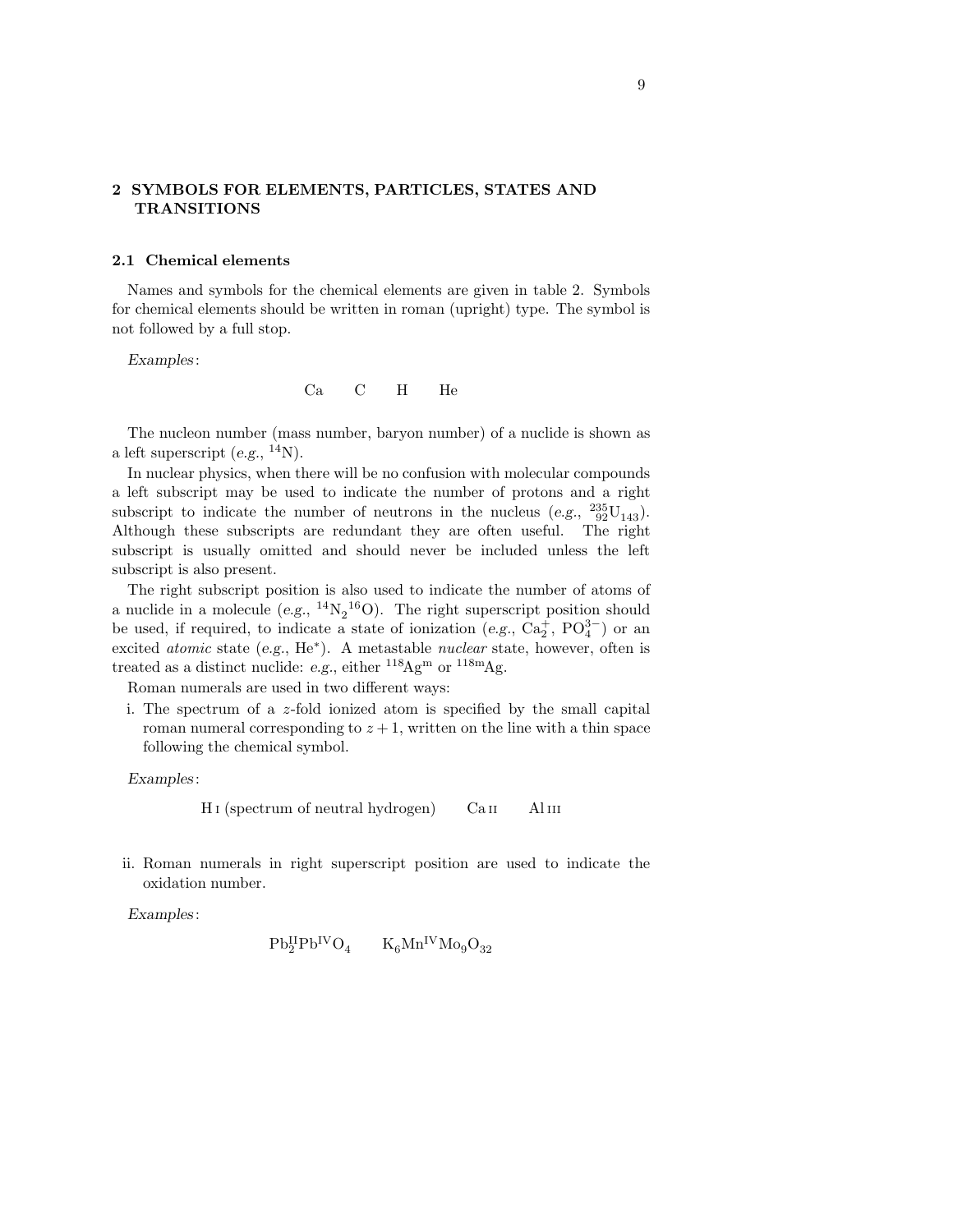| Atomic<br>number | Name       | Symbol                  | Atomic<br>number | Name         | Symbol         |
|------------------|------------|-------------------------|------------------|--------------|----------------|
| 1                | hydrogen   | H                       | 39               | yttrium      | Y              |
| $\overline{2}$   | helium     | He                      | 40               | zirconium    | Zr             |
| 3                | lithium    | Li                      | 41               | niobium      | Nb             |
| 4                | beryllium  | Be                      | 42               | molybdenum   | Mo             |
| $\overline{5}$   | boron      | B                       | 43               | technetium   | Тc             |
| 6                | carbon     | $\overline{C}$          | 44               | ruthenium    | Ru             |
| $\overline{7}$   | nitrogen   | ${\bf N}$               | 45               | rhodium      | Rh             |
| 8                | oxygen     | $\overline{O}$          | 46               | palladium    | P <sub>d</sub> |
| 9                | fluorine   | $\overline{\mathrm{F}}$ | 47               | silver       | Ag             |
| 10               | neon       | Ne                      | 48               | cadmium      | Cd             |
| 11               | sodium     | Na                      | 49               | indium       | In             |
| 12               | magnesium  | Mg                      | 50               | tin          | $S_{n}$        |
| 13               | aluminum   | Al                      | 51               | antimony     | S <sub>b</sub> |
| 14               | silicon    | Si                      | 52               | tellurium    | Te             |
| 15               | phosphorus | ${\bf P}$               | 53               | iodine       | T              |
| 16               | sulfur     | $\mathbf S$             | 54               | xenon        | Xe             |
| 17               | chlorine   | Cl                      | 55               | cesium       | $\mathrm{Cs}$  |
| 18               | argon      | Ar                      | 56               | barium       | B <sub>a</sub> |
| 19               | potassium  | ${\bf K}$               | 57               | lanthanum    | La             |
| 20               | calcium    | Ca                      | 58               | cerium       | Ce             |
| 21               | scandium   | Sc                      | 59               | praseodymium | Pr             |
| 22               | titanium   | Ti                      | 60               | neodymium    | Nd             |
| 23               | vanadium   | V                       | 61               | promethium   | ${\rm Pm}$     |
| 24               | chromium   | Cr                      | 62               | samarium     | Sm             |
| 25               | manganese  | Mn                      | 63               | europium     | Eu             |
| 26               | iron       | Fe                      | 64               | gadolinium   | Gd             |
| 27               | cobalt     | Co                      | 65               | terbium      | Tb             |
| 28               | nickel     | Ni                      | 66               | dysprosium   | Dy             |
| 29               | copper     | Cu                      | 67               | holmium      | Ho             |
| 30               | zinc       | $\mathbf{Z}$ n          | 68               | erbium       | Er             |
| 31               | gallium    | Ga                      | 69               | thulium      | Tm             |
| 32               | germanium  | Ge                      | 70               | ytterbium    | Yb             |
| 33               | arsenic    | As                      | 71               | lutetium     | Lu             |
| 34               | selenium   | <b>Se</b>               | 72               | hafnium      | Hf             |
| 35               | bromine    | Br                      | 73               | tantulum     | Ta             |
| 36               | krypton    | Κr                      | 74               | tungsten     | W              |
| 37               | rubidium   | Rb                      | 75               | rhenium      | Re             |
| 38               | strontium  | Sr                      | 76               | osmium       | Os             |

Table 2. Names and symbols for the chemical elements.<sup>\*</sup>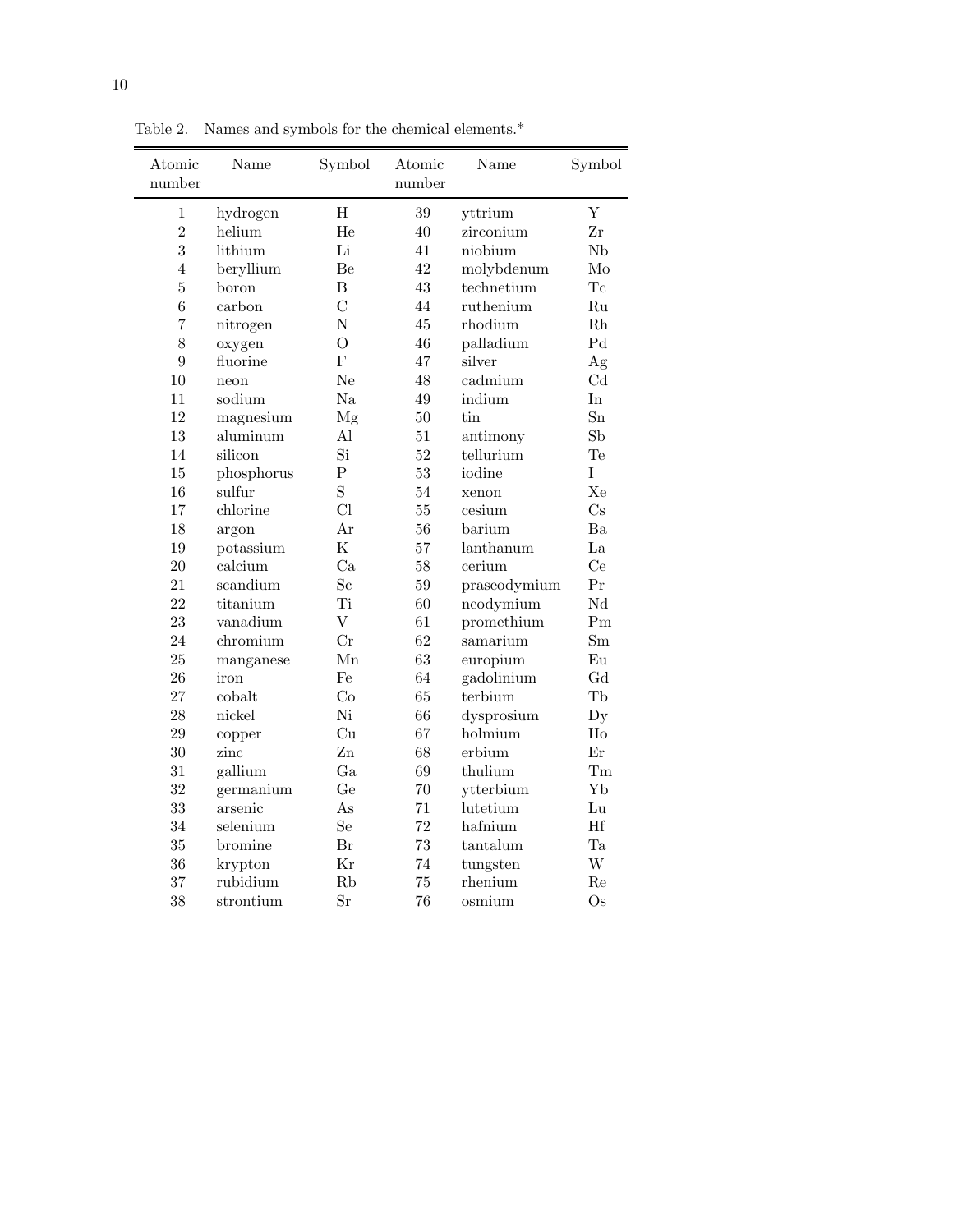| Atomic<br>number                                                                 | Name                                                                                                                                                      | Symbol                                                                            | Atomic<br>number                                                                 | Name                                                                                                                                                                    | Symbol                                                                                            |
|----------------------------------------------------------------------------------|-----------------------------------------------------------------------------------------------------------------------------------------------------------|-----------------------------------------------------------------------------------|----------------------------------------------------------------------------------|-------------------------------------------------------------------------------------------------------------------------------------------------------------------------|---------------------------------------------------------------------------------------------------|
| 77<br>78<br>79<br>80<br>81<br>82<br>83<br>84<br>85<br>86<br>87<br>88<br>89<br>90 | iridium<br>platinum<br>gold<br>mercury<br>thallium<br>lead<br>bismuth<br>polonium<br>astatine<br>radon<br>francium<br>radium<br>actinium<br>$\frac{1}{2}$ | Ir<br>Pt.<br>Αu<br>Hg<br>Tl<br>Pb<br>Bi<br>Po<br>At<br>Rn<br>Fr<br>Ra<br>Aс<br>Th | 91<br>92<br>93<br>94<br>95<br>96<br>97<br>198<br>199<br>100<br>101<br>102<br>103 | protactinium<br>uranium<br>neptunium<br>plutonium<br>americium<br>curium<br>berkelium<br>californium<br>einsteinium<br>fermium<br>mendelevium<br>nobelium<br>lawrencium | P <sub>a</sub><br>U<br>Np<br>Pu<br>Am<br>Cm<br>Bk<br>Cf<br>Es<br>F <sub>m</sub><br>Md<br>No<br>Lr |

Table 2. Names and symbols for the chemical elements (continued).

\* For values of the relative atomic masses of the elements, see Pure and Applied Chemistry 58 (1986) 1677.

#### 2.2 Nuclear particles

The common designations for particles used as projectiles or products in nuclear reactions are listed in table 3. In addition to the symbols given in the table, an accepted designation for a general heavy ion (where there is no chance of ambiguity) is HI.

The charge of a particle may be indicated by adding a superscript  $+, 0, -$  to the symbol for the particle.

Examples:

$$
\pi^+, \pi^0, \pi^ e^+, e^ \beta^+, \beta^-
$$

If no charge is indicated in connection with the symbols p and e, these symbols refer to the positive proton and the negative electron respectively. The bar ¯ or the tilde ˜ above the symbol for a particle is used to indicate the corresponding anti-particle; the notation  $\bar{p}$  is preferable to p<sup>−</sup> for the anti-proton, but both  $\bar{e}$ and  $e^+$  (or  $\bar{\beta}$  and  $\beta^+$ ) are commonly used for the positron.

The symbol e (roman) for the electron should not be confused with the symbol e (italic) for the elementary charge.

#### 2.3 'Fundamental' particles

There is little information to be imparted by listing simply that the symbol for the P-particle is 'P'. Furthermore, a complete set of nomenclature rules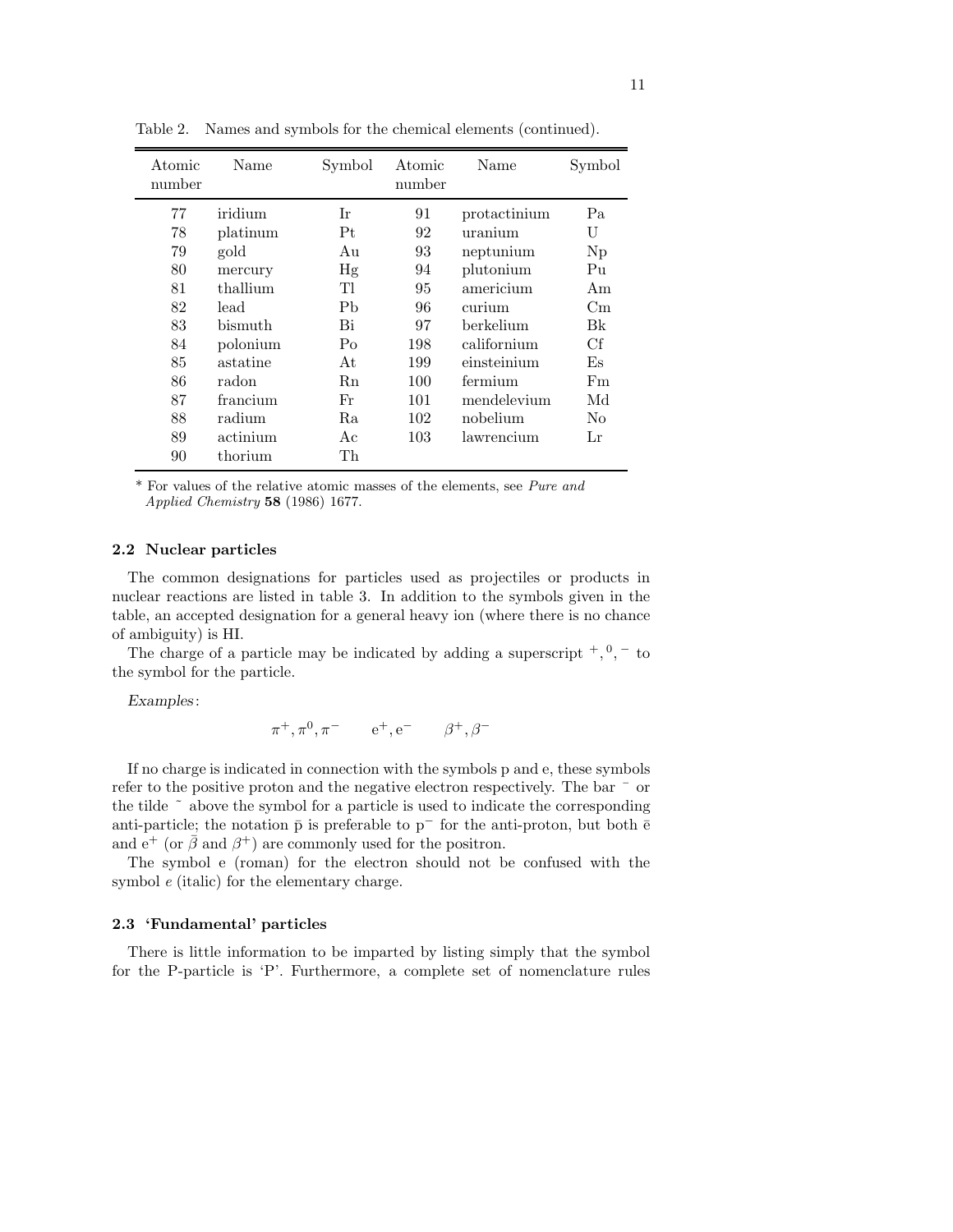| photon   |                                           | nucleon                               |          |
|----------|-------------------------------------------|---------------------------------------|----------|
| neutrino | $\nu, \nu_{\rm e}, \nu_{\mu}, \nu_{\tau}$ | neutron                               | n        |
| electron | e, $\beta$                                | proton $(^1H^+)$                      |          |
| muon     | $\mu$                                     | deuteron $(^{2}H^{+})$                |          |
| tauon    |                                           | triton $(^3H^+)$                      | t.       |
| pion     |                                           | helion $(^3\text{He}^{2+})$           | h        |
|          |                                           | alpha particle $(^{4}\text{He}^{2+})$ | $\alpha$ |

Table 3. Symbols for nuclear particles.

Note: The symbol  $\tau$  has previously been used for the helion, but  $\tau$  should be reserved for the tauon (heavy lepton).

in high energy physics is still being formulated. The biennial "Review of Particle Properties" issued by the Particle Data Group (Lawrence Berkeley Laboratory and CERN) is the best reference for this and for related topics. Since it is beyond the scope of this guide to present detailed information on the relationships among these particles, the list below gives only the broadest family groupings of those particles that are stable under the strong nuclear force and can truly be called 'particles' rather than 'resonances'. Each fermion listed has an associated anti-particle; bosons are their own anti-particles.

| $\gamma$ , W, Z                                                        |
|------------------------------------------------------------------------|
| e, $\nu_e$ , $\mu$ , $\nu_{\mu}$ , $\tau$ , $\nu_{\tau}$               |
| u, d, c, s, t, b                                                       |
|                                                                        |
| $\pi^+$ , $\pi^0$ , $\pi^-$ , $\eta$ , D <sup>+</sup> , D <sup>0</sup> |
| $K^+$ , $K^0$ , $(K_L, K_S)$ , $F^+$                                   |
|                                                                        |
| p, n, $\Lambda_c^+$                                                    |
| $\Lambda, \Sigma^+, \Sigma^0, \Sigma^-$                                |
| $\Xi^0, \Xi^-$                                                         |
| $(2 -$                                                                 |
|                                                                        |

The names for quarks are the symbols themselves; the names 'up', 'down', 'charm', 'strange', 'top (truth)' and 'bottom (beauty)' are to be considered only as mnemonics for these symbols.

The mesons  $D^+$ ,  $D^0$  and  $F^+$  and the charm baryon  $\Lambda_c^+$  have charm quantum number  $C = +1$ . The B-mesons have 'bottomness' (beauty) quantum number  $B = +1.$ 

#### 2.4 Spectroscopic notation

A letter symbol indicating a quantum number of a single particle should be printed in lower case upright type. A letter symbol indicating a quantum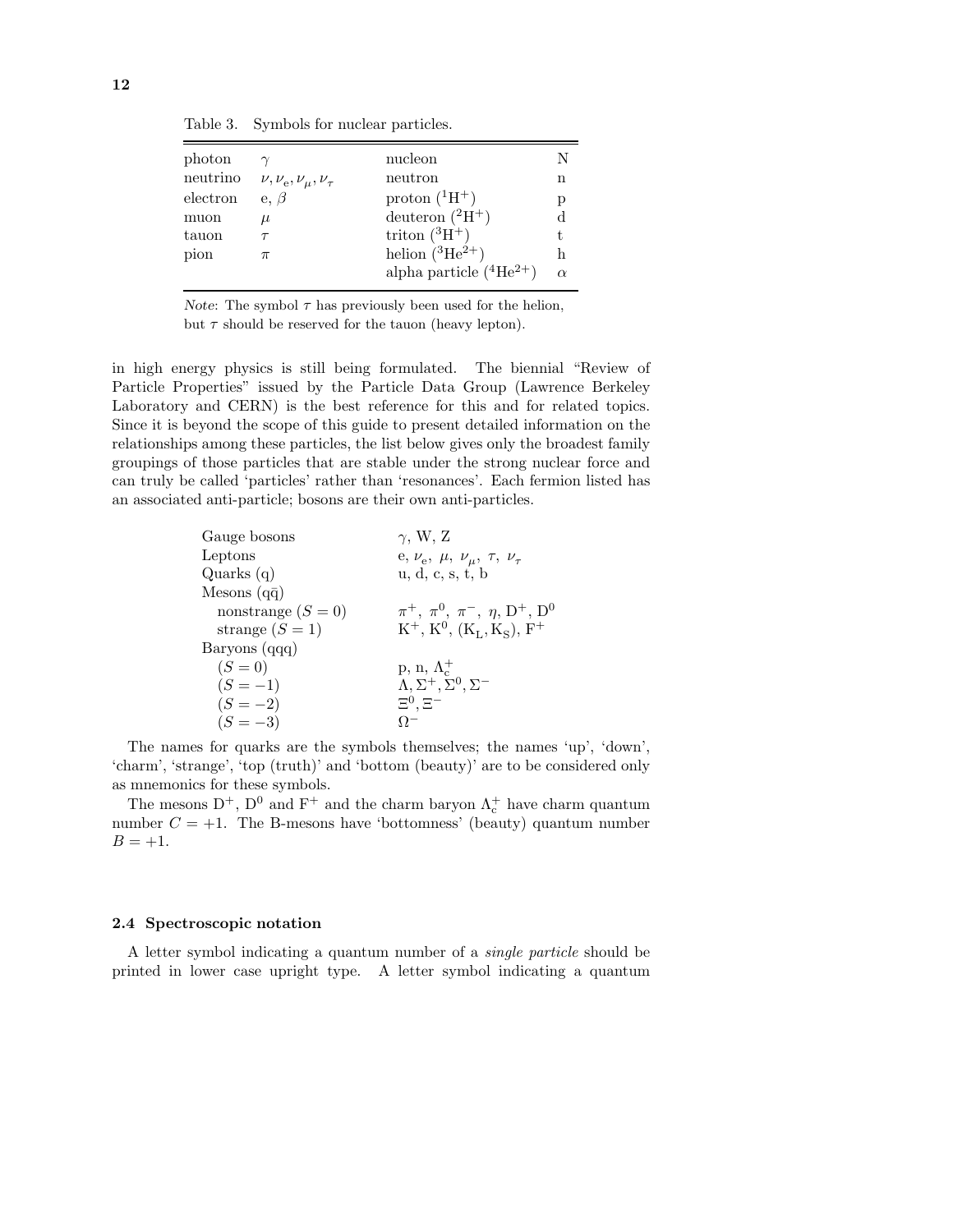#### 2.4.1 Atomic spectroscopy

The letter symbols indicating the orbital angular momentum quantum number are

> $l = 0 1 2 3 4 5 6 7 8 9 1 0 11 ...$ symbol s p d f g h i k l m n o . . .  $L = \ 0 \ 1 \ 2 \ 3 \ 4 \ 5 \ 6 \ 7 \ 8 \ 9 \ 10 \ 11 \ldots$ symbol  $S$  P D F G H I K L M N O ...

A right subscript attached to the angular momentum symbol indicates the total angular momentum quantum number  $j$  or  $J$ . A left superscript indicates the spin multiplicity,  $2s + 1$  or  $2S + 1$ .

Examples:

| $d_3$ - electron  | $(j=\frac{3}{2})$          |
|-------------------|----------------------------|
| $\rm ^3D$ - term  | (spin multiplicity $= 3$ ) |
| ${}^3D_2$ - level | $J=2$                      |

An atomic electron configuration is indicated symbolically by:

$$
(nl)^k (n'l')^{k'} \ldots
$$

in which  $k, k', \ldots$  are the numbers of electrons with principal quantum numbers  $n, n', \ldots$  and orbital angular momentum quantum numbers  $l, l', \ldots$ , respectively. Instead of  $l = 0, 1, 2, 3, \ldots$  one uses the quantum number symbols s, p, d, f, ..., and the parentheses are usually omitted.

Example :

the atomic electron configuration:  $1s^22s^22p^3$ 

An atomic state is specified by giving all of its quantum numbers. In Russell–Saunders  $(LS)$  coupling an atomic term is specified by  $L$  and  $S$  and an atomic level by L, S and J. An atomic state is specified by L, S, J and  $M_J$  or by  $L, S, M_S$  and  $M_L$ .

#### 2.4.2 Molecular spectroscopy

For linear molecules the letter symbols indicating the quantum number of the component of electronic orbital angular momentum along the molecular axis are

> $\lambda = 0$  1 2 ... symbol  $\sigma \pi \delta \ldots$  $\varLambda =~0~1~2~\ldots$ symbol ΣΠ $Δ$ ...

A left superscript indicates the spin multiplicity. For molecules having a symmetry center, the parity symbol g (*gerade*) or u (*ungerade*) indicating respectively symmetric or antisymmetric behavior on inversion is attached as a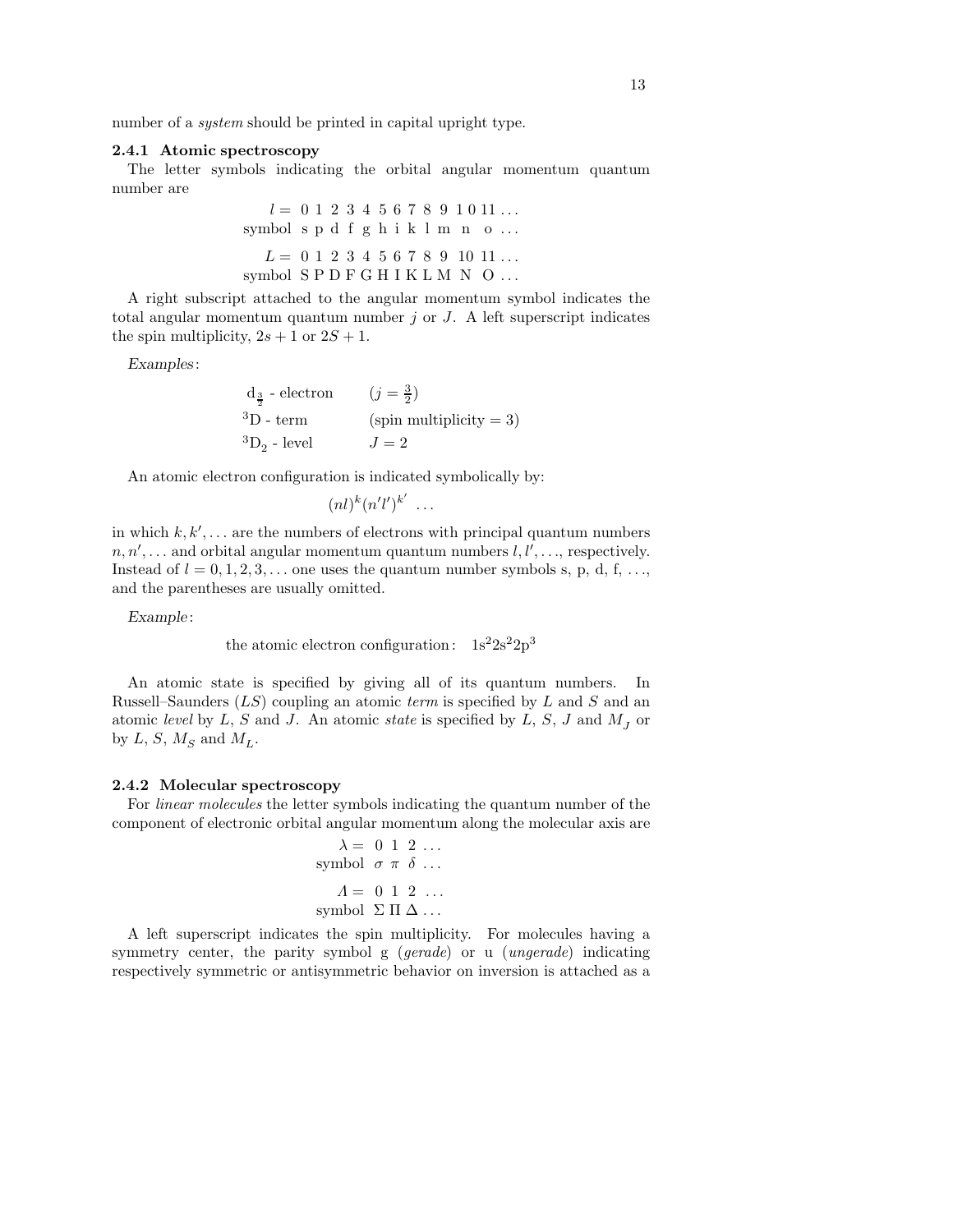right subscript. A + or  $-$  sign attached as a right superscript indicates the symmetry with regard to reflection in any plane through the symmetry axis of the molecule.

Examples:

$$
\Sigma_{\rm g}^{+}
$$
,  $\Pi_{\rm u}$ ,  $^2\Sigma$ ,  $^3\Pi$ , etc.

The letter symbols indicating the quantum number of vibrational angular momentum are

$$
l = 0 \quad 1 \quad 2 \quad 3 \quad \dots
$$
  
symbol 
$$
\Sigma \Pi \Delta \Phi \dots
$$

#### 2.4.3 Nuclear spectroscopy

The spin and parity assignment of a nuclear state is

 $J^{\pi}$ 

where the parity symbol  $\pi$  is + for even parity and – for odd parity.

Examples:

 $3^+$ ,  $2^-$ 

A shell model configuration is indicated symbolically by:

$$
\nu(nl_j)^{\kappa}(n'l'_{j'})^{\kappa'}\ldots \pi(n''l''_{j''})^{\kappa''}(n''''l'''_{j'''})^{\kappa'''}\ldots
$$

where the letter  $\pi$  refers to the proton shell and the letter  $\nu$  to the neutron shell. Negative values of the superscript indicate holes in a completed shell. Instead of  $l = 0, 1, 2, 3, \ldots$  one uses the symbols s, p, d, f,  $\ldots$  as in atoms (except for  $l = 7$ which is denoted by k in atoms and by j in nuclei).

Example :

the nuclear configuration: 
$$
\nu(2d_{\frac{5}{2}})^6 \pi(2p_{\frac{1}{2}})^2(1g_{\frac{9}{2}})^3
$$

When the neutrons and protons are in the same shell with well-defined isospin T, the notation  $(n l_j)^{\alpha}$  is used where  $\alpha$  denotes the total number of nucleons.

Example :

$$
(1f_{\frac{7}{2}})^5
$$

# 2.4.4 Spectroscopic transitions

The upper (higher energy) level and the lower (lower energy) level of a transition are indicated respectively by ' and ".

$$
h\nu = E' - E'' \qquad \qquad \sigma = T' - T''
$$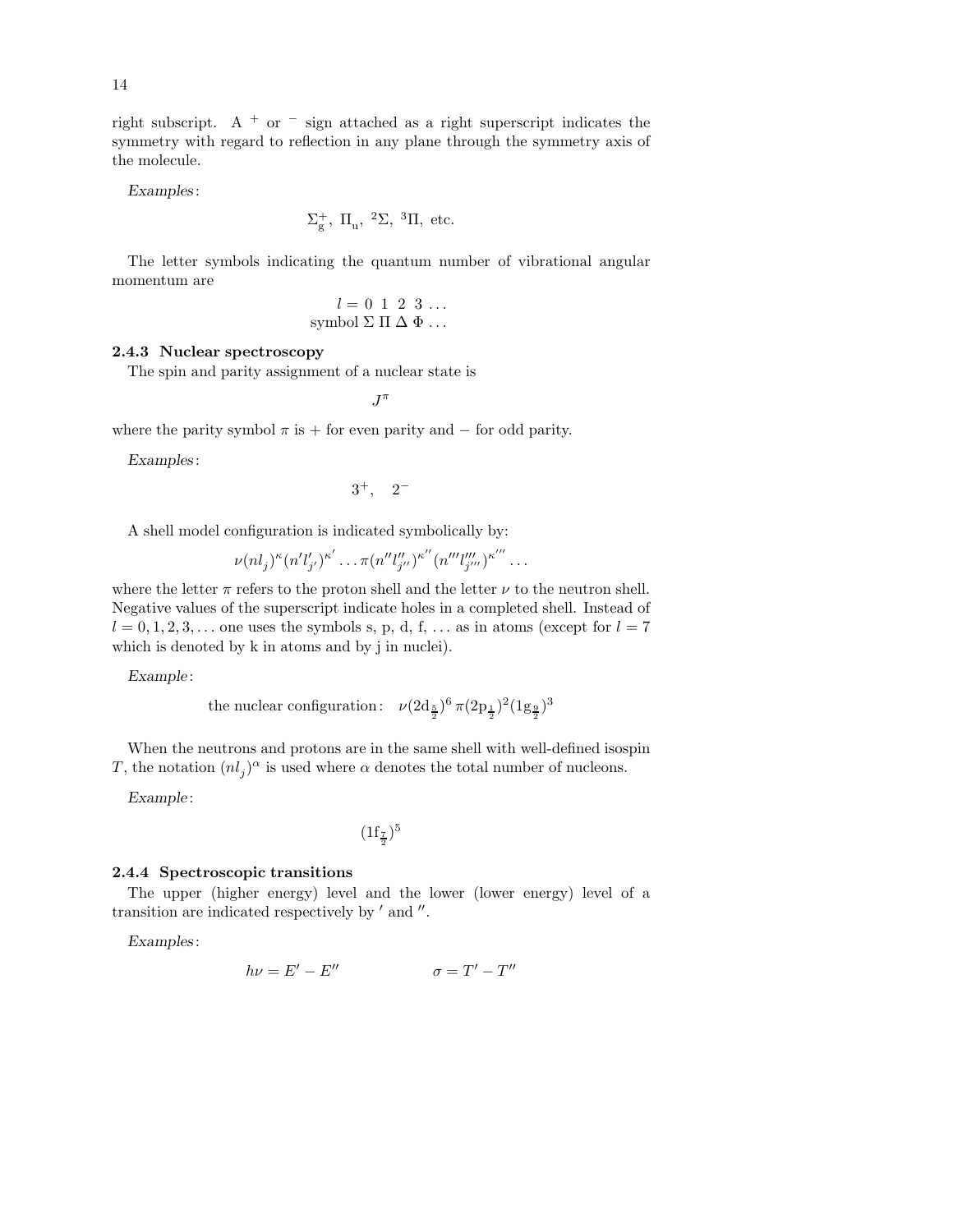The designation of spectroscopic transitions is not uniform. In atomic spectroscopy<sup>\*</sup> the convention is to write the *lower* state first and the *upper* state second; however, in *molecular* and *polyatomic* spectroscopy\*\* the convention is reversed and one writes the upper state first and the lower state second.

In either case the two state designations are connected by a dash  $-$  or, if it is necessary to indicate whether the transition is an absorption or an emission process, by arrows  $\leftarrow$  and  $\rightarrow$ . If there is any chance of ambiguity, the convention being used with regard to the ordering of the states should be clearly stated.

Examples:

$$
\begin{array}{lll} 2\,{}^{2}\mathrm{S}_{\frac{1}{2}}-4\,{}^{2}\mathrm{P}_{\frac{3}{2}} & \qquad \qquad \text{atomic transition}\\ (J',K') \leftarrow (J'',K'') & \qquad \qquad \text{molecular rotational absorption} \end{array}
$$

The difference between two quantum numbers is that of the upper state minus that of the lower state.

Example :

$$
\Delta J = J' - J''
$$

The branches of the rotation–vibration band are designated as:

|           | $\Delta J = J' - J''$ |
|-----------|-----------------------|
| O branch: | $-2$                  |
| P branch: | $-1$                  |
| Q branch: | $\Omega$              |
| R branch: | $+1$                  |
| S branch: | $+2$                  |

# 2.5 Nomenclature conventions in nuclear physics

#### 2.5.1 Nuclides

A species of atoms identical as regards atomic number (proton number) and mass number (nucleon number) should be indicated by the word 'nuclide', not by the word 'isotope'. Different nuclides having the same mass number are called isobaric nuclides or isobars.

Different nuclides having the same atomic number are called isotopic nuclides or isotopes. (Since nuclides with the same number of protons are 'isotopes', nuclides with the same number of neutrons have sometimes been designated as 'isotones'.)

<sup>\*</sup> See R. D. Cowan, The Theory of Atomic Structure and Spectra (Univ. of California Press, 1981).

<sup>\*\*</sup> See Report on Notation for the Spectra of Polyatomic Molecules, J. Chem. Phys. 23 (1955) 1997.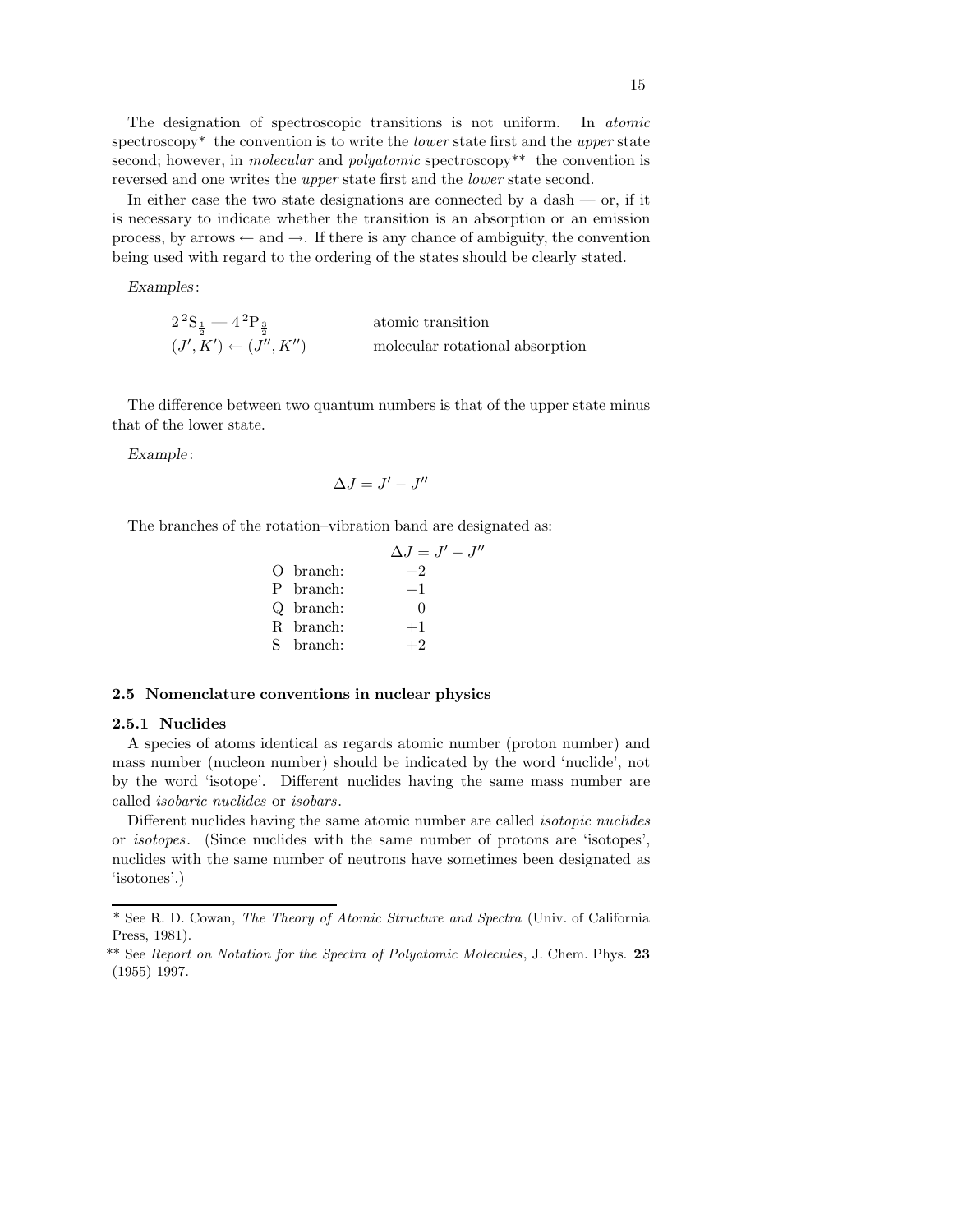The symbolic expression representing a nuclear reaction should follow the pattern:

 $\text{initial} \left( \begin{array}{c} \text{incoming particle} \ \text{or photon} \end{array} \right), \qquad \text{outgoing particle(s)} \left( \begin{array}{c} \text{final} \ \text{or photon(s)} \end{array} \right) \text{final}$ nuclide

Examples:

<sup>14</sup>N (α, p) <sup>17</sup>O <sup>59</sup>Co (n, γ) <sup>60</sup>Co <sup>23</sup>Na (γ, 3n) <sup>20</sup>Na <sup>31</sup>P (γ, pn) <sup>29</sup>Si

# 2.5.2 Characterization of interactions

Multipolarity of a transition:

| electric or magnetic monopole            | E0 or M0                         |
|------------------------------------------|----------------------------------|
| electric or magnetic dipole              | E <sub>1</sub> or M <sub>1</sub> |
| electric or magnetic quadrupole E2 or M2 |                                  |
| electric or magnetic octopole            | E3 or M3                         |
| electric or magnetic $2^n$ -pole         | $En$ or $Mn$                     |

Designation of parity change in a transition:

| transition <i>with</i> parity change :    | (yes) |  |
|-------------------------------------------|-------|--|
| transition <i>without</i> parity change : | (no)  |  |

Notation for covariant character of coupling:

|  |  | S Scalar coupling |  |  |  | A Axial vector coupling |
|--|--|-------------------|--|--|--|-------------------------|
|--|--|-------------------|--|--|--|-------------------------|

- V Vector coupling P Pseudoscalar coupling
- T Tensor coupling

# 2.5.3 Polarization conventions

Sign of polarization vector (Basel convention): In a nuclear interaction the positive polarization direction for particles with spin  $\frac{1}{2}$  is taken in the direction of the vector product

# $\boldsymbol{k}_\text{i} \times \boldsymbol{k}_\text{o}$

where  $k_i$  and  $k_o$  are the wave vectors of the incoming and outgoing particles respectively.

Description of polarization effects (Madison convention): In the symbolic expression for a nuclear reaction  $A(b,c)D$ , an arrow placed over a symbol denotes a particle which is initially in a polarized state or whose state of polarization is measured.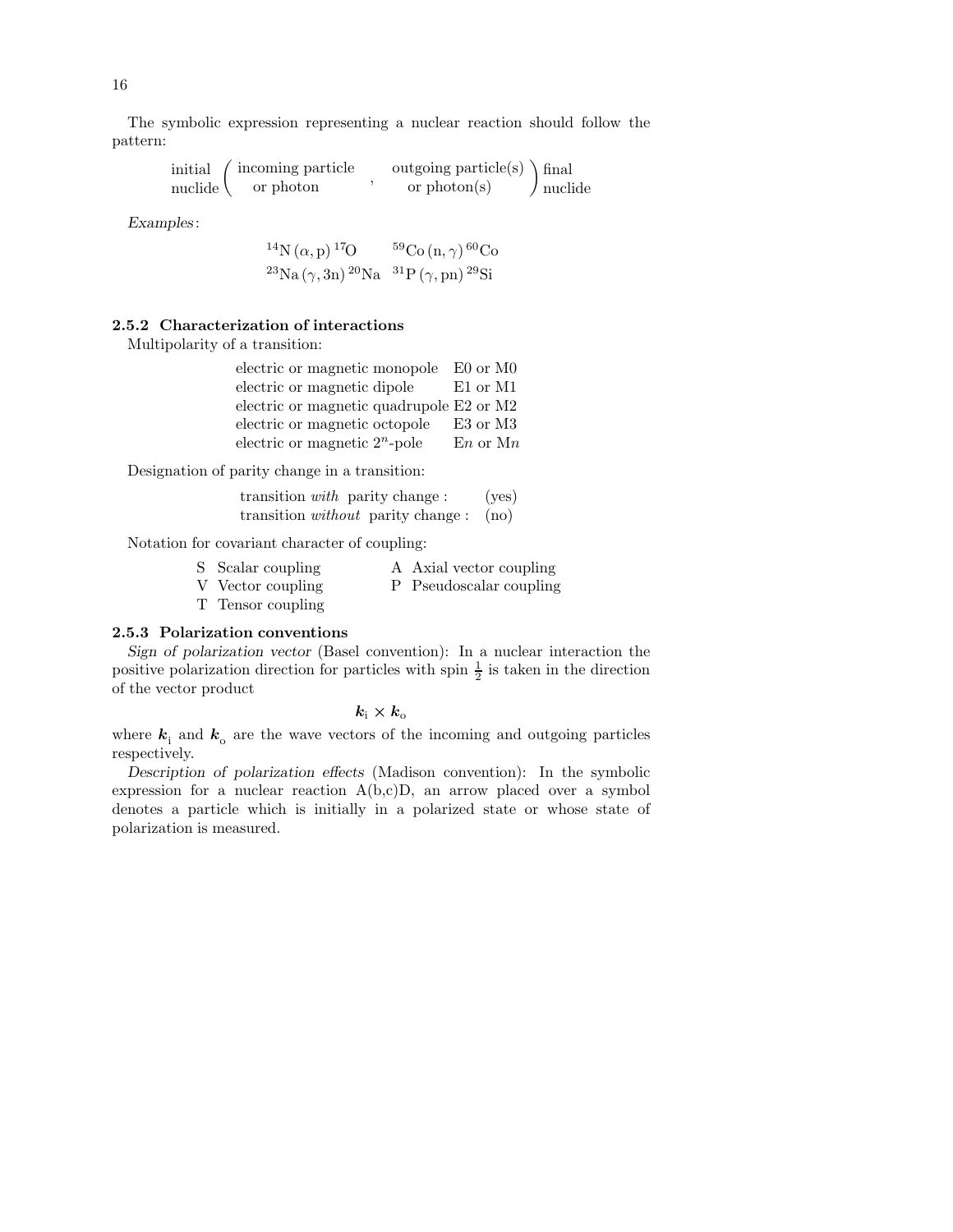| $A(\vec{b}, c)D$       | polarized incident beam                                                                                 |
|------------------------|---------------------------------------------------------------------------------------------------------|
| $A(\vec{b}, \vec{c})D$ | polarized incident beam; polarization of the outgoing<br>particle c is measured (polarization transfer) |
| $A(b,\vec{c})D$        | unpolarized incident beam; polarization of the<br>outgoing particle c is measured                       |
| $\overline{A}(b, c)D$  | unpolarized beam incident on a polarized target                                                         |
| $\vec{A}(b,\vec{c})D$  | unpolarized beam incident on a polarized target;<br>polarization of the outgoing particle c is measured |
| $A(\vec{b},c)\vec{D}$  | polarized incident beam; measurement of the<br>polarization of the residual nucleus                     |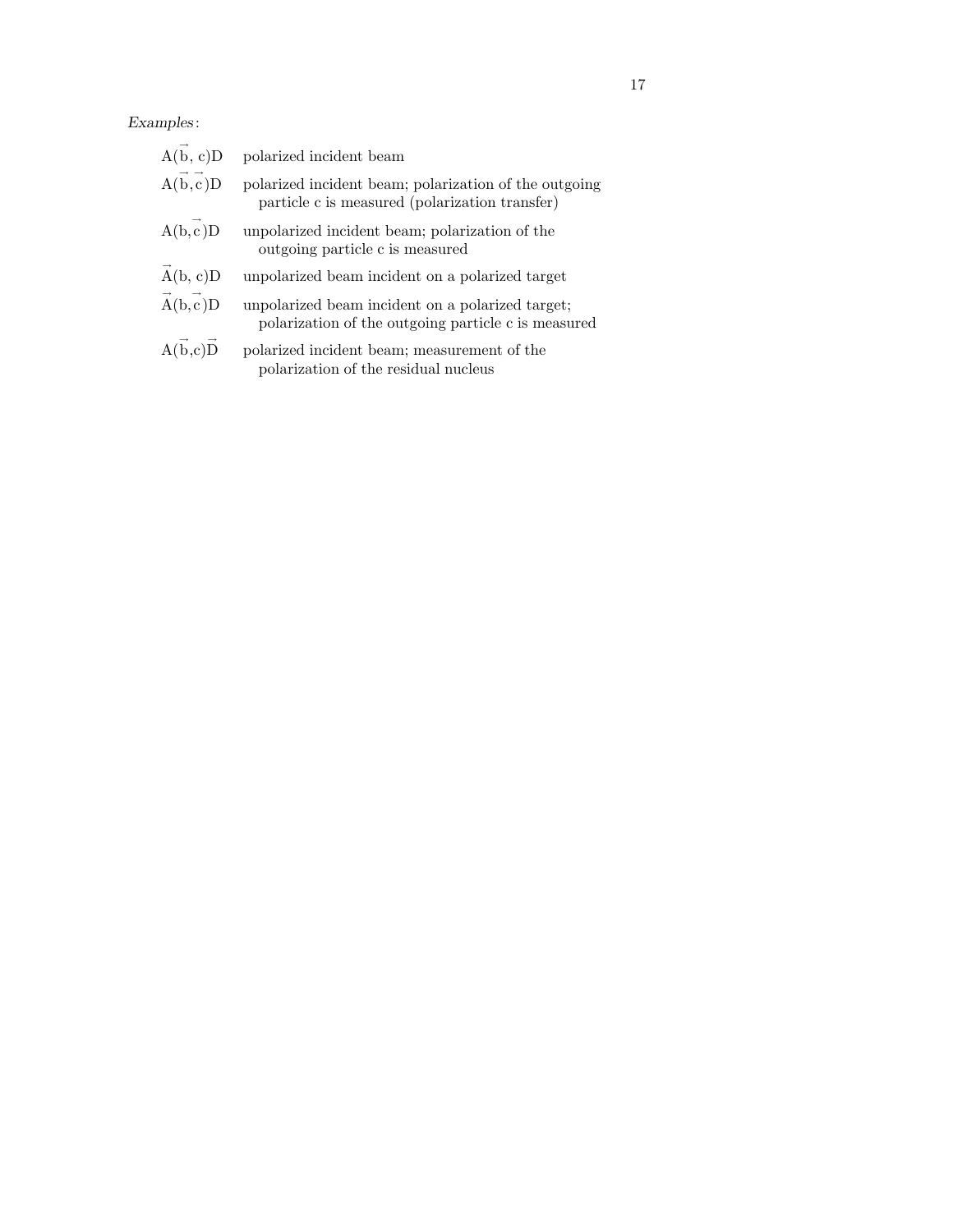#### 3 DEFINITION OF UNITS AND SYSTEMS OF UNITS

#### 3.1 Systems of units

In a system consisting of a set of physical quantities and the relational equations connecting them, a certain number of quantities are regarded by convention as dimensionally independent and form the set of base quantities for the whole system. All other physical quantities are derived quantities, defined in terms of the base quantities and expressed algebraically as products of powers of the base quantities.

In a similar way, a *system of units* is based on a set of units chosen by convention to be the units of the base quantities, and all units for derived quantities are expressed as products of powers of the base units, analogous to the corresponding expressions in the system of quantities. When the derived units are expressed in terms of the base units by relations with numerical factors equal to unity, the system and its units are said to be coherent.

The number of base units of the unit system is equal to that of the corresponding set of base quantities. The base units themselves are defined samples of the base quantities.

The expression of a quantity as a product of powers of the base quantities (neglecting their vectorial or tensorial character and all numerical factors including their sign) is called the dimensional product (or the dimension) of the quantity with respect to the chosen set of base quantities or base dimensions. The powers to which the various base quantities or base dimensions are raised are called the dimensional exponents; the quantities and the corresponding units are of the same dimension.

Derived units and their symbols are expressed algebraically in terms of base units by means of the mathematical signs for multiplication and division. Some derived units have received special names and symbols, which can themselves be used to form names and symbols of other derived units (see sections 3.2 and 3.3).

Physical quantities that have as their dimension a product of powers of the base dimensions with all exponents equal to zero are called dimensionless quantities. The values of dimensionless quantities (e.g., relative density, refractive index) are expressed by pure numbers. The corresponding unit, which is the ratio of a unit to itself, is usually not written; if necessary it may be expressed by the number 1. Since the primary purpose of a system of units is to provide a basis for the transformation of the numerical values of physical quantities under a transformation of units, and since dimensionless quantities are invariant to such a transformation, there is no need to include quantities like plane angle and solid angle in the category of base quantities. Plane angle is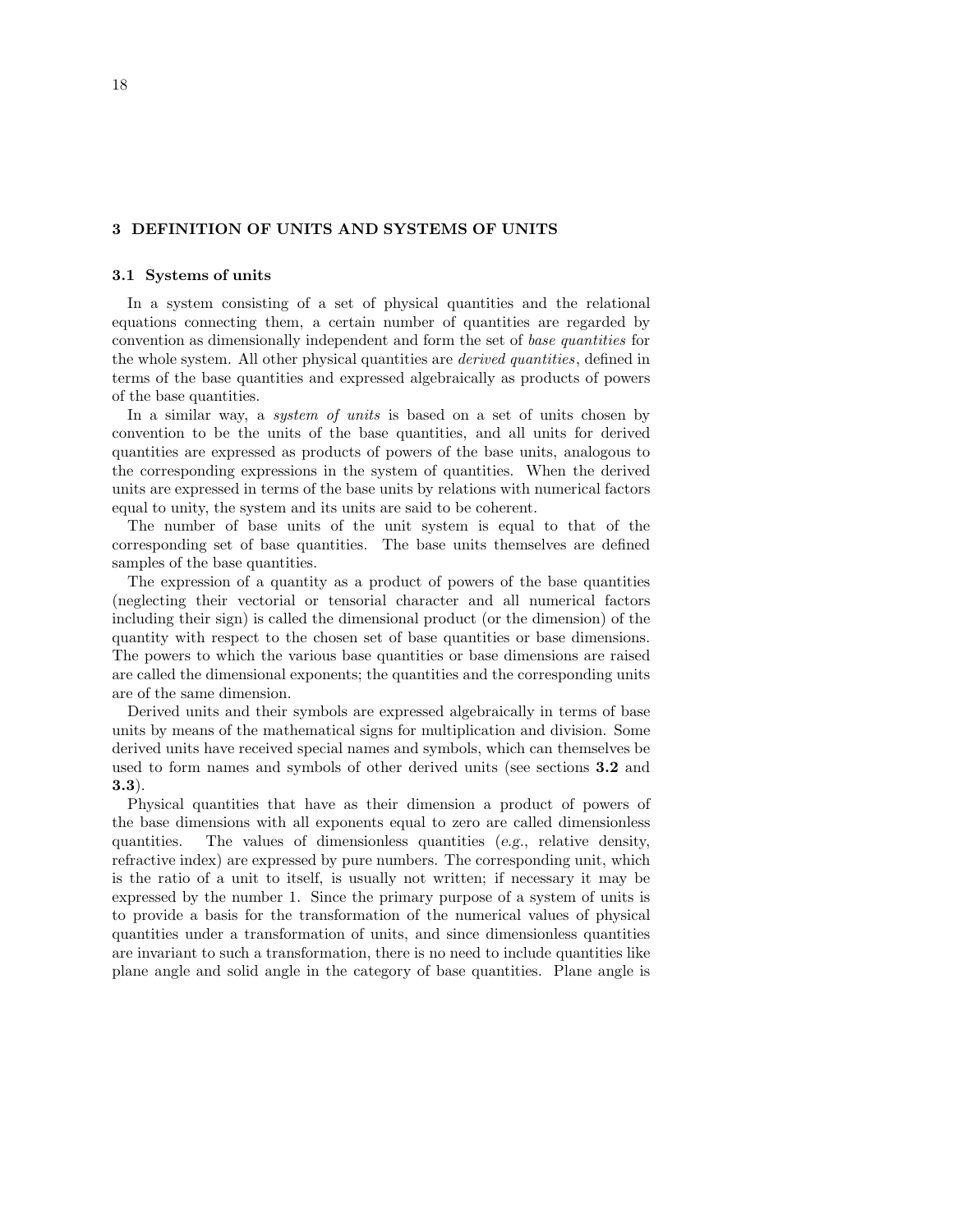usually considered to be a derived quantity, defined in terms of the ratio of two lengths, and solid angle, a derived quantity defined in terms of the ratio of an area to the square of a lenghth. Nevertheless, in some situations (notably in statistical physics, in particle transport and radiative transfer and particularly in photometry and illumination) the steradian must be treated as a base unit in order to avoid ambiguity and to distinguish between units corresponding to different quantities.

#### 3.2 The International System of Units (SI)

The name Système International d'Unités (International System of Units) with the international abbreviation SI was adopted by the Conference Générale des Poids et Mesures (CGPM) in 1960. It is a coherent system based on the seven base units (CGPM 1960 and 1971) listed in table 4. These units are presently defined in the following way:

1: metre;  $m\grave{e}tre$ 

Le mètre est la longueur du trajet parcouru dans le vide par la lumière pendant une durée de  $1/299 792 458$  de seconde. (17th CGPM (1983), Resolution 1).

The metre is the length of the path travelled by light in vacuum during a time interval of 1/299 792 458 of a second.

#### 2: kilogram; kilogramme

Le kilogramme est l'unité de masse; il est égal à la masse du prototype international du kilogramme. (1st CGPM (1889) and 3rd CGPM (1901)).

The kilogram is the unit of mass; it is equal to the mass of the international prototype of the kilogram.

#### 3: second; seconde

La seconde est la durée de 9 192 631 770 périodes de la radiation  $correspondant$   $\hat{a}$  la transition entre les deux niveaux hyperfins de l'état fondamental de l'atome de cesium 133. (13th CGPM (1967), Resolution 1).

The second is the duration of 9 192 631 770 periods of the radiation corresponding to the transition between the two hyperfine levels of the ground state of the cesium-133 atom.

#### 4: ampere; ampère

 $L'amp\acute{e}re$  est l'intensité d'un courant constant qui, maintenu dans deux conducteurs parallèles, rectilignes, de longueur infinie, de section circulaire négligeable, et placés à une distance de 1 mètre l'un de l'autre dans le vide, produirait entre ces conducteurs une force égale à  $2 \times 10^{-7}$ newton par mètre de longueur. (9th CGPM (1948), Resolutions 2 and 7).

The ampere is that constant current which, if maintained in two straight parallel conductors of infinite length, of negligible circular cross-section, and placed 1 metre apart in vacuum, would produce between these conductors a force equal to  $2 \times 10^{-7}$  newton per metre of length.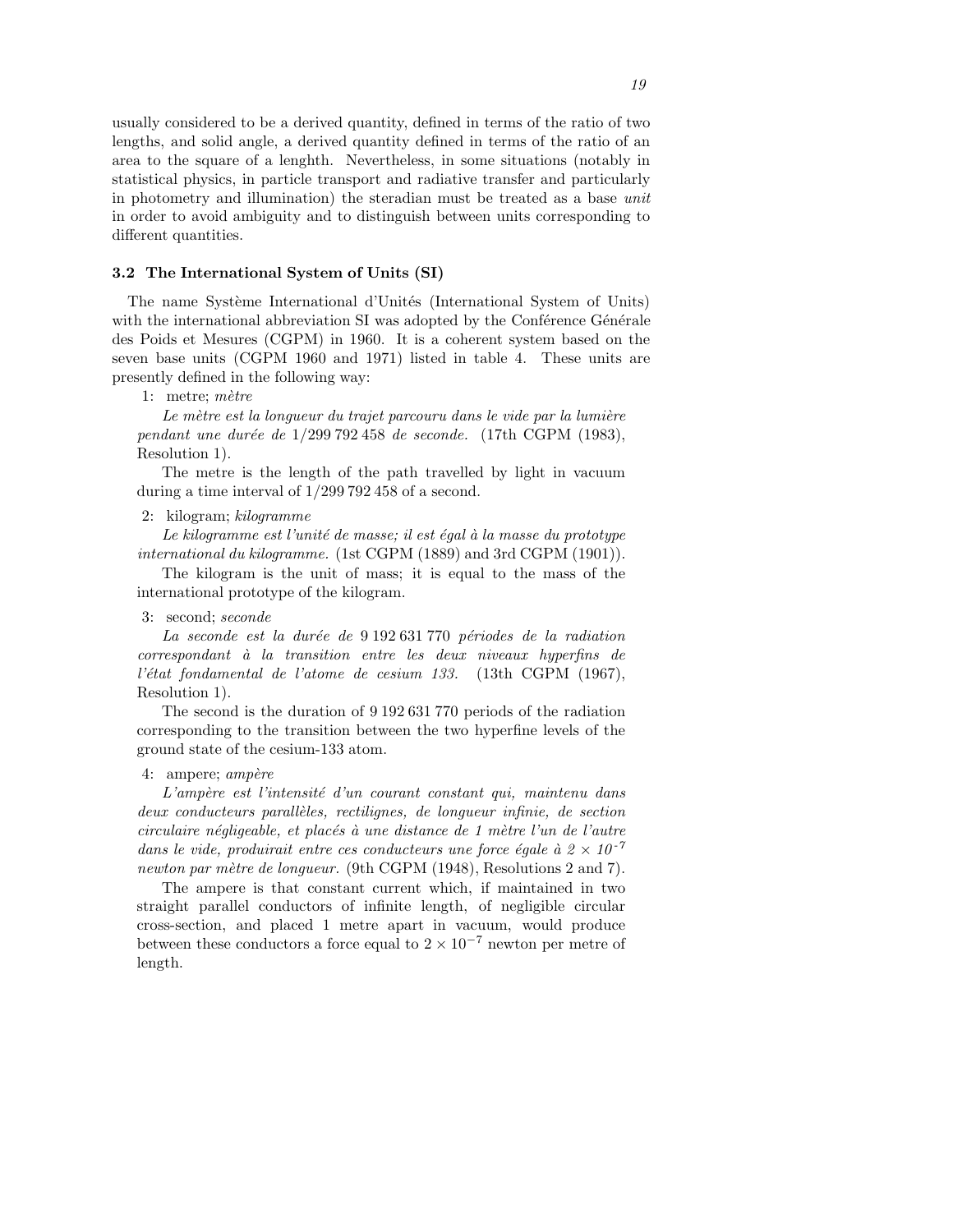| Base quantity                                                   | Name                   | Symbol       |
|-----------------------------------------------------------------|------------------------|--------------|
| length<br>longueur                                              | metre<br>mètre         | m            |
| mass<br>masse                                                   | kilogram<br>kilogramme | kg           |
| time<br>temps                                                   | second<br>seconde      | S            |
| electric current<br>courant électrique                          | ampere<br>ampère       | $\mathsf{A}$ |
| thermodynamic temperature<br><i>température thermodynamique</i> | kelvin<br>kelvin       | K            |
| amount of substance<br>quantité de matière                      | mole<br>mole           | mol          |
| luminous intensity<br><i>intensité lumineuse</i>                | candela<br>candela     | cd           |

Table 4. SI base units.

# 5: kelvin; kelvin

Le kelvin, unité de température thermodynamique, est la fraction  $1/273,16$  de la température thermodynamique du point triple de l'eau. (13th CGPM (1967), Resolution 4).

The kelvin, unit of thermodynamic temperature, is the fraction 1/273.16 of the thermodynamic temperature of the triple point of water.

The 13th CGPM (1967, Resolution 3) also decided that the unit kelvin and its symbol K should be used to express both the thermodynamic temperature and an interval or a difference of temperature.

In addition to the thermodynamic temperature (symbol  $T$ ) there is also the Celsius temperature (symbol  $t$ ) defined by the equation

 $t = T - T_0$ 

where  $T_0 = 273.15 \text{ K}$ . Celsius temperature is expressed in degree Celsius; *degré* Celsius (symbol, ◦C). The unit 'degree Celsius' is equal to the unit 'kelvin', and a temperature interval or a difference of temperature may also be expressed in degrees Celsius.

6: mole; mole

1°. La mole est la quantité de matière d'un système contenant autant d'entités élémentaires qu'il y a d'atomes dans  $0.012$  kilogramme de carbone 12.

 $2^{\circ}$ Lorsqu'on emploie la mole, les entités élémentaires doivent être spécifiées et peuvent être des atomes, des molécules, des ions,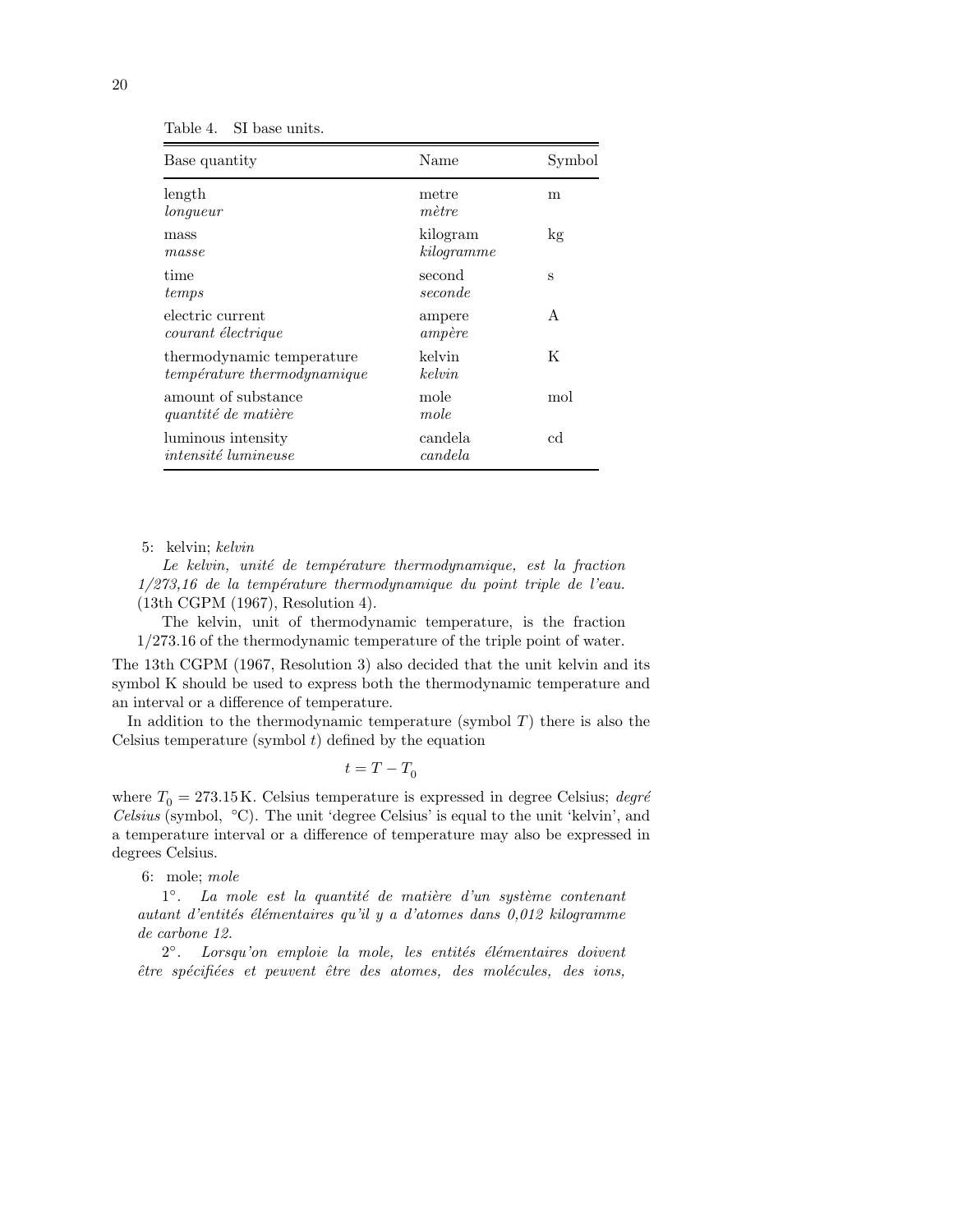des électrons, d'autres particules ou des groupements spécifiés de telles particules. (14th CGPM (1971), Resolution 3).

1. The mole is the amount of substance of a system which contains as many elementary entities as there are atoms in 0.012 kilogram of carbon 12.

2. When the mole is used, the elementary entities must be specified and may be atoms, molecules, ions, electrons, other particles, or specified groups of such particles.

Note : In this definition, it is understood that the carbon 12 atoms are unbound, at rest and in their ground state.

#### 7: candela; candela

La candela est l'intensité lumineuse, dans une direction donnée, d'une source qui émet une radiation monochromatique de fréquence  $540 \times 10^{12}$ hertz et dont l'intensité énergétique dans cette direction est  $1/683$  watt par stéradian. (16th CGPM (1979), Resolution 3).

The candela is the luminous intensity, in a given direction, of a source that emits monochromatic radiation of frequency  $540\times 10^{12}$  hertz and that has a radiant intensity in that direction of  $(1/683)$  watt per steradian.

Specific names and symbols have been given to several coherent derived SI units; these derived units are listed in table 5.

#### 3.3 Non-SI units of special interest in physics

Because consistency and uniformity of usage tend to enhance clarity, it is a general rule of SI that the use of non-SI units should be discontinued. However there are some important instances where this is either impractical or inadvisable. The SI recognizes three categories of non-SI units to be used with the SI.

# 3.3.1 Units accepted for use whose value in SI units is exactly defined

The CIPM (1969) recognized that users of the SI will wish to employ certain units which are important and widely used, but which do not properly fall within the SI. The special names and symbols of those units that have been accepted for continuing use and the corresponding units of the SI are listed in table 6. Although the use of these units is acceptable, their combination with SI units to form incoherent compound units should be authorized only in limited cases.

Decimal multiples or sub-multiples of the time units listed in table 6 should not be formed by using the prefixes given in table 1. Forming symbols for decimal multiples or sub-multiples of units by using the symbols of the prefixes given in table 1 is not possible with superscript symbols, such as  $\degree$ , ', and " for angle units.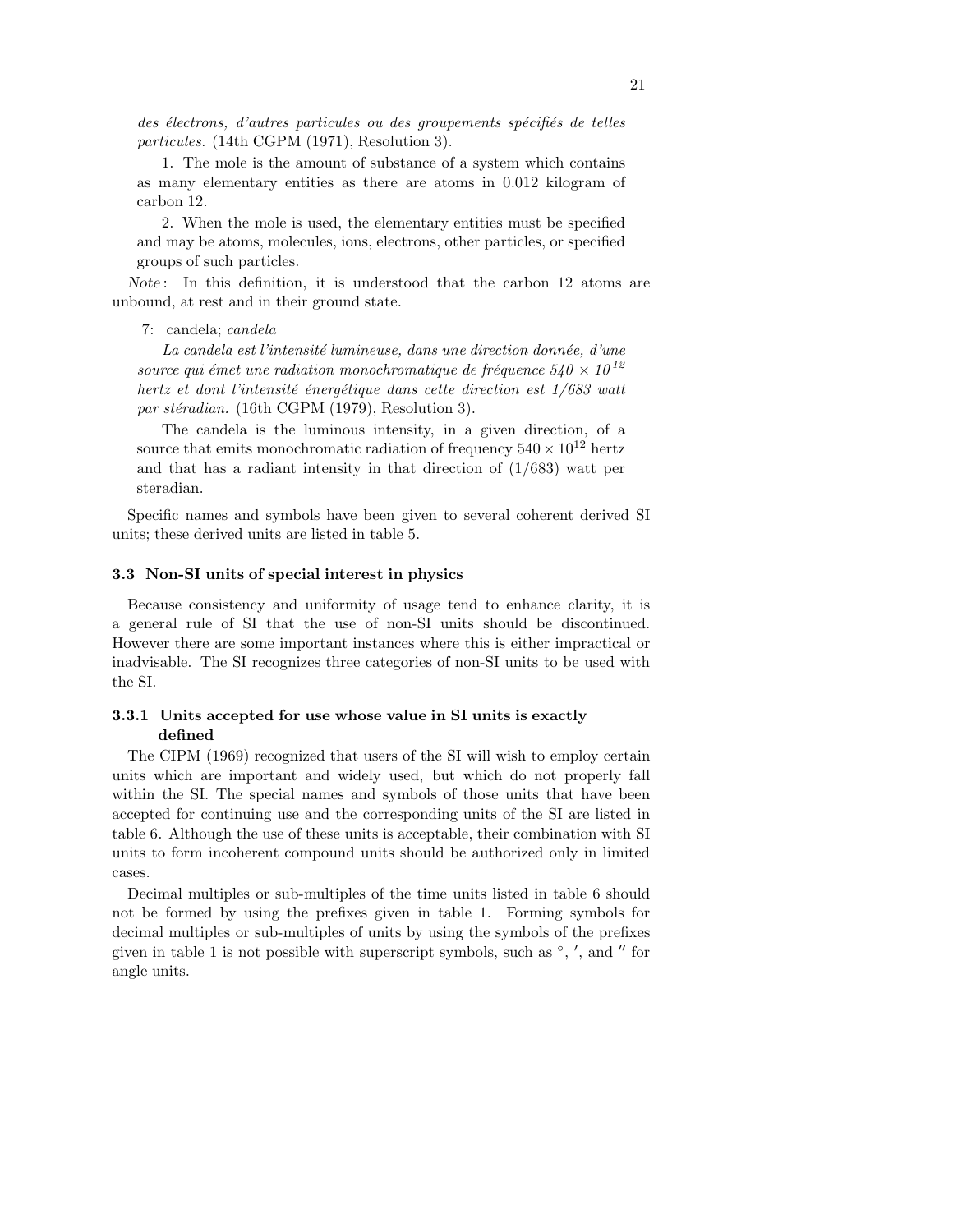|                                                                                                                                                | Derived SI unit; Unité SI dérivée |                   |                                                                               |                                                                                       |
|------------------------------------------------------------------------------------------------------------------------------------------------|-----------------------------------|-------------------|-------------------------------------------------------------------------------|---------------------------------------------------------------------------------------|
| Quantity<br>Grandeur                                                                                                                           | Name<br><b>Nom</b>                | Symbol<br>Symbole | Expression<br>in terms of<br>base units<br>Expression<br>en unités<br>de base | Expression<br>in terms of<br>other SI units<br>Expression<br>en d'autres<br>unités SI |
| plane angle<br>angle plan                                                                                                                      | radian                            | rad               | m/m                                                                           |                                                                                       |
| solid angle<br>angle solide                                                                                                                    | steradian<br>stéradian            | <b>sr</b>         | $m^2/m^2$                                                                     |                                                                                       |
| frequency<br>fréquence                                                                                                                         | hertz                             | Hz                | $s^{-1}$                                                                      |                                                                                       |
| force<br>force                                                                                                                                 | newton                            | N                 | $\rm m$ kg s <sup>-2</sup>                                                    | J/m                                                                                   |
| pressure<br>pression                                                                                                                           | pascal                            | Pa                | $\rm m^{-1}$ kg s <sup>-2</sup>                                               | $N/m^2$ , $J/m^3$                                                                     |
| energy, work,<br>quantity of heat<br>énergie, travail,<br>quantité de chaleur                                                                  | joule                             | J                 | $m^2$ kg s <sup>-2</sup>                                                      | N m                                                                                   |
| power, radiant flux<br>puissance,<br>flux énergétique                                                                                          | watt                              | W                 | $\mathrm{m}^2$ kg s <sup>-3</sup>                                             | J/s                                                                                   |
| quantity of<br>electricity,<br>electric charge<br>quantité d'électricité,<br>charge électrique                                                 | coulomb                           | $\mathcal{C}$     | Αs                                                                            |                                                                                       |
| electric potential,<br>potential difference,<br>electromotive force<br>tension électrique,<br>différence de potentiel,<br>force électromotrice | volt                              | V                 | $m^2$ kg s <sup>-3</sup> A <sup>-1</sup> W/A, J/C                             |                                                                                       |
| capacitance<br>capacité électrique                                                                                                             | farad                             | F                 | $m^{-2}$ kg <sup>-1</sup> s <sup>4</sup> A <sup>2</sup> C/V                   |                                                                                       |
| electric resistance<br>résistance électrique                                                                                                   | ohm                               | Ω                 | $\rm m^2$ kg s <sup>-3</sup> A <sup>-2</sup>                                  | V/A                                                                                   |

ı

Table 5. Derived SI units with special names.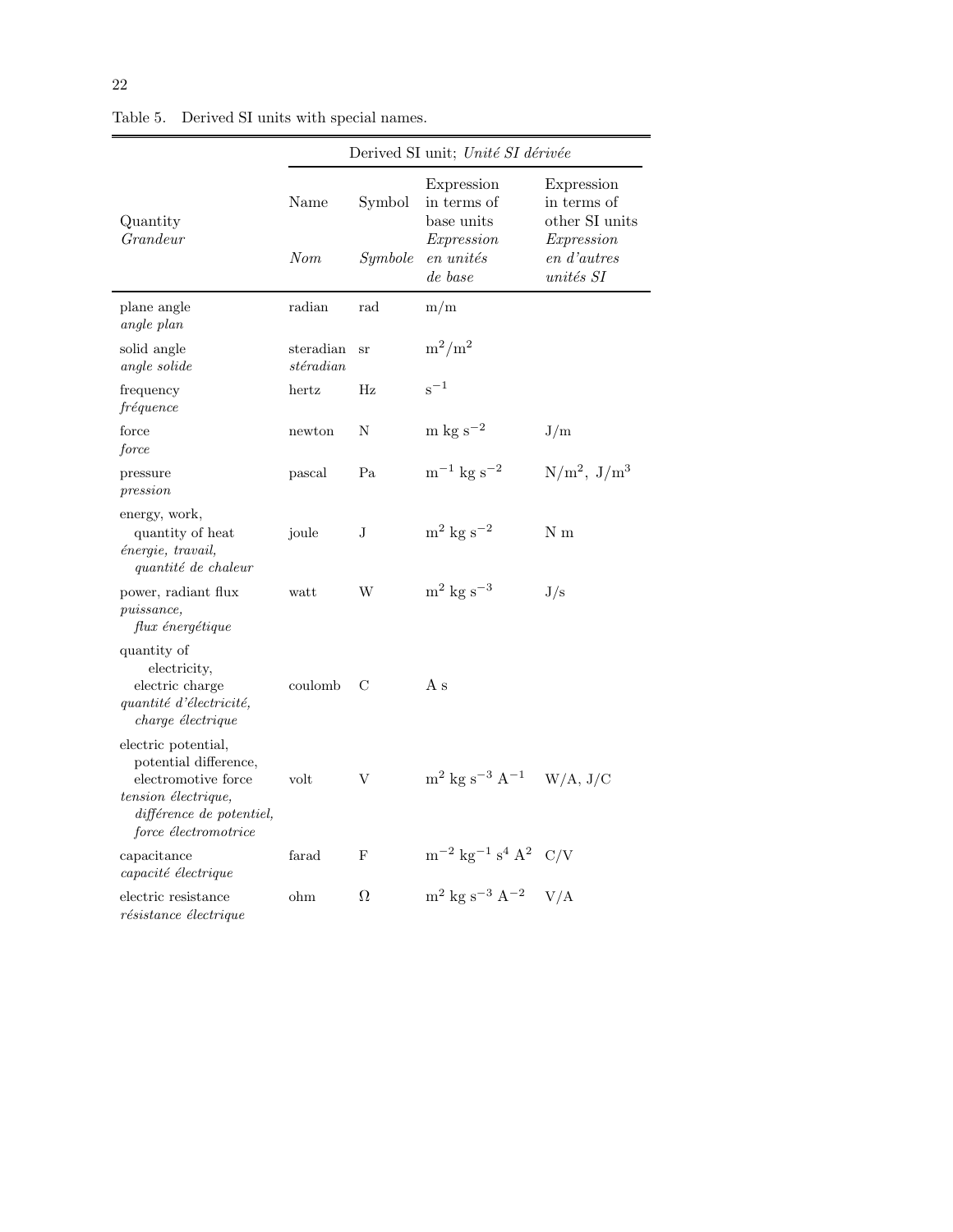|                                                                             | Derived SI unit; Unité SI dérivée      |              |                                                                            |                                                           |
|-----------------------------------------------------------------------------|----------------------------------------|--------------|----------------------------------------------------------------------------|-----------------------------------------------------------|
| Quantity<br>Grandeur                                                        | Name                                   | Symbol       | Expression<br>in terms of<br>base units<br>Expression                      | Expression<br>in terms of<br>other SI units<br>Expression |
|                                                                             | <b>Nom</b>                             | Symbole      | en unités<br>de base                                                       | en d'autres<br>unités SI                                  |
| conductance<br>conductance                                                  | siemens                                | S            | $m^{-2}$ kg <sup>-1</sup> s <sup>3</sup> A <sup>2</sup> A/V, $\Omega^{-1}$ |                                                           |
| magnetic flux<br>flux d'induction<br>magnétique                             | weber                                  | Wb           | $\rm m^2$ kg s <sup>-2</sup> A <sup>-1</sup>                               | V <sub>s</sub>                                            |
| magnetic flux density<br><i>induction magnétique</i>                        | tesla                                  | T            | $kg s^{-2} A^{-1}$                                                         | $\rm Wb/m^2$                                              |
| inductance<br>inductance                                                    | henry                                  | H            | $\rm m^2$ kg s <sup>-2</sup> A <sup>-2</sup>                               | Wb/A                                                      |
| Celsius temperature<br>température Celsius                                  | degree<br>Celsius<br>degree<br>Celsius | $^{\circ}C$  | K                                                                          |                                                           |
| luminous flux<br>flux lumineux                                              | lumen                                  | $\ln$        | $\ast$<br>cd sr                                                            |                                                           |
| illuminance<br>éclairement lumineux                                         | $_{\text{lux}}$                        | $\mathbf{I}$ | $\mathrm{m}^{-2}$ cd sr<br>$\ast$                                          | $\rm{lm/m^2}$                                             |
| activity<br>$\alpha \text{c} \text{t} \text{iv} \text{t} \text{t} \text{c}$ | becquerel                              | Bq           | $s^{-1}$                                                                   |                                                           |
| absorbed dose**<br>dose absorbée                                            | gray                                   | Gу           | $\mathrm{m^{2}\;s^{-2}}$                                                   | J/kg                                                      |
| dose equivalent**<br>équivalent de dose                                     | sievert                                | Sv           | $\mathrm{m^{2}\ s^{-2}}$                                                   | J/kg                                                      |

Table 5. Derived SI units with special names (continued).

\* The symbol sr must be included here to distinguish luminous flux (lumen) from luminous intensity (candela).

\*\* The dose equivalent is equal to the absorbed dose multiplied by dimensionless factors defining the relative biological effectiveness of the radiation. Although the gray and the sievert have the same expression in terms of base units, they measure conceptually distinct quantities.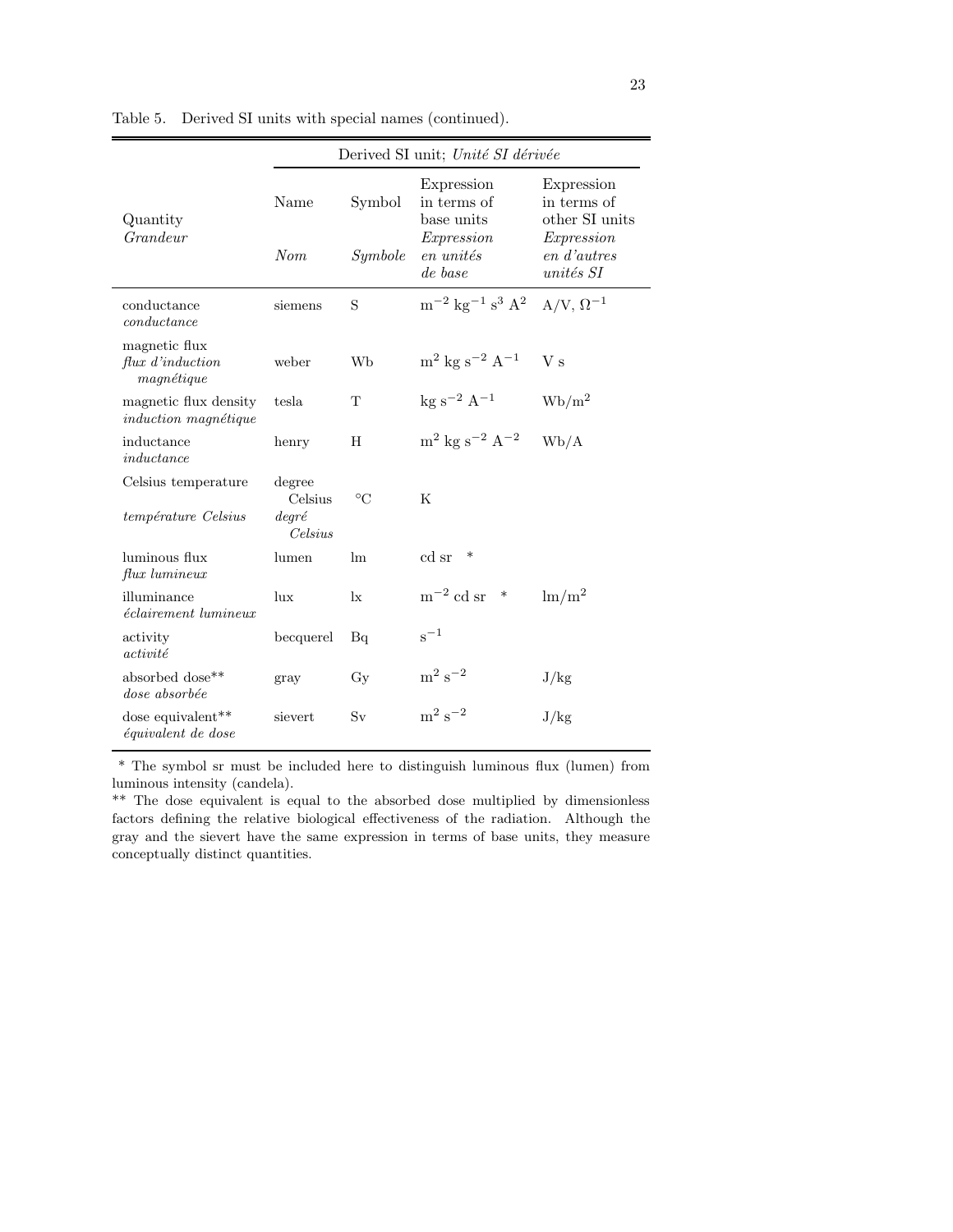|                           | Unit; Unité                            |                   |                                                      |
|---------------------------|----------------------------------------|-------------------|------------------------------------------------------|
| Quantity<br>Grandeur      | Name<br>Norm                           | Symbol<br>Symbole | Definition<br>Définition                             |
| plane angle<br>angle plan | degree<br>degree                       | $\circ$           | $1^\circ = \frac{\pi}{180}$ rad                      |
|                           | minute (of angle)<br>minute (d'angle)  | $\prime$          | $1' = \frac{1}{60}^{\circ} = \frac{\pi}{10,800}$ rad |
|                           | second (of angle)<br>seconde (d'angle) | $^{\prime\prime}$ | $1'' = \frac{1}{60}' = \frac{\pi}{648,000}$ rad      |
| time*<br>temps            | minute<br>minute                       | min               | $1 \text{ min} = 60 \text{ s}$                       |
|                           | hour<br>heure                          | h                 | $1 h = 60 min = 3600 s$                              |
|                           | day<br>jour                            | d                 | $1 d = 24 h = 86400 s$                               |
| volume<br>volume          | litre<br><i>litre</i>                  | l, L              | $1 L = 1 dm3 = 10-3 m3$                              |
| mass<br>masse             | tonne<br>tonne                         | t                 | $1 t = 1 Mg = 1000 kg$                               |

Table 6. Commonly used non-SI units.

\* The general symbol for the time unit year  $(ann\acute{e}e)$  is a.

| Table 7. Units whose values are defined by experiment.    |
|-----------------------------------------------------------|
| For the values of these units see section $6$ , table 10. |

|                      | Unit; $Unité$                                                               |                   |                          |  |
|----------------------|-----------------------------------------------------------------------------|-------------------|--------------------------|--|
| Quantity<br>Grandeur | Name<br>$N \circ m$                                                         | Symbol<br>Symbole | Definition<br>Définition |  |
| mass<br>masse        | (unified) atomic mass unit<br>unité de masse atomique<br>$(unif\acute{e}e)$ | u                 | $1 u = m(^{12}C)/12$     |  |
| energy<br>énergie    | electronyolt<br>électronvolt                                                | eV                | 1 eV = $(e/C)$ J         |  |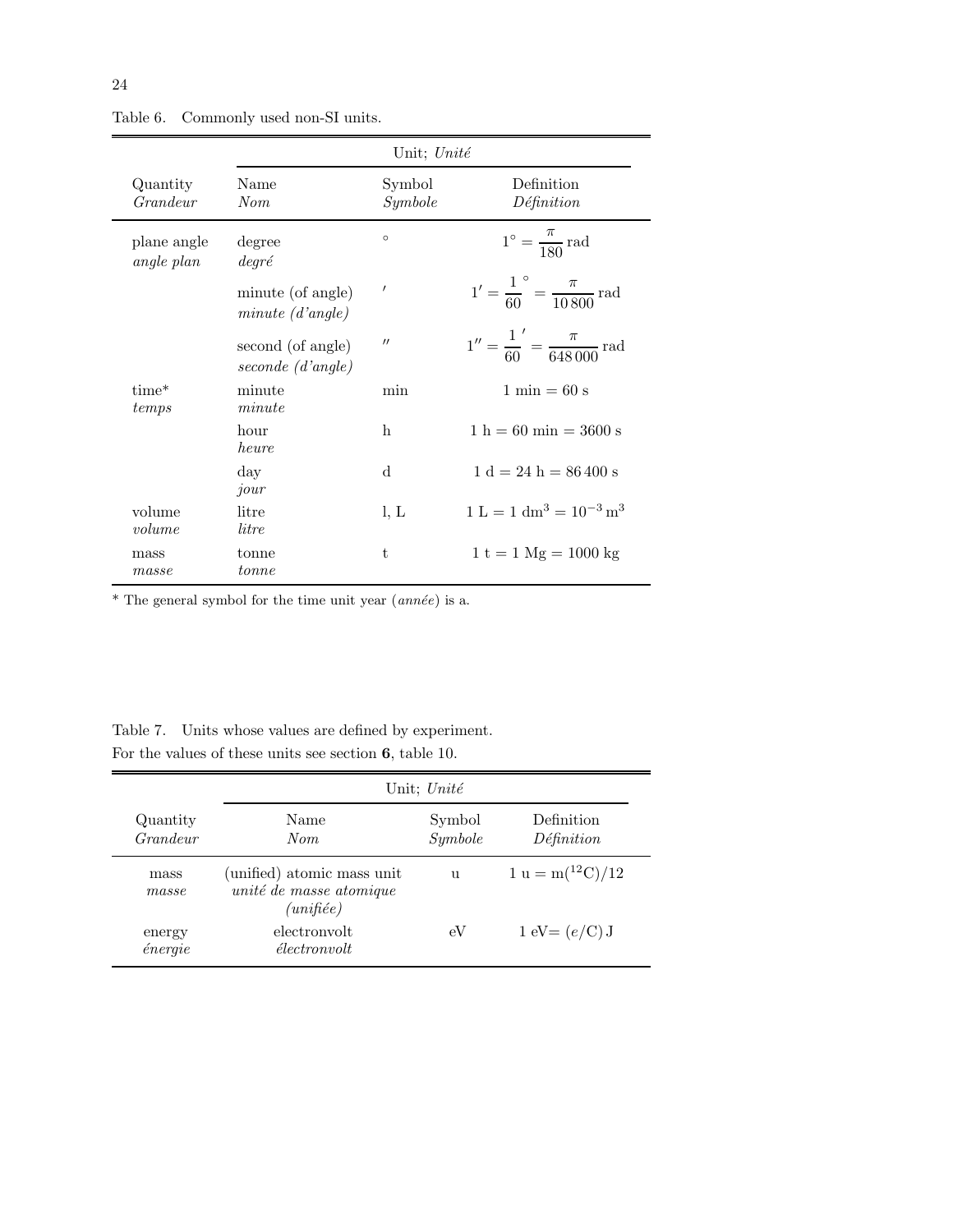# 3.3.2 Units accepted for use whose value expressed in SI units must be obtained by experiment

The units listed in table 7, which are important and widely used for special problems, are also accepted by the CIPM (1969) for continuing use with those of the SI.

#### 3.3.3 Units whose use may be discontinued

In view of existing practice, the CIPM (1978) considered it acceptable to retain for the time being the units listed in table 8 for use with those of the SI, with the exception of the units fermi, torr and calorie. These three units should be avoided in favor of an appropriate SI unit or decimal multiple formed by using the prefixes of table 1. All of the units listed in table 8 may be abandoned in the future; they should not be introduced where they are not already in use at present.

The appearance of the bar in table 8 does not imply a preference for the use of  $p_{\alpha} = 10^5$  Pa as the thermodynamic standard state pressure. The choice between  $10<sup>5</sup>$  Pa and 101 325 Pa (or any other value) is a matter of convenience, and is not a direct consequence of the choice of units. However, the use of a standard pressure as a unit under the name "standard atmosphere" should be avoided.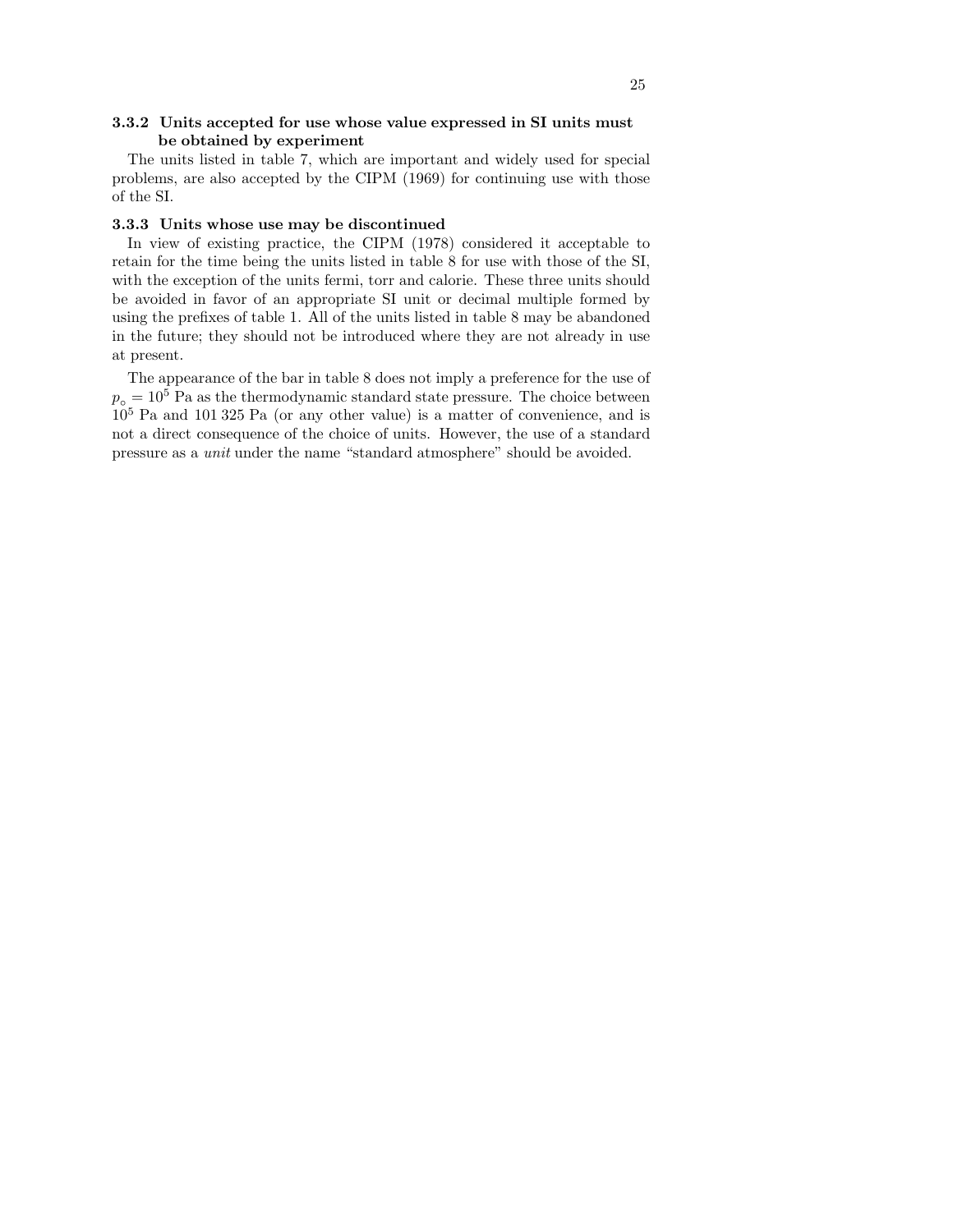|                                                                                         | Unit; Unité         |                   |                                                                                                                                    |
|-----------------------------------------------------------------------------------------|---------------------|-------------------|------------------------------------------------------------------------------------------------------------------------------------|
| Quantity<br>Grandeur                                                                    | Name<br>$N \circ m$ | Symbol<br>Symbole | Definition<br>Définition                                                                                                           |
| length<br>longueur                                                                      | angstrom<br>fermi   | Å<br>$fm *$       | $1 \text{ Å} = 10^{-10} \text{ m}$<br>$1$ fermi $=10^{-15}$ m                                                                      |
| area<br><i>aire</i>                                                                     | barn                | b                 | $1 b = 100 fm2$<br>$= 10^{-28}$ m <sup>2</sup>                                                                                     |
| pressure                                                                                | bar                 | bar               | 1 bar = $10^5$ Pa                                                                                                                  |
| pression                                                                                | torr                | Torr              | 1 Torr = $\frac{101325}{760}$ Pa                                                                                                   |
| quantity of heat<br>quantité de chaleur                                                 | calorie             | cal               | $**$<br>1 cal <sub>IT</sub> = 4.1868 J<br>$1 \text{ cal}_{15} = 4.1855 \text{ J}$<br>$**$<br>$**$<br>1 cal <sub>th</sub> = 4.184 J |
| activity of a radio-<br>active source<br><i>activité d'une source</i><br>radioactive    | curie               | Ci                | $1 \text{ Ci} = 3.7 \times 10^{10} \text{ s}^{-1}$                                                                                 |
| exposure of X or $\gamma$<br>radiations<br>exposition des<br>rayonnements X ou $\gamma$ | roentgen            | R                 | $1 R = 2.58 \times 10^{-4} C/kg$                                                                                                   |
| absorbed dose<br>dose absorbée                                                          | rad                 | rad***, $rd$      | $1 \text{ rad} = 0.01 \text{ Gy}$                                                                                                  |
| dose equivalent<br>équivalent de dose                                                   | rem                 | rem               | $1 \text{ rem} = 0.01 \text{ Sv}$                                                                                                  |

Table 8. Non-SI units, the use of which may be discontinued.

<sup>\*</sup> fm is the correct symbol for femtometre (*femtomètre*): 1 fm =  $10^{-15}$  m (see

section 1.2.2, table 1).<br>\*\* These units are, respectively, the so-called "International Table" calorie, the 15  $^{\circ}$ C calorie and the thermochemical calorie.

\*\*\* The symbol rad should be avoided whenever there is a risk of confusion with the symbol for radian.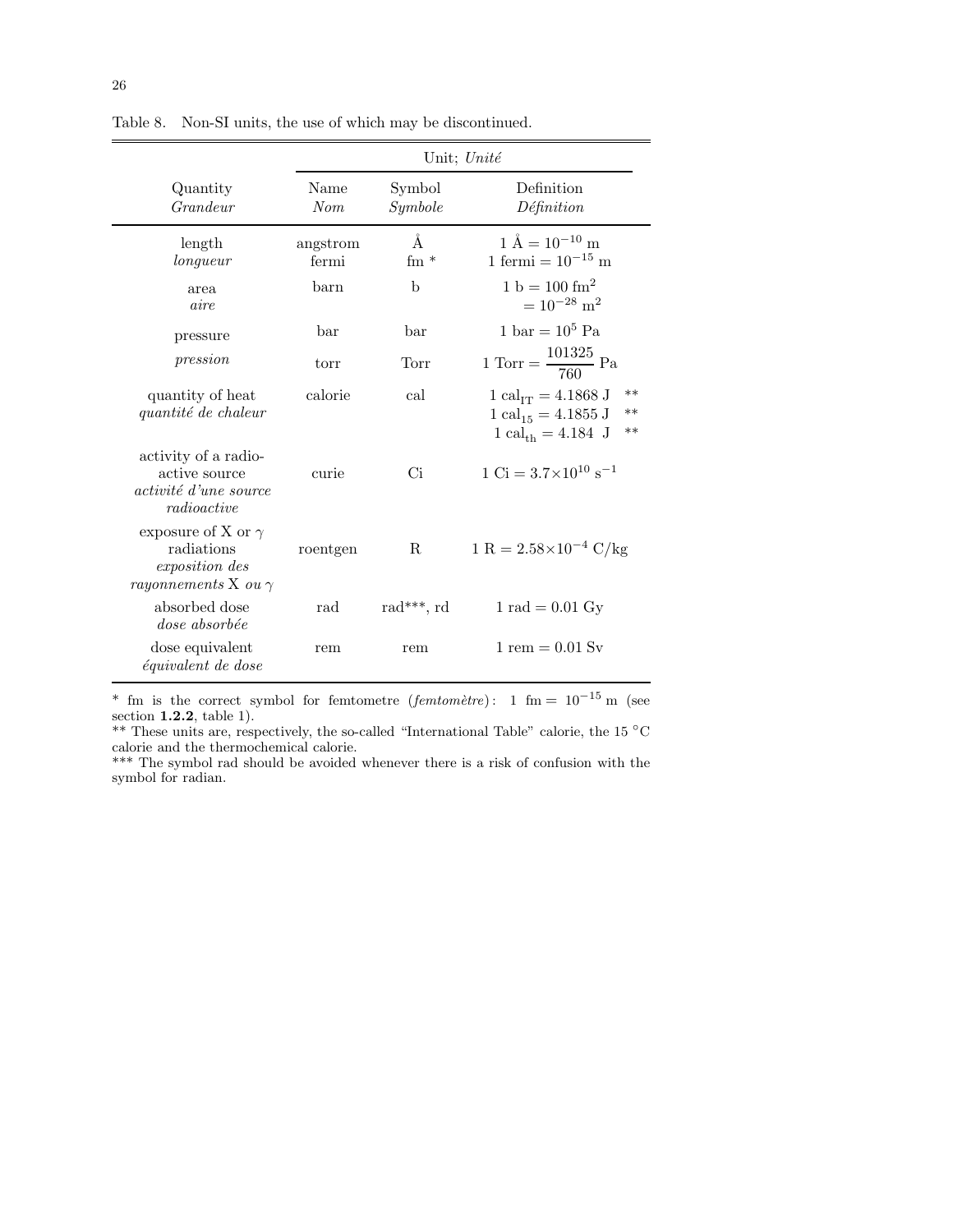#### 4 RECOMMENDED SYMBOLS FOR PHYSICAL QUANTITIES

This section presents a listing of the most commonly used symbols for physical quantities. The list is not intended to contain all of the symbols used in physics; its purpose is to provide a guide for teachers and students, and to facilitate the flow of information across disciplinary boundaries.

Each symbol is listed under that category deemed most appropriate and will generally be repeated in a second category only when such repetition is useful for a logical grouping of related symbols. The emphasis here is on symbols and nomenclature; therefore, an expression given with the name of a symbol should be considered as a description rather than as a definition.

Many of the symbols listed are general; they may be made more specific by adding superscripts or subscripts or by using both lower and upper case forms if there is no ambiguity or conflict with other symbols. Where more than one symbol is given there is no implied preference in the ordering. Symbols in parentheses generally are secondary choices that are available to reduce repeated use of one symbol with different meanings. When there are alternate forms of a Greek letter  $(e.g., \theta, \vartheta, \phi, \varphi)$ either or both may be used. The form  $\varpi$  of the letter  $\pi$  may be used as if it were a distinct letter.

#### 4.1 Space and time

| space coordinates; <i>coordonnées</i> d'espace              | $(x, y, z), (r, \theta, \phi)$        |
|-------------------------------------------------------------|---------------------------------------|
|                                                             | $(x_1, x_2, x_3)$                     |
| relativistic coordinates; <i>coordonnées relativistes</i> : | $(x_0, x_1, x_2, x_3)$                |
| $x_0 = ct, x_1 = x, x_2 = y, x_3 = z, x_4 = ict$            | $(x_1, x_2, x_3, x_4)$                |
| position vector; vecteur de position                        |                                       |
| length; <i>longueur</i>                                     | l, L, a                               |
| breadth; <i>largeur</i>                                     |                                       |
| height; hauteur                                             | $\hbar$                               |
| radius; rayon                                               | $\boldsymbol{r}$                      |
| thickness; épaisseur                                        | $d, \delta$                           |
| diameter; $diam\`{e}$ : $2r$                                |                                       |
| element of path; élément de parcours                        | ds, dl                                |
| area; <i>aire</i> , <i>superficie</i>                       | A, S                                  |
| volume; <i>volume</i>                                       | V, v                                  |
| plane angle; angle plan                                     | $\alpha, \beta, \gamma, \theta, \phi$ |
| solid angle; angle solide                                   | $\Omega$ , $\omega$                   |
| wavelength; <i>longueur</i> d'onde                          |                                       |
| wave number; <i>nombre d'onde</i> : $1/\lambda$             | $\sigma$                              |
|                                                             |                                       |

1

<sup>1</sup> In molecular spectroscopy the wave number in vacuum  $\nu/c$  is denoted by  $\bar{\nu}$ .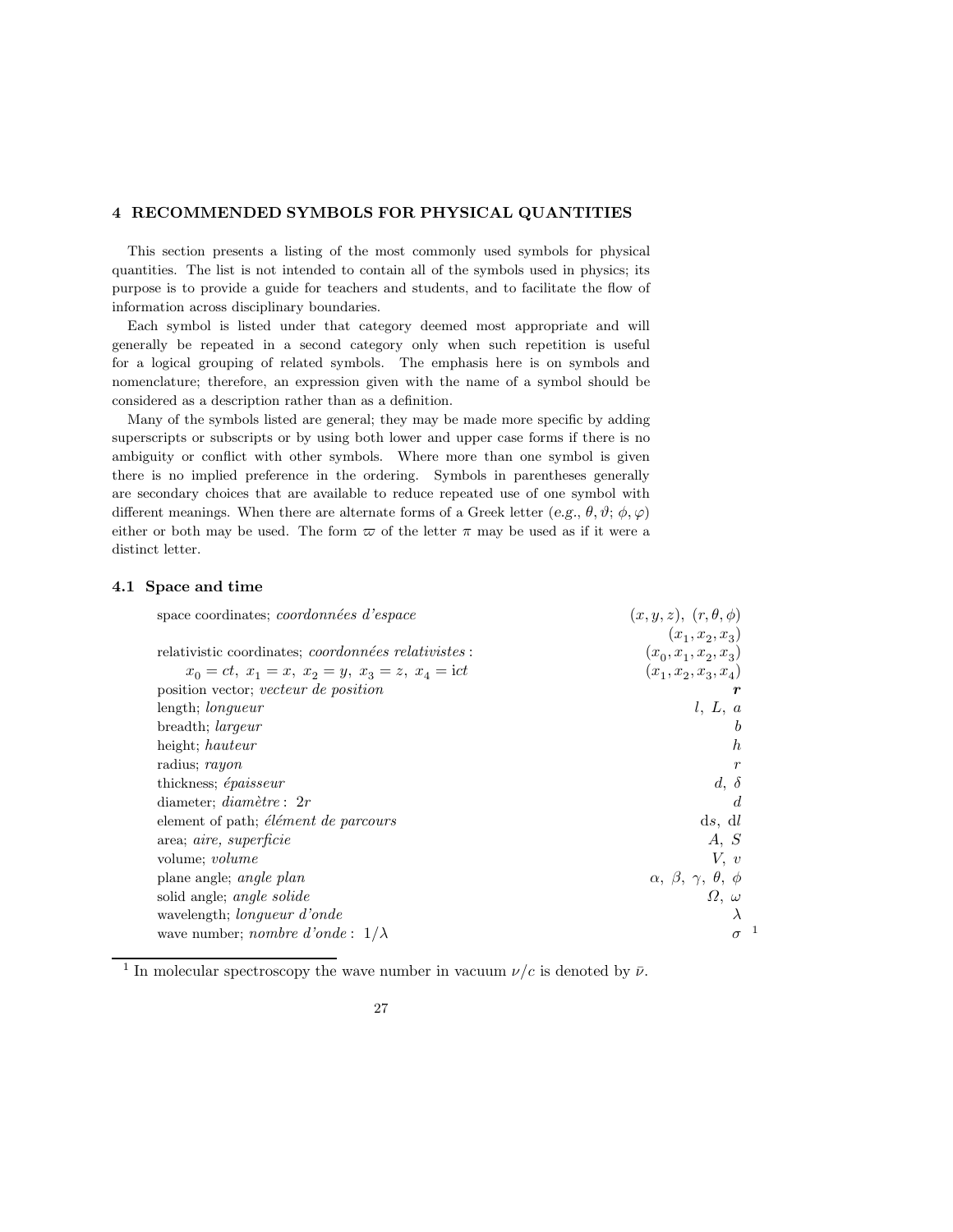| wave vector; vecteur d'onde                                        | $\sigma$              |
|--------------------------------------------------------------------|-----------------------|
| angular wave number; nombre d'onde angulaire : $2\pi/\lambda$      | $\boldsymbol{k}$      |
| angular wave vector, propagation vector;                           |                       |
| vecteur d'onde angulaire                                           | $\boldsymbol{k}$      |
| time; temps                                                        | t                     |
| period, periodic time; <i>période</i> , <i>durée d'une période</i> | T                     |
| frequency; fréquence : $1/T$                                       | $f, \nu$              |
| angular frequency; pulsation: $2\pi f$                             | $\omega$              |
| relaxation time; constante de temps: $F(t) = \exp(-t/\tau)$        | $\tau$                |
| damping coefficient; coefficient d'amortissement :                 |                       |
| $F(t) = \exp(-\delta t) \sin \omega t$                             | $\delta$ , $\lambda$  |
| growth rate; taux d'agrandissement linéique :                      |                       |
| $F(t) = \exp(\gamma t) \sin \omega t$                              | $\gamma$              |
| logarithmic decrement; décrément logarithmique :                   |                       |
| $T\delta = T/\tau$                                                 | $\varLambda$          |
| speed; vitesse: $ds/dt$                                            | v, u                  |
| velocity and its components;                                       |                       |
| vecteur vitesse et ses coordonnées : $ds/dt$                       | u, v, w, c, (u, v, w) |
| angular velocity; vitesse angulaire : $d\phi/dt$                   | $\omega$              |
| acceleration; $\alpha$ <i>ccélération</i> : $d\boldsymbol{v}/dt$   | $\boldsymbol{a}$      |
| angular acceleration; acceleration angulaire : $d\omega/dt$        | $\alpha$              |
| acceleration of free fall; <i>accélération due à la pesanteur</i>  | 9                     |

# 4.2 Mechanics

| mass; mass                                                         | $\,m$                            |
|--------------------------------------------------------------------|----------------------------------|
| (mass) density; masse volumique: $m/V$                             |                                  |
| relative density; densité : $\rho/\rho_{\rm o}$                    | d.                               |
| specific volume; <i>volume massique</i> : $V/m = 1/\rho$           | $\eta$                           |
| reduced mass; masse réduite : $m_1 m_2/(m_1 + m_2)$                | $\mu, m_{r}$                     |
| momentum; quantité de mouvement : $m\mathbf{v}$                    | $\boldsymbol{p}$                 |
| angular momentum; moment cinétique : $r \times p$                  | $\boldsymbol{L},~\boldsymbol{J}$ |
| moment of inertia; moment d'inertie : $\int (x^2 + y^2) dm$        | $I, J^2$                         |
| force; force                                                       | F                                |
| impulse; <i>impulsion</i> : $\int \mathbf{F} dt$                   |                                  |
| weight; <i>poids</i>                                               | G, W, P                          |
| moment of force; moment d'une force                                | M                                |
| angular impulse; <i>impulsion angulaire</i> : $\int \mathbf{M} dt$ | H                                |
| torque, moment of a couple; torque, moment d'un couple             | Т                                |
| pressure; <i>pression</i>                                          | p, P                             |
| normal stress; <i>contrainte normale</i>                           | $\sigma$                         |
| shear stress; <i>contrainte tangentielle, cission</i>              | $\tau$                           |

<sup>2</sup> The moment of inertia tensor is defined by  $I_{ij} = \int (\mathbf{r} \cdot \mathbf{r} \, \delta_{ij} - x_i x_j) \, \mathrm{d}m$ . With respect to principal axes, this is often written as a vector,  $I_{\alpha} = \int (x_{\beta}^2 + x_{\gamma}^2) dm$ , where  $(\alpha, \beta, \gamma)$  is a permutation of  $(x, y, z)$ .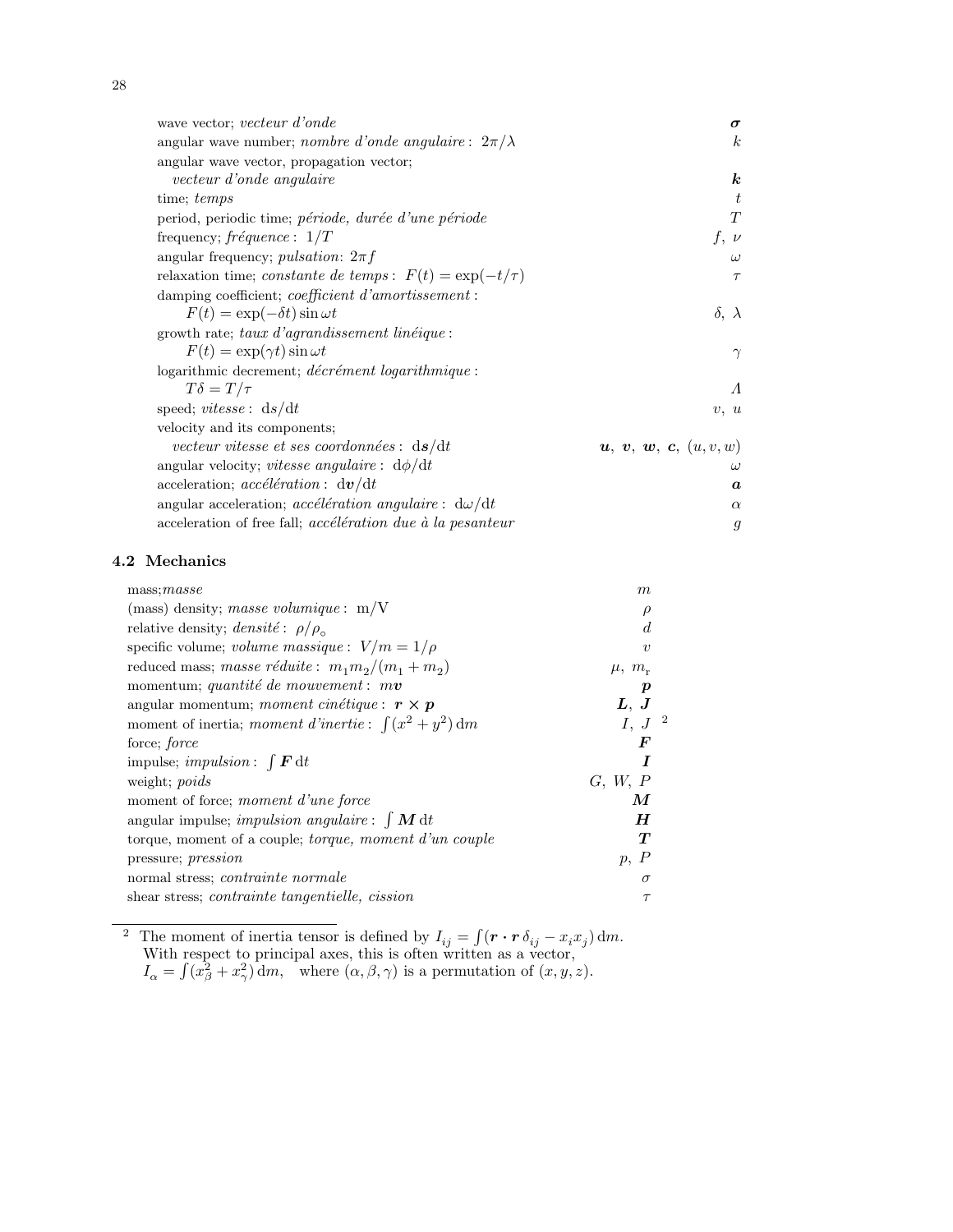| linear strain, relative elongation;                                                                    |                                  |
|--------------------------------------------------------------------------------------------------------|----------------------------------|
| dilatation linéique relative : $\Delta l/l_{\circ}$<br>modulus of elasticity, Young's modulus;         | $\epsilon$ , $e$                 |
| module d'élasticité longitudinale, module d'Young: $\sigma/\epsilon$                                   | E, (Y)                           |
| shear strain; glissement unitaire                                                                      |                                  |
| shear modulus; module d'élasticité de glissement : $\tau/\gamma$                                       | $\gamma$<br>$G,\mu$              |
| stress tensor; <i>tenseur de contrainte</i>                                                            |                                  |
| strain tensor; tenseur de déformation                                                                  | $\tau_{ij}$                      |
|                                                                                                        | $\epsilon_{ij}$                  |
| elasticity tensor; tenseur d'élasticité : $\tau_{ij} = c_{ijkl} \epsilon_{lk}$                         | $c_{ijkl}$                       |
| compliance tensor; tenseur de complaisance : $\epsilon_{kl} = s_{kli} \tau_{ij}$                       | $\boldsymbol{s}_{klji}$          |
| Lamé coefficients for an isotropic medium;<br>coefficients de Lamé d'un milieu isotrope :              |                                  |
| $c_{ijkl} = \lambda \delta_{ij} \delta_{kl} + \mu (\delta_{ik} \delta_{jl} + \delta_{il} \delta_{jk})$ | $\lambda,\mu$                    |
| volume strain, bulk strain;                                                                            |                                  |
| dilatation volumique relative : $\Delta V/V_0$                                                         | $\theta$                         |
| bulk modulus; module de compressibilité : $p = -K\theta$                                               | $K, \kappa$                      |
| Poisson ratio; <i>nombre de Poisson</i>                                                                | $\mu, \nu$                       |
| viscosity; viscosité                                                                                   |                                  |
| kinematic viscosity; viscosité cinématique: $\eta/\rho$                                                | $\eta, \; (\mu)$<br>$\nu$        |
| friction coefficient; facteur de frottement                                                            | $\mu, (f)$                       |
| surface tension; tension superficielle                                                                 |                                  |
| energy; énergie                                                                                        | $\gamma, \sigma$<br>E, W         |
|                                                                                                        |                                  |
| potential energy; énergie potentielle                                                                  | $E_{\rm p}$ , $V$ , $\Phi$ , $U$ |
| kinetic energy; énergie cinétique                                                                      | $E_{\rm k}$ , T, K               |
| work; travail: $\int \mathbf{F} \cdot d\mathbf{s}$                                                     | W, A<br>$\boldsymbol{P}$         |
| power; <i>puissance</i> : $dE/dt$                                                                      |                                  |
| generalized coordinate; coordonnée généralisée                                                         | $q, q_i$                         |
| generalized momentum; moment généralisé : $p_i = \partial L / \partial q_i$                            | $\boldsymbol{p}, p_i$            |
| action integral; <i>intégrale d'action</i> : $\oint p dq$                                              | J, S                             |
| Lagrangian function, Lagrangian;                                                                       |                                  |
| fonction de Lagrange: $T(q_i, \dot{q}_i) - V(q_i, \dot{q}_i)$                                          | $L, (\mathcal{L})$               |
| Hamiltonian function, Hamiltonian;                                                                     |                                  |
| fonction de Hamilton: $\Sigma_i p_i \dot{q}_i - L$                                                     | $H, (\mathcal{H})$               |
| principal function of Hamilton;                                                                        |                                  |
| fonction principale de Hamilton: $\int L dt$                                                           | $W, S_{\rm p}$                   |
| characteristic function of Hamilton;                                                                   | S                                |
| fonction caractéristique de Hamilton : $2 \int T dt$                                                   |                                  |
| 4.3 Statistical physics                                                                                |                                  |
| number of particles; nombre de particules                                                              | N                                |
|                                                                                                        |                                  |

| $\sqrt{ }$                             |
|----------------------------------------|
|                                        |
| $\eta$                                 |
|                                        |
| $\bm{r}, (x, y, z); (r, \theta, \phi)$ |
|                                        |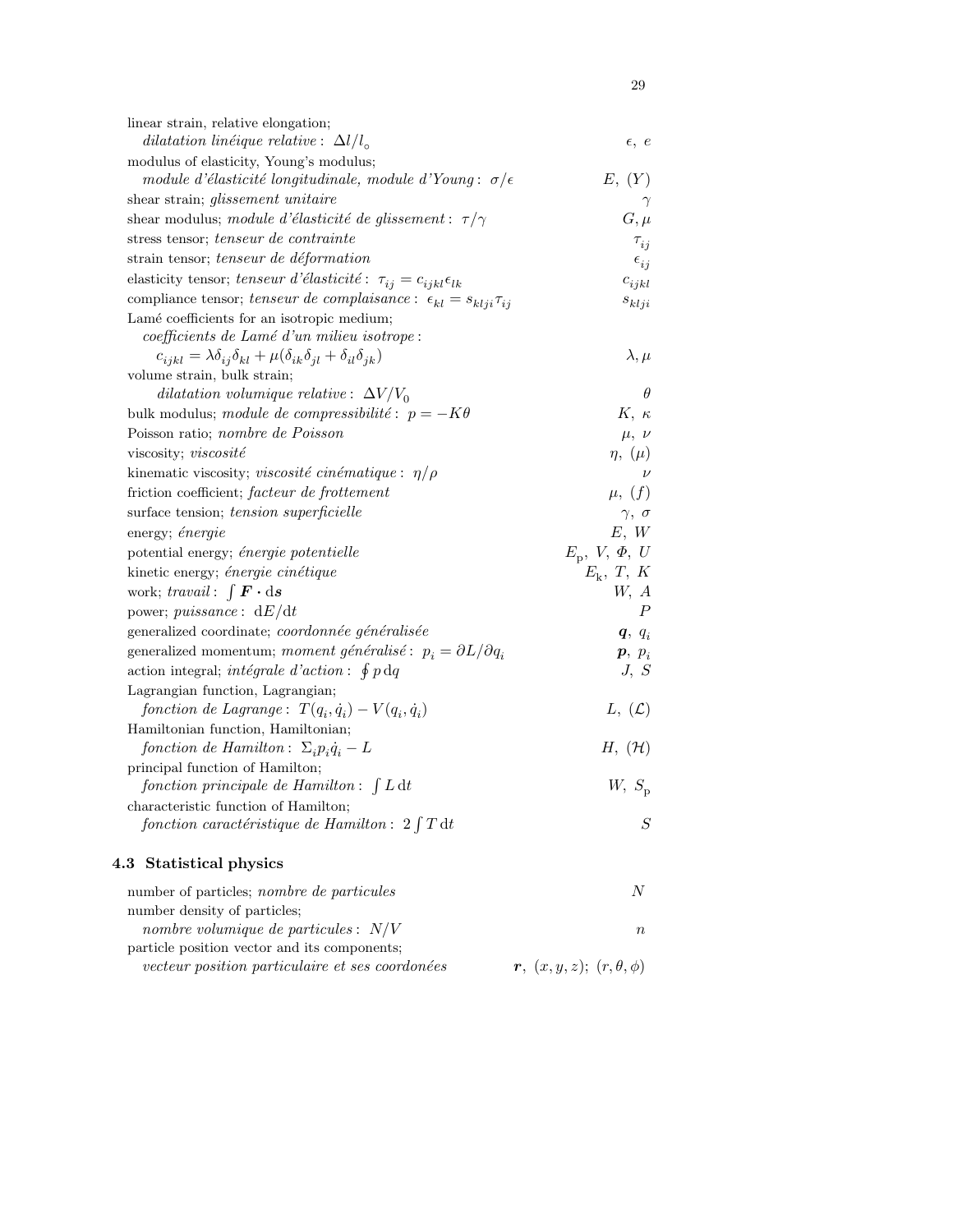particle velocity vector and its components;

| vecteur vitesse particulaire et ses coordonées                                        |                                                                                                                         |
|---------------------------------------------------------------------------------------|-------------------------------------------------------------------------------------------------------------------------|
|                                                                                       | $\begin{array}{c} {\bf c},\; (c_x,c_y,c_z)\\ {\bf \textit{v}},\; (v_x,v_y,v_z);\; {\bf u},\; (u_x,u_y,u_z) \end{array}$ |
| particle momentum vector and its components;                                          |                                                                                                                         |
| vecteur quantité de mouvement particulaire                                            |                                                                                                                         |
| et ses coordonnées                                                                    | $\bm{p}, (p_x, p_y, p_z)$                                                                                               |
| average velocity; vitesse moyenne (vecteur)                                           | $\langle \boldsymbol{c}_0,~\boldsymbol{v}_0,~\langle \boldsymbol{c}\rangle,~\langle \boldsymbol{v}\rangle$              |
| average speed; vitesse moyenne                                                        | $\bar{c}, \bar{v}, \langle c \rangle, \langle v \rangle, u$                                                             |
| most probable speed; vitesse la plus probable                                         | $\hat{c}, \hat{v}$                                                                                                      |
| mean free path; libre parcours moyen                                                  | $l, \lambda$                                                                                                            |
| interaction energy between particles $i$ and $j$ ;                                    |                                                                                                                         |
| $\acute{e}n$ ergie d'interaction entre les particules i et j                          | $\phi_{ij}, V_{ij}$                                                                                                     |
| velocity distribution function; fonction de distribution                              |                                                                                                                         |
| <i>des vitesses</i> : $n = \int f \, \mathrm{d}c_x \, \mathrm{d}c_y \, \mathrm{d}c_z$ | $f(\boldsymbol{c})$                                                                                                     |
| Boltzmann function; fonction de Boltzmann                                             | H                                                                                                                       |
| volume in $\gamma$ phase space; volume dans l'espace $\gamma$                         | $\Omega$                                                                                                                |
| canonical partition function;                                                         |                                                                                                                         |
| fonction de partition canonique                                                       | Z                                                                                                                       |
| microcanonical partition function;                                                    |                                                                                                                         |
| fonction de partition microcanonique                                                  | $\Omega$                                                                                                                |
| grand canonical partition function;                                                   |                                                                                                                         |
| fonction de partition grand canonique                                                 | Ξ                                                                                                                       |
| symmetry number; facteur de symétrie                                                  | $\boldsymbol{s}$                                                                                                        |
| diffusion coefficient; coefficient de diffusion                                       | $\overline{D}$                                                                                                          |
| thermal diffusion coefficient;                                                        |                                                                                                                         |
| <i>coefficient de thermodiffusion</i>                                                 | $D_{\rm td}$                                                                                                            |
| thermal diffusion ratio; rapport de thermodiffusion                                   | $k_{\rm T}$                                                                                                             |
| thermal diffusion factor; facteur de thermodiffusion                                  | $\alpha_{\rm T}$                                                                                                        |
| characteristic temperature; température caractéristique                               | Θ                                                                                                                       |
| rotational characteristic temperature;                                                |                                                                                                                         |
| température caractéristique de rotation : $h^2/8\pi^2 kI$                             | $\Theta_{\rm rot}$                                                                                                      |
| vibrational characteristic temperature;                                               |                                                                                                                         |
| température caractéristique de vibration : $h\nu/k$                                   | $\Theta_{\text{vib}}$                                                                                                   |
| Debye temperature; température de Debye : $h\nu_{\rm D}/k$                            | $\theta_{\rm D}$                                                                                                        |
| Einstein temperature; température d'Einstein : $h\nu_{\rm E}/k$                       | $\Theta_{\rm E}$                                                                                                        |
|                                                                                       |                                                                                                                         |

## 4.4 Thermodynamics

The index m is added to a symbol to denote a molar quantity if needed to distinguish it from a quantity referring to the whole system. The convention is often used that uppercase letters refer to extensive quantities and lower case letters to specific quantities (see section 1.4).

| quantity of heat; quantité de chaleur |  |
|---------------------------------------|--|
| work; <i>travail</i>                  |  |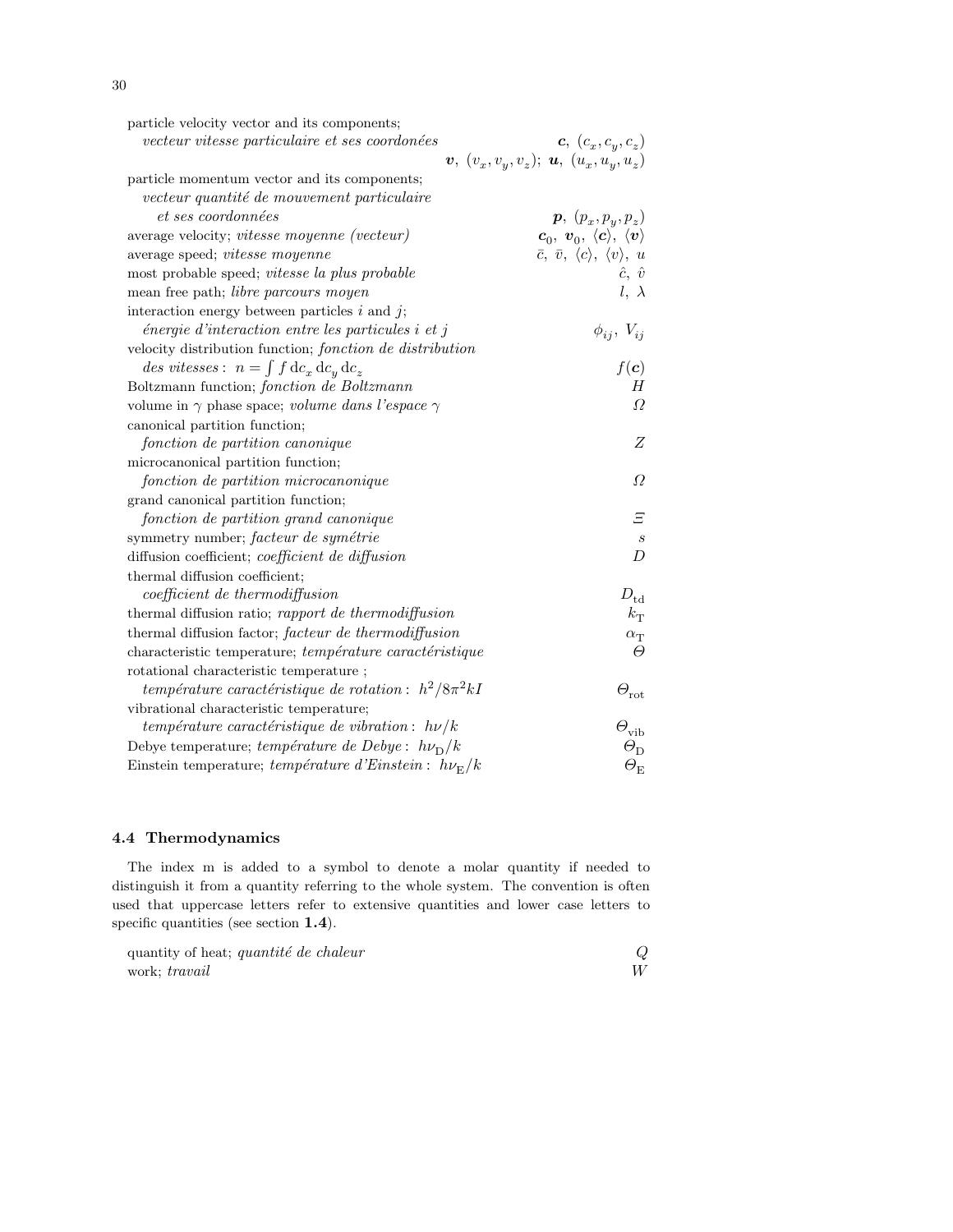| thermodynamic temperature;                                                                   |                           |
|----------------------------------------------------------------------------------------------|---------------------------|
| température thermodynamique                                                                  | $\scriptstyle T$          |
| Celsius temperature; température Celsius                                                     | $t, \theta$ <sup>3</sup>  |
| entropy; entropie                                                                            | $\overline{S}$            |
| internal energy; énergie interne                                                             | U                         |
| Helmholtz function; <i>fonction de Helmholtz</i> ,                                           |                           |
| énergie libre : $U - TS$                                                                     | A, F                      |
| enthalpy; <i>enthalpie</i> : $U + pV$                                                        | H                         |
| Gibbs function; <i>fonction de Gibbs</i> , <i>enthalpie libre</i> :                          |                           |
| $H-TS$                                                                                       | G                         |
| Massieu function; fonction de Massieu : $-A/T$                                               | $\boldsymbol{J}$          |
| Planck function; fonction de Planck: $-G/T$                                                  | Y                         |
| pressure coefficient; coefficient de pression: $(\partial p/\partial T)_V$                   | $\beta$                   |
| relative pressure coefficient;                                                               |                           |
| coefficient relatif de pression: $(1/p)(\partial p/\partial T)_V$                            | $\alpha_p$ , $\alpha$     |
| compressibility; <i>compressibilité</i> : $-(1/V)(\partial V/\partial p)_T$                  | $\kappa_T$ , $\kappa$     |
| linear expansion coefficient; <i>dilatabilité linéique</i>                                   | $\alpha_{\rm l}$          |
| cubic expansion coefficient; dilatabilité volumique :                                        |                           |
| $(1/V)(\partial V/\partial T)_p$                                                             | $\alpha_V,~\gamma$        |
| heat capacity; <i>capacité thermique</i>                                                     | $C_p,\ C_V$               |
| specific heat capacity; capacité thermique massique : $C/m$                                  | $c_p, c_V$                |
| Joule–Thomson coefficient; coefficient de Joule–Thomson                                      | $\mu$                     |
| is entropic exponent; exposant is entropique :                                               |                           |
| $-(V/p)(\partial p/\partial V)_{S}$                                                          | $\kappa$                  |
| ratio of specific heat capacities; rapport des capacités                                     |                           |
| <i>thermiques massiques:</i> $c_p/c_V = (\partial V/\partial p)_T (\partial p/\partial V)_S$ | $\gamma,~(\kappa)$        |
| heat flow rate; flux thermique                                                               | $\Phi$ , $(q)$            |
| density of heat flow rate; densité de flux thermique                                         | $q,(\phi)$                |
| thermal conductivity: conductivité thermique                                                 | $\kappa, k, K, (\lambda)$ |
| thermal diffusivity; diffusivité thermique : $\lambda/\rho c_p$                              | a, (D)                    |

## 4.5 Electricity and magnetism

The relationships given here are in accord with the rationalized 4-dimensional Système International. See Appendix, section  $A.2$ .

| quantity of electricity, electric charge;               |          |
|---------------------------------------------------------|----------|
| quantité d'électricité, charge électrique               | Q, q     |
| charge density; <i>charge volumique</i>                 |          |
| surface charge density; <i>charge surfacique</i>        | $\sigma$ |
| electric current; <i>courant électrique</i>             | I, (i)   |
| electric current density; densité de courant électrique | $i$ . J  |

 $3$  When symbols for both time and Celsius temperature are required, t should be used for time and  $\theta$  for temperature.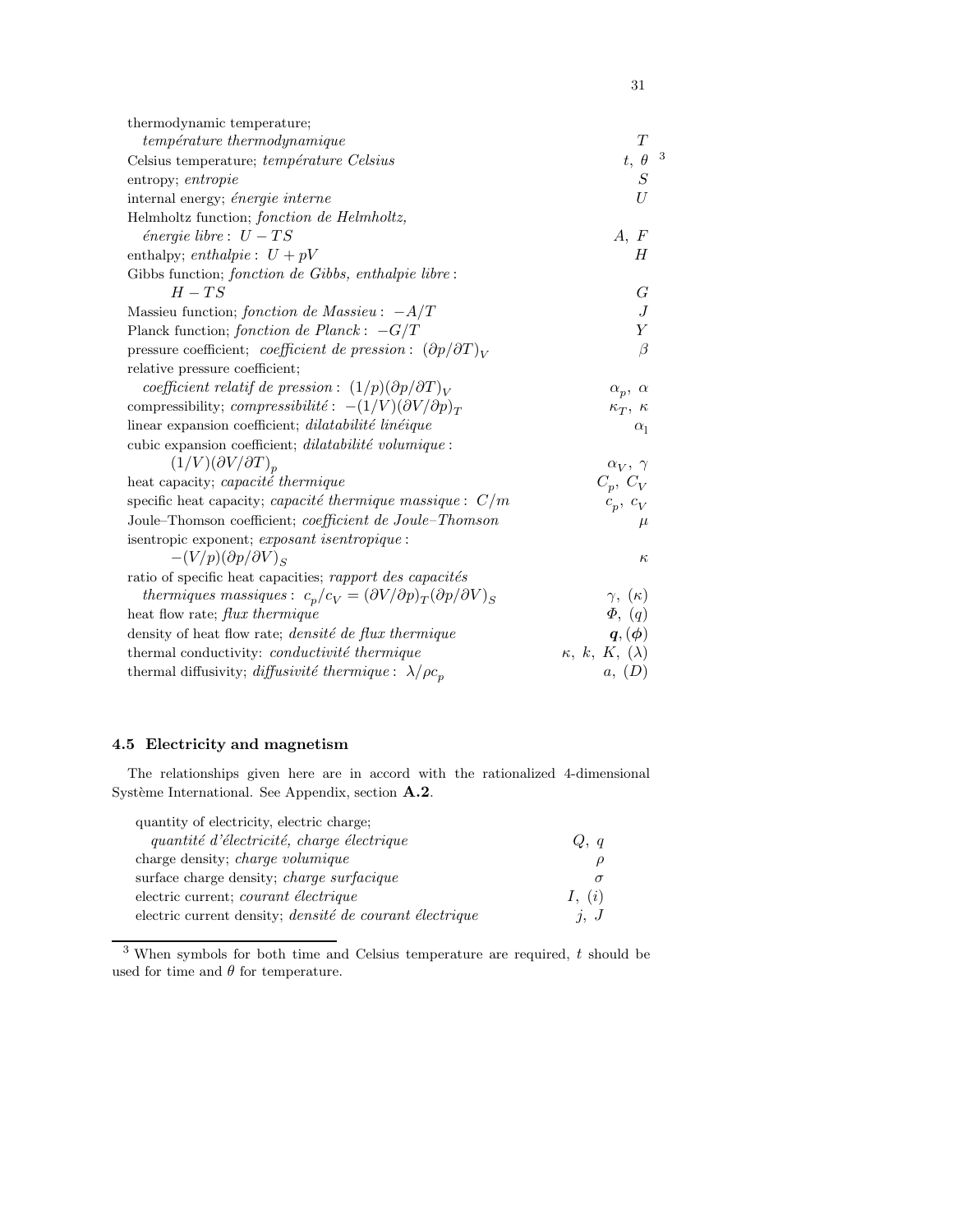| electric potential; potentiel électrique                             | $V, \phi$                  |
|----------------------------------------------------------------------|----------------------------|
| potential difference; différence de potentiel, tension               | U, V                       |
| electromotive force; force électromotrice                            | $E, \mathcal{E}$           |
| electric field (strength); champ électrique                          | $\bm E$                    |
| electric flux; flux électrique                                       | Ψ                          |
| magnetic potential difference;                                       |                            |
| différence de potentiel magnétique                                   | $U_{\rm m}$                |
| magnetomotive force; force magnétomotrice: $\oint H_s ds$            | $F_{\rm m}$                |
| magnetic field (strength); champ magnétique                          | $\bm H$                    |
| electric dipole moment; moment dipolaire électrique                  | $\boldsymbol{p}$           |
| dielectric polarization; polarisation électrique                     | $\boldsymbol{P}$           |
| electric susceptibility; susceptibilité électrique                   | $\chi_{\rm e}$             |
| polarizability; polarisabilité                                       | $\alpha,~\gamma$           |
| electric displacement; induction électrique : $\epsilon_{0}E + P$    | D                          |
| permittivity; permittivité : $\mathbf{D} = \epsilon \mathbf{E}$      | 4<br>$\epsilon$            |
| relative permittivity; permittivité relative : $\epsilon/\epsilon_0$ | $\epsilon_{\mathrm{r}},~K$ |
| magnetic vector potential; potentiel vecteur magnétique              | А                          |
| magnetic induction, magnetic flux density; <i>induction</i>          |                            |
| magnétique, densité de flux magnétique                               | $\boldsymbol{B}$           |
| magnetic flux; flux magnétique                                       | Ф                          |
| permeability; $perm\acute{e}ability$ : $\bm{B} = \mu \bm{H}$         | $\overline{4}$<br>$\mu$    |
| relative permeability; perméabilité relative : $\mu/\mu_{\alpha}$    | $\mu_r$                    |
| magnetization; <i>aimantation</i> : $B/\mu_{0} - H$                  | $\boldsymbol{M}$           |
| magnetic susceptibility; susceptibilité magnétique                   | 4<br>$\chi, (\chi_m)$      |
| magnetic dipole moment; moment dipolaire magnétique                  | $m, \mu$                   |
| capacitance; capacité                                                | C                          |
| resistance; résistance                                               | R                          |
| reactance; réactance                                                 | X                          |
| impedance; $impédance: R + jX$                                       | Ζ                          |
| loss angle; angle de pertes : $\arctan X/R$                          | $\delta$                   |
| conductance; <i>conductance</i>                                      | G                          |
| susceptance; susceptance                                             | В                          |
| admittance; admittance: $Y = 1/Z = G + jB$                           | Υ                          |
| resistivity; resistivité                                             | $\rho$                     |
| conductivity; <i>conductivité</i> : $1/\rho$                         | $\gamma, \sigma$           |
| self-inductance; inductance propre                                   | L                          |
| mutual inductance; <i>inductance mutuelle</i>                        | $M, L_{12}$                |
| coupling coefficient; facteur de couplage :                          |                            |
| $k = L_{12}/(L_1L_2)^{\frac{1}{2}}$                                  | $\boldsymbol{k}$           |
|                                                                      |                            |

<sup>&</sup>lt;sup>4</sup> In anisotropic media quantities such as permittivity, susceptibility and polarizability are second-rank tensors; component notation should be used if the tensor character of these quantities is significant, e.g.,  $\chi_{ij}$ .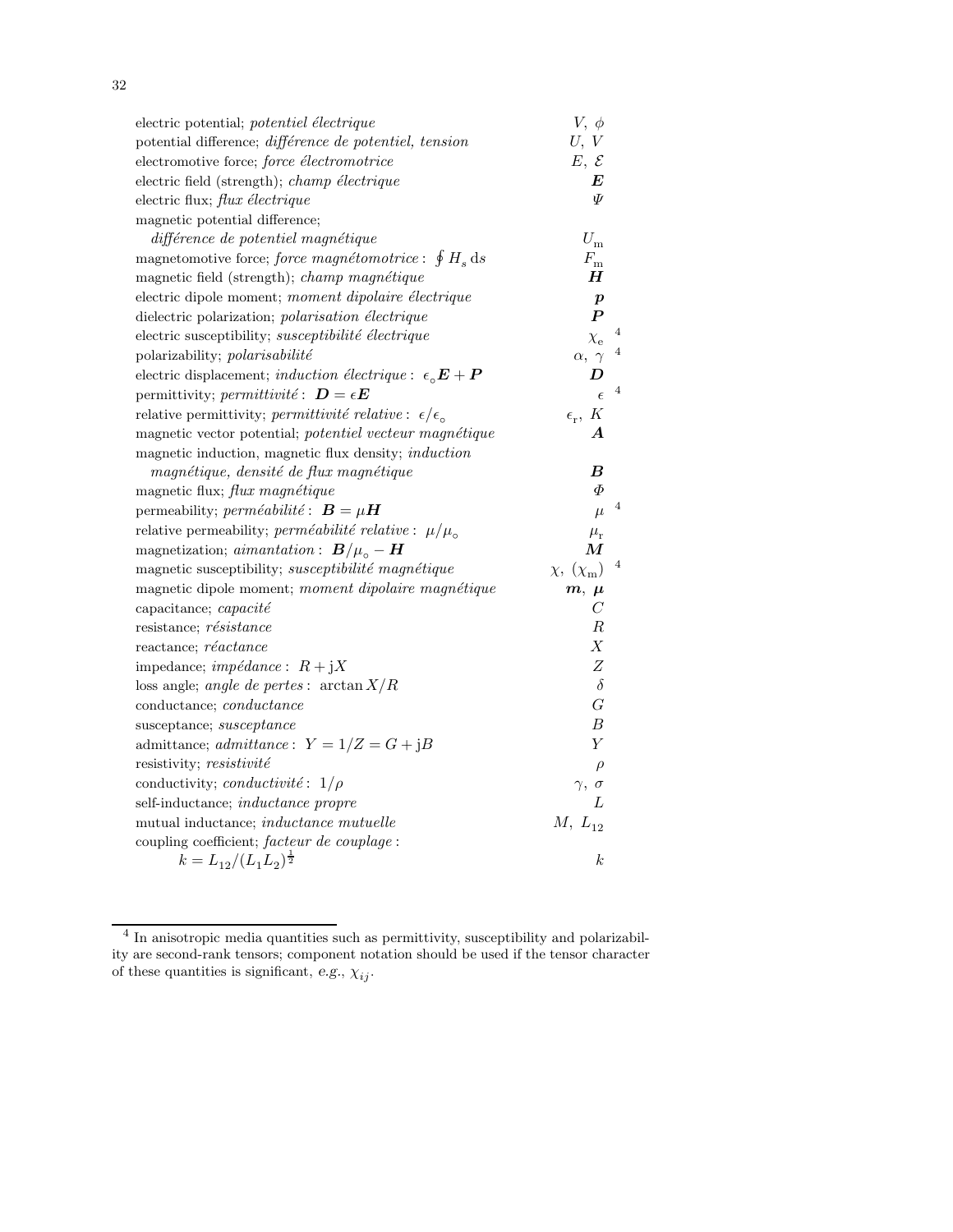| electromagnetic energy density;            |      |  |
|--------------------------------------------|------|--|
| <i>énergie électromagnétique volumique</i> | w, u |  |
| Poynting vector; vecteur de Poynting       |      |  |

33

#### 4.6 Radiation and light

The word 'light' is used to refer both to the electromagnetic spectrum of all wavelengths and to that portion of it that produces a response in the human eye. In describing light, the same symbols are often used for the corresponding radiant, luminous and photonic quantities. Although the symbols are the same, the units and dimensions of these three quantities are different; subscripts e (energetic), v (visible) and p (photon) should be added when it is necessary to distinguish among them.

| radiant energy; énergie rayonnante                                           | $Q, (Q_e), W$                            |
|------------------------------------------------------------------------------|------------------------------------------|
| radiant energy density; <i>énergie rayonnante volumique</i>                  | w                                        |
| spectral concentration of radiant energy density                             |                                          |
| (in terms of wavelength); énergie rayonnante volumique                       |                                          |
| spectrique (en longueur d'onde): $w = \int w_{\lambda} d\lambda$             | $w_{\lambda}$                            |
| radiant (energy) flux, radiant power;                                        |                                          |
| flux énergétique, puissance rayonnante: $\int \Phi_{\lambda} d\lambda$       | $\Phi$ , $(\Phi_e)$ , P                  |
| radiant flux density; flux énergétique surfacique : $\Phi = \int \phi \, dS$ |                                          |
| radiant intensity; intensité énergétique : $\Phi = \int I d\Omega$           | $I, (I_{\circ})$                         |
| spectral concentration of radiant intensity (in terms                        |                                          |
| of frequency); intensité énergétique spectrique                              |                                          |
| $(en\textit{ fréquence})\colon I = \int I_{\nu} d\nu$                        | $I_{\nu}, (I_{e,\nu})$                   |
| irradiance; éclairement énergétique : $\Phi = \int E \, dS$                  | $E, (E_e)$                               |
| radiance; luminance énergétique : $I = \int L \cos \vartheta dS$             | $L, (L_e)$                               |
| radiant exitance; exitance énergétique : $\Phi = \int M dS$                  | $M, (M_e)$                               |
| emissivity; emissivité: $M/M_{\rm B}$                                        |                                          |
| $(M_{\rm B}$ : radiant exitance of a blackbody radiator)                     | $\epsilon$                               |
| luminous efficacy; <i>efficacité lumineuse</i> : $\Phi_{\rm v}/\Phi_{\rm e}$ | K                                        |
| spectral luminous efficacy; efficacité lumineuse spectrale :                 |                                          |
| $\Phi_{\rm v,\lambda}/\Phi_{\rm e,\lambda}$                                  | $K(\lambda)$                             |
| maximum spectral luminous efficacy;                                          |                                          |
| efficacité lumineuse spectrale maximale                                      | $K_{\rm m}$                              |
| luminous efficiency; <i>efficacité lumineuse relative</i> : $K/K_{\text{m}}$ | V                                        |
| spectral luminous efficiency;                                                |                                          |
| efficacité lumineuse relative spectrale: $K(\lambda)/K_m$                    | $V(\lambda)$                             |
| quantity of light; quantité de lumière                                       | $Q, (Q_v)$                               |
| luminous flux; <i>flux lumineux</i>                                          | $\Phi,~(\Phi_{\rm v})$                   |
| luminous intensity; <i>intensité lumineuse</i> : $\Phi = \int I d\Omega$     | $I,(I_{\rm v})$                          |
| spectral concentration of luminous intensity (in terms                       |                                          |
| of wave number); intensité lumineuse spectrique                              |                                          |
| (en nombre d'onde): $I = \int I_{\sigma} d\sigma$                            | $I_{\sigma}$ , $(I_{\mathbf{v},\sigma})$ |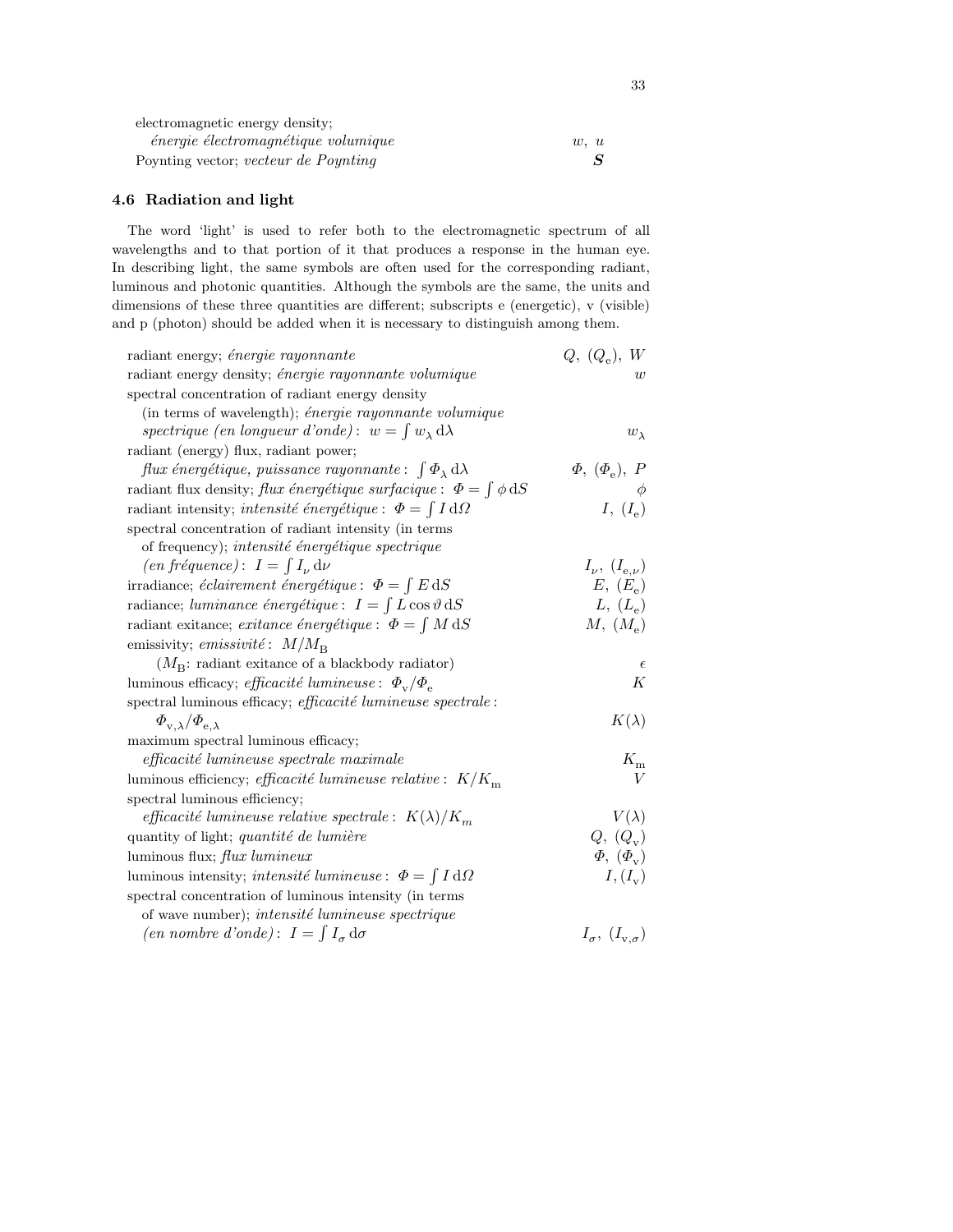| illuminance, illumination; éclairement lumineux :                           |                  |
|-----------------------------------------------------------------------------|------------------|
| $\Phi = \int E \, dS$                                                       | $E, (E_v)$       |
| luminance; $luminance: I = \int L \cos \vartheta dS$                        | $L, (L_v)$       |
| luminous exitance; exitance lumineuse: $\Phi = \int M dS$                   | $M, (M_v)$       |
| linear attenuation coefficient;                                             |                  |
| coefficient d'atténuation linéique                                          | $\mu$            |
| linear absorption coefficient;                                              |                  |
| coefficient d'absorption linéique                                           | $\boldsymbol{a}$ |
| absorptance; facteur d'absorption : $\Phi_{\rm a}/\Phi_{\rm o}$             | $\alpha^{-5}$    |
| reflectance; facteur de réflexion : $\Phi_r/\Phi_\alpha$                    | $\rho$           |
| transmittance; facteur de transmission : $\Phi_{\text{tr}}/\Phi_{\text{o}}$ |                  |

## 4.7 Acoustics

| acoustic pressure; <i>pression acoustique</i>                        | $\boldsymbol{p}$              |
|----------------------------------------------------------------------|-------------------------------|
| sound particle velocity; vitesse particulaire acoustique             | U,                            |
| velocity of sound; vitesse du son, célérité                          | $\mathfrak c$                 |
| velocity of longitudinal waves; célérité longitudinale               | c <sub>1</sub>                |
| velocity of transverse waves; célérité transversale                  | $c_{\rm t}$                   |
| group velocity; <i>vitesse de groupe</i>                             | $c_{\rm g}$                   |
| sound energy flux, acoustic power;                                   |                               |
| flux d'énergie acoustique, puissance acoustique                      | W                             |
| reflection coefficient; facteur de réflexion : $P_r/P_0$             |                               |
| acoustic absorption coefficient;                                     |                               |
| facteur d'absorption acoustique : $1 - \rho$                         | $\alpha_{\rm o}$ , $(\alpha)$ |
| transmission coefficient; facteur de transmission : $P_{tr}/P_0$     |                               |
| dissipation factor; facteur de dissipation : $\alpha_{\rm a} - \tau$ | $\psi$ , $\delta$             |
| loudness level; <i>niveau d'isosonie</i>                             | $L_{\rm N}$                   |
| sound power level; niveau de puissance acoustique                    | ${\cal L}_W$                  |
| sound pressure level; <i>niveau de pression acoustique</i>           |                               |

# 4.8 Quantum mechanics

| wave function; <i>fonction d'onde</i>                      | Ψ           |
|------------------------------------------------------------|-------------|
| complex conjugate of $\Psi$ ; complexe conjugué de $\Psi$  | $\varPsi^*$ |
| probability density; densité de probabilité : $\Psi^*\Psi$ |             |
| probability current density;                               |             |
| $density\acute{e}$ de courant de probabilité :             |             |
| $(\hbar/2im)(\Psi^*\nabla\Psi-\Psi\nabla\Psi^*)$           |             |
| charge density of electrons;                               |             |
| charge volumique d'électrons : $-eP$                       |             |
| current density of electrons; <i>densité de</i>            |             |
| courant électrique d'électrons : $-eS$                     |             |

<sup>&</sup>lt;sup>5</sup>  $\alpha(\lambda)$ ,  $\rho(\lambda)$ , and  $\tau(\lambda)$  designate spectral absorptance  $\Phi_{a}(\lambda)/\Phi_{0}(\lambda)$ , spectral reflectance  $\Phi_{\rm r}(\lambda)/\Phi_{\rm o}(\lambda)$ , and spectral transmittance  $\Phi_{\rm tr}(\lambda)/\Phi_{\rm o}(\lambda)$ , respectively.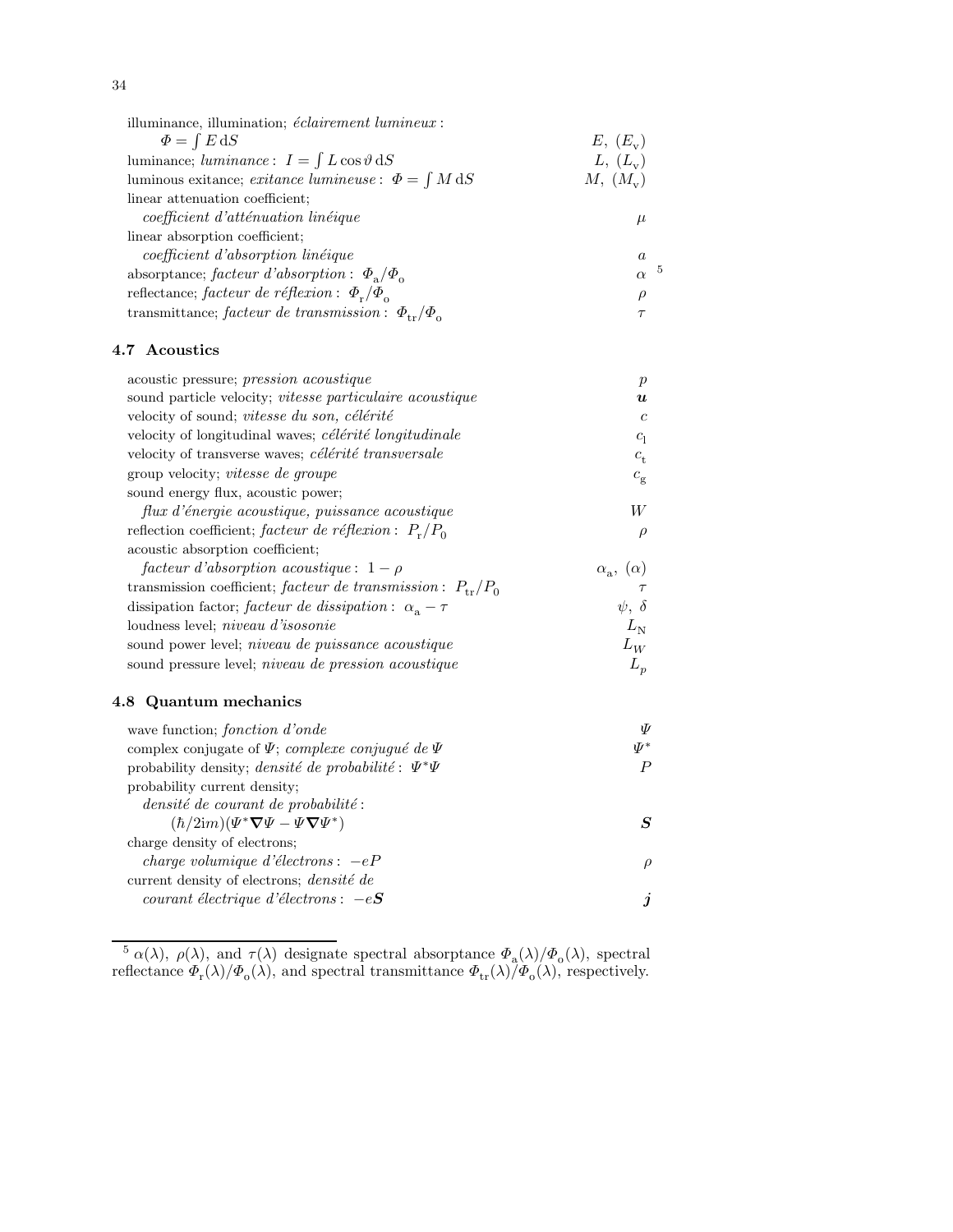| Dirac bra vector; vecteur bra de Dirac                                                                                                                                              |                                                                              |
|-------------------------------------------------------------------------------------------------------------------------------------------------------------------------------------|------------------------------------------------------------------------------|
| Dirac ket vector; vecteur ket de Dirac                                                                                                                                              | $\langle   $                                                                 |
| commutator of $A$ and $B$ ;                                                                                                                                                         |                                                                              |
| commutateur de $A$ et $B: AB-BA$                                                                                                                                                    | $[A, B], [A, B]_$                                                            |
| anticommutator of $A$ and $B$ ;                                                                                                                                                     |                                                                              |
| anticommutateur de $A$ et $B: AB + BA$                                                                                                                                              | $[A, B]_+$                                                                   |
| matrix element; element de matrice : $\int \phi_i^*(A\phi_i) d\tau$                                                                                                                 | $A_{ij}$                                                                     |
| expectation value of A; valeur moyenne de $A:$ Tr(A)                                                                                                                                | $\langle A \rangle$                                                          |
| Hermitian conjugate of operator $A$ ;                                                                                                                                               |                                                                              |
| conjugué Hermitien de l'opérateur A: $(A^{\dagger})_{ij} = A^*_{ji}$                                                                                                                | $A^{\dagger}$                                                                |
| momentum operator in coordinate representation;                                                                                                                                     |                                                                              |
| opérateur de quantité de mouvement                                                                                                                                                  | $(\hbar/i)\nabla$                                                            |
| annihilation operators; opérateurs d'annihilation                                                                                                                                   | $a, b, \alpha, \beta$                                                        |
| creation operators; opérateurs de création                                                                                                                                          | $a^{\dagger}, b^{\dagger}, \alpha^{\dagger}, \beta^{\dagger}$                |
| Pauli matrices; matrices de Pauli:                                                                                                                                                  | $\sigma$                                                                     |
| $\sigma_x = \begin{pmatrix} 0 & 1 \\ 1 & 0 \end{pmatrix}$ , $\sigma_y = \begin{pmatrix} 0 & -i \\ i & 0 \end{pmatrix}$ , $\sigma_z = \begin{pmatrix} 1 & 0 \\ 0 & -1 \end{pmatrix}$ |                                                                              |
|                                                                                                                                                                                     | $\sigma_x$ , $\sigma_y$ , $\sigma_z$<br>$\sigma_1$ , $\sigma_2$ , $\sigma_3$ |
| unit matrix; matrice unité : $\begin{pmatrix} 1 & 0 \\ 0 & 1 \end{pmatrix}$                                                                                                         | $\prime$                                                                     |
| Dirac (4 × 4) matrices; matrices (4 × 4) de Dirac :                                                                                                                                 |                                                                              |

$$
\alpha_x = \begin{pmatrix} 0 & \sigma_x \\ \sigma_x & 0 \end{pmatrix}, \ \alpha_y = \begin{pmatrix} 0 & \sigma_y \\ \sigma_y & 0 \end{pmatrix}, \ \alpha_z = \begin{pmatrix} 0 & \sigma_z \\ \sigma_z & 0 \end{pmatrix} \qquad \alpha_x, \ \alpha_y, \ \alpha_z
$$

$$
\beta = \begin{pmatrix} I & 0 \\ 0 & -I \end{pmatrix} \qquad \beta
$$

# 4.9 Atomic and nuclear physics

| nucleon number, mass number;                                     |                                           |
|------------------------------------------------------------------|-------------------------------------------|
| nombre de nucléons, nombre de masse                              | A                                         |
| proton number, atomic number;                                    |                                           |
| nombre de protons, numéro atomique                               | Ζ                                         |
| neutron number; nombre de neutrons : $A - Z$                     | N                                         |
| nuclear mass (of nucleus ${}^A$ X);                              |                                           |
| masse nucléaire (du noyau ${}^A$ X)                              | $m_N$ , $m_N(^{A}X)$                      |
| atomic mass (of nuclide ${}^A$ X);                               |                                           |
| masse atomique (du nucléide ${}^A$ X)                            | $m_{\rm a}, m_{\rm a}({}^{\rm A}{\rm X})$ |
| (unified) atomic mass constant;                                  |                                           |
| constante (unifiée) de masse atomique: $\frac{1}{12}m_s(^{12}C)$ | $m_{\rm n}$                               |
| relative atomic mass;                                            |                                           |
| masse atomique relative: $m_a/m_{\rm n}$                         | $A_r, M_r$                                |
| mass excess; excès de masse : $m_a - Am_u$                       |                                           |
|                                                                  |                                           |

 $^6$  Sometimes a different representation is used.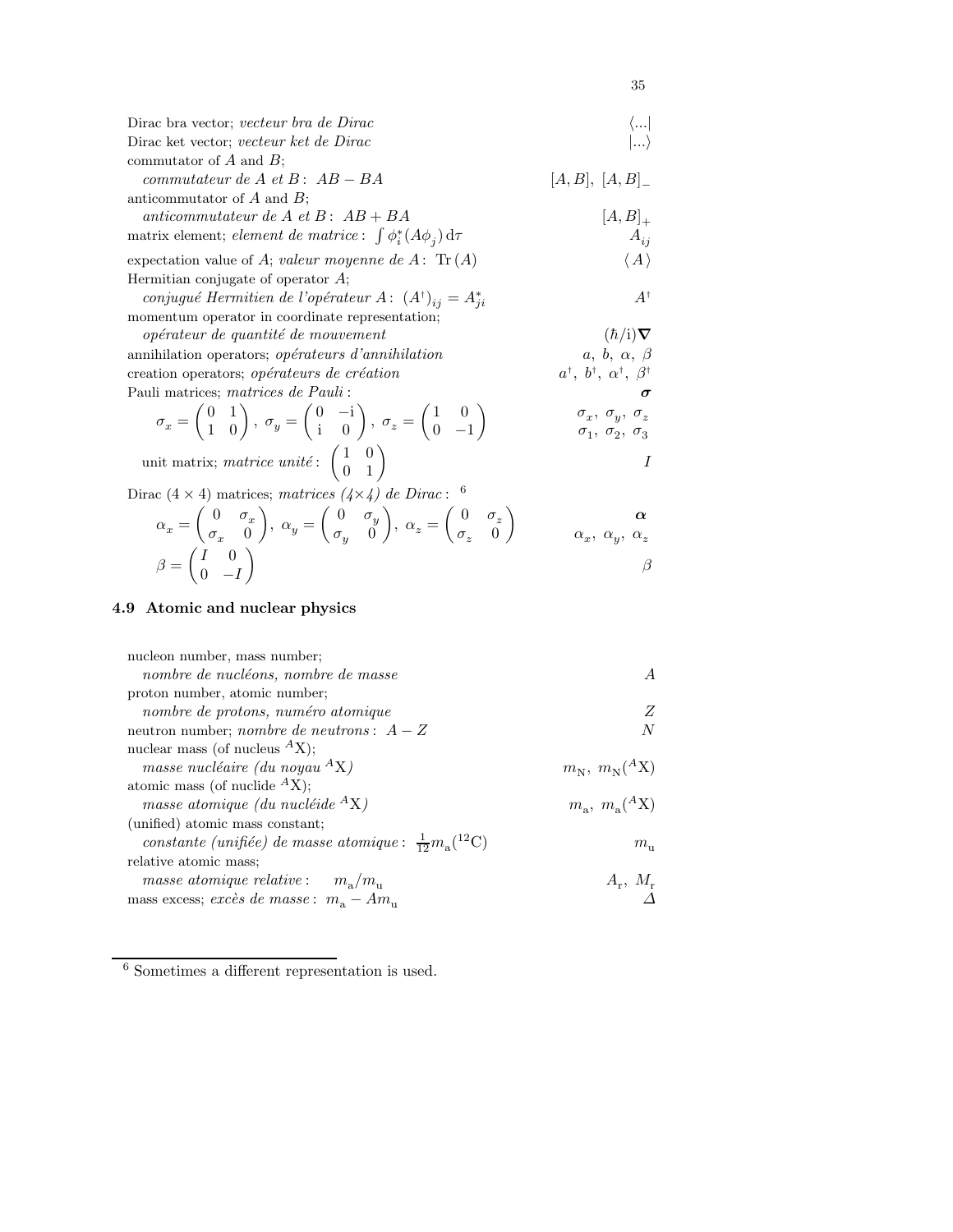| principal quantum number (q.n.);                       |                                       |  |
|--------------------------------------------------------|---------------------------------------|--|
| nombre quantique $(n. qu.)$ principal                  | $n, n_i$                              |  |
| orbital angular momentum q.n.;                         |                                       |  |
| n.qu. de moment angulaire orbital                      | $L, l_i$                              |  |
| spin q.n.; $n.qu$ . de spin                            | $S, s_i$                              |  |
| total angular momentum q.n.;                           |                                       |  |
| n.qu. de moment angulaire total                        | $J, j_i$                              |  |
| magnetic q.n.; $n.qu$ . magnétique                     | $M, m_i$                              |  |
| nuclear spin q.n.; n.qu. de spin nucléaire             | $I, J$ <sup>7</sup>                   |  |
| hyperfine q.n.; $n.qu.$ hyperfin                       | F                                     |  |
| rotational q.n.; $n.qu$ . de rotation                  | J, K                                  |  |
| vibrational q.n.; $n.qu$ . de vibration                | $\boldsymbol{v}$                      |  |
| quadrupole moment; moment quadripolaire                | 8<br>Q                                |  |
| magnetic moment of a particle;                         |                                       |  |
| moment magnétique d'une particule                      | $\mu$                                 |  |
| g-factor; facteur g: $\mu/I\mu_N$                      | $\mathfrak{g}$                        |  |
| gyromagnetic ratio, gyromagnetic coefficient; rapport  |                                       |  |
| gyromagnétique, coefficient gyromagnétique: $\omega/B$ |                                       |  |
| Larmor circular frequency; pulsation de Larmor         |                                       |  |
| level width; largeur d'un niveau                       | $\Gamma$                              |  |
| reaction energy, disintegration energy;                |                                       |  |
| énergie de réaction, énergie de désintégration         | Q                                     |  |
| cross section; section efficace                        | $\sigma$                              |  |
| macroscopic cross section;                             |                                       |  |
| section efficace macroscopique: $n\sigma$              | Σ                                     |  |
| impact parameter; paramètre de collision               | $\boldsymbol{b}$                      |  |
| scattering angle; angle de diffusion                   | $\vartheta, \theta$                   |  |
| internal conversion coefficient:                       |                                       |  |
| coefficient de conversion interne                      | $\alpha$                              |  |
| mean life; vie moyenne                                 | $\tau,~\tau_{\rm m}$                  |  |
| half life; demi-vie, période radioactive               | $T_{\frac{1}{2}}, \tau_{\frac{1}{2}}$ |  |
| decay constant, disintegration constant;               |                                       |  |
| constante de désintégration                            | $\lambda$                             |  |
| activity; activité                                     | $\overline{A}$                        |  |
| Compton wavelength;                                    |                                       |  |
| longueur d'onde de Compton : $h/mc$                    | $\lambda_{\rm C}$                     |  |
| linear attenuation coefficient;                        |                                       |  |
| coefficient d'atténuation linéique                     | $\mu, \mu_1$                          |  |
| atomic attenuation coefficient;                        |                                       |  |
| coefficient d'atténuation atomique                     | $\mu_{\rm a}$                         |  |
|                                                        |                                       |  |

 $7 I$  is used in atomic physics,  $J$  in nuclear physics.

<sup>&</sup>lt;sup>8</sup> A quadrupole moment is actually a second-rank tensor; if the tensor character is significant the symbol should be  $Q$  or  $Q_{ij}$ .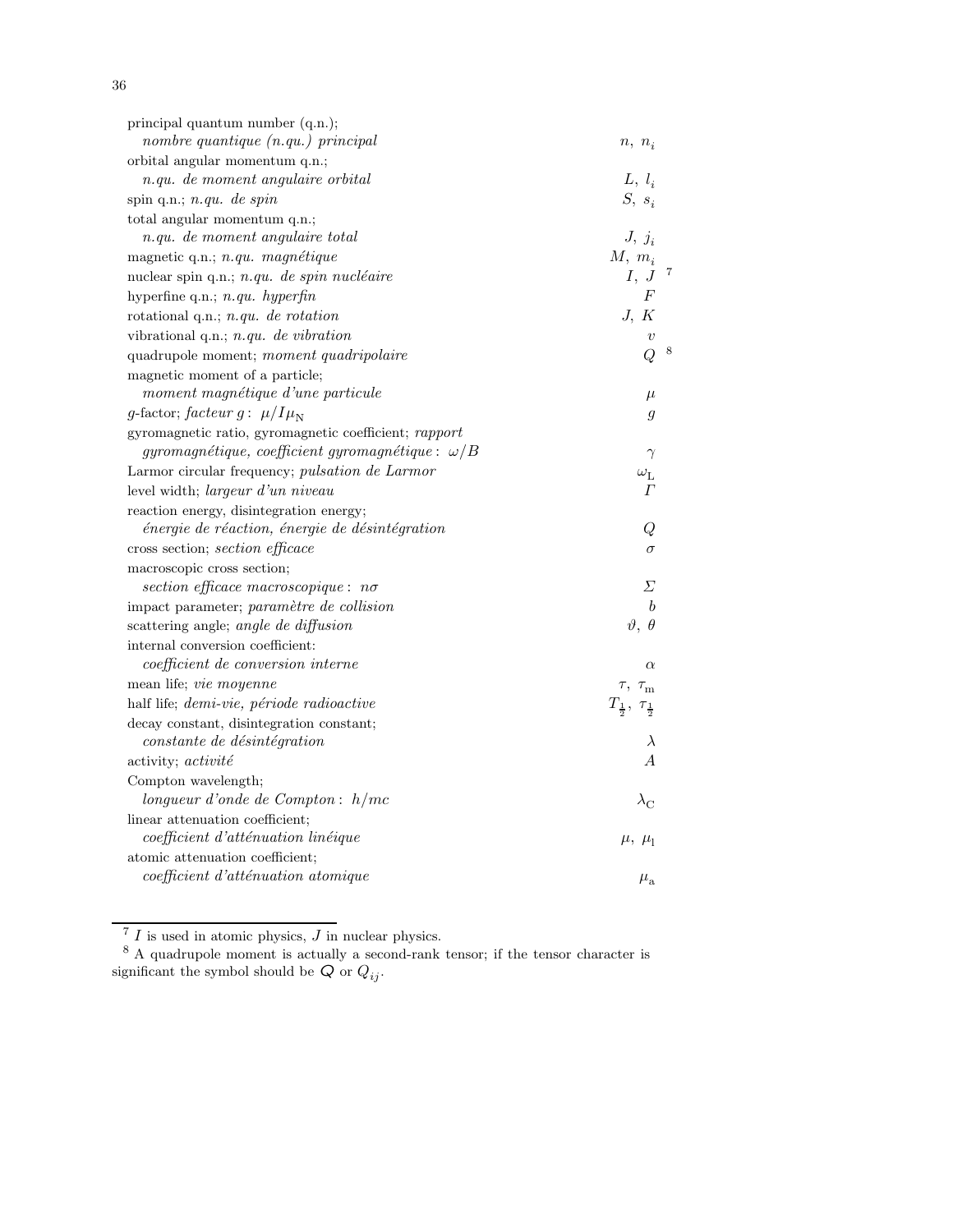| mass attenuation coefficient;                           |               |
|---------------------------------------------------------|---------------|
| coefficient d'atténuation massique                      | $\mu_{\rm m}$ |
| linear stopping power; <i>pouvoir d'arrêt linéaire</i>  | $S, S_1$      |
| atomic stopping power; <i>pouvoir d'arrêt atomique</i>  | $S_{\rm a}$   |
| linear range; <i>distance de pénétration linéaire</i>   | $R, R_1$      |
| recombination coefficient; coefficient de recombinaison | $\alpha$      |

## 4.10 Molecular spectroscopy

 $Remark: LM = linear molecules. STM = symmetric top molecules. DM =$ diatomic molecules. PM = polyatomic molecules. For further details see: Report on Notation for the Spectra of Polyatomic Molecules (Joint Commission for Spectroscopy of IUPAP and IAU 1954), J. Chem. Phys. 23 (1955) 1997.

| quantum number $(q.n.)$ of component electronic orbital          |                         |
|------------------------------------------------------------------|-------------------------|
| angular momentum vector along the symmetry axis;                 |                         |
| nombre quantique $(n.qu.)$ de la composante du moment            |                         |
| angulaire orbital électronique suivant l'axe de symétrie         | $\Lambda$ , $\lambda_i$ |
| q.n. of component of electronic spin along the symmetry axis;    |                         |
| n.qu. de la composante du spin électronique                      |                         |
| suivant l'axe de symétrie                                        | $\Sigma, \sigma_i$      |
| q.n. of total electronic angular momentum vector                 |                         |
| along the symmetry axis;                                         |                         |
| n.qu. du moment angulaire total électronique suivant             |                         |
| l'axe de symétrie: $\Omega =  A + \Sigma $                       | $\Omega, \omega_i$      |
| q.n. of electronic spin; n.qu. du spin électronique              | $\cal S$                |
| q.n. of nuclear spin; $n.qu$ . du spin nucléaire                 | $\overline{I}$          |
| q.n. of vibrational mode; $n.qu$ . $d'une mode de vibration$     | $\upsilon$              |
| degeneracy of vibrational mode;                                  |                         |
| degré de dégénérescence d'une mode de vibration                  | $\overline{d}$          |
| q.n. of vibrational angular momentum;                            |                         |
| $n. qu. du moment angular evolution of (LM)$                     | l                       |
| q.n. of total angular momentum;                                  |                         |
| n.qu. du moment angulaire total                                  |                         |
| (LM and STM; excluding electron and nuclear spin)                | N                       |
| (excluding nuclear spin): $J = N + S^{-9}$                       | J                       |
| (including nuclear spin): $\mathbf{F} = \mathbf{J} + \mathbf{I}$ | F                       |
| q.n. of component of $J$ in the direction of an external field;  |                         |
| n.qu. de la composante de $J$ dans la direction                  |                         |
| du champ extérieur                                               | $M, M_J$                |
|                                                                  |                         |

 $9$  Case of loosely coupled electron spin.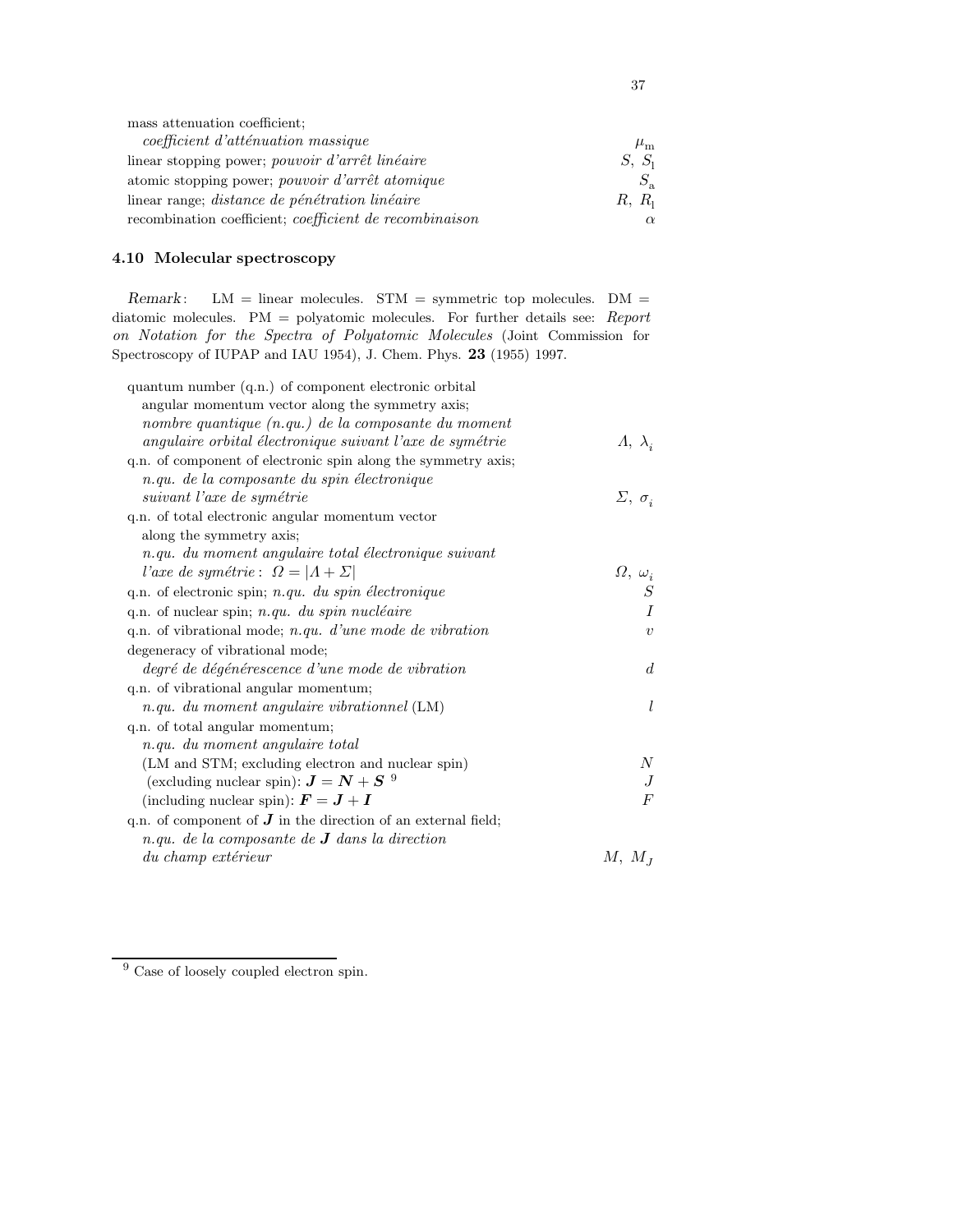| q.n. of component of $X$ ( $X = S$ , $F$ or $I$ ) in the direction                                                           |                       |
|------------------------------------------------------------------------------------------------------------------------------|-----------------------|
| of an external field; n.qu. de la composante de $X$                                                                          |                       |
| $(X = S, F, \text{ou } I)$ dans la direction du champ extérieur                                                              | $M_X$                 |
| q.n. of component of angular momentum along                                                                                  |                       |
| the symmetry axis; $n. qu. de la composante du$                                                                              |                       |
| moment angulaire suivant l'axe de symétrie                                                                                   |                       |
| (for LM, excluding electron and nuclear spin):                                                                               |                       |
| $K =  A + l $                                                                                                                | К                     |
| (excluding nuclear spin): $^{10}$                                                                                            |                       |
| for LM : $P =  A \pm l $ ; for STM : $P =  K + \Sigma $                                                                      | $\boldsymbol{P}$      |
| electronic term; terme électronique : $E_e/hc$                                                                               | $T_e^{-11}$           |
| vibrational term; terme de vibration : $E_{\text{vibr}}/hc$                                                                  | G                     |
| coefficients in the expression for the vibrational term;                                                                     |                       |
| coefficients de l'expression d'un terme de vibration:                                                                        |                       |
| for DM : $G = \sigma_e[(v + \frac{1}{2}) - x(v + \frac{1}{2})^2]$                                                            | $\sigma_{\alpha}$ , x |
| for PM :                                                                                                                     |                       |
| $G = \Sigma \sigma_i (v_i + \frac{1}{2}d_i) + \frac{1}{2} \Sigma_{i,k} x_{ik} (v_i + \frac{1}{2}d_i) (v_k + \frac{1}{2}d_k)$ | $\sigma_j$ , $x_{jk}$ |
| rotational term; terme de rotation : $E_{\text{rot}}/hc$                                                                     | F                     |
| total term; terme total: $T_e + G + F$                                                                                       | T                     |
| principal moments of inertia; moments principaux d'inertie :                                                                 |                       |
| $I_A \leq I_B \leq I_C^{-12}$                                                                                                | $I_A$ , $I_B$ , $I_C$ |
| rotational constants; <i>constantes de rotation</i> :                                                                        |                       |
| $A = h/8\pi^2 c I_A$ , etc. <sup>12</sup>                                                                                    | A, B, C               |
|                                                                                                                              |                       |

# 4.11 Solid state physics

| lattice vector: a translation vector which maps the crystal                                                    |                                                                     |
|----------------------------------------------------------------------------------------------------------------|---------------------------------------------------------------------|
| lattice onto itself; vecteur du réseau; vecteur qui                                                            |                                                                     |
| reproduit par translation le réseau cristallin sur lui-même                                                    | $\bm{R},~\bm{R}_0$                                                  |
| fundamental translation vectors for the crystal lattice;                                                       |                                                                     |
| <i>vecteurs de base de la maille cristalline</i> :                                                             |                                                                     |
| $\mathbf{R} = n_1 \mathbf{a}_1 + n_2 \mathbf{a}_2 + n_3 \mathbf{a}_3, \quad (n_1, n_2, n_3, \text{ integers})$ | $a_1, a_2, a_3$                                                     |
|                                                                                                                | a, b, c                                                             |
| (circular) reciprocal lattice vector;                                                                          |                                                                     |
| <i>vecteur du réseau réciproque:</i>                                                                           |                                                                     |
| $\mathbf{G} \cdot \mathbf{R} = 2\pi m$ , where m is an integer                                                 | G                                                                   |
| (circular) fundamental translation vectors                                                                     |                                                                     |
| for the reciprocal lattice; vecteur de base de la                                                              |                                                                     |
| maille du réseau réciproque : $\mathbf{a}_i \cdot \mathbf{b}_k = 2\pi \delta_{ik}$ , <sup>13</sup>             | $\frac{\bm{b}_1, \bm{b}_2, \bm{b}_3}{\bm{a}^*, \bm{b}^*, \bm{c}^*}$ |
| where $\delta_{ik}$ is the Kronecker delta symbol                                                              |                                                                     |

<sup>10</sup> Case of tightly coupled electron spin.

<sup>11</sup> All energies are taken with respect to the ground state as the reference level.

- <sup>12</sup> For diatomic molecules, use *I* and  $B = h/8\pi^2 cI$ .
- <sup>13</sup> In crystallography, however,  $\boldsymbol{a}_i \cdot \boldsymbol{b}_k = \delta_{ik}$ .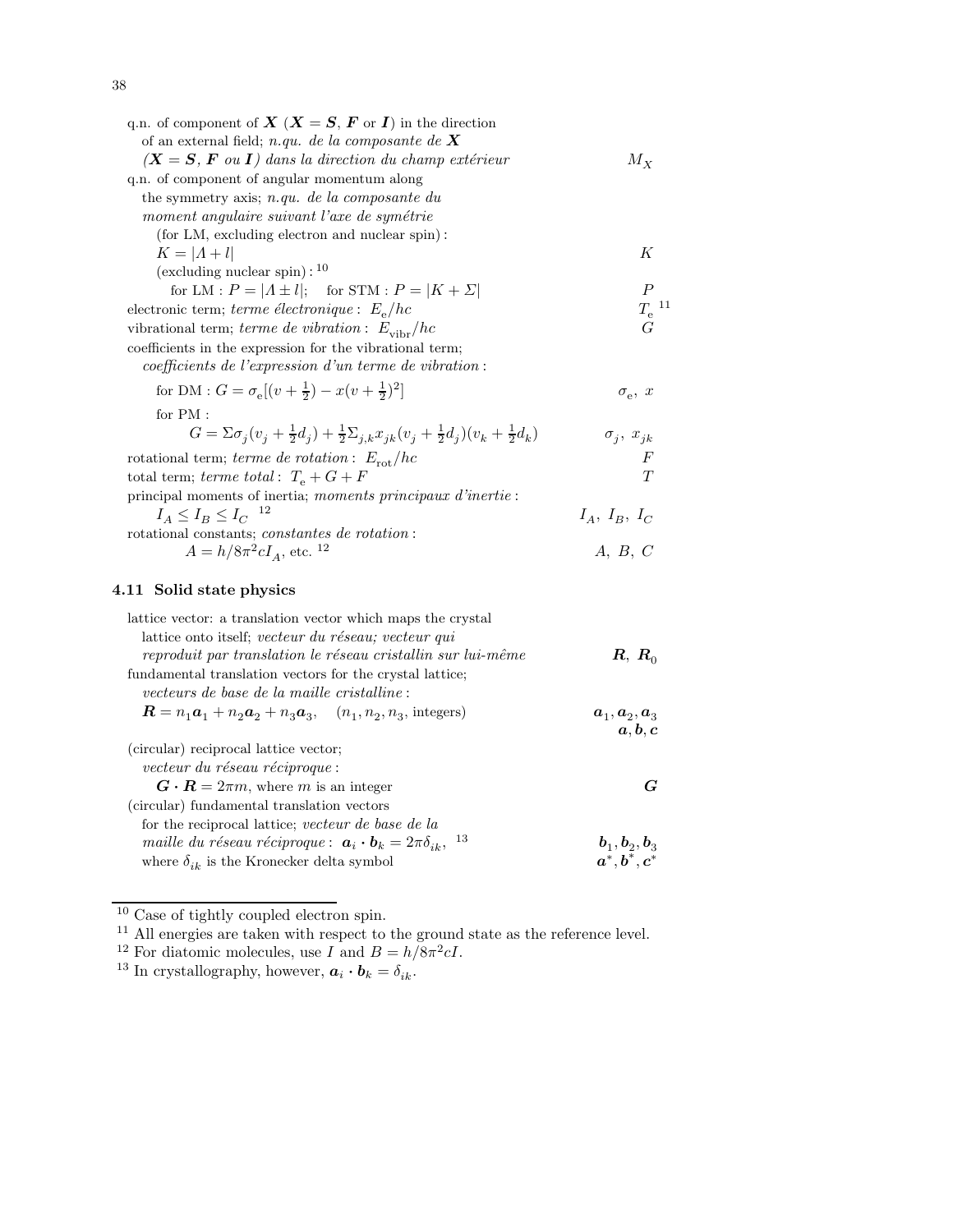| lattice plane spacing; espacement entre plans réticulaires<br>Miller indices; indices de Miller                                            | $\boldsymbol{d}$                     |
|--------------------------------------------------------------------------------------------------------------------------------------------|--------------------------------------|
|                                                                                                                                            | $h_1, h_2, h_3$<br>h, k, l           |
| single plane or set of parallel planes in a lattice;                                                                                       |                                      |
| plan simple ou famille de plans réticulaires parallèles dans<br>un réseau                                                                  | $(h_1, h_2, h_3)$<br>(h,k,l)         |
| full set of planes in a lattice equivalent by symmetry;                                                                                    |                                      |
| famille de plans réticulaires équivalents par symétrie                                                                                     | $\{h_1, h_2, h_3\}$<br>$\{h,k,l\}$   |
| direction in a lattice; rangée réticulaire                                                                                                 | [u, v, w]                            |
| full set of directions in a lattice equivalent by symmetry;                                                                                |                                      |
| famille de rangées réticulaires equivalentes par symétrie                                                                                  | $\langle u, v, w \rangle$            |
| Note: When the letter symbols in the bracketed expressions are replaced                                                                    |                                      |
| by numbers, the commas are usually omitted. A negative numerical value is<br>commonly indicated by a bar above the number, e.g., $(110)$ . |                                      |
| Bragg angle; angle de Bragg                                                                                                                | $\vartheta$                          |
| order of reflexion; ordre de réflexion                                                                                                     | $\boldsymbol{n}$                     |
| short range order parameter; paramètre d'ordre local                                                                                       | $\sigma$                             |
| long range order parameter; paramètre d'ordre à grande distance                                                                            | $\boldsymbol{s}$                     |
| Burgers vector; vecteur de Burgers                                                                                                         | b                                    |
| particle position vector; vecteur de position d'une particule                                                                              | $\bm{r}, \bm{R}$ $^{14}$             |
| equilibrium position vector of an ion;                                                                                                     |                                      |
| vecteur de position d'équilibre d'un ion                                                                                                   | $R_{0}$                              |
| displacement vector of an ion; vecteur de déplacement d'un ion                                                                             | $\boldsymbol{u}$                     |
| normal coordinates; coordonnées normales                                                                                                   | $Q_i$                                |
| polarization vector; vecteur de polarisation                                                                                               | $\boldsymbol{e}$                     |
| Debye-Waller factor; facteur de Debye-Waller                                                                                               | D                                    |
| Debye angular wave number; nombre d'onde angulaire de Debye                                                                                | $q_{\rm D}$                          |
| Debye angular frequency; pulsation de Debye                                                                                                | $\omega_{\rm D}$                     |
| Grüneisen parameter; paramètre de Grüneisen:<br>$\alpha/\kappa\rho c_V$                                                                    |                                      |
| ( $\alpha$ : cubic expansion coefficient; $\kappa$ : compressibility)                                                                      | $\gamma, \Gamma$                     |
| Madelung constant; constante de Madelung                                                                                                   | $\alpha$                             |
| mean free path of electrons; libre parcours moyen des électrons                                                                            | $l, l_{\alpha}$                      |
| mean free path of phonons; libre parcours moyen des phonons                                                                                | $\Lambda, l_{\rm ph}$                |
| drift velocity; vitesse de mouvement                                                                                                       | $v_{\rm dr}$                         |
| mobility; mobilité                                                                                                                         | $\mu$                                |
| one-electron wave function; fonction d'onde monoélectronique                                                                               | $\psi(\boldsymbol{r})$               |
| Bloch wave function; fonction d'onde de Bloch :                                                                                            |                                      |
| $\psi_{\bm{k}}(\bm{r}) = u_{\bm{k}}(\bm{r}) \exp(i\bm{k}\cdot\bm{r})$<br>density of states; densité (électronique) d'états : $dN(E)/dE$    | $u_{\boldsymbol{k}}(\boldsymbol{r})$ |
|                                                                                                                                            | $N_E, \; \rho$                       |

 $^{\,14}$  Lower case and capital letters are used, respectively, to distinguish between electron and ion position vectors.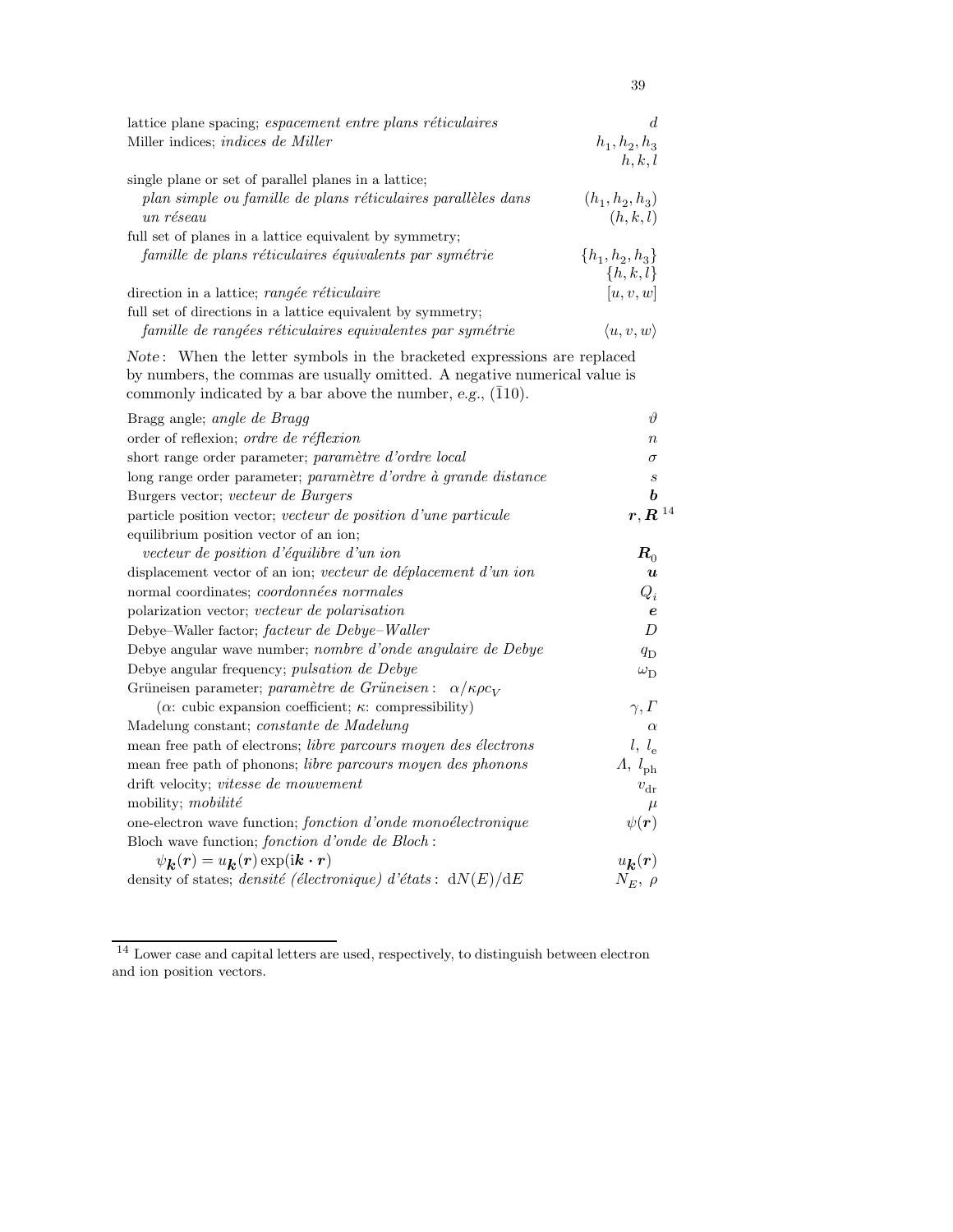| (spectral) density of vibrational modes;                          |                                     |
|-------------------------------------------------------------------|-------------------------------------|
| densité spectrale de modes de vibration                           | $g, N_\omega$                       |
| exchange integral; intégrale d'échange                            |                                     |
| resistivity tensor; tenseur de résistivité                        | $\rho_{ik}$                         |
| electric conductivity tensor; tenseur de conductivité électrique  | $\sigma_{ik}$                       |
| thermal conductivity tensor; tenseur de conductivité thermique    | $\lambda_{ik}$                      |
| residual resistivity; résistivité résiduelle                      | $\rho_{\rm R}$                      |
| relaxation time; temps de relaxation                              | $\tau$                              |
| Lorenz coefficient; coefficient de Lorenz: $\lambda/\sigma T$     | L                                   |
| Hall coefficient; coefficient de Hall                             | $R_{\rm H}$ , $A_{\rm H}$           |
| Ettinghausen coefficient; coefficient d'Ettinghausen              | $A_{\rm E}$ , $P_{\rm E}$           |
| first Ettinghausen-Nernst coefficient;                            |                                     |
| premier coefficient d'Ettinghausen-Nernst                         | $A_{\rm N}$                         |
| first Righi-Leduc coefficient;                                    |                                     |
| premier coefficient de Righi-Leduc                                | $A_{\rm RL}$ , $S_{\rm RL}$         |
| thermoelectromotive force between substances a and b;             |                                     |
| force thermoeléctromotrice entre deux substances a et b           | $E_{ab}$ , $\Theta_{ab}$            |
| Seebeck coefficient for substances a and b;                       |                                     |
| coefficient de Seebeck pour deux substances a et b : $dE_{ab}/dT$ | $S_{\rm ab}$ , $\epsilon_{\rm ab}$  |
| Peltier coefficient for substances a and b;                       |                                     |
| coefficient de Peltier pour deux substances a et b                | $\Pi_{ab}$                          |
| Thomson coefficient; coefficient de Thomson                       | $\mu, (\tau)$                       |
| work function; travail d'extraction : $\Phi = e\phi^{-15}$        | $\phi$ , $\Phi$                     |
| Richardson constant; constante de Richardson:                     |                                     |
| $j = AT^2 \exp(-\Phi/kT)$                                         | $\overline{A}$                      |
| electron number density;                                          |                                     |
| nombre volumique électronique (densité électronique)              | $n, n_{\rm n}, n_{\rm m}^{-16}$     |
| hole number density;                                              |                                     |
| nombre volumique de trous (densité de trous)                      | $p, n_{\rm p}, n_{+}$ <sup>16</sup> |
| donor number density;                                             |                                     |
| nombre volumique de donneurs (densité de donneurs)                | $n_{\rm d}$                         |
| acceptor number density;                                          |                                     |
| nombre volumique d'accepteurs (densité d'accepteurs)              | $n_{\rm a}$                         |
| instrinsic number density; nombre volumique intrinsèque,          |                                     |
| densité intrinsèque : $(n \cdot p)^{1/2}$                         | $n_i$                               |
| energy gap; bande d'énergie interdite                             | $E_{\rm g}$                         |
| donor ionization energy; énergie d'ionisation de donneur          | $E_{\rm d}$                         |
| acceptor ionization energy; énergie d'ionisation d'accepteur      | $E_{\rm a}$                         |
| Fermi energy; énergie de Fermi                                    | $E_{\rm F}$ , $\epsilon_{\rm F}$    |
|                                                                   |                                     |

<sup>&</sup>lt;sup>15</sup> The symbol W is used for the quantity  $\Phi + \mu$ , where  $\mu$  is the electron chemical potential which, at  $T = 0$  K, is equal to the Fermi energy  $E<sub>F</sub>$ .

 $16$  In general, the subscripts n and p or  $-$  and  $+$  may be used to denote electrons and holes, respectively.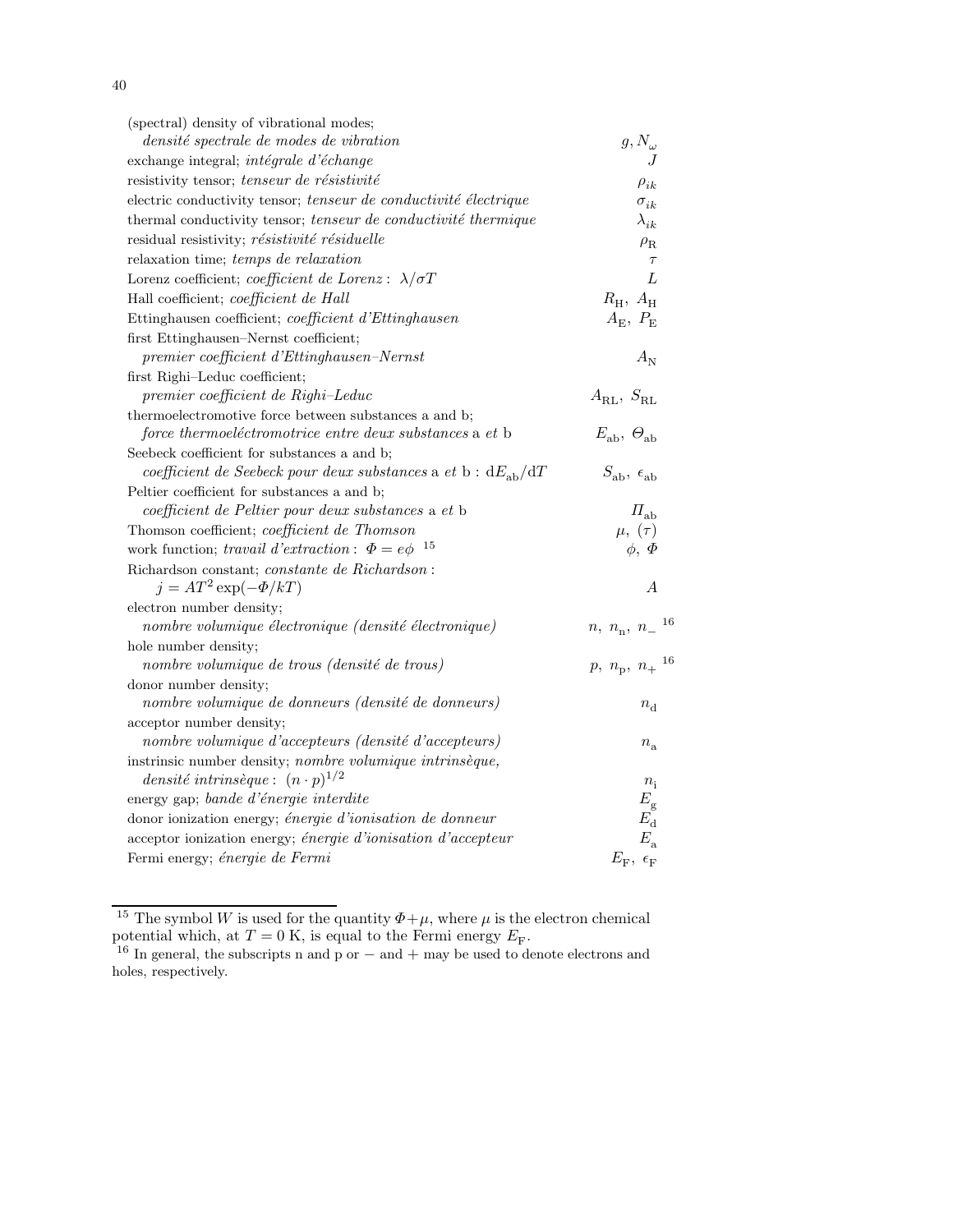| angular wave vector, propagation vector (of particles);         |                                        |
|-----------------------------------------------------------------|----------------------------------------|
| vecteur d'onde angulaire,                                       |                                        |
| vecteur de propagation (de particules)                          | $\boldsymbol{k}$                       |
| angular wave vector, propagation vector (of phonons);           |                                        |
| vecteur d'onde angulaire, vecteur de propagation (de phonons)   | $\boldsymbol{q}$                       |
| Fermi angular wave vector; vecteur de Fermi                     | $\boldsymbol{k}_\textrm{F}$            |
| electron annihilation operator;                                 |                                        |
| opérateur d'annihilation d'électron                             | $\boldsymbol{a}$                       |
| electron creation operator; opérateur de création d'électron    | $a^{\scriptscriptstyle\dagger}$        |
| phonon annihilation operator;                                   |                                        |
| opérateur d'annihilation de phonon                              | b                                      |
| phonon creation operator; opérateur de création de phonon       | $h^{\dagger}$                          |
| effective mass; masse effective                                 | $m_{\rm n}^*, m_{\rm p}^*$             |
| mobility; $m \delta$                                            | $\mu_{\rm n}, \mu_{\rm p}$             |
| mobility ratio; rapport de mobilité : $\mu_{\rm n}/\mu_{\rm p}$ |                                        |
| diffusion coefficient; coefficient de diffusion                 | $D_{\rm n}, D_{\rm p}$                 |
| diffusion length; longueur de diffusion                         | $L_{\rm n}$ , $L_{\rm p}$              |
| carrier life time; durée de vie de porteur                      | $\tau_{\rm n},\tau_{\rm p}$            |
| characteristic (Weiss) temperature;                             |                                        |
| température caractéristique (de Weiss)                          | $\Theta, \Theta_{\rm W}$               |
| Néel temperature; température de Néel                           | $T_{\rm N}$                            |
| Curie temperature; température de Curie                         | $T_{\rm C}$                            |
| superconductor critical transition temperature;                 |                                        |
| température critique de transition supraconductrice             | $T_c$                                  |
| superconductor (thermodynamic) critical field strength;         |                                        |
| $champ\ critique$ (thermodynamique) d'un supraconducteur        | $H_c$                                  |
| superconductor critical field strength (type II);               |                                        |
| $champ\ critique\ d'un\ suprac{onductor}{ttype\ II}$            | $H_{c1}, H_{c2}, H_{c3}$ <sup>17</sup> |
| superconductor energy gap;                                      |                                        |
| bande interdite du supraconducteur                              |                                        |
| London penetration depth;                                       |                                        |
| profondeur de pénétration de London                             |                                        |
| coherence length; longueur de cohérence                         |                                        |
| Landau-Ginzburg parameter;                                      |                                        |
| paramètre de Landau-Ginzburg: $\lambda_{\rm L}/\sqrt{2}\xi$     | $\kappa$                               |

# 4.12 Chemical physics

Remark : In general, the attribute  $X$  of chemical species B is denoted by the symbol  $X_{\text{B}}$ , but in specific instances it is more convenient to use the notation  $X(\mathrm{B})$ , e.g.,  $X(\mathrm{CaCO}_3)$  or  $X(\mathrm{H}_2\mathrm{O}; 250 \text{ °C})$ .

 $H_{\rm c3}\colon$  for disappearance

<sup>&</sup>lt;sup>17</sup>  $H_{c1}$ : for magnetic flux entering the superconductor;

 $H_{c2}$ : for disappearance of bulk superconductivity; r of surface superconductivity.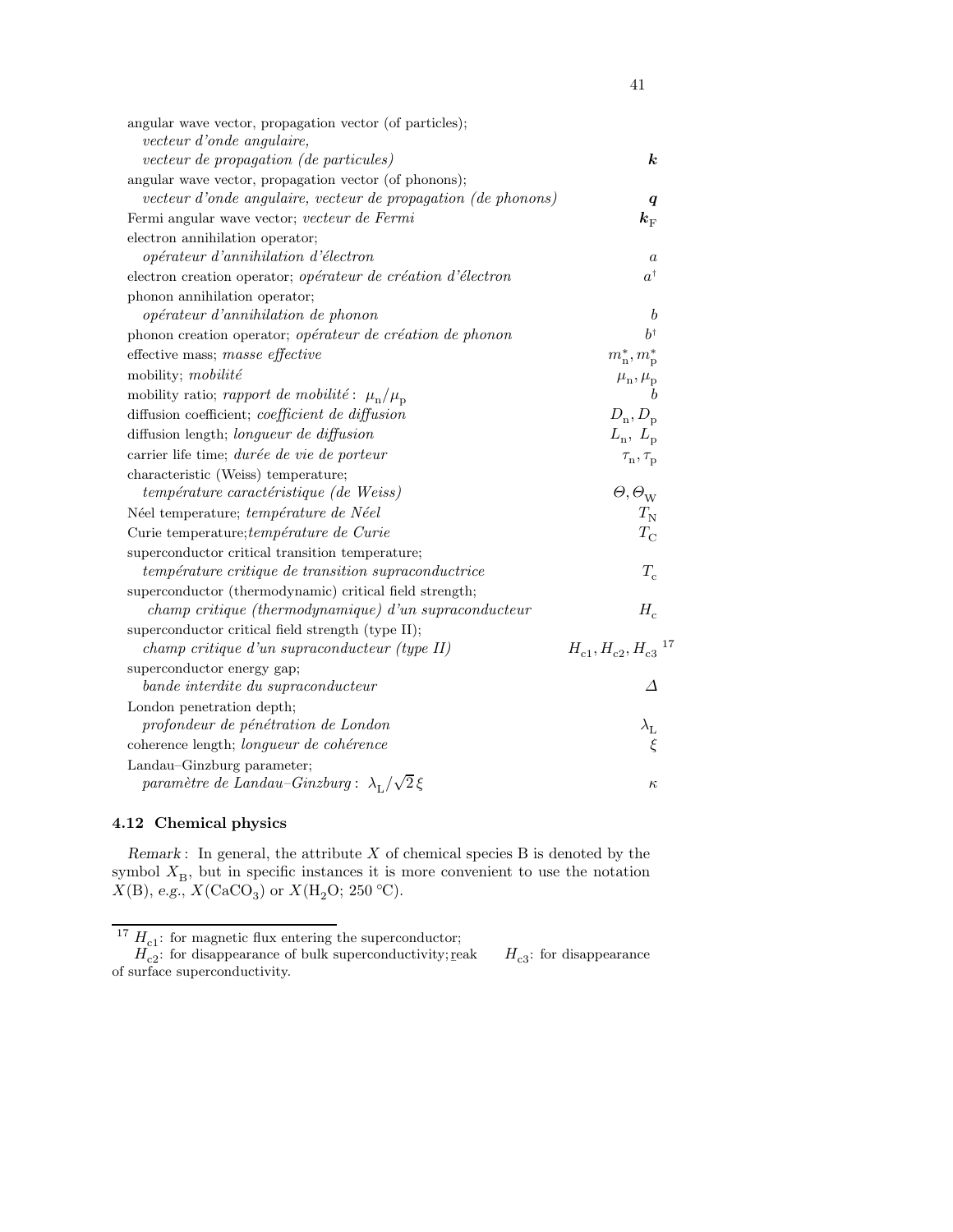| relative atomic mass; masse atomique relative                           | $A_{r}$                |
|-------------------------------------------------------------------------|------------------------|
| relative molar mass; masse molaire relative                             | $M_{\rm r}$            |
| amount of substance; quantité de matière                                | $n, \nu$ <sup>18</sup> |
| molar mass; masse molaire                                               | М                      |
| concentration; <i>concentration</i> (en quantité de matière): $c = n/V$ | $\overline{c}$         |
| molar fraction; <i>fraction molaire</i>                                 | $\boldsymbol{x}$       |
| mass fraction; <i>fraction massique</i>                                 | w                      |
| volume fraction; <i>fraction volumique</i>                              | $\phi$                 |
| molar ratio of solution; rapport molaire d'une solution                 | $\mathcal{r}$          |
| molality of solution; molalité d'une solution                           | m                      |
| chemical potential; <i>potentiel chimique</i> <sup>19</sup>             | $\mu$                  |
| absolute activity; <i>activité absolue</i> : $\exp(\mu/kT)$             | $\lambda$              |
| relative activity; <i>activité relative</i>                             | $\alpha$               |
| reduced activity; activité réduite : $(2\pi mkT/h^2)^{3/2}\lambda$      | $\boldsymbol{z}$       |
| osmotic pressure; <i>pression osmotique</i>                             | П                      |
| osmotic coefficient; <i>coefficient osmotique</i>                       | $g, \phi$              |
| stoichiometric number of substance B;                                   |                        |
| nombre stæchiométrique de la substance B                                | $\nu_{\rm B}$          |
| affinity; <i>affinité</i>                                               | $\boldsymbol{A}$       |
| extent of reaction; état d'avancement d'une réaction :                  |                        |
| $d\xi_{\rm B} = dn_{\rm B}/\nu_{\rm B}$                                 | ξ                      |
| equilibrium constant; constante d'équilibre                             | K                      |
| charge number of an ion; nombre de charge d'un ion, électrovalence      | $\boldsymbol{z}$       |

## 4.13 Plasma physics

| energy of particle; <i>énergie d'une particule</i>       |                              |
|----------------------------------------------------------|------------------------------|
| dissociation energy (of molecule $X$ );                  |                              |
| $\acute{e}n$ ergie de dissociation (d'une molécule X)    | $E_{\rm d}$ , $E_{\rm d}(X)$ |
| electron affinity; <i>affinité électronique</i>          | $E_{\rm ee}$                 |
| ionization energy; <i>énergie d'ionisation</i>           | $E_{\rm i}$                  |
| degree of ionization; <i>degré d'ionisation</i>          | $\boldsymbol{x}$             |
| charge number of ion (positive or negative);             |                              |
| nombre de charge ionique (positif ou négatif)            | $\tilde{z}$                  |
| number density of ions of charge number $z$ ;            |                              |
| densité ionique des ions de nombre de charge z           | $n_{z}$                      |
| degree of ionization for charge number $z \geq 1$ ;      |                              |
| degré d'ionisation pour un nombre de charge $z \geq 1$ : |                              |
| $n_z/(n_z+n_{z-1})$                                      | $x_{\gamma}$                 |

<sup>&</sup>lt;sup>18</sup>  $\nu$  may be used as an alternative symbol for amount of substance when *n* is used for number density of particles.

<sup>19</sup> Referred to one particle.

<sup>&</sup>lt;sup>20</sup> If only singly charged ions need to be considered,  $n_{-1}$  and  $n_{+1}$  may be represented by  $n_-\,$  and  $n_+$ .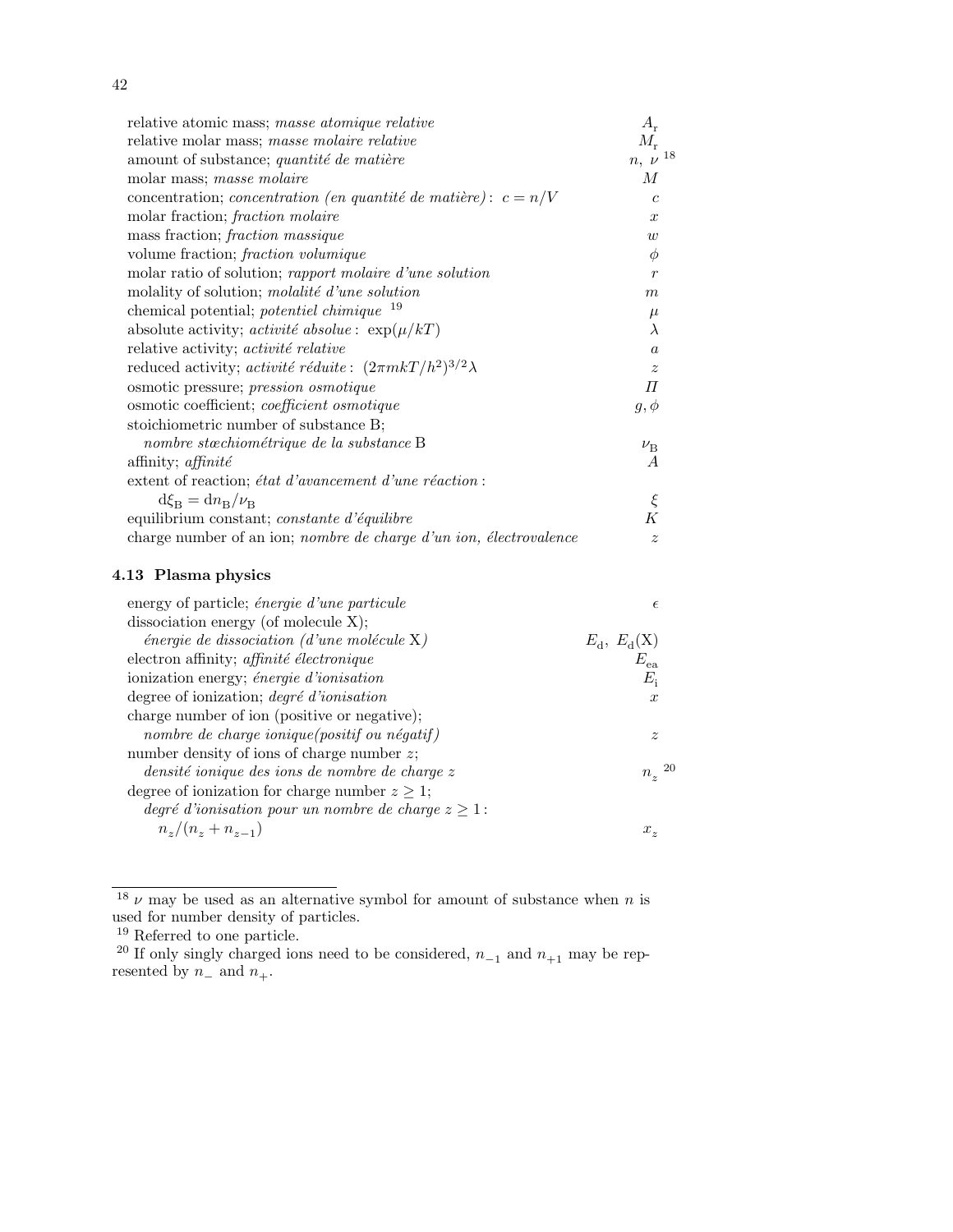| neutral particle temperature; température des neutres                                                         | $T_{\rm n}$                            |
|---------------------------------------------------------------------------------------------------------------|----------------------------------------|
| ion temperature; température ionique                                                                          | $T_{\rm i}$                            |
| electron temperature; température électronique                                                                | $T_{\rm e}$                            |
| electron number density; densité électronique                                                                 | $n_{\rm e}$                            |
| electron plasma circular frequency; pulsation de plasma:                                                      |                                        |
| $\omega_{\rm pe}^2 = n_{\rm e}e^2/\epsilon_{\rm o}m_{\rm e}$                                                  | $\omega_\mathrm{pe}$                   |
| Debye length; longueur de Debye                                                                               | $\lambda_{\rm D}$                      |
| charge of particle; <i>charge d'une particule</i>                                                             | q                                      |
| electron cyclotron circular frequency;                                                                        |                                        |
| pulsation cyclotron électronique: $(e/m_e)B$                                                                  | $\omega_{\mathrm{ce}}$                 |
| ion cyclotron circular frequency;                                                                             |                                        |
| pulsation cyclotron ionique: $(ze/m_i)B$                                                                      | $\omega_{\rm ci}$                      |
| reduced mass; masse réduite : $m_1 m_2/(m_1 + m_2)$                                                           | $\mu, m_r$                             |
| impact parameter; paramètre d'impact                                                                          |                                        |
| mean free path; libre parcours moyen                                                                          | $l, \lambda$                           |
| collision frequency; fréquence de collision                                                                   | $\nu_{\text{coll}}$ , $\nu_{\text{c}}$ |
| mean time interval between collisions;                                                                        |                                        |
| intervalle de temps moyen entre collisions : $1/\nu_{\text{coll}}$                                            | $\tau_{\rm coll},\ \tau_{\rm c}$       |
| cross section; section efficace: $1/nl$                                                                       | $\sigma$                               |
| (electron) ionization efficiency;                                                                             |                                        |
| efficacité d'ionisation (électronique): $(\rho_{\circ}/\rho)dN/dx$                                            | $s_{\rm e}$                            |
| $(dN:$ number of ion pairs formed by an ionizing electron                                                     |                                        |
| traveling through dx in the plasma at gas density $\rho$ ;                                                    |                                        |
| $\rho_\mathrm{o}\,$ : gas density at $\,p_\mathrm{o}=133.322\;\mathrm{Pa},\,T_\mathrm{o}=273.15\;\mathrm{K})$ |                                        |
| rate coefficient; taux de réaction                                                                            | $\boldsymbol{k}$                       |
| one-body rate coefficient; taux de réaction unimoléculaire :                                                  |                                        |
| $-dn_A/dt = k_m n_A$                                                                                          | $k_{\rm m}$                            |
| relaxation time; temps de relaxation : (e.g., $\tau = 1/k_m$ )                                                | $\tau$                                 |
| binary rate coefficient, two-body rate coefficient;                                                           |                                        |
| taux de réaction binaire (e.g., $X + Y \rightarrow XY + h\nu$ ):                                              |                                        |
| $dn_{XY}/dt = k_h n_X n_Y$                                                                                    | $k_{\rm b}$                            |
| ternary rate coefficient, three-body rate coefficient;                                                        |                                        |
| taux de réaction ternaire (e.g., $X + Y + M \rightarrow XY + M^*$ ):                                          |                                        |
| ${\rm d}n_{\rm XY}/{\rm d}t=k_{\rm t}n_{\rm M}n_{\rm X}n_{\rm Y}$                                             | $k_{\rm t}$                            |
| Townsend (electron) ionization coefficient;                                                                   |                                        |
| 21<br>coefficient de Townsend                                                                                 | $\alpha$                               |
| Townsend (ion) ionization coefficient;                                                                        |                                        |
| coefficient ionique de Townsend                                                                               | $\beta$                                |
| secondary electron emission coefficient;                                                                      |                                        |
| taux d'émission secondaire                                                                                    | $\gamma$                               |
| drift velocity; vitesse de mouvement                                                                          | $v_{\rm dr}$                           |

<sup>&</sup>lt;sup>21</sup> The same name is also used for the quantity  $\eta = \alpha/E$ , where E is the electric field strength.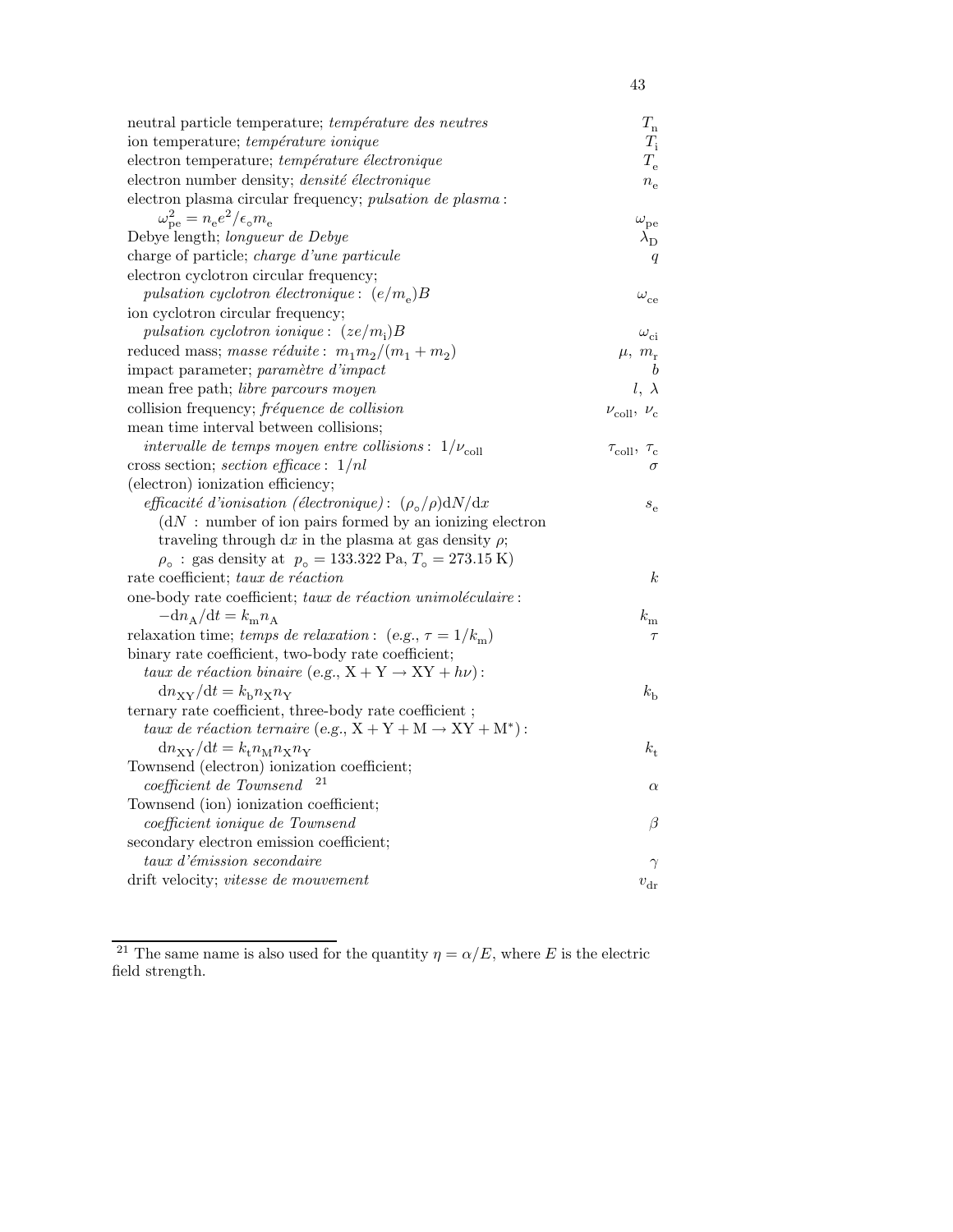| mobility; mobilité : $v_{dr}/E$                                      | $\mu$                          |
|----------------------------------------------------------------------|--------------------------------|
| positive or negative ion diffusion coefficient;                      |                                |
| coefficient de diffusion des ions                                    | $D_{+}, D_{-}$                 |
| electron diffusion coefficient;                                      |                                |
| coefficient de diffusion des électrons                               | $D_{\rm e}$                    |
| ambipolar (ion-electron) diffusion coefficient;                      |                                |
| coefficient de diffusion ambipolaire :                               |                                |
| $(D_{+}\mu_{\rm e}+D_{\rm e}\mu_{+})/(\mu_{+}+\mu_{\rm e})$          | $D_{\rm a}$ , $D_{\rm amb}$    |
| characteristic diffusion length;                                     |                                |
| longueur caractéristique de diffusion                                | $L_{\rm D}$ , $\Lambda$        |
| ionization frequency; <i>fréquence d'ionisation</i>                  | $\nu_i$                        |
| ion-ion recombination coefficient;                                   |                                |
| $coefficient$ de recombinaison ion-ion:                              |                                |
| $dn_{-}/dt = -\alpha_{i}n_{-}n_{+}$                                  | $\alpha_{i}$                   |
| electron-ion recombination coefficient;                              |                                |
| $coefficient$ de recombinaison électron-ion:                         |                                |
| $dn_e/dt = -\alpha_e n_e n_+$                                        | $\alpha_e$                     |
| plasma pressure; pression cinétique du plasma                        | $\boldsymbol{p}$               |
| magnetic pressure; pression magnétique:                              |                                |
| $B^2/2\mu$ ( $\mu$ : permeability)                                   | $p_{\rm m}$                    |
| magnetic pressure ratio; <i>coefficient</i> $\beta$ : $p/p_m$        |                                |
| $(p_m:$ magnetic pressure outside the plasma)                        | $\beta$                        |
| magnetic diffusivity; diffusivité magnétique: $1/\mu\sigma$          |                                |
| $(\sigma: \text{ electric conductivity}; \mu: \text{ permeability})$ | $\nu_{\rm m}$ , $\eta_{\rm m}$ |
| Alfvén speed; <i>vitesse d'Alfvén</i> : $B/(\mu \rho)^{1/2}$         |                                |
| $(\rho: \text{ (mass) density}; \mu: \text{ permeability})$          | $v_A$                          |
|                                                                      |                                |

#### 4.14 Dimensionless parameters

The symbols given here are those recommended in the International Standard ISO 31, Part XII (second edition, 1981). The ISO recommendation is that two-letter dimensionless parameters be printed in sloping type in the same way as single-letter quantities. When such a symbols is a factor in a product it should be separated from other symbols by a thin space, a multiplicaton sign or brackets. This disagrees with some journals that set two-letter symbols in roman type to distiguish them from ordinary products. In this report sloping roman is used to distiguish a two-letter symbol from the product of two italic single-letter symbols.

The symbols used in these definitions have the following meanings:

a, thermal diffusivity  $(\lambda/\rho c_p)$ 

c, velocity of sound

 $c_p$ , specific heat capacity at constant pressure

 $f$ , a characteristic frequency

g, acceleration of free fall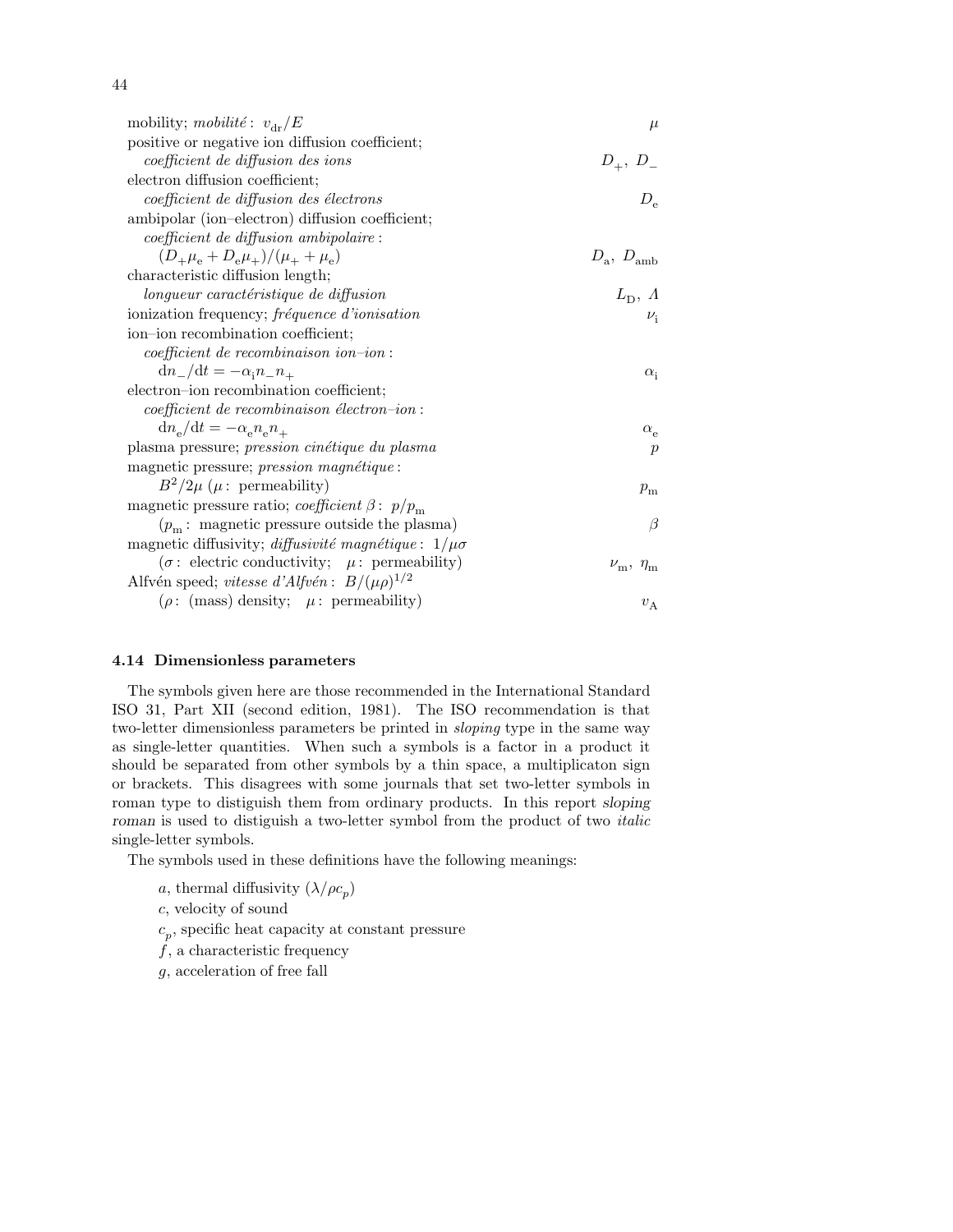h, heat transfer coefficient :

heat/(time  $\times$  cross sectional area  $\times$  temperature difference)

 $k$ , mass transfer coefficient :

 $\text{mass}/(\text{time} \times \text{cross sectional area} \times \text{mole fraction difference})$ 

- l, a characteristic length
- $v$ , a characteristic speed
- x, mole fraction
- B, magnetic flux density
- D, diffusion coefficient
- $\beta' = -\rho^{-1} (\partial \rho/\partial x)_{T,p}$

 $\gamma$ , cubic expansion coefficient :  $-\rho^{-1}(\partial \rho/\partial T)_p$ 

 $\eta$ , viscosity

 $\lambda$ , mean free path (par. b); thermal conductivity (par. c)

- $\mu$ , magnetic permeability
- ν, kinematic viscosity : η/ρ
- $\rho$ , (mass) density
- $\sigma$ , surface tension; electric conductivity
- $\Delta p$ , pressure difference
- $\Delta t$ , a characteristic time interval
- $\Delta x$ , a characteristic difference of mole fraction
- $\Delta T$ , a characteristic temperature difference

#### a. Dimensionless constants of matter

| Prandtl number; nombre de Prandtl : $\nu/a$          | Pr   |
|------------------------------------------------------|------|
| Schmidt number; nombre de Schmidt: $\nu/D$           | - Sc |
| Lewis number; <i>nombre de Lewis</i> : $a/D = Sc/Pr$ |      |

b. Momentum transport

| Reynolds number; <i>nombre de Reynolds</i> : $vl/\nu$          | Re |
|----------------------------------------------------------------|----|
| Euler number; <i>nombre d'Euler</i> : $\Delta p/\rho v^2$      | Eu |
| Froude number; <i>nombre de Froude</i> : $v(lg)^{-1/2}$        | Fr |
| Grashof number; nombre de Grashof : $l^3q\gamma\Delta T/\nu^2$ | Gr |
| Weber number; nombre de Weber: $\rho v^2 l/\sigma$             | We |
| Mach number; <i>nombre de Mach</i> : $v/c$                     | Ma |
| Knudsen number; nombre de Knudsen: $\lambda/l$                 | Kn |
| Strouhal number; nombre de Strouhal: $lf/v$                    | Sr |

#### c. Transport of heat

| Fourier number; nombre de Fourier: $a\Delta t/l^2$                                | $F_{O}$ |
|-----------------------------------------------------------------------------------|---------|
| Péclet number; nombre de Péclet: $vl/a = Re \cdot Pr$                             | Pe      |
| Rayleigh number; nombre de Rayleigh : $l^3 g \gamma \Delta T / v a = Gr \cdot Pr$ | Ra.     |
| Nusselt number; nombre de Nusselt: $hl/\lambda$                                   | Nu      |
| Stanton number; nombre de Stanton: $h/\rho v c_n = Nu/Pe$                         | St      |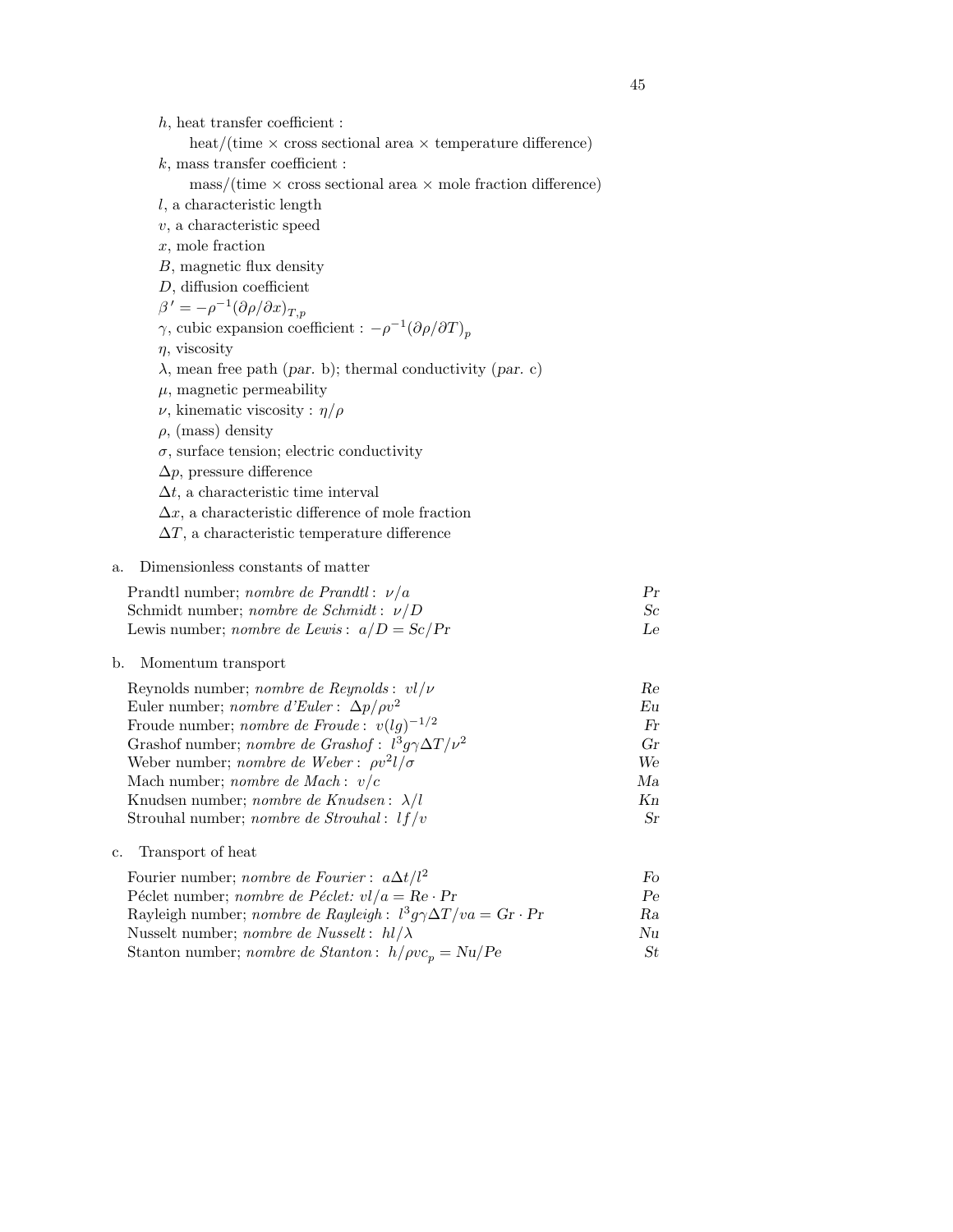| d. | Transport of matter in a binary mixture                                                                                                                                     |                  |
|----|-----------------------------------------------------------------------------------------------------------------------------------------------------------------------------|------------------|
|    | Fourier number for mass transfer;<br>nombre de Fourier pour transfert de masse: $D\Delta t/l^2 = Fo/Le$                                                                     | $Fo*$            |
|    | Péclet number for mass transfer;<br>nombre de Péclet pour transfert de masse: $vl/D = Pe \cdot Le$                                                                          | $Pe^*$           |
|    | Grashof number for mass transfer:<br>nombre de Grashof pour transfert de masse: $l^3 g \beta' \Delta x / \nu^2$                                                             | $Gr^*$           |
|    | Nusselt number for mass transfer;<br>nombre de Nusselt pour transfert de masse: $kl/\rho D$                                                                                 | $Nu^*$           |
|    | Stanton number for mass transfer;<br>nombre de Stanton pour transfert de masse: $k/\rho v = Nu^*/Pe^*$                                                                      | $St^*$           |
| е. | Magnetohydrodynamics                                                                                                                                                        |                  |
|    | Magnetic Reynolds number; nombre de Reynolds magnetique : $v\mu\sigma l$<br>Alfvén number; nombre d'Alfvén : $v(\rho\mu)^{1/2}/B$                                           | Rm<br>Al         |
|    | Hartmann number; nombre de Hartmann: $Bl(\sigma/\rho\nu)^{1/2}$                                                                                                             | Ha               |
|    | Cowling number (second Cowling number); nombre de Cowling<br>(deuxième nombre de Cowling): $B^2/\mu \rho v^2 = Al^{-2}$<br>first Cowling number; premier nombre de Cowling: | Co, Co,          |
|    | $B^2l\sigma/\rho v = Rm \cdot Co_2 = Ha^2/Re$                                                                                                                               | $\sum_{i=1}^{n}$ |
|    |                                                                                                                                                                             |                  |

 $Gr^*$ 

 $Ha$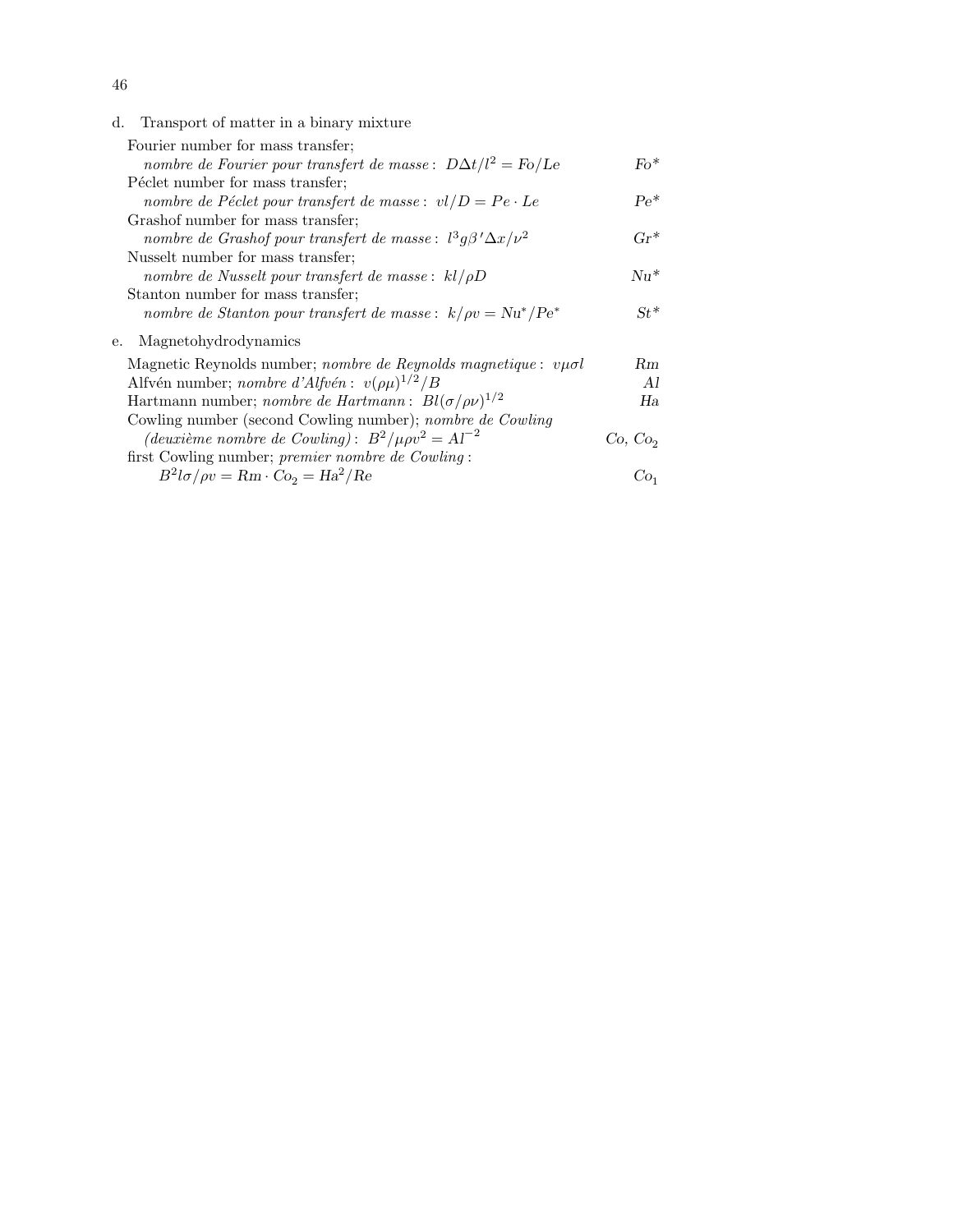#### 5 RECOMMENDED MATHEMATICAL SYMBOLS

## 5.1 General symbols

| ratio of the circumference of a circle to its diameter;             |                                                                                                                                                                                |
|---------------------------------------------------------------------|--------------------------------------------------------------------------------------------------------------------------------------------------------------------------------|
| rapport de la circonférence d'un cercle à son diamètre              | $\pi$                                                                                                                                                                          |
| base of natural logarithms; base des logarithmes népériens          | e                                                                                                                                                                              |
| infinity; <i>infini</i>                                             | $\infty$                                                                                                                                                                       |
| equal to; <i>égal</i> $\dot{a}$                                     | $=$                                                                                                                                                                            |
| not equal to; <i>différent de</i>                                   | $\neq$                                                                                                                                                                         |
| identically equal to; <i>égal identiquement</i> à                   | $\overset{\text{def}}{=} , \; (:=)$                                                                                                                                            |
| by definition equal to; égal par définition à                       |                                                                                                                                                                                |
| corresponds to; <i>correspond</i> à                                 | $\triangleq$                                                                                                                                                                   |
| approximately equal to; égal environ $\dot{a}$                      | $\approx$                                                                                                                                                                      |
| asymptotically equal to; asymptotiquement égal $\dot{a}$            | $\frac{\sim}{\infty}$                                                                                                                                                          |
| proportional to; proportionnel à                                    |                                                                                                                                                                                |
| approaches; tend vers                                               |                                                                                                                                                                                |
| greater than; supérieur $\dot{a}$                                   |                                                                                                                                                                                |
| less than; <i>inférieur</i> $\dot{a}$                               |                                                                                                                                                                                |
| much greater than; trés supérieur à                                 |                                                                                                                                                                                |
| much less than; trés inférieur à                                    |                                                                                                                                                                                |
| greater than or equal to; supérieur ou égal à                       |                                                                                                                                                                                |
| less than or equal to; <i>inférieur</i> ou égal à                   | $1 > 8$ $1 < 1 < 1 + 1$                                                                                                                                                        |
| plus; plus                                                          |                                                                                                                                                                                |
| minus; moins                                                        |                                                                                                                                                                                |
| plus or minus; plus ou moins                                        |                                                                                                                                                                                |
| a multiplied by b; a multiplié par b                                |                                                                                                                                                                                |
| a divided by b; a divisé par b                                      | $\begin{array}{rcl} \pm\\ ab,& a\cdot b,& a\times b\\ a/b,& \frac{a}{b},~ab^{-1}\\& a^n\\ & a \\ \sqrt{a},~\sqrt{a},~a^{\frac{1}{2}}\\ &\bar{a},~\langle a\rangle \end{array}$ |
| a raised to the power $n; a \; \textit{puisance} \; n$              |                                                                                                                                                                                |
| magnitude of $a$ ; valeur absolue de $a$                            |                                                                                                                                                                                |
| square root of $a$ ; <i>racine carrée de a</i>                      |                                                                                                                                                                                |
| mean value of a; valeur moyenne de a                                |                                                                                                                                                                                |
| factorial p; <i>factorielle</i> p                                   |                                                                                                                                                                                |
| binomial coefficient; <i>coefficient binomial</i> : $n!/[p!(n-p)!]$ |                                                                                                                                                                                |

# 5.2 Letter symbols

Although the symbols for mathematical variables are usually set in sloping or italic type, the symbols for the common mathematical functions are always set in roman (upright) type.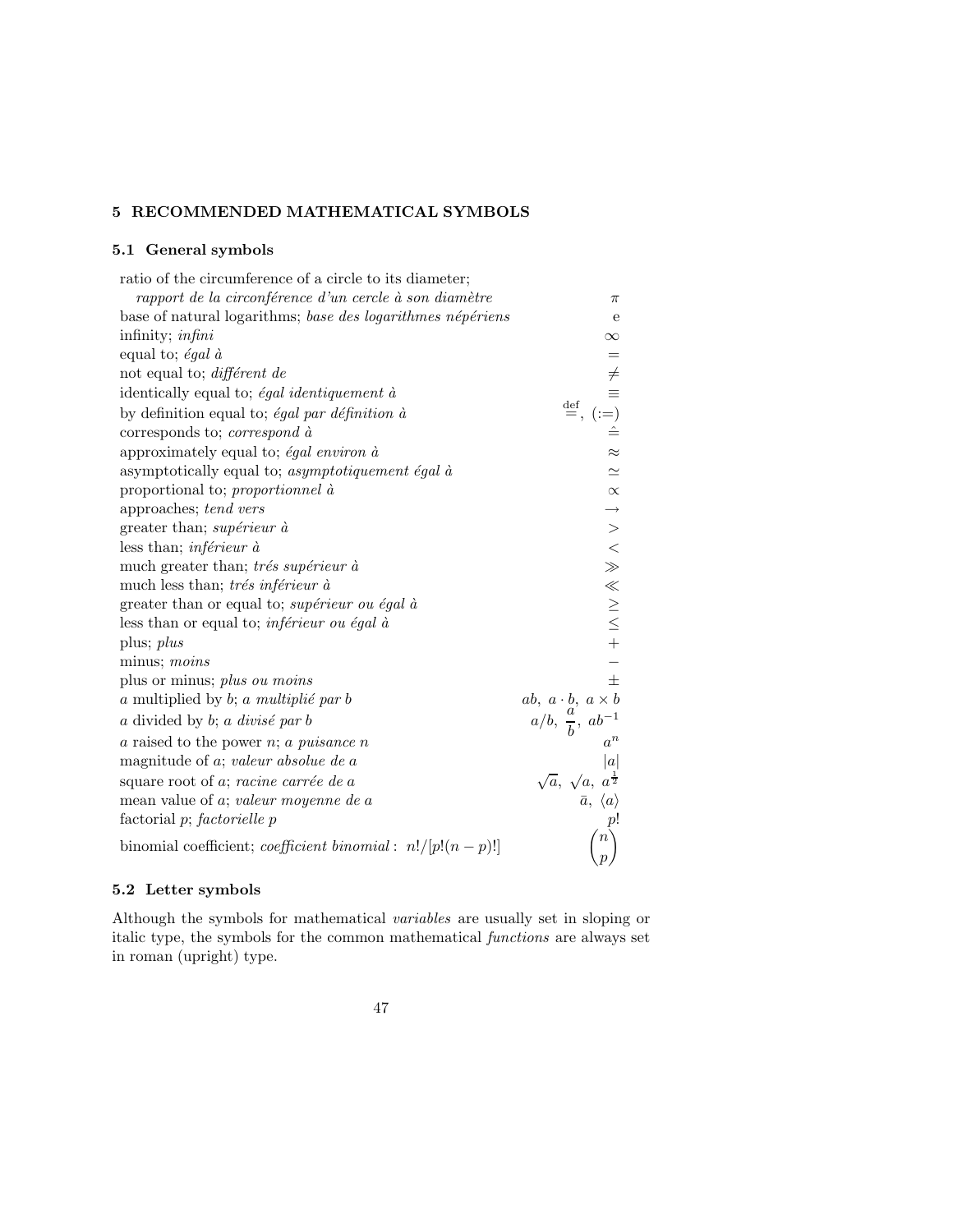| exponential of $x$ ; exponentialle de $x$                                          | $\exp x, e^x$           |
|------------------------------------------------------------------------------------|-------------------------|
| logarithm to the base $a$ of $x$ ; logarithme de base $a$ de $x$                   | $\log_a x$              |
| natural logarithm of x; logarithme népérien de x                                   | $\ln x$ , $\log_e x$    |
| common logarithm of $x$ ; <i>logarithme</i> décimal de $x$                         | $\lg x$ , $\log_{10} x$ |
| binary logarithm of $x$ ; <i>logarithme</i> binaire de $x$                         | $\ln x$ , $\log_2 x$    |
| sine of $x$ ; sinus $x$                                                            | $\sin x$                |
| cosine of x; cosinus x                                                             | $\cos x$                |
| tangent of x; tangente x                                                           | $\tan x, \text{tg } x$  |
| cotangent of x; cotangente x                                                       | $\cot x$ , $\ctg x$     |
| secant of $x$ ; sécante $x$                                                        | $\sec x$                |
| cosecant of $x$ ; cosécant $x$                                                     | $\csc x$ , $\csc x$     |
| For the <i>hyperbolic functions</i> the symbolic expressions for the corresponding |                         |

circular functions are followed by the letter: h.

Examples:  $\sinh x$ ,  $\cosh x$ ,  $\tanh x$ , etc.

(The shortened forms  $\sin x$ ,  $\sin x$ , and  $\sin x$  are also permitted.)

For the inverse circular functions the symbolic expressions for the corresponding circular functions are preceded by the letters: arc.

Examples:  $\arcsin x$ ,  $\arccos x$ ,  $\arctan x$ , etc.

For the inverse hyperbolic functions the symbolic expression for the corresponding hyperbolic function should be preceded by the letters: ar.

Examples:  $\operatorname{arsinh} x$ ,  $\operatorname{arcosh} x$ ,  $\operatorname{etc.}$  (or  $\operatorname{arsh} x$ ,  $\operatorname{arch} x$ ,  $\operatorname{etc.}$ )

| summation; <i>somme</i>                                                                                                   | Σ                                                                                                                                                                                                                                  |  |
|---------------------------------------------------------------------------------------------------------------------------|------------------------------------------------------------------------------------------------------------------------------------------------------------------------------------------------------------------------------------|--|
| product; <i>produit</i>                                                                                                   | П                                                                                                                                                                                                                                  |  |
| finite increase of $x$ ; <i>accroissement</i> fini de $x$                                                                 | $\Delta x^{-1}$                                                                                                                                                                                                                    |  |
| variation of $x$ ; variation de $x$                                                                                       | $\delta x$                                                                                                                                                                                                                         |  |
| total differential of x; différentielle totale de x                                                                       | dx                                                                                                                                                                                                                                 |  |
| function of $x$ ; fonction de $x$                                                                                         | f(x)                                                                                                                                                                                                                               |  |
| composite function of $f$ and $g$ ;                                                                                       |                                                                                                                                                                                                                                    |  |
| fonction composée de f et $g:(g\circ f)(x)=g(f(x))$                                                                       | $g \circ f$                                                                                                                                                                                                                        |  |
| convolution of $f$ and $g$ ; convolution de $f$ et $g$ :                                                                  |                                                                                                                                                                                                                                    |  |
| $f * g = (f * g)(x) = (g * f)(x) = \int_{-\infty}^{\infty} f(x - t)g(t) dt$                                               | $f * g$                                                                                                                                                                                                                            |  |
| limit of $f(x)$ ; limite de $f(x)$                                                                                        |                                                                                                                                                                                                                                    |  |
| derivative of $f$ ; dérivée de $f$                                                                                        |                                                                                                                                                                                                                                    |  |
| time derivative of $f$ ; dérivée temporelle de $f$                                                                        |                                                                                                                                                                                                                                    |  |
| partial derivative of $f$ ; <i>dérivée partielle de</i> $f$<br>total differential of $f$ ; différentielle totale de $f$ : | $\begin{aligned} \lim_{x\rightarrow a}f(x),\ \lim_{x\rightarrow a}f(x)\\ \frac{\mathrm{d}f}{\mathrm{d}x},\ \mathrm{d}f/\mathrm{d}x,\ f'\\ \frac{\partial f}{\partial x},\ \partial f/\partial x,\ \partial_xf,\ f_x \end{aligned}$ |  |
| $df(x, y) = (\partial f/\partial x)_y dx + (\partial f/\partial y)_x dy$                                                  | d f                                                                                                                                                                                                                                |  |
| variation of $f$ ; variation de $f$                                                                                       |                                                                                                                                                                                                                                    |  |

<sup>1</sup> Greek capital delta, not a triangle.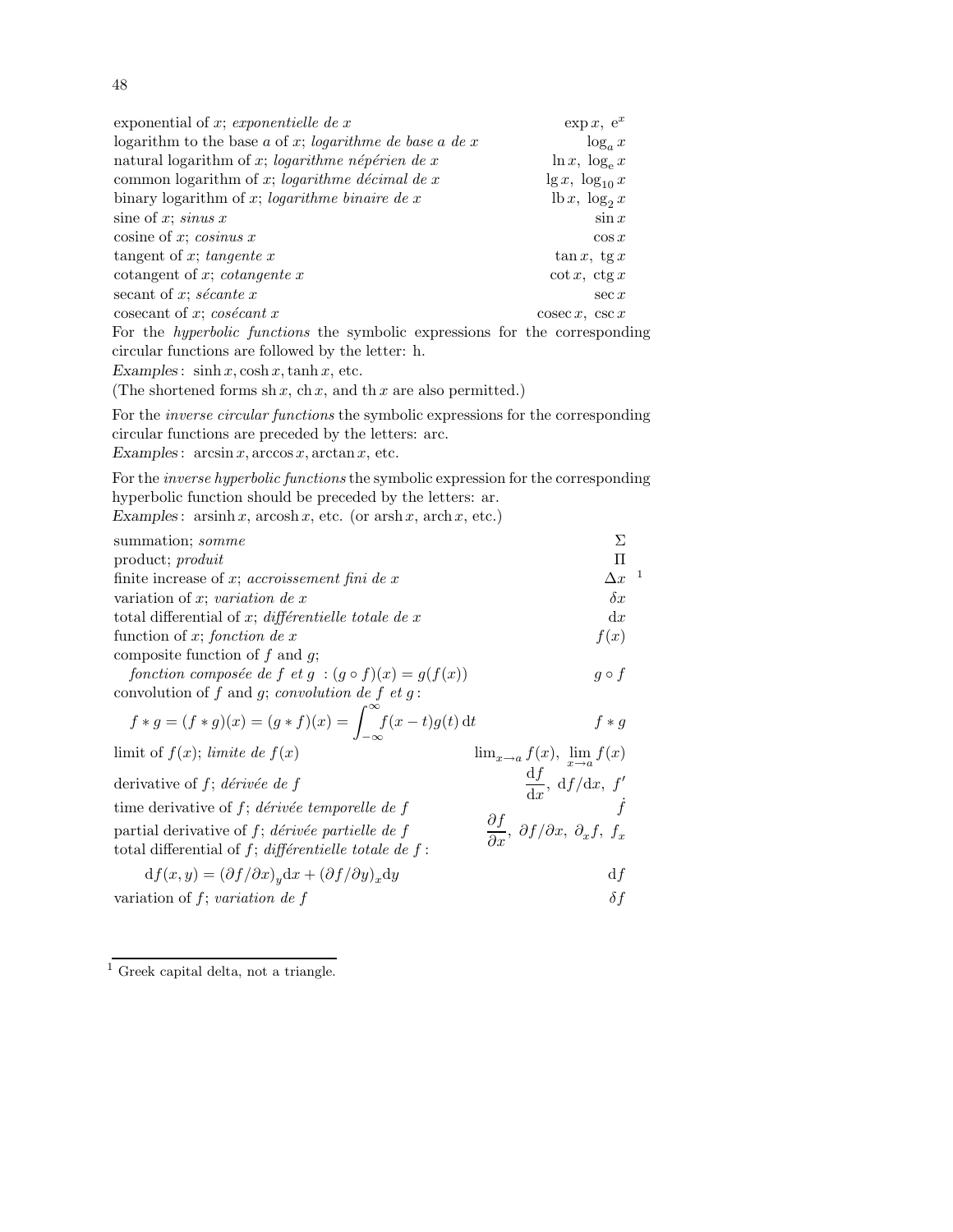| Dirac delta function; <i>fonction delta de Dirac</i> :                                                                 |                        |  |
|------------------------------------------------------------------------------------------------------------------------|------------------------|--|
| $\delta(\mathbf{r}) = \delta(x)\delta(y)\delta(z)$                                                                     | $\delta(x), \delta(r)$ |  |
| Kronecker delta symbol; symbole delta de Kronecker                                                                     | $\delta_{ij}$          |  |
| signum <i>a</i> ; signum <i>a</i> : $\begin{cases} a/ a  & \text{for } a \neq 0, \\ 0 & \text{for } a = 0 \end{cases}$ | sgn a                  |  |
| greatest integer $\leq a$ ; le plus grand entier $\leq a$                                                              | ent a, [a] $^2$        |  |

# 5.3 Complex quantities

| imaginary unit; unité imaginaire : $(i^2 = -1)$                | i, j                                    |
|----------------------------------------------------------------|-----------------------------------------|
| real part of z; partie réelle de z                             | $\operatorname{Re} z, z'$ <sup>3</sup>  |
| imaginary part of $z$ ; partie imaginaire de $z$               | $\operatorname{Im} z, z''$ <sup>3</sup> |
| modulus of $z$ ; module de $z$                                 | z                                       |
| phase, argument of z; phase, argument de z: $z =  z e^{i\phi}$ | $\phi$ , arg z                          |
| complex conjugate of $z$ , conjugate of $z$ ;                  |                                         |
| complexe conjugué de z, conjugué de z                          | $z^*, \bar{z}$                          |

#### 5.4 Vector calculus <sup>4</sup>

| vector; <i>vecteur</i>                                                                                              | $\bm{A},~\bm{a}$                                                     |
|---------------------------------------------------------------------------------------------------------------------|----------------------------------------------------------------------|
| absolute value; <i>valeur</i> absolue                                                                               | $ \boldsymbol{A} ,~A$                                                |
| unit vector; vecteur unitaire : $a/ a $                                                                             | $e_a, a$                                                             |
| unit coordinate vectors:                                                                                            |                                                                      |
| <i>vecteurs coordonnés unitaires</i>                                                                                | $\bm{e}_{x}, \bm{e}_{y}, \bm{e}_{z}, \; \bm{i}, \bm{j}, \bm{k}^{-5}$ |
| scalar product of $\boldsymbol{a}$ and $\boldsymbol{b}$ ; produit scalaire de $\boldsymbol{a}$ et $\boldsymbol{b}$  | $a \cdot b$                                                          |
| vector product of $\boldsymbol{a}$ and $\boldsymbol{b}$ ; produit vectoriel de $\boldsymbol{a}$ et $\boldsymbol{b}$ | $a \times b$ , $a \wedge b$                                          |
| dyadic product of $\boldsymbol{a}$ and $\boldsymbol{b}$ ; produit extérieur de $\boldsymbol{a}$ et $\boldsymbol{b}$ | ab                                                                   |
| differential vector operator, nabla; (opérateur) nabla                                                              | $\partial/\partial r, \nabla$                                        |
| gradient; <i>gradient</i>                                                                                           | $\text{grad}\,\phi, \nabla\phi$                                      |
| divergence; divergence                                                                                              | $\mathrm{div}\,A, \; \nabla \cdot A$                                 |
| curl; <i>rotationnel</i>                                                                                            | curl <b>A</b> , rot <b>A</b> , $\nabla \times A$                     |
| Laplacian; Laplacien                                                                                                | $\triangle \phi$ , $\nabla^2 \phi$                                   |
| Dalembertian; Dalembertien: $\nabla^2 \phi - c^{-2} \partial^2 \phi / \partial t^2$                                 | $\Box \phi$                                                          |
| second order tensor; tenseur du second ordre                                                                        | A                                                                    |
| scalar product of tensors $S$ and $T$ ;                                                                             |                                                                      |
| produit scalaire des tenseurs $S$ et $T: (\Sigma_{i,k} S_{ik} T_{ki})$                                              | $S: \mathcal{T}$                                                     |
| tensor product of tensors $S$ and $T$ ;                                                                             |                                                                      |
| produit tensoriel des tenseurs $S$ et $T: (\Sigma_k S_{ik} T_{kl})$                                                 | $\mathsf{S} \cdot \mathsf{T}$                                        |

 $2^{2}$  For  $a \neq$  integer,  $[-a] = -([a] + 1);$  e.g.,  $[-3.14] = -4.$ 

<sup>3</sup> The notation  $z'$ ,  $z''$  is used primarily for physical quantities, e.g., the complex representation of the dielectric constant:  $\epsilon = \epsilon' + i\epsilon''$ .

 $4$  See also section 1.1.2.

 $^{5}$   $\mathbf{1}_{x}$ ,  $\mathbf{1}_{y}$ ,  $\mathbf{1}_{z}$  are also used.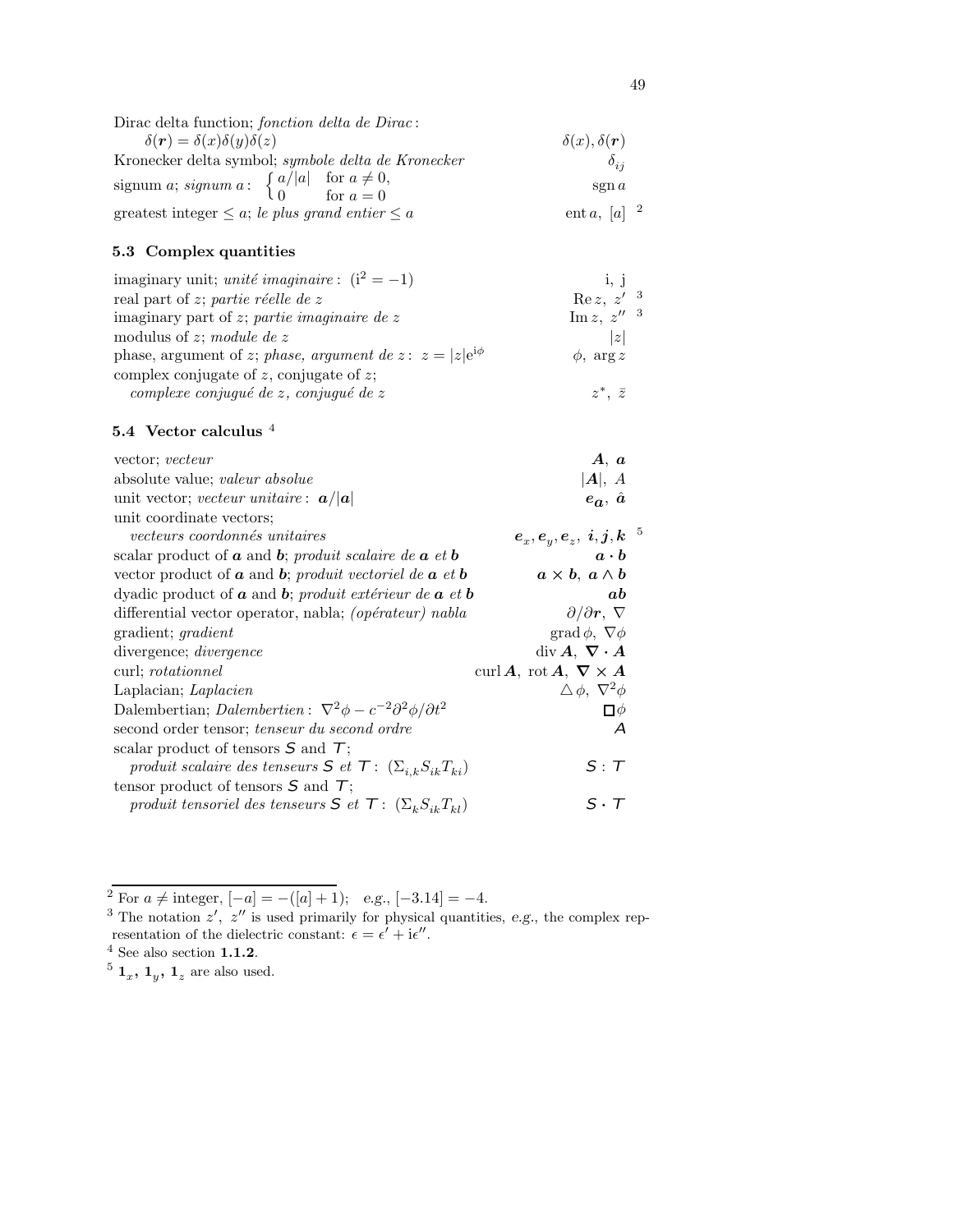| product of tensor $S$ and vector $A$ ;                          |             |
|-----------------------------------------------------------------|-------------|
| produit du tenseur $S$ et du vecteur $A: (\Sigma_k S_{ik} A_k)$ | $S \cdot A$ |

 $\setminus$ 

 $\Big\}$ 

## 5.5 Matrix calculus

matrix; matrice  $A, \{a_{ij}\}$  $\sqrt{ }$  $\overline{ }$  $a_{11} \cdots a_{1n}$ <br>: :  $a_{m1} \cdots a_{mn}$ product of A and B; produit de A et B<br>inverse of A: inverse de A  $A^{-1}$ inverse of  $A$ ; inverse de  $A$ unit matrix; matrice unité  $E, I$ transpose of matrix  $A$ ; matrice transposée de  $A$ :  $(A^{\mathrm{T}})_{ij} = A_{ji}$   $A^{\mathrm{T}}$  $A^{\mathrm{r}}, \tilde{A}$ complex conjugate of  $A$ ; matrice complexe conjuguée de  $A$ :  $(A^*)_{ij} = A^*_{ij}$   $A^*$ Hermitian conjugate of  $A$ ; matrice adjointe de  $A$ :  $(A^{\dagger})_{ij} = A^*_{ji}$   $A^{\dagger}$ determinant of  $A$ ; *déterminant de A* det  $A$ trace of A; trace de A :  $\Sigma_{ii} A_{ii}$  Tr A

# 5.6 Symbolic logic

| conjunction: $p \wedge q$ means "p and q";                |   |
|-----------------------------------------------------------|---|
| conjonction: $p \wedge q$ signifie "p et q"               |   |
| disjunction: $p \vee q$ means "p or q or both";           |   |
| disjonction: $p \vee q$ signifie "p ou q ou les deux"     |   |
| negation; $n\not{\in}qation$                              |   |
| implication; <i>implication</i>                           |   |
| equivalence, bi-implication; équivalence, bi-implication  | ⇔ |
| universal quantifier; <i>quantificateur</i> universel     | Α |
| existential quantifier; <i>quantificateur</i> existentiel |   |
|                                                           |   |

#### 5.7 Theory of sets

| is an element of; est un élément de : $x \in A$                |                           |
|----------------------------------------------------------------|---------------------------|
| is not an element of; n'est pas un élément de : $x \notin A$   | ∉                         |
| contains as element; <i>contient comme élément</i> : $A \ni x$ | $\Rightarrow$             |
| set of elements; ensemble des éléments                         | $\{a_1, a_2, \cdots\}$    |
| empty set; l'ensemble vide                                     | $\emptyset$ , $\emptyset$ |
| the set of positive integers and zero;                         |                           |
| ensemble des nombres entiers positifs et zero                  |                           |
| the set of all integers;                                       |                           |
| ensemble de tous les nombres entiers                           | - 6                       |

 $\overline{6}$  Z = {..., -2, -1, 0, 1, 2, ...}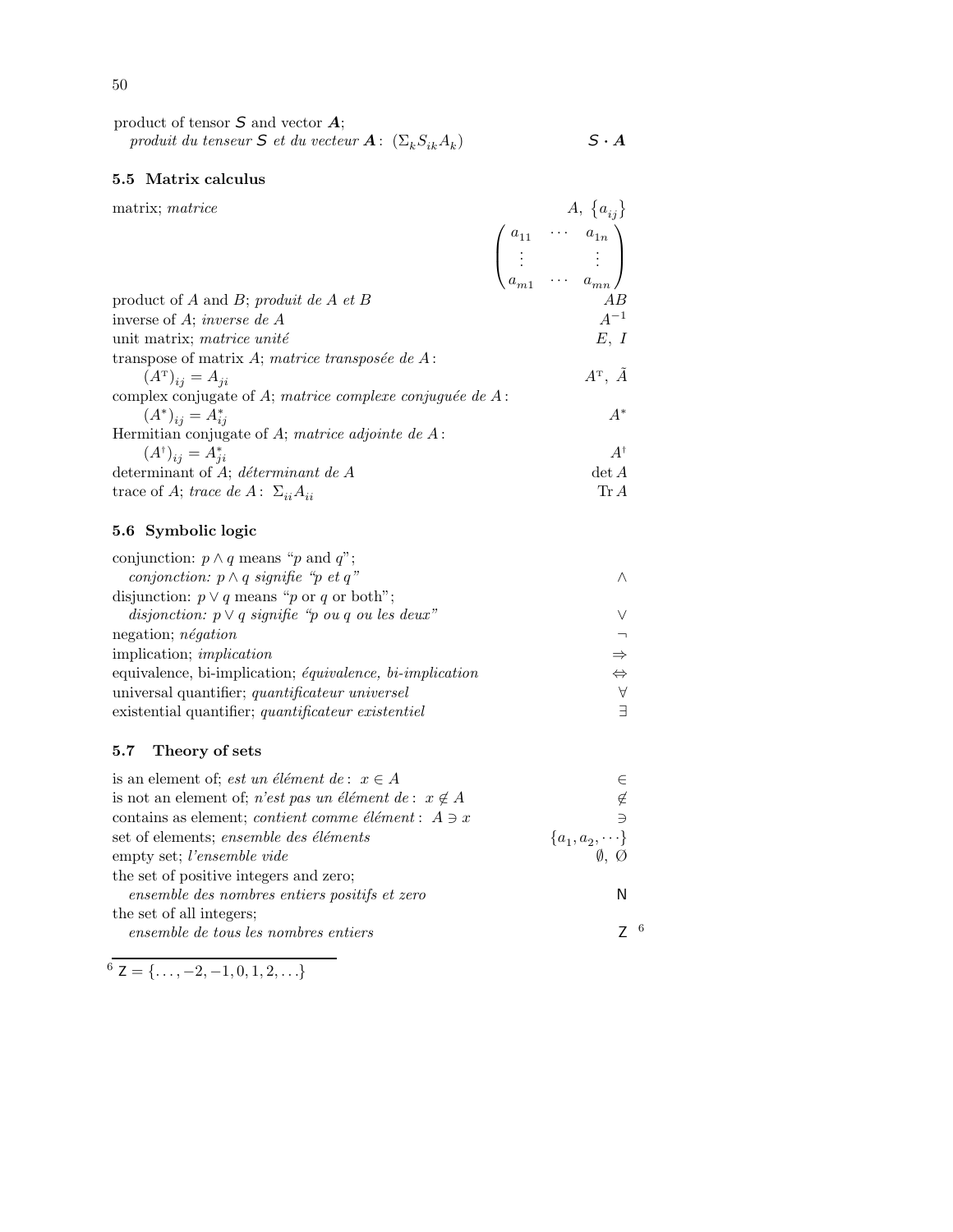| the set of rational numbers;                                                        |                                       |
|-------------------------------------------------------------------------------------|---------------------------------------|
| ensemble des nombres rationnels                                                     |                                       |
| the set of real numbers; ensemble des nombres réels                                 |                                       |
| the set of complex numbers;                                                         |                                       |
| ensemble des nombres complexes                                                      |                                       |
| set of elements of A for which $p(x)$ is true;                                      |                                       |
| ensemble des éléments de $A$ pour lequels $p(x)$ est vrai                           | $\{x \in A \mid p(x)\}\$              |
| is included in; est contenu comme sous-ensemble dans:                               |                                       |
| $B\subseteq A$                                                                      | $\subseteq, (\subset)$                |
| contains; <i>contient</i> : $A \supseteq B$                                         | $\supseteq$ , ( $\supset$ )           |
| is properly contained in; est strictement contenu dans                              | $\subset, (\subsetneqq)$              |
| contains properly; <i>contient strictement</i>                                      | $\supset, \bigoplus_{\neq \emptyset}$ |
| union; réunion: $A \cup B = \{x \mid (x \in A) \vee (x \in B)\}\$                   |                                       |
| intersection; intersection: $A \cap B = \{x \mid (x \in A) \land (x \in B)\}\$      |                                       |
| difference; $diff\acute{e}$ $nce: A \ B = \{x \mid (x \in A) \land (x \notin B)\}\$ |                                       |
| complement of; complément de : $CA = \{x \mid x \notin A\}$                         |                                       |

## 5.8 Symbols for special values of periodic quantities

A quantity whose time dependence is such that  $x(t + T) = x(t)$ , where T is the smallest strictly positive constant value for which this relation holds for all  $t$ , is said to vary periodically with period  $T$ .

| instantaneous value; valeur instantanée                                                   | x, x(t)                                          |
|-------------------------------------------------------------------------------------------|--------------------------------------------------|
| maximum value; <i>valeur</i> maximale                                                     | $\hat{x}, x_{\text{max}}$                        |
| minimum value; <i>valeur minimale</i>                                                     | $\check{x}, x_{\min}$                            |
| mean value; <i>valeur moyenne</i> : $\frac{1}{T}\int_{0}^{T}x(t) dt$                      | $\bar{x}, \langle x \rangle$                     |
| rms value; valeur efficace : $\left[\frac{1}{T}\int_0^T [x(t)]^2 dt\right]^{\frac{1}{2}}$ | $X, \tilde{x}, x_{\text{rms}}, (x_{\text{eff}})$ |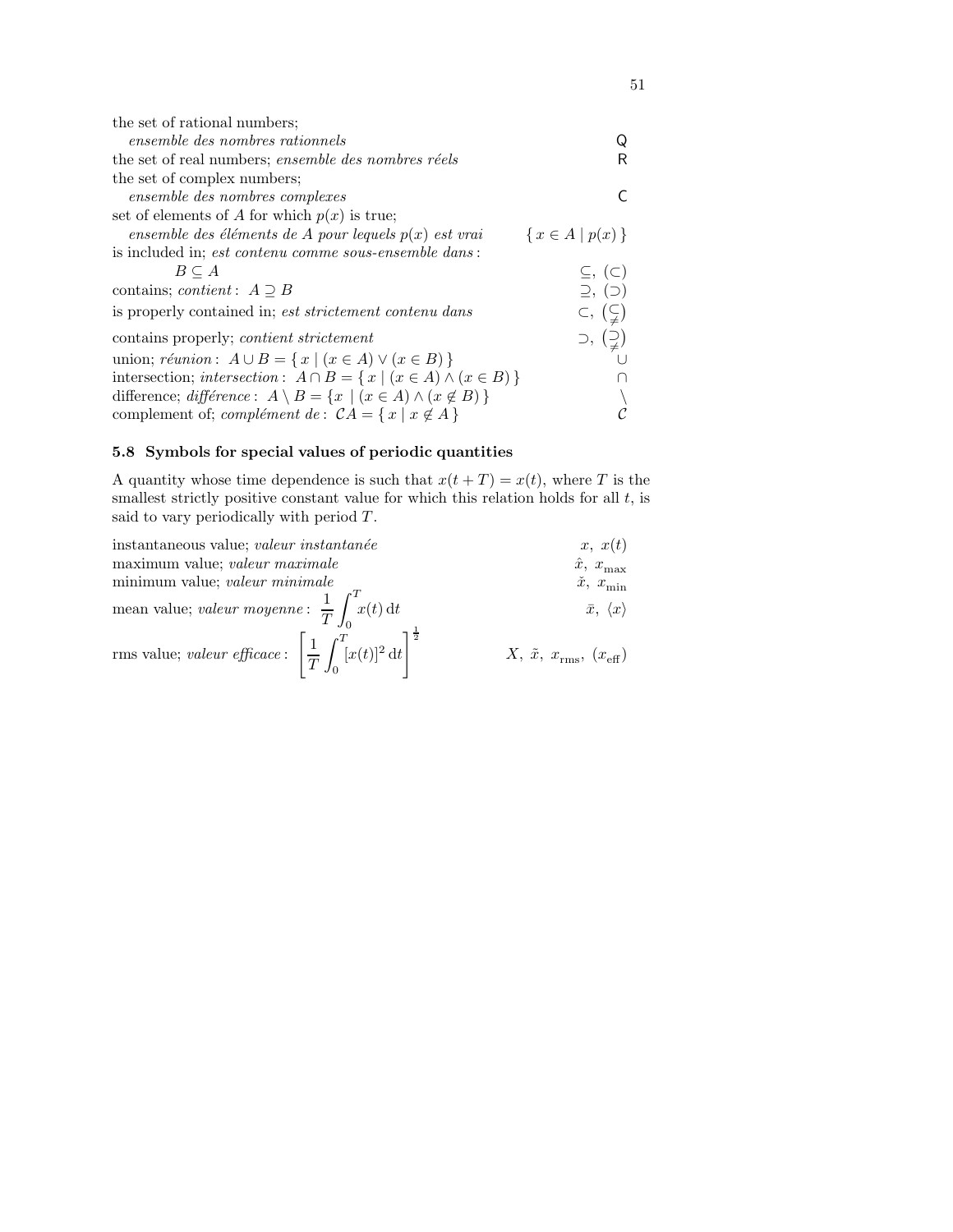#### 6 RECOMMENDED VALUES OF THE FUNDAMENTAL PHYSICAL CONSTANTS

This report is primarily concerned with establishing recognized standards of usage for symbols, units and nomenclature in physics, thus improving comprehension and understanding. However, communication is simplified not only if there are standards for symbols, but also if there is a uniformity of usage of the numerical values of the basic physical quantities that enter into data analysis in all branches of science and technology. To this end, the Committee on Data for Science and Technology (CODATA), through its Task Group on Fundamental Constants, has recommended a set of values of the physical constants for general use. These numerical values have the advantage that they are consistent in the sense that they properly reflect all known physical interrelationships among the constants and take into account the constraints imposed by the results of all evaluated experimental measurements and theoretical calculations.

The tables in this section are drawn from the Task Group report\* , and are based on a least-squares adjustment with 17 degrees of freedom. The digits in parentheses following the numerical values are the one-standard-deviation uncertainty in the last digits of the given value.

Table 9 gives a listing of CODATA recommended values of important physical and chemical constants; table 10 gives the values of some conversion constants and standards which, although they cannot be considered to be 'fundamental' constants, are nonetheless important in pure and applied physics.

Since the uncertainties of many of these entries are correlated, the full variance matrix must be used in evaluating the uncertainties of quantities computed from them. An expanded variance matrix for the variables of tables 9 and 10 is given in table 11. To use this table note that the covariance between two quantities  $Q_k$  and  $Q_s$  which are functions of a common set of variables  $x_i$  $(i = 1, \ldots, N)$  is given by

$$
v_{ks} = \sum_{i,j=1}^{N} \frac{\partial Q_k}{\partial x_i} \frac{\partial Q_s}{\partial x_j} v_{ij},\tag{1}
$$

where  $v_{ij}$  is the covariance of  $x_i$  and  $x_j$ . In this general form, the units of  $v_{ij}$  are the product of the units of  $x_i$  and  $x_j$  and the units of  $v_{ks}$  are the

<sup>\*</sup> The 1986 Adjustment of the Fundamental Physical Constants, E. Richard Cohen and Barry N. Taylor, CODATA Bulletin Number 63 (Pergamon Press, Elmsford, NY 10523, USA, and Headinghill Hall, Oxford OX3 0BW, UK, November, 1986). CODATA is a Committee of the International Council of Scientific Unions, 51 Blvd de Montmorency, 75016 Paris, France.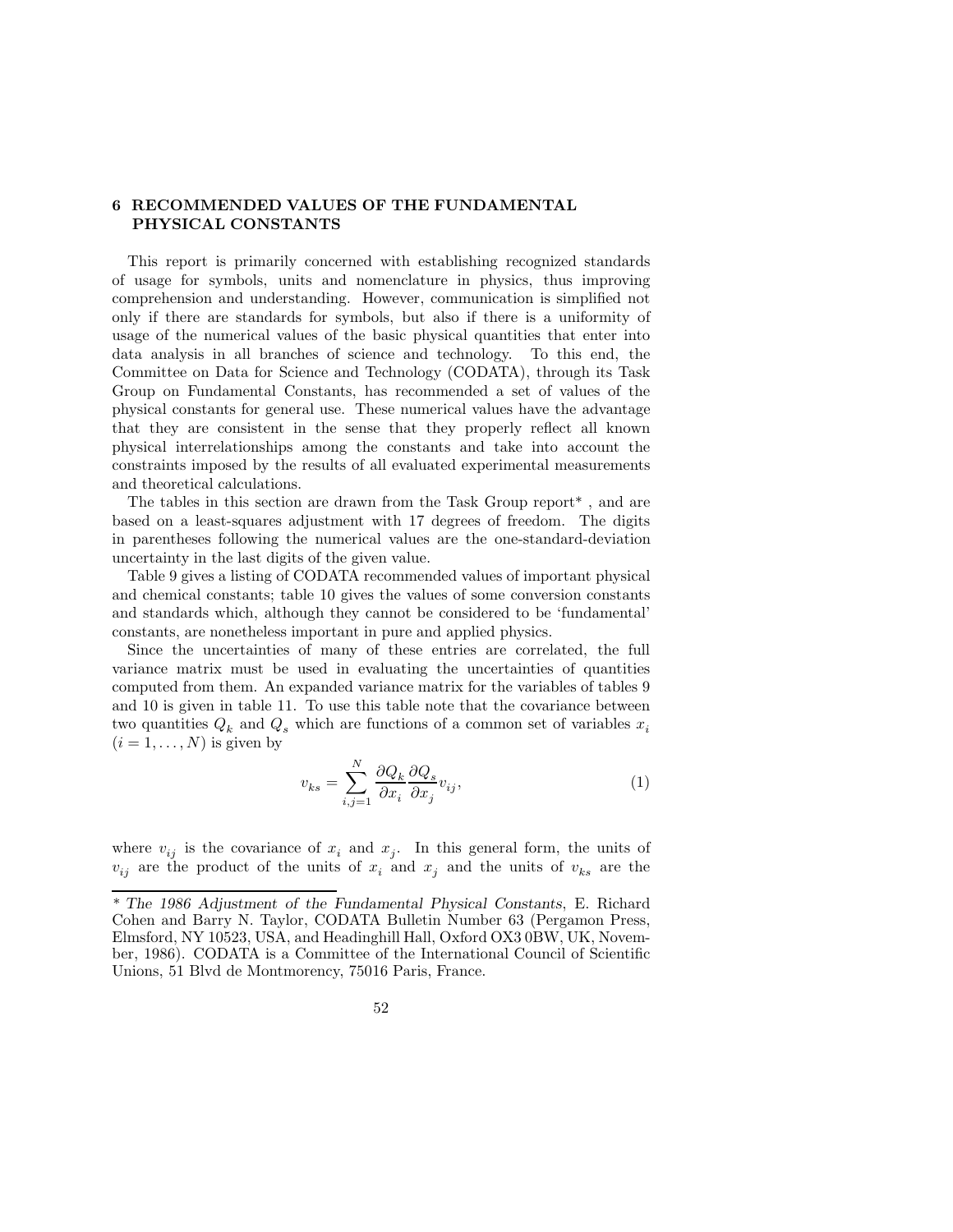product of the units of  $Q_k$  and  $Q_s$ . For most cases of interest involving the fundamental constants, the variables  $x_i$  may be taken to be the fractional change in the physical quantity from some fiducial value, and the quantities Q can be expressed as powers of physical constants  $Z_j$  according to

$$
Q_k = q_k \prod_{j=1}^{N} Z_j^{Y_{kj}},
$$
\n(2)

where  $q_k$  is a auxiliary constant or a numerical factor. If the variances and covariances are then expressed in relative units, eq. (1) becomes

$$
v_{ks} = \sum_{i,j=1}^{N} Y_{ki} Y_{sj} v_{ij}.
$$
 (3)

Equation (3) is the basis for the expansion of the variance matrix to include  $e, h, m_e, N_A$ , and F.

In terms of correlation coefficients defined by  $r_{ij} = v_{ij} (v_{ii} v_{jj})^{-\frac{1}{2}} = v_{ij}/\epsilon_i \epsilon_j$ , where  $\epsilon_i$  is the standard deviation  $(\epsilon_i^2 = v_{ii})$  we may write, from eq. (3),

$$
\epsilon_k^2 = \sum_{i=1}^N Y_{ki}^2 \epsilon_i^2 + 2 \sum_{j (4)
$$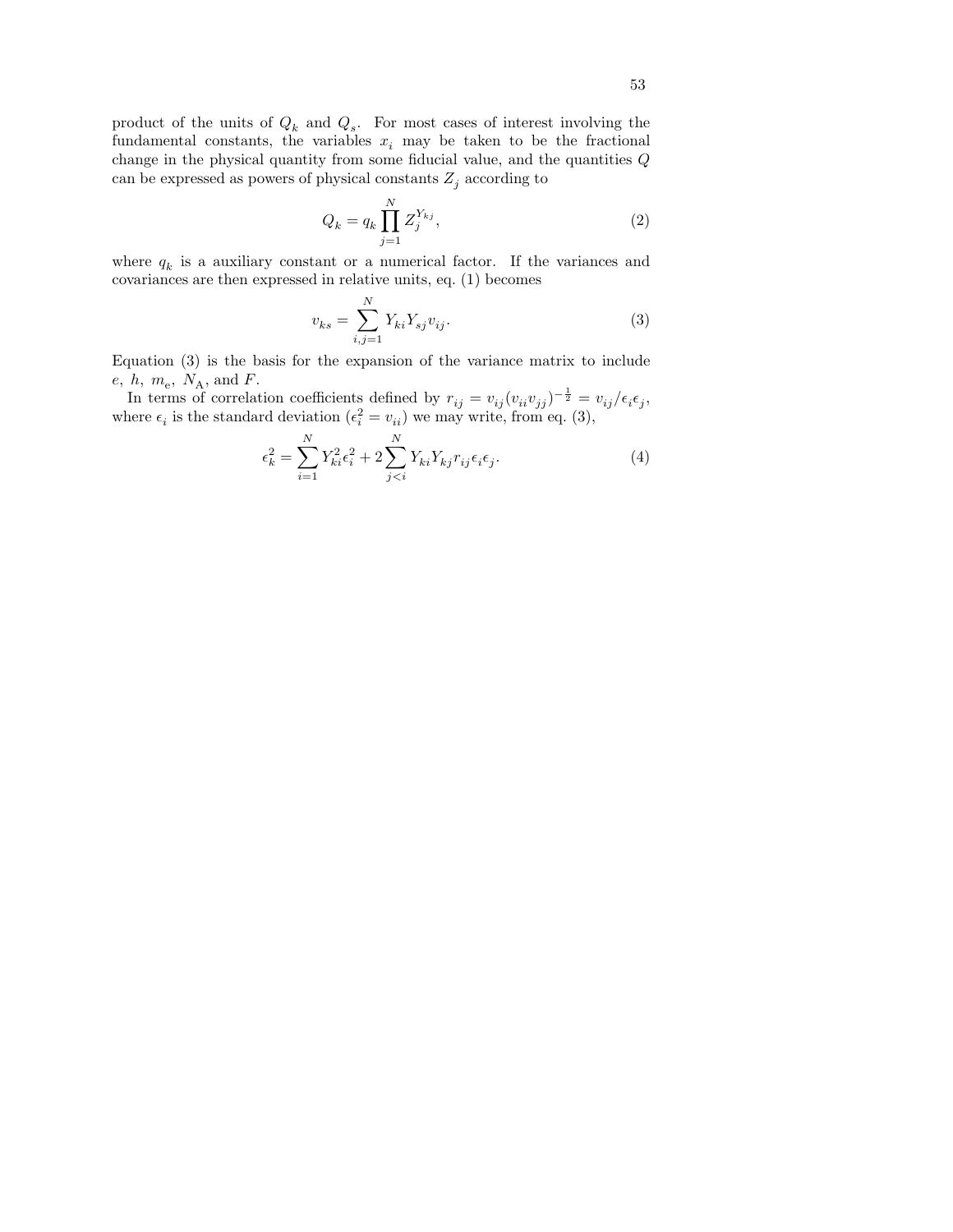| Quantity                                         | Symbol                                 | Value                                                                                                     | Relative<br>uncertainty,<br>parts in $10^6$ |
|--------------------------------------------------|----------------------------------------|-----------------------------------------------------------------------------------------------------------|---------------------------------------------|
|                                                  | <b>GENERAL CONSTANTS</b>               |                                                                                                           |                                             |
|                                                  | Universal constants                    |                                                                                                           |                                             |
| speed of light in vacuum;                        |                                        |                                                                                                           |                                             |
| vitesse de la lumière dans le vide               | $\boldsymbol{c}$                       | $299792458 \,\mathrm{m\,s^{-1}}$                                                                          | (exact)                                     |
| permeability of vacuum;                          | $\mu_{\circ}$                          | $4\pi{\times}10^{-7}$ N $\mathrm{A}^{-2}$                                                                 |                                             |
| perméabilité du vide                             |                                        | $=$ 12.566370614 $\times$ 10 <sup>-7</sup> N A <sup>-2</sup>                                              | (exact)                                     |
| permittivity of vacuum;                          |                                        |                                                                                                           |                                             |
| permittivité du vide : $1/\mu_{\circ}c^2$        | $\epsilon_{\circ}$                     | $8.854187817 \times 10^{-12}$ F m <sup>-1</sup>                                                           | (exact)                                     |
| gravitational constant;                          |                                        |                                                                                                           |                                             |
| constante de gravitation                         | G                                      | $6.67259(85)\times10^{-11}$ m <sup>3</sup> kg <sup>-1</sup> s <sup>-2</sup>                               | 128                                         |
| Planck constant; constante de Planck             | $\boldsymbol{h}$                       | $6.6260755(40)\times10^{-34}$ J s                                                                         | 0.60                                        |
|                                                  |                                        | $4.1356692(12)\times10^{-15}$ eV s                                                                        | 0.30                                        |
| $h/2\pi$                                         | $\hbar$                                | $1.05457266(63)\times10^{-34}$ J s<br>$6.5821220(20)\times10^{-16}$ eV s                                  | 0.60                                        |
| Planck mass; masse de Planck:                    |                                        |                                                                                                           | 0.30                                        |
| $(\hbar c/G)^{\frac{1}{2}}$                      | $m_{\rm P}$                            | $2.17671(14)\times10^{-8}$ kg                                                                             | 64                                          |
| Planck length; longueur de Planck:               |                                        |                                                                                                           |                                             |
| $\hbar/m_{\rm P}c = (\hbar G/c^3)^{\frac{1}{2}}$ | $l_{\rm P}$                            | $1.61605(10)\times10^{-35}$ m                                                                             | 64                                          |
| Planck time; temps de Planck:                    |                                        |                                                                                                           |                                             |
| $l_{\rm P}/c = (\hbar G/c^5)^{\frac{1}{2}}$      | $t_{\rm P}$                            | $5.39056(34)\times10^{-44}$ s                                                                             | 64                                          |
|                                                  |                                        |                                                                                                           |                                             |
|                                                  | Electromagnetic constants              |                                                                                                           |                                             |
| elementary charge;                               |                                        |                                                                                                           |                                             |
| charge élémentaire                               | $\boldsymbol{e}$<br>e/h                | $1.60217733(49)\times10^{-19}$ C<br>$2.41798836(72)\times10^{14}$ A J <sup>-1</sup>                       | 0.30<br>0.30                                |
| magnetic flux quantum;                           |                                        |                                                                                                           |                                             |
| quantum de flux magnétique :                     |                                        |                                                                                                           |                                             |
| h/2e                                             | $\Phi_{\circ}$                         | $2.06783461(61)\times10^{-15}$ Wb                                                                         | 0.30                                        |
| Josephson frequency-voltage quotient;            |                                        |                                                                                                           |                                             |
| quotient fréquence-tension dans                  |                                        |                                                                                                           |                                             |
| l'effet Josephson                                | 2e/h                                   | $4.8359767(14)\times10^{14}$ Hz V <sup>-1</sup>                                                           | 0.30                                        |
| quantized Hall conductance;                      |                                        |                                                                                                           |                                             |
| conductance quantifiée de Hall                   | $e^2/h$                                | $3.87404614(17)\times10^{-5}$ S                                                                           | 0.045                                       |
| quantized Hall resistance;                       |                                        |                                                                                                           |                                             |
| résistance quantifiée de Hall:                   |                                        |                                                                                                           |                                             |
| $h/e^2 = \mu_{\rm o} c/2\alpha$                  | $R_{\rm H}$                            | $25812.8056(12)$ $\Omega$                                                                                 | 0.045                                       |
| Bohr magneton;                                   | $\mu_{\rm B}$                          | $9.274\,0154(31){\times}10^{-24}$ J $\rm T^{-1}$                                                          | 0.34                                        |
| magnéton de Bohr: $e\hbar/2m_e$                  |                                        | $5.788\,382\,63(52){\times}10^{-5}~\mathrm{eV}~\mathrm{T}^{-1}$                                           | 0.089                                       |
|                                                  | $\mu_{\rm B}/h$                        | $1.399\,624\,18(42){\times}10^{10}~\mathrm{Hz}~\mathrm{T}^{-1}$                                           | $0.30\,$                                    |
|                                                  | $\mu_{\rm B}/hc$                       | $46.686437(14) \text{ m}^{-1} \text{ T}^{-1}$                                                             | 0.30                                        |
|                                                  | $\mu_{\rm B}/k$                        | $0.6717099(57)$ K T <sup>-1</sup>                                                                         | 8.5                                         |
| nuclear magneton;                                | $\mu_{\rm N}$                          | $5.0507866(17)\times10^{-27}$ J T <sup>-1</sup>                                                           | $0.34\,$                                    |
| magnéton nucléaire : $e\hbar/2m_{\rm p}$         |                                        | $3.152\,451\,66(28){\times}10^{-8}~\text{eV}~\text{T}^{-1}$                                               | 0.089<br>0.30                               |
|                                                  | $\mu_\mathrm{N}/h$<br>$\mu_{\rm N}/hc$ | $7.6225914(23) \text{ MHz T}^{-1}$<br>$2.542\,622\,81(77){\times}10^{-2}~\mathrm{m}^{-1}~\mathrm{T}^{-1}$ | 0.30                                        |
|                                                  |                                        |                                                                                                           |                                             |

Table 9. 1986 recommended values of the fundamental physical constants.

The digits in parentheses are the one-standard-deviation uncertainty in the last digits of the given value. Since the uncertainties of many of these entries are correlated, the full variance matrix must be used in evaluating the uncertainties of quantities computed from them.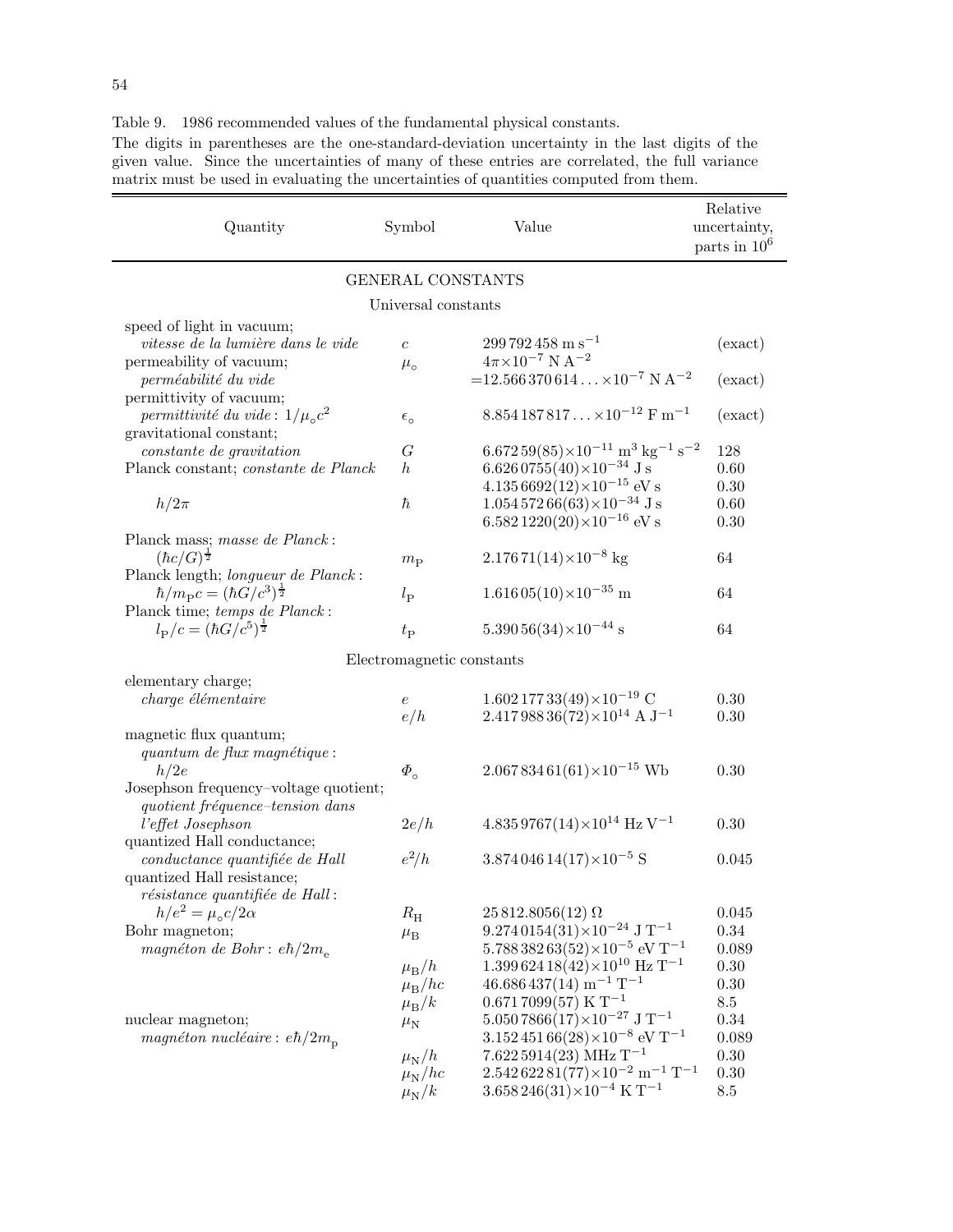# ATOMIC CONSTANTS

| fine-structure constant;<br>constante de structure fine :<br>$\mu_0 c e^2/2h$ | $\alpha$<br>$\alpha^{-1}$ | 0.00729735308(33)<br>137.0359895(61)                         | 0.045<br>$0.045\,$ |
|-------------------------------------------------------------------------------|---------------------------|--------------------------------------------------------------|--------------------|
|                                                                               | $\alpha^2$                | $5.32513620(48)\times10^{-5}$                                | 0.090              |
| Rydberg constant;                                                             |                           |                                                              |                    |
| $constante$ de $Rydberg$ :                                                    |                           |                                                              |                    |
| $m_{\rm e}c\alpha^2/2h$                                                       | $R_{\infty}$              | $10973731.534(13) m^{-1}$                                    | 0.0012             |
|                                                                               | $R_{\infty}c$             | $3.2898419499(39)\times10^{15}$ Hz                           | 0.0012             |
|                                                                               | $R_{\infty}$ <i>hc</i>    | $2.1798741(13)\times10^{-18}$ J                              | 0.60               |
|                                                                               |                           | $13.6056981(40)$ eV                                          | 0.30               |
| Bohr radius; rayon de Bohr :                                                  |                           |                                                              |                    |
| $\alpha/4\pi R_{\infty}$                                                      | $a_{\circ}$               | $0.529177249(24)\times10^{-10}$ m                            | 0.045              |
| quantum of circulation;                                                       |                           |                                                              |                    |
| quantum de circulation                                                        | $h/2m_e$                  | $3.63694807(33)\times10^{-4}$ m <sup>2</sup> s <sup>-1</sup> | 0.089              |
|                                                                               | $h/m_e$                   | $7.27389614(65)\times10^{-4}$ m <sup>2</sup> s <sup>-1</sup> | 0.089              |
|                                                                               | Electron                  |                                                              |                    |
| electron mass; masse de l'électron                                            | $m_e$                     | $9.1093897(54)\times10^{-31}$ kg                             | $0.59\,$           |
|                                                                               |                           | $5.48579903(13)\times10^{-4}$ u                              | 0.023              |
|                                                                               |                           | $0.51099906(15)$ MeV                                         | 0.30               |
| electron-muon mass ratio;                                                     |                           |                                                              |                    |
| rapport de la masse du muon                                                   |                           |                                                              |                    |
| à celle de l'électron                                                         | $m_{\rm e}/m_{\rm \mu}$   | 0.00483633218(71)                                            | 0.15               |
| electron-proton mass ratio;                                                   |                           |                                                              |                    |
| rapport de la masse de l'électron                                             |                           |                                                              |                    |
| à celle du proton                                                             | $m_{\rm e}/m_{\rm p}$     | $5.44617013(11)\times10^{-4}$                                | 0.020              |
| electron-deuteron mass ratio;                                                 |                           |                                                              |                    |
| rapport de la masse du deuteron<br>à celle de l'électron                      |                           | $2.72443707(6)\times10^{-4}$                                 | 0.020              |
| electron- $\alpha$ -particle mass ratio;                                      | $m_e/m_d$                 |                                                              |                    |
| rapport de la masse de la                                                     |                           |                                                              |                    |
| particule $\alpha$ à celle de l'électron                                      | $m_e/m_\alpha$            | $1.37093354(3)\times10^{-4}$                                 | 0.021              |
| electron specific charge;                                                     |                           |                                                              |                    |
| $charge\ massique\ de\ l'\acute{e}lectron$                                    | $-e/m_e$                  | $-1.75881962(53)\times10^{11}$ C kg <sup>-1</sup>            | 0.30               |
| electron molar mass;                                                          |                           |                                                              |                    |
| masse molaire de l'électron                                                   | $M(e), M_e$               | $5.48579903(13)\times10^{-7}$ kg/mol                         | 0.023              |
| Compton wavelength;                                                           |                           |                                                              |                    |
| longueur d'onde de Compton:                                                   |                           |                                                              |                    |
| $h/m_{\rm e}c$                                                                | $\lambda_{\rm C}$         | $2.42631058(22)\times10^{-12}$ m                             | 0.089              |
| $\lambda_{\rm C}/2\pi = \alpha a_{\rm o} = \alpha^2/4\pi R_{\infty}$          | $\lambda_{\rm C}$         | $3.86159323(35)\times10^{-13}$ m                             | 0.089              |
| classical electron radius;                                                    |                           |                                                              |                    |
| rayon classique de l'électron:                                                |                           |                                                              |                    |
| $\alpha^2 a_{\alpha}$                                                         | $r_{\rm e}$               | $2.81794092(38)\times10^{-15}$ m                             | 0.13               |
| Thomson cross section;                                                        |                           |                                                              |                    |
| section efficace de Thomson:                                                  |                           |                                                              |                    |
| $(8\pi/3)r_e^2$                                                               | $\sigma_{\rm e}$          | $0.66524616(18)\times10^{-28}$ m <sup>2</sup>                | 0.27               |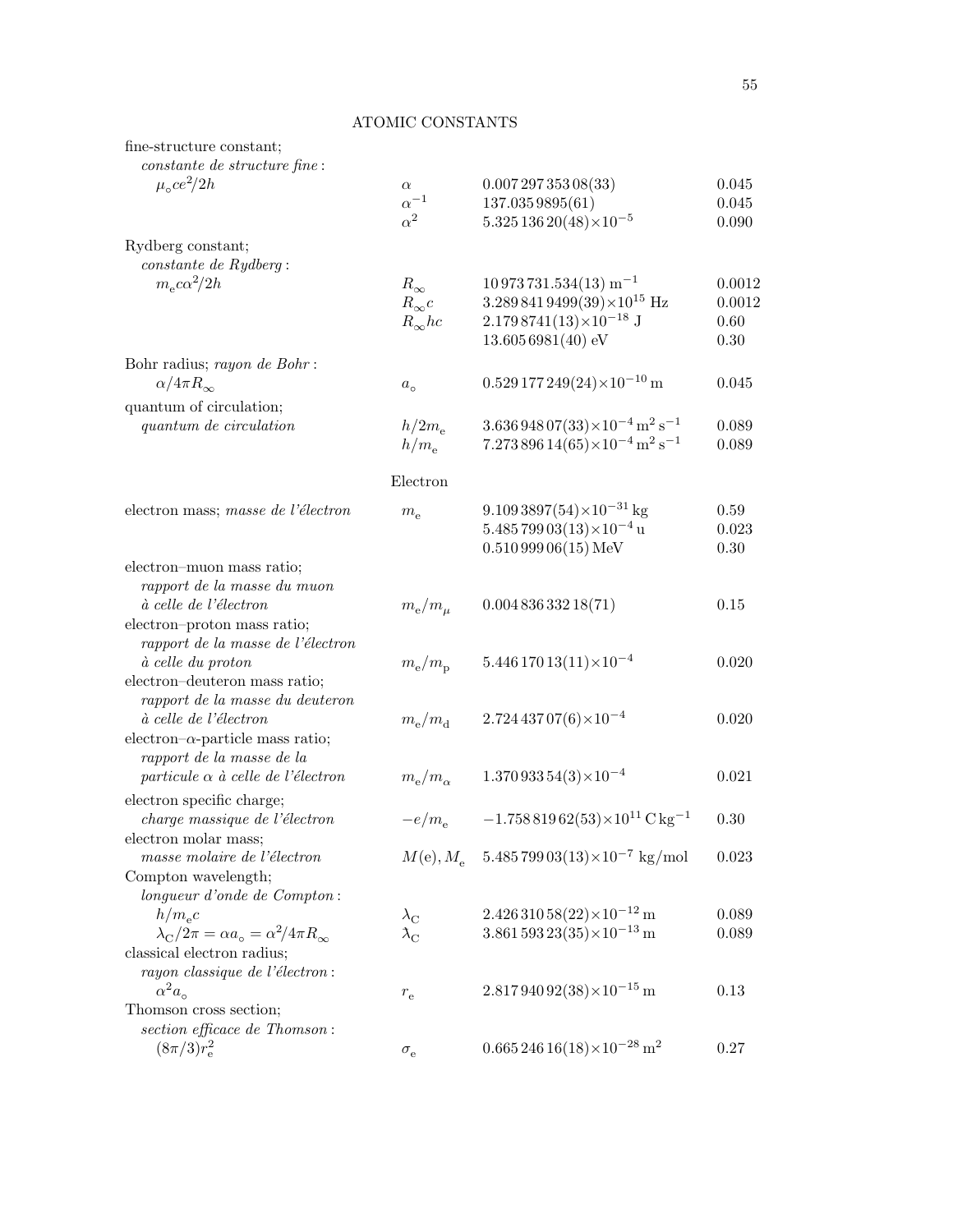| electron magnetic moment;<br>moment magnétique de l'électron                                                        | $\mu_{\rm e}$<br>$\mu_{\rm e}/\mu_{\rm B}$<br>$\mu_{\rm e}/\mu_{\rm N}$ | $9.2847701(31)\times10^{-24}$ J T <sup>-1</sup><br>1.001159652193(10)<br>1838.282000(37) | 0.34<br>$1 \times 10^{-5}$<br>0.020 |
|---------------------------------------------------------------------------------------------------------------------|-------------------------------------------------------------------------|------------------------------------------------------------------------------------------|-------------------------------------|
| electron-muon magnetic<br>moment ratio;<br>rapport du moment magnétique                                             |                                                                         |                                                                                          |                                     |
| de l'électron à celui du muon<br>electron-proton magnetic<br>moment ratio;                                          | $\mu_{\rm e}/\mu_{\mu}$                                                 | 206.766967(30)                                                                           | 0.15                                |
| rapport du moment magnétique<br>de l'électron à celui du proton                                                     | $\mu_{\rm e}/\mu_{\rm p}$                                               | 658.2106881(66)                                                                          | 0.010                               |
|                                                                                                                     | Muon                                                                    |                                                                                          |                                     |
| muon mass; masse du muon                                                                                            | $m_\mu$                                                                 | $1.8835327(11)\times10^{-28}$ kg<br>$0.113428913(17)$ u<br>$105.658389(34)$ MeV          | 0.61<br>0.15<br>$\rm 0.32$          |
| muon-electron mass ratio;<br>rapport de la masse du muon<br>à celle de l'électron                                   |                                                                         |                                                                                          | 0.15                                |
| muon molar mass;                                                                                                    | $m_\mu/m_{\rm e}$                                                       | 206.768262(30)                                                                           |                                     |
| masse molaire du muon<br>muon magnetic moment;                                                                      | $M(\mu), M_{\mu}$                                                       | $1.13428913(17)\times10^{-4}$ kg/mol                                                     | 0.15                                |
| moment magnétique du muon                                                                                           | $\mu_{\mu}$                                                             | $4.4904514(15)\times10^{-26}$ J T <sup>-1</sup>                                          | 0.33                                |
|                                                                                                                     |                                                                         | 0.00484197097(71)                                                                        | 0.15                                |
|                                                                                                                     | $\mu_\mu^2/\mu_\mathrm{B}$ $\mu_\mu/\mu_\mathrm{N}$                     | 8.8905981(13)                                                                            | 0.15                                |
| muon magnetic moment anomaly;<br>anomalie du moment<br>magnétique du muon:                                          |                                                                         |                                                                                          |                                     |
| $[\mu_\mu/(e\hbar/2m_\mu)]-1$<br>muon-proton magnetic                                                               | $a_\mu$                                                                 | 0.0011659230(84)                                                                         | 7.2                                 |
| moment ratio;<br>rapport du moment magnétique                                                                       |                                                                         |                                                                                          |                                     |
| du muon à celui du proton                                                                                           | $\mu_{\mu}/\mu_{\rm p}$                                                 | 3.18334547(47)                                                                           | 0.15                                |
|                                                                                                                     | Proton                                                                  |                                                                                          |                                     |
| proton mass; masse du proton                                                                                        | $m_{\rm p}$                                                             | $1.6726231(10)\times10^{-27}$ kg<br>$1.007276470(12)$ u<br>938.27231(28) MeV             | 0.59<br>0.012<br>0.30               |
| proton-electron mass ratio;<br>rapport de la masse du proton<br>à celle de de l'électron<br>proton-muon mass ratio; | $m_{\rm p}/m_{\rm e}$                                                   | 1836.152701(37)                                                                          | 0.020                               |
| rapport de la masse du proton<br>à celle du muon                                                                    | $m_{\rm p}/m_{\mu}$                                                     | $8.880\,2444(13)$                                                                        | 0.15                                |
| proton specific charge;                                                                                             |                                                                         |                                                                                          |                                     |
| charge massique du proton<br>proton molar mass;                                                                     | $e/m_{\rm p}$                                                           | $9.5788309(29)\times10^7$ C kg <sup>-1</sup>                                             | 0.30                                |
| masse molaire du proton<br>proton Compton wavelength;                                                               | $M(p), M_{\rm p}$                                                       | $1.007276470(12)\times10^{-3}$ kg/mol                                                    | 0.012                               |
| longueur d'onde de Compton<br>du proton: $h/m_p c$<br>$\lambda_{\rm C,p}/2\pi$                                      | $\lambda_{\rm C,p}$<br>$\lambda_{\rm C,p}^{}$                           | $1.321\,410\,02(12)\times10^{-15}\,\mathrm{m}$<br>$2.10308937(19)\times10^{-16}$ m       | 0.089<br>0.089                      |
|                                                                                                                     |                                                                         |                                                                                          |                                     |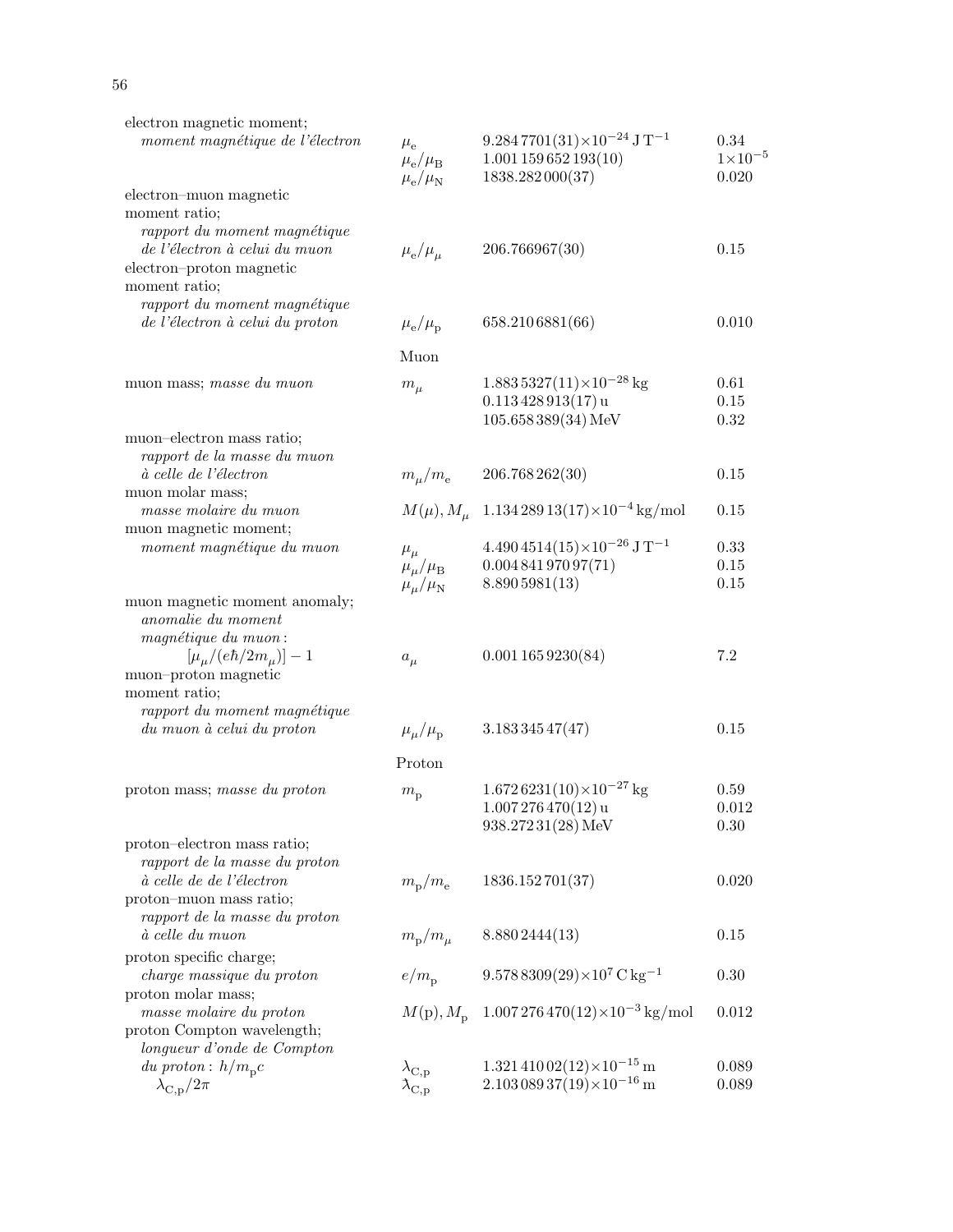| proton magnetic moment;                 |                                                                |                                                            |          |
|-----------------------------------------|----------------------------------------------------------------|------------------------------------------------------------|----------|
| moment magnétique du proton             | $\mu_{\rm p}$                                                  | $1.410\,607\,61(47)\times10^{-26}\,\mathrm{J\,T^{-1}}$     | 0.34     |
|                                         | $\mu_{\rm p}/\mu_{\rm B}$                                      | 0.001521032202(15)                                         | 0.010    |
|                                         | $\mu_{\rm p}/\mu_{\rm N}$                                      | 2.792847386(63)                                            | 0.023    |
| diamagnetic shielding correction;       |                                                                |                                                            |          |
| facteur d'écran diamagnétique :         |                                                                |                                                            |          |
| $(H_2O, sph., 25 °C): 1 - \mu'_p/\mu_p$ | $\sigma_{\text{H}_2\text{O}}$                                  | $25.689(15)\times10^{-6}$                                  |          |
| shielded proton moment;                 |                                                                |                                                            |          |
| moment magnétique du proton             |                                                                |                                                            |          |
| non corrigé : $(H_2O, sph., 25 °C)$     |                                                                | $1.41057138(47)\times10^{-26}$ J T <sup>-1</sup>           | 0.34     |
|                                         | $\mu'_{\rm p}$                                                 | 0.001520993129(17)                                         | 0.011    |
|                                         | $\mu'_{\rm p}/\mu_{\rm B}$                                     |                                                            |          |
|                                         | $\mu_{\rm p}^{\gamma}/\mu_{\rm N}$                             | 2.792775642(64)                                            | 0.023    |
| proton gyromagnetic ratio;              |                                                                |                                                            |          |
| coefficient gyromagnétique              |                                                                |                                                            |          |
| du proton                               | $\frac{\gamma_{\text{p}}}{\gamma_{\text{p}}/2\pi}$             | $26752.2128(81)\times10^4$ s <sup>-1</sup> T <sup>-1</sup> | 0.30     |
|                                         |                                                                | $42.577469(13) \text{ MHz T}^{-1}$                         | 0.30     |
| uncorrected; non corrigé :              |                                                                |                                                            |          |
| (H <sub>2</sub> O, sph., 25 °C)         | $\frac{\gamma_{\rm p}^{\prime}}{\gamma_{\rm n}^{\prime}/2\pi}$ | $26751.5255(81)\times10^4$ s <sup>-1</sup> T <sup>-1</sup> | 0.30     |
|                                         |                                                                | $42.576375(13) \text{ MHz T}^{-1}$                         | 0.30     |
|                                         |                                                                |                                                            |          |
|                                         | Neutron                                                        |                                                            |          |
| neutron mass; masse du neutron          |                                                                | $1.6749286(10)\times10^{-27}$ kg                           | 0.59     |
|                                         | $m_{\rm n}$                                                    | $1.008664904(14)$ u                                        | 0.014    |
|                                         |                                                                |                                                            | 0.30     |
|                                         |                                                                | $939.56563(28)$ Mev                                        |          |
| neutron-electron mass ratio;            |                                                                |                                                            |          |
| rapport de la masse du neutron          |                                                                |                                                            |          |
| à celle de l'électron                   | $m_{\rm n}/m_{\rm e}$                                          | 1838.683662(40)                                            | 0.022    |
| neutron-proton mass ratio;              |                                                                |                                                            |          |
| rapport de la masse du neutron          |                                                                |                                                            |          |
| à celle du proton                       | $m_{\rm n}/m_{\rm p}$                                          | 1.001378404(9)                                             | 0.009    |
| neutron molar mass;                     |                                                                |                                                            |          |
| masse molaire du neutron                | $M(n), M_n$                                                    | $1.008664904(14)\times10^{-3}$ kg/mol                      | 0.014    |
| neutron Compton wavelength;             |                                                                |                                                            |          |
| longueur d'onde de Compton              |                                                                |                                                            |          |
| <i>du</i> neutron: $h/m_p c$            | $\lambda_{\rm C,n}$                                            | $1.31959110(12)\times10^{-15}$ m                           | 0.089    |
| $\lambda_{\rm C,n}/2\pi$                | $\lambda_{\rm C,n}$                                            | $2.10019445(19)\times10^{-16}$ m                           | 0.089    |
| neutron magnetic moment;                |                                                                |                                                            |          |
| moment magnétique du neutron            | $\mu_{\rm n}$                                                  | $0.96623707(40)\times10^{-26}$ J T <sup>-1</sup>           | 0.41     |
|                                         | $\mu_{\rm n}/\mu_{\rm B}$                                      | $0.001\,041\,875\,63(25)$                                  | $0.24\,$ |
|                                         | $\mu_{\rm n}/\mu_{\rm N}$                                      | 1.91304275(45)                                             | 0.24     |
| neutron-electron magnetic               |                                                                |                                                            |          |
| moment ratio;                           |                                                                |                                                            |          |
|                                         |                                                                |                                                            |          |
| rapport du moment magnétique            |                                                                |                                                            |          |
| du neutron à celui de l'électron        | $\mu_{\rm n}/\mu_{\rm e}$                                      | $0.001\,040\,668\,82(25)$                                  | 0.24     |
| neutron-proton magnetic                 |                                                                |                                                            |          |
| moment ratio;                           |                                                                |                                                            |          |
| rapport du moment magnétique            |                                                                |                                                            |          |
| du neutron à celui du proton            | $\mu_{\rm n}/\mu_{\rm p}$                                      | 0.68497934(16)                                             | 0.24     |
|                                         |                                                                |                                                            |          |
|                                         | Deuteron                                                       |                                                            |          |
| deuteron mass; masse du deutéron        | $m_{\rm d}$                                                    | $3.3435860(20)\times10^{-27}$ kg                           | 0.59     |
|                                         |                                                                | $2.013553214(24)$ u                                        | 0.012    |
|                                         |                                                                | 1875.61339(57) MeV                                         | 0.30     |
|                                         |                                                                |                                                            |          |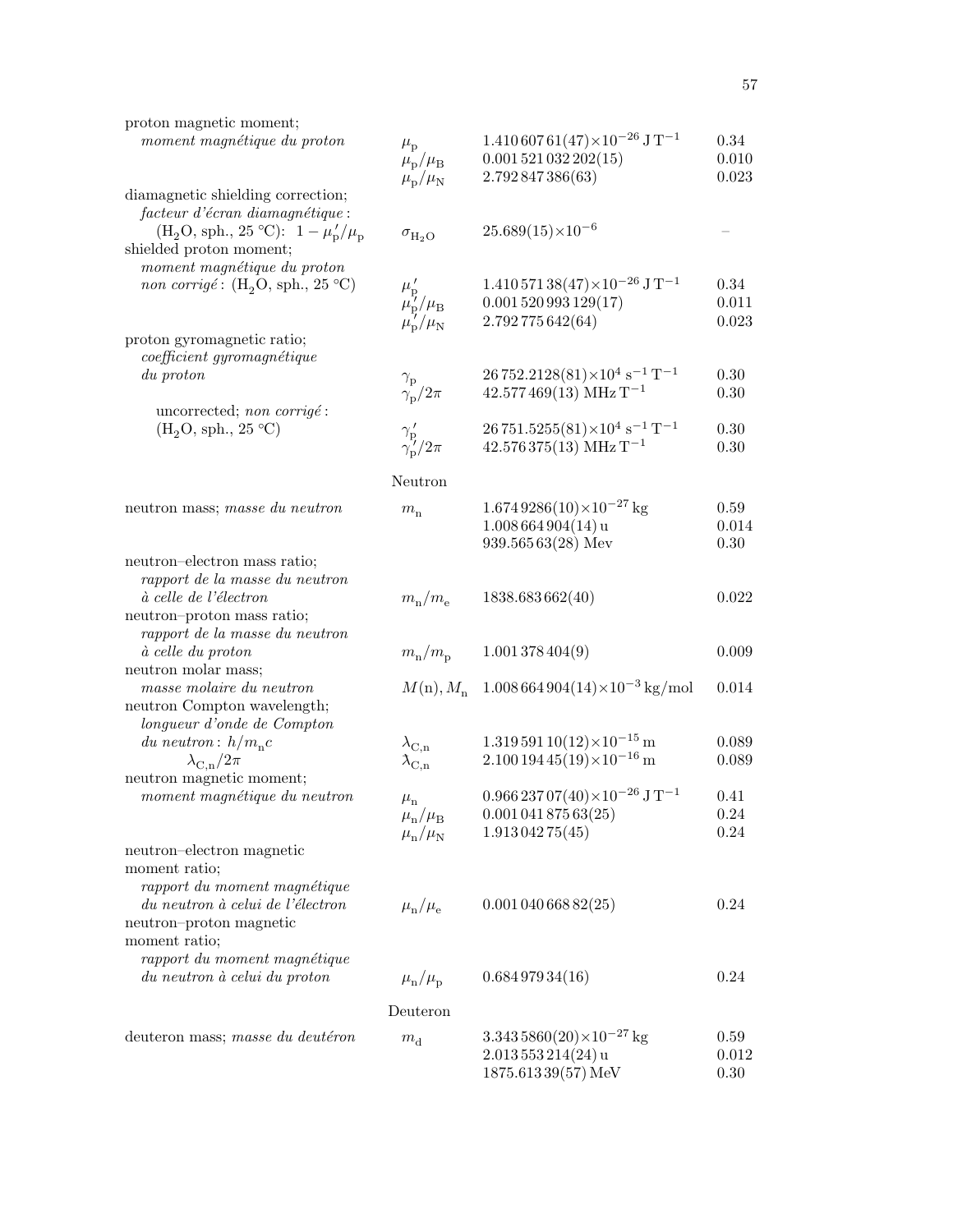| $\mu_{\rm d}/\mu_{\rm p}$                                               | 0.3070122035(51)                                                                                       | 0.017                                                                                      |
|-------------------------------------------------------------------------|--------------------------------------------------------------------------------------------------------|--------------------------------------------------------------------------------------------|
|                                                                         |                                                                                                        |                                                                                            |
| $\mu_{\rm d}/\mu_{\rm e}$                                               |                                                                                                        | 0.019                                                                                      |
| $\mu_{\rm d}$<br>$\mu_{\rm d}/\mu_{\rm B}$<br>$\mu_{\rm d}/\mu_{\rm N}$ | $0.43307375(15)\times10^{-26}$ J T <sup>-1</sup><br>$0.4669754479(91)\times10^{-3}$<br>0.857438230(24) | 0.34<br>0.019<br>0.028                                                                     |
|                                                                         |                                                                                                        | 0.012                                                                                      |
| $m_{\rm d}/m_{\rm e}$<br>$m_{\rm d}/m_{\rm p}$                          | 3670.483014(75)<br>1.999007496(6)                                                                      | 0.020<br>0.003                                                                             |
|                                                                         |                                                                                                        | $M(d)$ , $M_d$ 2.013 553 214(24) $\times 10^{-3}$ kg/mol<br>$4.664345460(91)\times10^{-4}$ |

| constanted'Avogadro                                                         | $N_A, L$              | $6.0221367(36)\times10^{23}$ mol <sup>-1</sup>       | 0.59  |
|-----------------------------------------------------------------------------|-----------------------|------------------------------------------------------|-------|
| atomic mass constant;                                                       |                       |                                                      |       |
| constante de masse atomique :                                               |                       |                                                      |       |
| $\frac{1}{12}m(^{12}C)$                                                     | $m_{\rm u}$           | $1.660\,5402(10)\times10^{-27}$ kg                   | 0.59  |
|                                                                             |                       | 931.49432(28) MeV                                    | 0.30  |
| Faraday constant;                                                           |                       |                                                      |       |
| constante de Faraday                                                        | F                     | $96485.309(29)$ C mol <sup>-1</sup>                  | 0.30  |
| molar Planck constant;                                                      |                       |                                                      |       |
| constante molaire de Planck                                                 | $N_{\rm A}h$          | $3.99031323(36)\times10^{-10}$ J s mol <sup>-1</sup> | 0.089 |
|                                                                             | $N_{\rm A}$ <i>hc</i> | $0.11962658(11)$ J m mol <sup>-1</sup>               | 0.089 |
| molar gas constant;                                                         |                       |                                                      |       |
| constante molaire de qaz                                                    | R                     | $8.314510(70)$ J mol <sup>-1</sup> K <sup>-1</sup>   | 8.4   |
| Boltzmann constant;                                                         |                       |                                                      |       |
| constante de Boltzmann: $R/N_A$                                             | $\boldsymbol{k}$      | $1.380658(12)\times10^{-23}$ J K <sup>-1</sup>       | 8.5   |
|                                                                             |                       | $8.617385(73)\times10^{-5}$ eV K <sup>-1</sup>       | 8.4   |
|                                                                             | k/h                   | $2.083674(18)\times10^{10}$ Hz K <sup>-1</sup>       | 8.4   |
|                                                                             | k/hc                  | $69.50387(59) m^{-1} K^{-1}$                         | 8.4   |
| molar volume (ideal gas);                                                   |                       |                                                      |       |
| volume molaire (gaz parfait): $RT/p$                                        |                       |                                                      |       |
| $T = 273.15 \text{ K}, p = 101325 \text{ Pa}$                               | $V_{\rm m}$           | $22\,414.10(19)$ cm mol <sup>-1</sup>                | 8.4   |
| Loschmidt constant;                                                         |                       |                                                      |       |
| constante de Loschmidt : $N_A/V_m$                                          | $n_{\circ}$           | $2.686763(23)\times10^{25}$ m <sup>-3</sup>          | 8.5   |
| Sackur-Tetrode (absolute entropy)                                           |                       |                                                      |       |
| constant; <i>constante de Sackur-</i>                                       |                       |                                                      |       |
| Tetrode (entropie absolute):                                                |                       |                                                      |       |
| $\frac{5}{2} + \ln\{(2\pi m_{\rm u}kT_1/h^2)^{\frac{3}{2}}kT_1/p_{\rm o}\}$ |                       |                                                      |       |
| $T_1 = 1 \text{ K}, \quad p_{0} = 100 \text{ kPa}$                          | $S_{\circ}/R$         | $-1.151693(21)$                                      | 18    |
| $p_{\rm o}=101\,325\ \rm{Pa}$                                               |                       | $-1.164856(21)$                                      | 18    |
|                                                                             |                       |                                                      |       |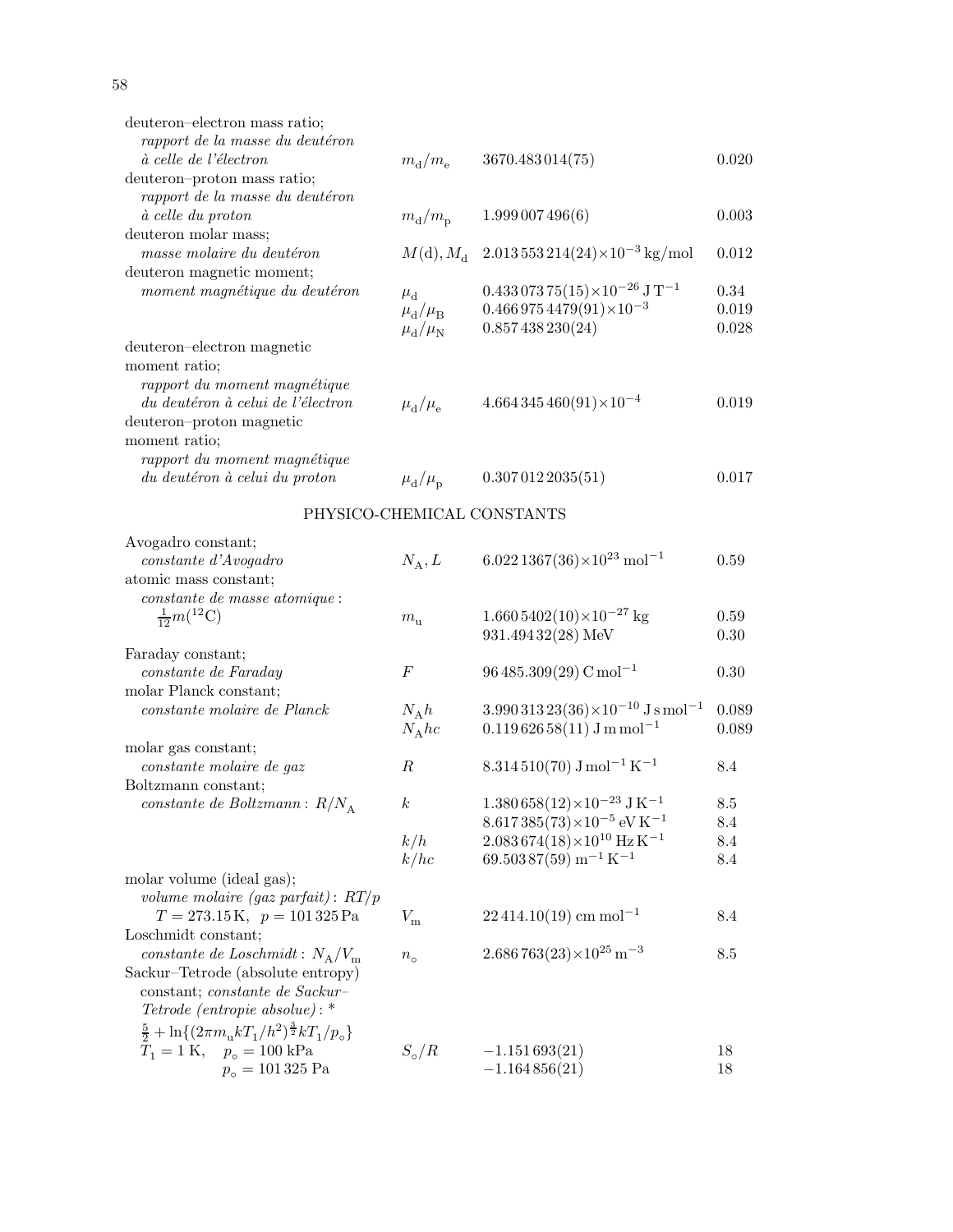## RADIATION CONSTANTS

| Stefan-Boltzmann constant;               |                  |                                                              |      |
|------------------------------------------|------------------|--------------------------------------------------------------|------|
| $constante$ de $Stefan-Boltzmann$ :      |                  |                                                              |      |
| $(\pi^2/60)k^4/\hbar^3c^2$               | $\sigma$         | $5.67051(19)\times10^{-8}$ W m <sup>-2</sup> K <sup>-4</sup> | 34   |
| first radiation constant;                |                  |                                                              |      |
| <i>première constante</i>                |                  |                                                              |      |
| de rayonnement : $2\pi hc^2$             | c <sub>1</sub>   | $3.7417749(22)\times10^{-16}$ W m <sup>2</sup>               | 0.60 |
| second radiation constant;               |                  |                                                              |      |
| <i>deuxième constante</i>                |                  |                                                              |      |
| de rayonnement : $hc/k$                  | $c_{2}$          | $0.01438769(12)$ m K                                         | 8.4  |
| Wien displacement law constant;          |                  |                                                              |      |
| constante de la loi du déplacement       |                  |                                                              |      |
| $de\,$ Wien:                             |                  |                                                              |      |
| $\lambda_{\text{max}}T = c_2/4.96511423$ | $\boldsymbol{b}$ | $0.002897756(24)$ m K                                        | 8.4  |

\* The molar entropy of an ideal monatomic gas of relative atomic weight  $A_r$  is given by  $S = S_{\circ} + \frac{3}{2}R\ln A_{r} - R\ln(p/p_{\circ}) + \frac{5}{2}R\ln(T/K).$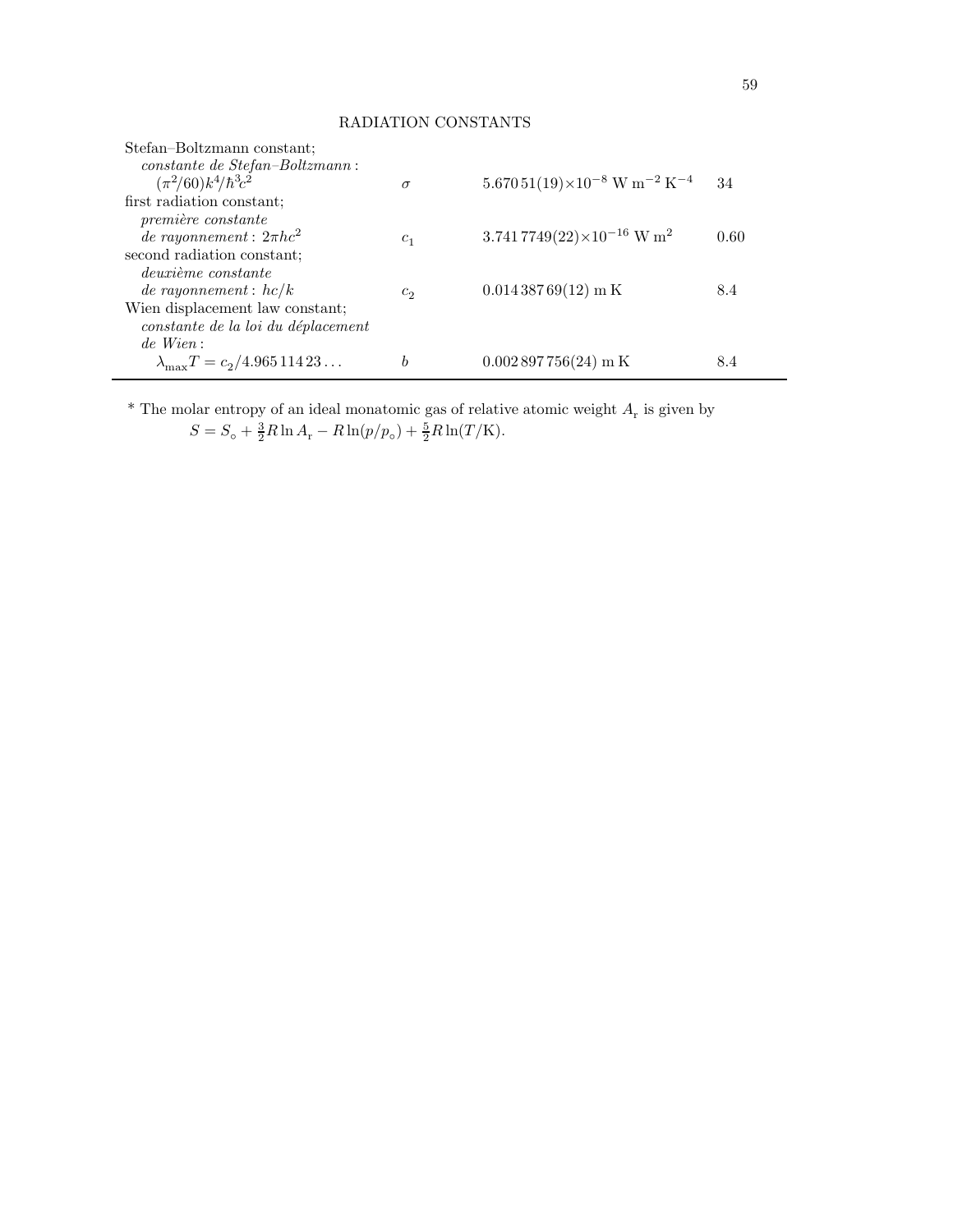| Quantity                                                            | Symbol              | Value                              | Relative<br>uncertainty,<br>parts in $10^6\,$ |  |  |  |  |
|---------------------------------------------------------------------|---------------------|------------------------------------|-----------------------------------------------|--|--|--|--|
| electron volt: $(e/C) J = \{e\} J$                                  | eV                  | $1.60217733(49)\times10^{-19}$ J   | 0.30                                          |  |  |  |  |
|                                                                     |                     | $11604.45(10)$ K                   | 8.5                                           |  |  |  |  |
|                                                                     |                     | $1.07354385(33)\times10^{-9}$ u    | 0.30                                          |  |  |  |  |
| (unified) atomic mass unit:                                         | <b>u</b>            | $1.660\,5402(10)\times10^{-27}$ kg | 0.59                                          |  |  |  |  |
| 1 u = $m_{\rm u} = \frac{1}{12} m(^{12}{\rm C})$                    |                     | 931.49432(28) MeV                  | 0.30                                          |  |  |  |  |
| standard atmosphere                                                 | atm                 | 101325 Pa                          | (exact)                                       |  |  |  |  |
| standard acceleration of gravity                                    | $g_{n}$             | $9.80665 \text{ m s}^{-2}$         | (exact)                                       |  |  |  |  |
| 'As-maintained' electrical units                                    |                     |                                    |                                               |  |  |  |  |
| BIPM maintained ohm, $\Omega_{69-BI}$ :                             |                     |                                    |                                               |  |  |  |  |
| $\Omega_{\rm{B}185} \equiv \Omega_{\rm{69-BI}}(1985 \,\rm{Jan}\,1)$ | $\Omega_{\rm BIS5}$ | $0.999998437(50)$ $\Omega$         | 0.050                                         |  |  |  |  |
| Drift rate: $d\Omega_{69-BI}/dt$                                    |                     | $-0.0566(15) \mu\Omega/a$          |                                               |  |  |  |  |
| BIPM maintained volt:                                               |                     |                                    |                                               |  |  |  |  |
| $2e/h \equiv 483\,594.0\,\text{GHz}/V_{76-\text{BI}}$               | $V_{76-\text{BI}}$  | $0.99999241(30)$ V                 | 0.30                                          |  |  |  |  |
| BIPM maintained ampere:                                             |                     |                                    |                                               |  |  |  |  |
| $A_{\text{BIPM}} = V_{76-\text{BI}} / \Omega_{69-\text{BI}}$        | $A_{\rm B185}$      | $0.99999397(30)$ A                 | 0.30                                          |  |  |  |  |
| X-ray standards                                                     |                     |                                    |                                               |  |  |  |  |
| x-unit: $\lambda$ (CuK $\alpha_1$ )/1537.400                        | xu(Cu)              | $1.00207789(70)\times10^{-13}$ m   | 0.70                                          |  |  |  |  |
| x-unit: $\lambda (\text{Mo K}\alpha_1)/707.831$                     | xu(Mo)              | $1.00209938(45)\times10^{-13}$ m   | 0.45                                          |  |  |  |  |
| $\AA^*$ : $\lambda(W K\alpha_1)/0.209100$                           | Å*                  | $1.00001481(92)\times10^{-10}$ m   | 0.92                                          |  |  |  |  |

Table 10. Maintained units and standard values.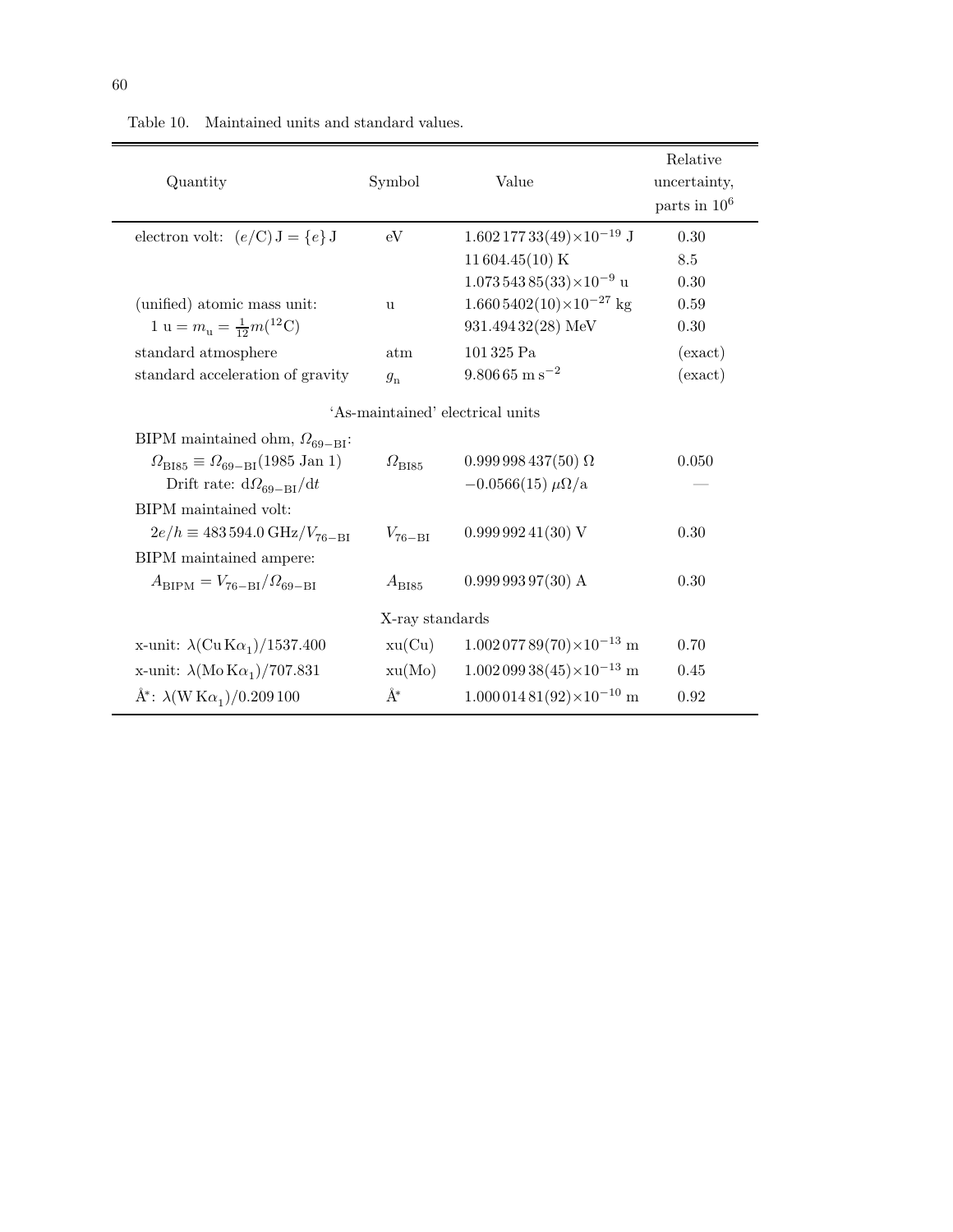Table 11. Expanded matrix of variances, covariances and correlation coefficients for the 1986 recommended set of fundamental physical constants.

The elements of the variance matrix appear on and above the major diagonal in (parts in  $10^8$ )<sup>2</sup>; correlation coefficients appear in *italics* below the diagonal. The variances and covariances in thid table have been rounded from those given in CODATA Bulletin No. 63.

The correlation coefficient between  $m_e$  and  $N_A$  appears as  $-1.000$  in this table because the auxiliary constants were considered to be exact in carryi and  $N_A$  appears as  $-1.000$  in this table because the auxiliary constants were considered to be exact in carrying out the least-squares adjustment. When the uncertainties of  $m_{\rm p}/m_{\rm e}$  and  $M_{\rm p}$  are properly taken into account, the correlation coefficient is  $-0.999$  and the variances of  $m_e$  and  $N_A$  are slightly increased.

|                                  | $\alpha^{-1}$ | $\epsilon$ | $\boldsymbol{h}$ | $m_{\rho}$ | $N_{\rm A}$ | F        | $\mu_{\mu}/\mu_{\rm p}$ |
|----------------------------------|---------------|------------|------------------|------------|-------------|----------|-------------------------|
| $\alpha^{-1}$                    | 20            | $-31$      | $-41$            | $-1$       | 1           | $-29$    | 33                      |
| $\epsilon$                       | $-0.226$      | 921        | 1812             | 1750       | $-1750$     | $-829$   | $-50$                   |
| $\hbar$                          | $-0.154$      | 0.997      | 3582             | 3500       | $-3500$     | $-1688$  | $-67$                   |
| $m_{\scriptscriptstyle{\alpha}}$ | $-0.005$      | 0.975      | 0.989            | 3497       | $-3497$     | $-1747$  | $-2$                    |
| $N_A$                            | 0.005         | $-0.975$   | $-0.989$         | $-1.000$   | 3497        | 1747     | $\overline{2}$          |
| F                                | $-0.217$      | $-0.902$   | $-0.931$         | $-0.975$   | 0.975       | 917      | $-48$                   |
| $\mu_{\mu}/\mu_{\rm p}$          | 0.498         | $-0.112$   | $-0.077$         | $-0.002$   | 0.002       | $-0.108$ | 215                     |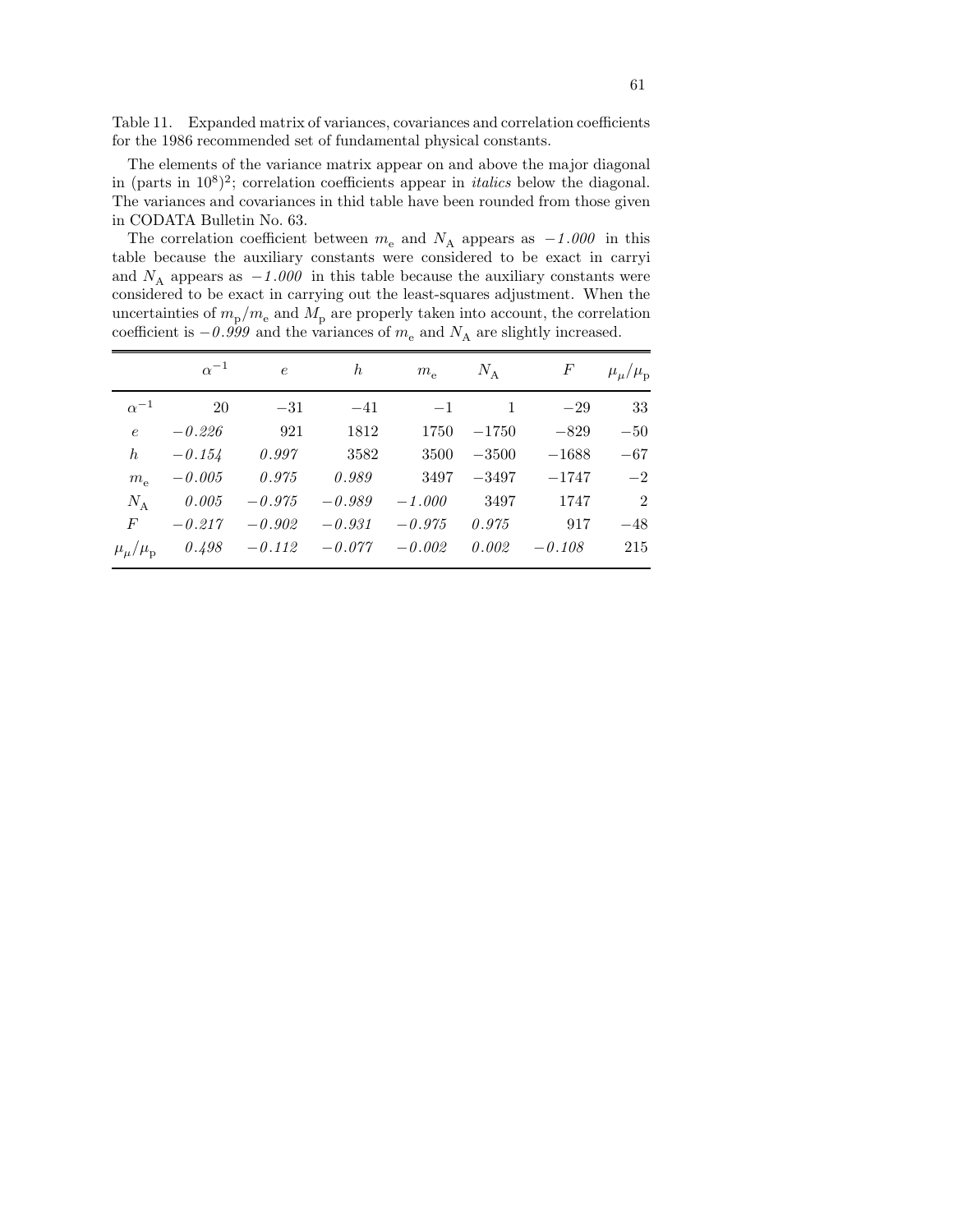#### APPENDIX. NON-SI SYSTEMS OF QUANTITIES AND UNITS

Although the Système International is the recommended system for representing quantities and units, a great deal of the existing literature in physics has been expressed in terms of older systems. It is thus necessary to understand the relationship between SI and these systems if the older literature is to be fully utilized. The discussion here is not intended to be a complete review of these systems, nor to advance their use; its only purpose is to provide a basis for their translation into SI.

#### A.1 Systems of equations with three base quantities

During the 19th century, when physics was dominated by Newtonian mechanics, electromagnetism was forced into an artificially restrictive threedimensional framework. As a consequence, at least three different systems have been developed from the base quantities length, mass and time:

1a. The "electrostatic" system defines electric charge to be a derived quantity based on Coulomb's law for the force between two electric charges,

$$
\boldsymbol{F} = k_{\rm e} \frac{q_1 q_2 \boldsymbol{r}}{\epsilon r^3},\tag{1}
$$

by choosing  $k_e = 1$  and defining the permittivity  $\epsilon$  to be a dimensionless quantity, taking its value to be unity for a vacuum.

1b. The "electromagnetic" system defines electric current to be a derived quantity based on Ampère's law for the force between two electric current elements,

$$
\mathrm{d}^2 \boldsymbol{F} = k_{\mathrm{m}} \mu \frac{i_1 \mathrm{d} l_1 \times (i_2 \mathrm{d} l_2 \times \boldsymbol{r})}{r^3},\tag{2}
$$

by choosing  $k_m = 1$  and defining the permeability  $\mu$  to be a dimensionless quantity, taking its value to be unity for a vacuum.

1c. The "symmetrical" Gaussian system uses electric quantities (including electric current) from system (1a) and magnetic quantities from system (1b).

In systems (1a) and (1b) a factor of the square of the speed of light in vacuum appears explicitly in some of the equations among quantities. In system (1c) the first power of the speed of light appears in many of the equations relating electric and magnetic quantities.

These systems are "non-rationalized" because the choices  $k_e = 1$  and  $k_m = 1$ in eqs. (1) and (2) leads to the appearance of factors of  $2\pi$  and  $4\pi$  in situations that involve plane geometry, and to their absence in situations that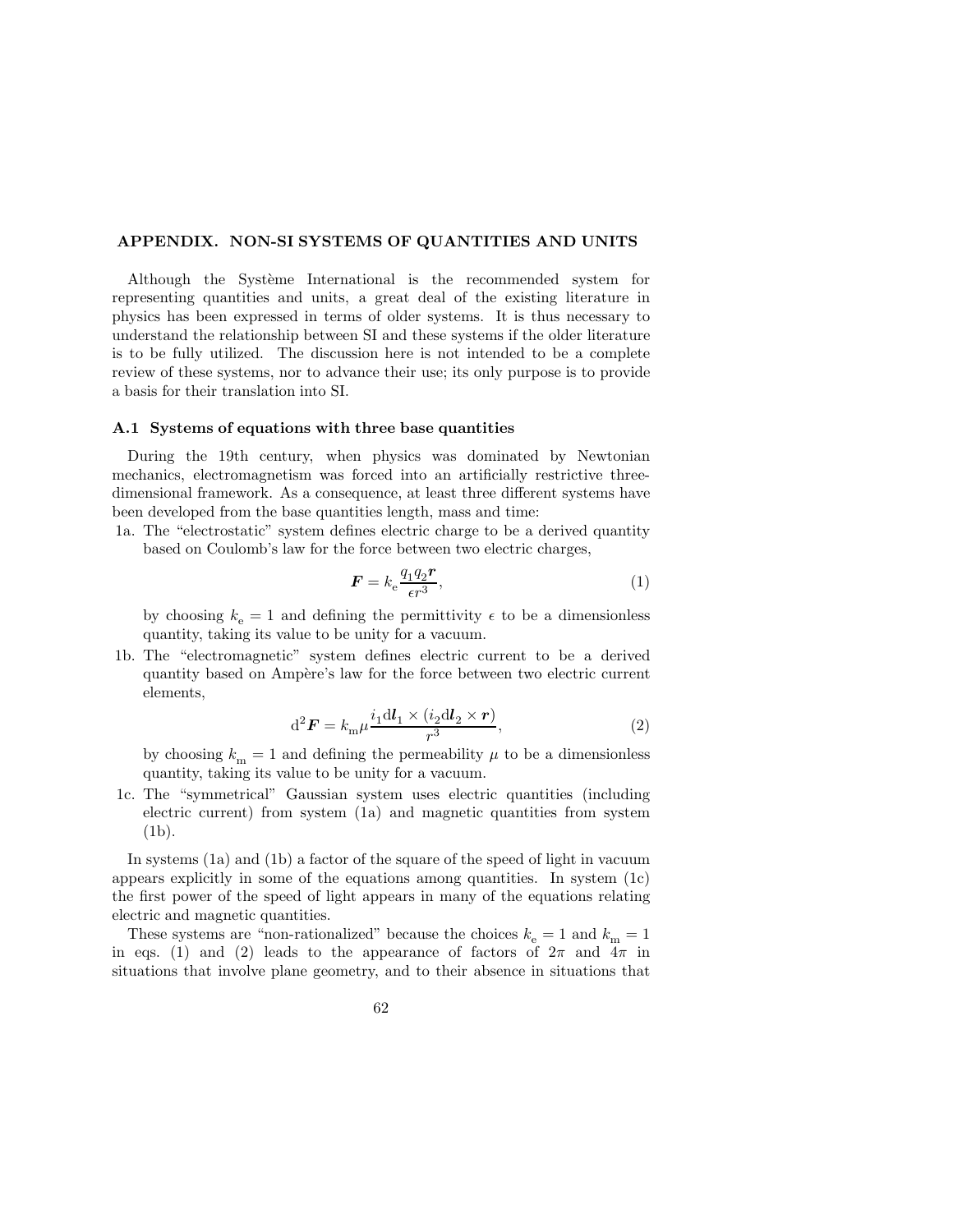|                                                   | Non-rationalized symmetrical<br>(Gaussian) system with three<br>base quantities $(1.c)$ |                                            | Rationalized system<br>with four base quantities                               |  |  |  |  |  |
|---------------------------------------------------|-----------------------------------------------------------------------------------------|--------------------------------------------|--------------------------------------------------------------------------------|--|--|--|--|--|
| Equations                                         |                                                                                         |                                            |                                                                                |  |  |  |  |  |
| $c\nabla \times E^* = -\partial B^* / \partial t$ |                                                                                         | $\nabla \times E = -\partial B/\partial t$ |                                                                                |  |  |  |  |  |
|                                                   | $c\nabla \times H^* = 4\pi j^* + \partial D^* / \partial t$                             |                                            | $\nabla \times H = j + \partial D / \partial t$                                |  |  |  |  |  |
| $\nabla \cdot \bm{D}^* = 4\pi \rho^*$             |                                                                                         | $\nabla \cdot D = \rho$                    |                                                                                |  |  |  |  |  |
| $\nabla \cdot \mathbf{B}^* = 0$                   |                                                                                         | $\nabla \cdot \mathbf{B} = 0$              |                                                                                |  |  |  |  |  |
|                                                   | $\bm{F} = q^*(\bm{E}^* + \bm{v} \times \bm{B}^*/c)$                                     |                                            | $\mathbf{F} = q(\mathbf{E} + \mathbf{v} \times \mathbf{B})$                    |  |  |  |  |  |
|                                                   | $w = (E^* \cdot D^* + B^* \cdot E^*)/8\pi$                                              |                                            | $w = \frac{1}{2} (E \cdot D + B \cdot E)$                                      |  |  |  |  |  |
|                                                   | $S = c(E^* \times H^*)/4\pi$                                                            |                                            | $S = E \times H$                                                               |  |  |  |  |  |
|                                                   | $\mathbf{E}^* = -(\boldsymbol{\nabla} V^* + (1/c)\partial \mathbf{A}^* / \partial t)$   |                                            | $\mathbf{E} = -(\nabla V + \partial \mathbf{A}/\partial t)$                    |  |  |  |  |  |
|                                                   | $B^* = \nabla \times A^*$                                                               |                                            | $B = \nabla \times A$                                                          |  |  |  |  |  |
| $D^* = \epsilon E^*$                              |                                                                                         |                                            | $D = \epsilon E = \epsilon_{\alpha} \epsilon_{r} E$                            |  |  |  |  |  |
|                                                   | $= E^* + 4\pi P^*$                                                                      |                                            | $= \epsilon_{\alpha} E + P$                                                    |  |  |  |  |  |
| $B^* = \mu_r H^*$                                 |                                                                                         |                                            | $\boldsymbol{B} = \mu \boldsymbol{H} = \mu_{\circ} \mu_{\rm r} \boldsymbol{H}$ |  |  |  |  |  |
|                                                   | $= H^* + 4\pi M^*$                                                                      |                                            | $= \mu_{\circ}(H+M)$                                                           |  |  |  |  |  |
|                                                   | $\epsilon_r = 1 + 4\pi \chi^*$                                                          |                                            | $\epsilon_r = 1 + \chi_e$                                                      |  |  |  |  |  |
|                                                   | $\mu_r = 1 + 4\pi \chi_m^*$                                                             |                                            | $\mu_r = 1 + \chi_m$                                                           |  |  |  |  |  |
| Physical constants                                |                                                                                         |                                            |                                                                                |  |  |  |  |  |
|                                                   | $\alpha = e^{*2}/\hbar c$                                                               |                                            | $\alpha = e^2/4\pi\epsilon_0\hbar c = \mu_0 c e^2/2\hbar$                      |  |  |  |  |  |
|                                                   | $a_{\circ} = \hbar^2/m_{\circ}e^{*2}$                                                   |                                            | $a_{\circ} = 4\pi\epsilon_{\circ}\hbar^2/m_{\circ}e^2$                         |  |  |  |  |  |
| $hcR_{\infty} = e^{*2}/2a_{\circ}$                |                                                                                         |                                            | $hcR_{\infty} = e^2/8\pi\epsilon_{0}a_{0}$                                     |  |  |  |  |  |
|                                                   | $r_e = e^{*2}/m_e c^2$                                                                  |                                            | $r_e = \mu_0 e^2/m_e$                                                          |  |  |  |  |  |
|                                                   | $\mu_{\rm B}^* = e^* \hbar / 2 m_e c$                                                   |                                            | $\mu_{\rm B} = e\hbar/2m_e$                                                    |  |  |  |  |  |
|                                                   | $\omega_{\rm L} = (q^* / 2mc) B^*$                                                      |                                            | $\omega_{\rm L} = (q/2m)B$                                                     |  |  |  |  |  |
|                                                   | $\gamma^* = gI(e^*/mc)$                                                                 |                                            | $\gamma = qI(e/m)$                                                             |  |  |  |  |  |

Table 12. Non-rationalized and rationalized systems.

have cylindrical or spherical symmetry where these factors might normally be expected. On the other hand, if the factors  $k_{\text{e}}$  and  $k_{\text{m}}$  are set equal to  $1/4\pi$ in eqs. (1) and (2), respectively (recognizing the spherical symmetry of these equations), then the factors of  $2\pi$  and  $4\pi$  appear explicitly only in those equations where they would be expected from the geometry of the system. In this form the equations are said to be "rationalized".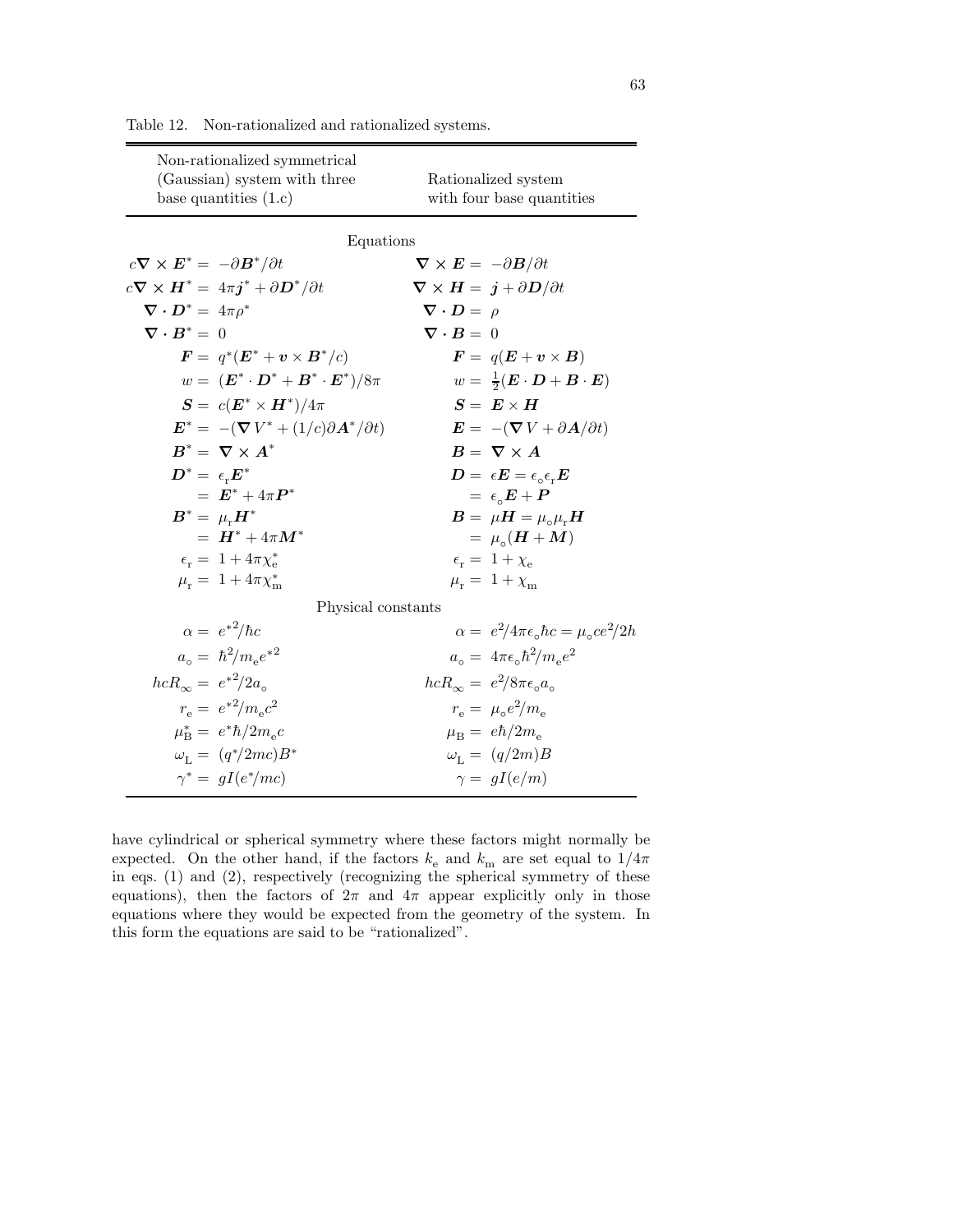#### A.2 Systems of equations with four base quantities

The system of quantities is enlarged to four dimensions by including an electrical quantity as a fourth base quantity. In SI and in its older relative, the MKSA system, the fourth quantity is taken to be electric current, and in the Système International eqs. (1) and (2) are rationalized ( $k_e = k_m = 1/4\pi$ ). As a result, permeability  $\mu$  and permittivity  $\epsilon$  are dimensional physical quantities. If electrostatics and electrodynamics are to be coherent, thus avoiding the explicit introduction of the factor  $c$  asymmetrically into the expressions for electric and magnetic quantities,  $\epsilon_0$  and  $\mu_0$  must satisfy the condition

$$
\epsilon_{\circ}\mu_{\circ}c^2 = 1.
$$

In SI the permeability of vacuum  $\mu_{\circ}$  is defined to have the value

$$
\mu_{\rm o} = 4\pi \times 10^{-7} \,\mathrm{N/A^2} = 4\pi \times 10^{-7} \,\mathrm{H/m}.
$$

#### A.3 Relations between quantities in different systems

The basic equations between quantities in the non-rationalized symmetrical (Gaussian) system (1c) and the corresponding equations in the rationalized four-dimensional system are given in table 12. In order to distinguish the physical quantities in the two systems, those in the three-dimensional system are indicated with an asterisk (<sup>∗</sup> ) when they differ from their corresponding quantities of the rationalized four-dimensional system.<sup>+</sup> The relationships between the two sets of quantities are determined by setting  $X^* = a_X X$  in the first column and comparing the resultant equations with the corresponding ones in the second column. These substitutions lead to:

$$
(4\pi\epsilon_0)^{\frac{1}{2}} = \frac{E^*}{E} = \frac{V^*}{V} = \frac{Q}{Q^*} = \frac{\rho}{\rho^*} = \frac{j}{j^*} = \frac{I}{I^*} = \frac{P}{P^*},
$$
  

$$
(4\pi/\epsilon_0)^{\frac{1}{2}} = \frac{D^*}{H},
$$
  

$$
(4\pi/\mu_0)^{\frac{1}{2}} = \frac{B^*}{B} = \frac{A^*}{A} = \frac{M}{M^*},
$$
  

$$
4\pi = \frac{\chi_e}{\chi_e^*} = \frac{\chi_m}{\chi_m^*}.
$$

#### A.4 The CGS system of units

The centimetre-gram-second (CGS) system of units is a coherent system based on the three base units: centimeter, gram and second. These base units

<sup>+</sup> Symbols for Gaussian quantities may also be distinguished from those for the fourdimensional quantities by the superscript  $\,$  s or subscript  $\,$   $\,$  (for symmetric) instead of the asterisk.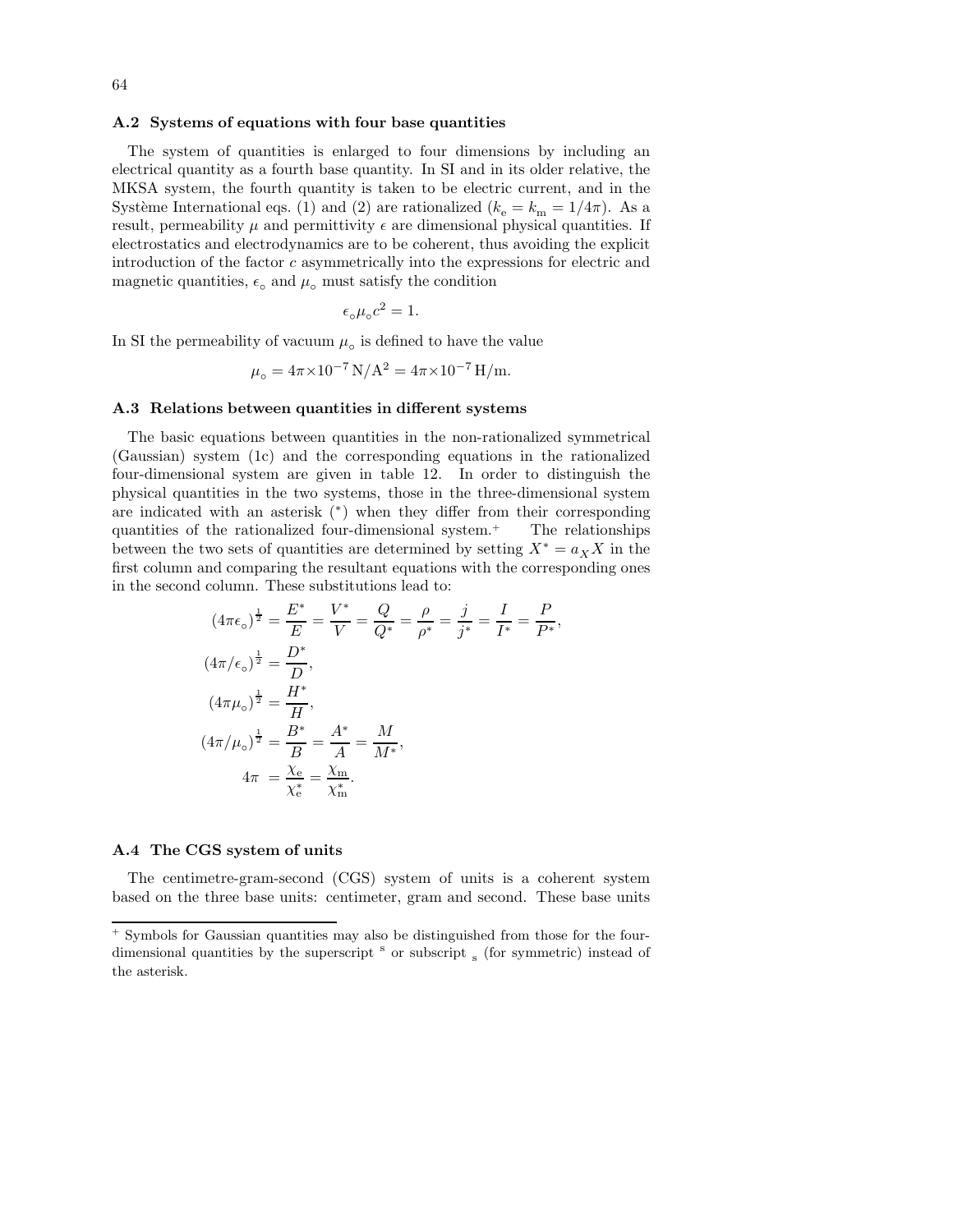|                                                                                  |                          | Unit; Unité       |                                                                            |
|----------------------------------------------------------------------------------|--------------------------|-------------------|----------------------------------------------------------------------------|
| Quantity<br>Grandeur                                                             | Name<br>$N \circ m$      | Symbol<br>Symbole | Expression in<br>terms of base<br>units<br>Expression en<br>unités de base |
| length<br>longueur                                                               | centimetre<br>centimètre | cm                |                                                                            |
| mass<br>masse                                                                    | gram<br>gramme           | g                 |                                                                            |
| time<br>temps                                                                    | second<br>seconde        | $\mathbf S$       |                                                                            |
| force;<br>force                                                                  | dyne                     | dyn               | $\rm cm\ g\ s^{-2}$                                                        |
| energy;<br>énergie                                                               | erg                      | erg               | $\rm cm^2~g~s^{-2}$                                                        |
| viscosity;<br>vis costé                                                          | poise                    | $\mathbf P$       | $\rm cm^{-1}~g~s^{-1}$                                                     |
| kinematic viscosity;<br>viscosité cinématique                                    | stokes                   | St                | $\rm cm^2~s^{-1}$                                                          |
| acceleration of free fall;<br>$accé l$ ération<br>$de$ la pesanteur <sup>a</sup> | gal                      | Gal               | $\rm cm~s^{-2}$                                                            |

Table 13. CGS base units and derived units with special names.

<sup>a</sup> The gal is a unit used in geophysics to express the earth's gravitational field; it should not be used as a unit of acceleration other than in this specific sense.

and their symbols, as well as the names and symbols of derived units having special names in the CGS system are given in table 13.

The CGS "electrostatic" system of units (esu) forms a coherent system of units in combination with the three-dimensional "electrostatic" system of quantities of (1a). In its less common form as a four-dimensional system, the electrostatic unit of charge (sometimes called the franklin; symbol, Fr ) is introduced and the permittivity of vacuum is set equal to  $\epsilon_{\circ} = 1 \text{ Fr}^2 \text{ dyn}^{-1} \text{ cm}^{-2}$ . Other units may then be derived using the usual rules for constructing a coherent set of units from a set of base units.

The CGS "electromagnetic" system of units (emu) forms a coherent system of units in combination with the three-dimensional "electromagnetic" system of quantities of (1b). In its four-dimensional form, the fourth base unit is taken to be the current unit, abampere (symbol, abamp), by defining the permeability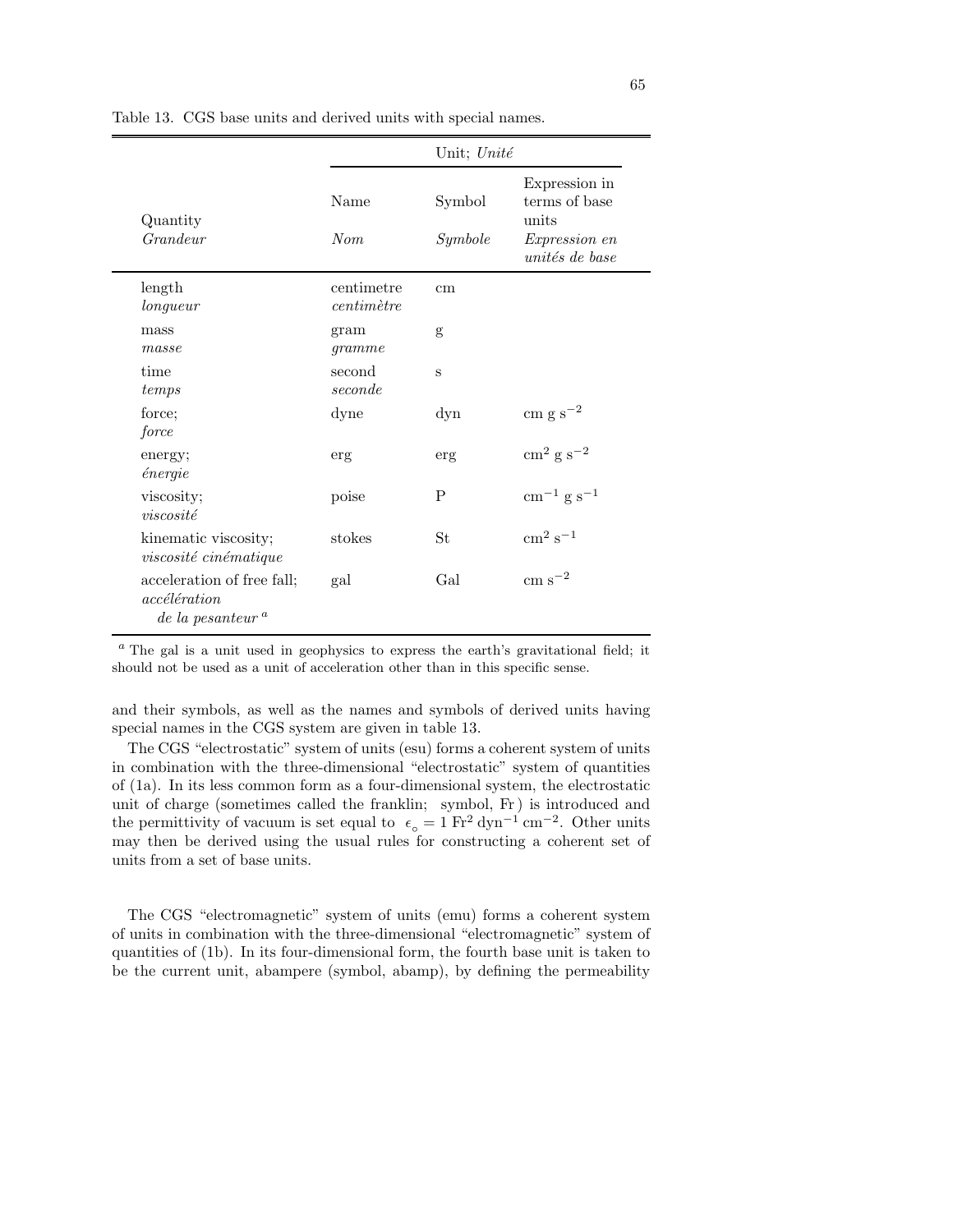|                      | Unit; Unité |                   |                                           |                                                                                                         |  |
|----------------------|-------------|-------------------|-------------------------------------------|---------------------------------------------------------------------------------------------------------|--|
| Quantity<br>Grandeur | Name<br>Nom | Symbol<br>Symbole | Dimension <sup>a</sup>                    | Equivalence between CGS<br>units and corresponding<br>4-dimensional SI units                            |  |
| $H^*$                | oersted     | Oe.               |                                           | $L^{-\frac{1}{2}} M^{\frac{1}{2}} T^{-1}$ $\frac{1}{4\pi}$ abamp/cm = 10 <sup>-4</sup> T/ $\mu_{\circ}$ |  |
| $B^*$                | gauss       | G, (Gs)           | $L^{-\frac{1}{2}} M^{\frac{1}{2}} T^{-1}$ | $10^{-4}$ T                                                                                             |  |
| $\Phi^*$             | maxwell     | Mx                | $L^{\frac{3}{2}} M^{\frac{1}{2}} T^{-1}$  | $10^{-8}$ Wb                                                                                            |  |
| $F_{\rm m}^*$        | gilbert     | Gi, (Gb)          | $L^{\frac{1}{2}} M^{\frac{1}{2}} T^{-1}$  | $\frac{1}{4\pi} \text{ abamp} = 10^{-6} \text{ T m}/\mu_{\circ}$                                        |  |

Table 14. CGS magnetic units with special names.

<sup>*a*</sup>  $L =$  length;  $M =$  mass;  $T =$  time.

of vacuum to be  $\mu_{\circ} = 1 \text{ g cm s}^{-2}$  abamp<sup>-2</sup>. The force between two parallel infinitely long wires, 1 cm apart in vacuum, each carrying a current of 1 abamp, is 2 dyn per cm of length.

The "mixed", "symmetrized", or "Gaussian" CGS units, consisting of the set of electric units of the esu system and the magnetic units of the emu system, form a coherent system of units when used in combination with the three-dimensional "symmetrical system" or "Gaussian system" of equations  $(1c).$ 

Special names and symbols have been given to four of the magnetic emu or Gaussian CGS units. These are given in table 14. In evaluating the relationship between a CGS non-rationalized unit and an SI rationalized unit one must include not only the transformation of the quantities given in the preceding section but also the transformation of the units from centimetre and gram to metre and kilogram. In addition, the relationship between a four-dimensional unit involving the ampere and its corresponding three-dimensional unit includes the quantity  $\mu_{\circ}$ , recognizing that its value is unity in the latter system.

The CGS system enlarged by the kelvin (K) as unit of thermodynamic temperature, and by the mole (mol) as unit of amount of substance or by the candela (cd) as unit of luminous intensity has been used in thermodynamics and photometry, respectively. The two units in the field of photometry derived from cm, g, s, cd and sr that have been given special names and symbols are listed in table 15.

## A.5 Atomic units

It is often appropriate in theoretical physics and in numerical computations to use a system of "dimensionless" quantities obtained by setting the numerical values of  $\hbar$ , c and either  $m_e$  or  $m_u$  equal to unity. It is more correct, however, to maintain the description of Section 1 and to treat this as a unit system in which the units are fundamental physical quantities rather than arbitrary